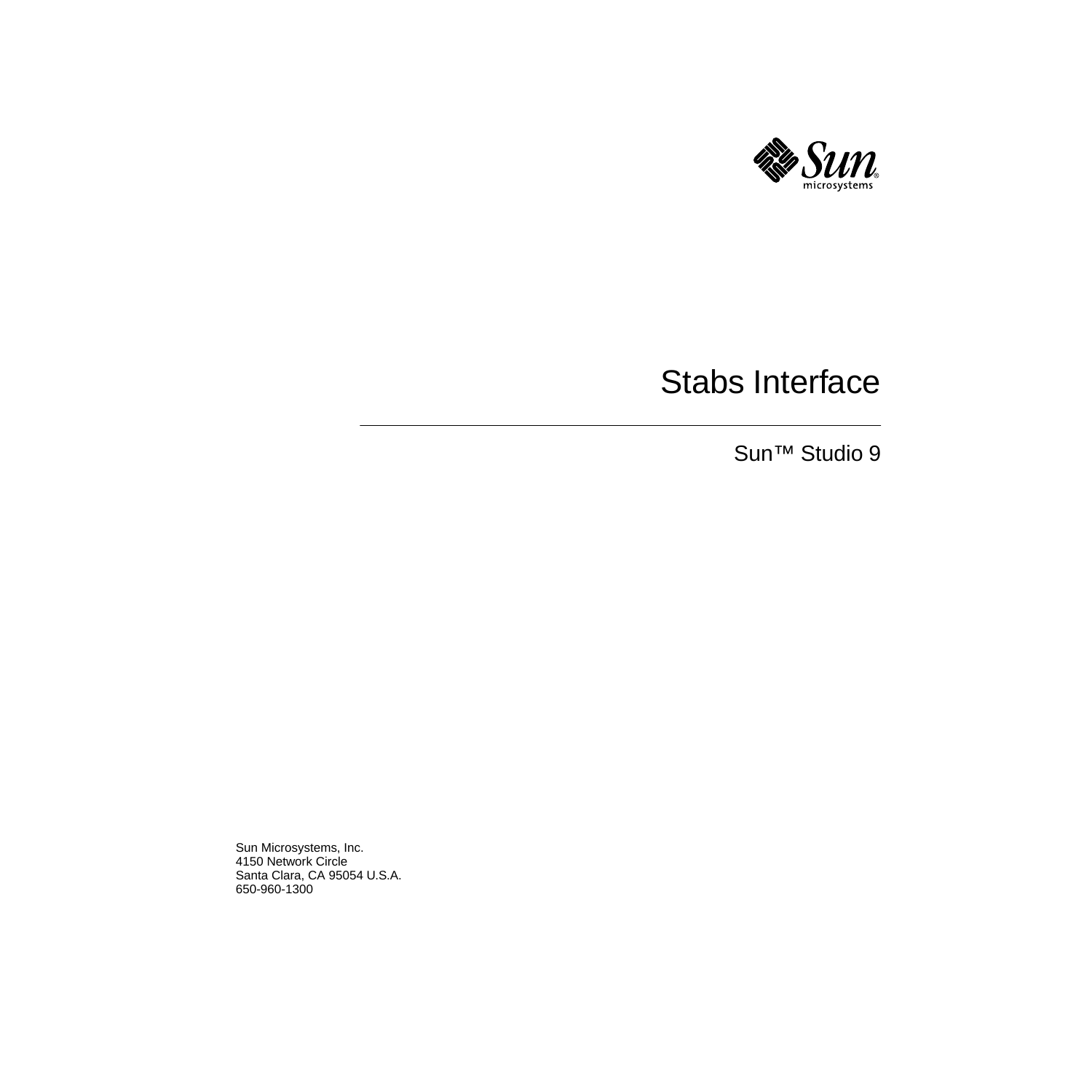Copyright © 2004 Sun Microsystems, Inc., 4150 Network Circle, Santa Clara, California 95054, U.S.A. All rights reserved.

U.S. Government Rights - Commercial software. Government users are subject to the Sun Microsystems, Inc. standard license agreement and applicable provisions of the FAR and its supplements. Use is subject to license terms.

This distribution may include materials developed by third parties.

Parts of the product may be derived from Berkeley BSD systems, licensed from the University of California. UNIX is a registered trademark in the U.S. and in other countries, exclusively licensed through X/Open Company, Ltd.

Sun, Sun Microsystems, the Sun logo, Java, and JavaHelp are trademarks or registered trademarks of Sun Microsystems, Inc. in the U.S. and other countries.All SPARC trademarks are used under license and are trademarks or registered trademarks of SPARC International, Inc. in the U.S. and other countries. Products bearing SPARC trademarks are based upon architecture developed by Sun Microsystems, Inc.

This product is covered and controlled by U.S. Export Control laws and may be subject to the export or import laws in other countries. Nuclear, missile, chemical biological weapons or nuclear maritime end uses or end users, whether direct or indirect, are strictly prohibited. Export or<br>reexport to countries subject to U.S. embargo or to entities identified on U.S. persons and specially designated nationals lists is strictly prohibited.

DOCUMENTATION IS PROVIDED "AS IS" AND ALL EXPRESS OR IMPLIED CONDITIONS, REPRESENTATIONS AND WARRANTIES, INCLUDING ANY IMPLIED WARRANTY OF MERCHANTABILITY, FITNESS FOR A PARTICULAR PURPOSE OR NON-INFRINGEMENT, ARE DISCLAIMED, EXCEPT TO THE EXTENT THAT SUCH DISCLAIMERS ARE HELD TO BE LEGALLY INVALID.

Copyright © 2004 Sun Microsystems, Inc., 4150 Network Circle, Santa Clara, California 95054, Etats-Unis. Tous droits réservés.

L'utilisation est soumise aux termes de la Licence.

Cette distribution peut comprendre des composants développés par des tierces parties.

Des parties de ce produit pourront être dérivées des systèmes Berkeley BSD licenciés par l'Université de Californie. UNIX est une marque déposée aux Etats-Unis et dans d'autres pays et licenciée exclusivement par X/Open Company, Ltd.

Sun, Sun Microsystems, le logo Sun, Java, et JavaHelp sont des marques de fabrique ou des marques déposées de Sun Microsystems, Inc. aux Etats-Unis et dans d'autres pays.Toutes les marques SPARC sont utilisées sous licence et sont des marques de fabrique ou des marques déposées de SPARC International, Inc. aux Etats-Unis et dans d'autres pays. Les produits portant les marques SPARC sont basés sur une architecture développée par Sun Microsystems, Inc.

Ce produit est soumis à la législation américaine en matière de contrôle des exportations et peut être soumis à la règlementation en vigueur dans d'autres pays dans le domaine des exportations et importations. Les utilisations, ou utilisateurs finaux, pour des armes nucléaires,des missiles, des armes biologiques et chimiques ou du nucléaire maritime, directement ou indirectement, sont strictement interdites. Les exportations ou réexportations vers les pays sous embargo américain, ou vers des entités figurant sur les listes d'exclusion d'exportation américaines, y compris, mais de manière non exhaustive, la liste de personnes qui font objet d'un ordre de ne pas participer, d'une façon directe ou indirecte, aux exportations des produits ou des services qui sont régis par la législation américaine en matière de contrôle des exportations et la liste de ressortissants spécifiquement désignés, sont rigoureusement interdites.

LA DOCUMENTATION EST FOURNIE "EN L'ÉTAT" ET TOUTES AUTRES CONDITIONS, DECLARATIONS ET GARANTIES EXPRESSES OU TACITES SONT FORMELLEMENT EXCLUES, DANS LA MESURE AUTORISEE PAR LA LOI APPLICABLE, Y COMPRIS NOTAMMENT TOUTE GARANTIE IMPLICITE RELATIVE A LA QUALITE MARCHANDE, A L'APTITUDE A UNE UTILISATION PARTICULIERE OU A L'ABSENCE DE CONTREFAÇON.



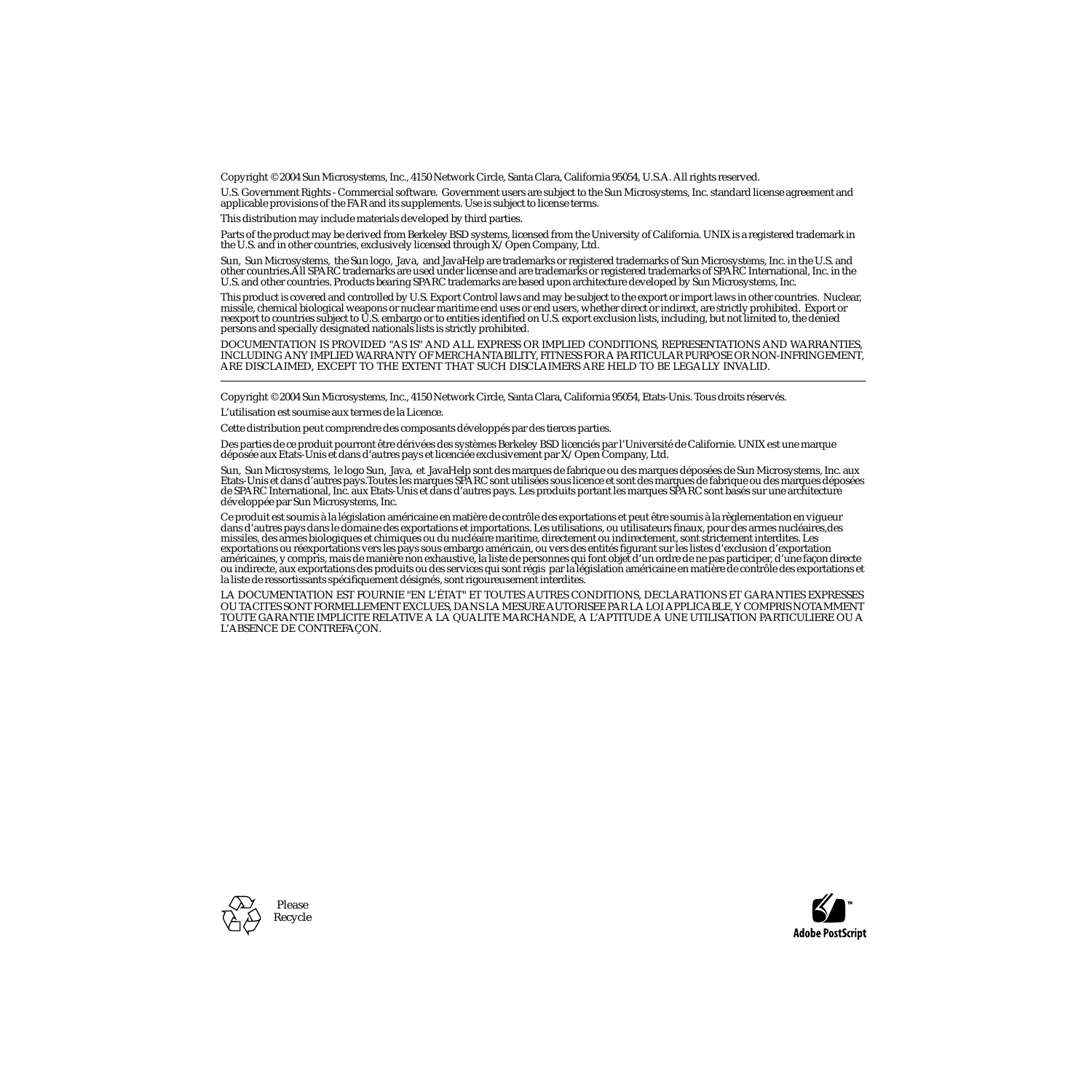### **Contents**

- **1. [Introduction](#page-8-0) 9**
- **2. [Overview 1](#page-10-0)1**
- **3. [ELF Object File Format 1](#page-14-0)5**

#### **4. [Debugger Stabs 2](#page-20-0)1**

[N\\_ALIAS](#page-20-1) - Symbol Alias (0x6c) 21

[N\\_BCOMM](#page-22-0) — Begin Common Block (0xe2) 23

[N\\_BINCL](#page-23-0) — Begin Include File (0x82) 24

[N\\_BROWS](#page-24-0) — Source Browser (0x48) 25

[N\\_CMDLINE](#page-25-0) - Compilation Command Line (0x34) 26

[N\\_CODETAG](#page-26-0) - Code Generation Detail (0xd8) 27

[CODETAG\\_BITFIELD](#page-27-0) 28

[CODETAG\\_SPILL](#page-27-1) 28

[CODETAG\\_SCOPY](#page-28-0) 29

[CODETAG\\_STACK\\_PROBE](#page-28-1) 29

[N\\_CONSTRUCT](#page-29-0) - Constructor Description (0xd2) 30

N CPROF - Cache Profile Feedback (0xf0) 30

[N\\_DESTRUCT](#page-30-0) - Destructor Description (0xd4) 31

[N\\_ECOMM](#page-30-1) — End Common Block (0xe4) 31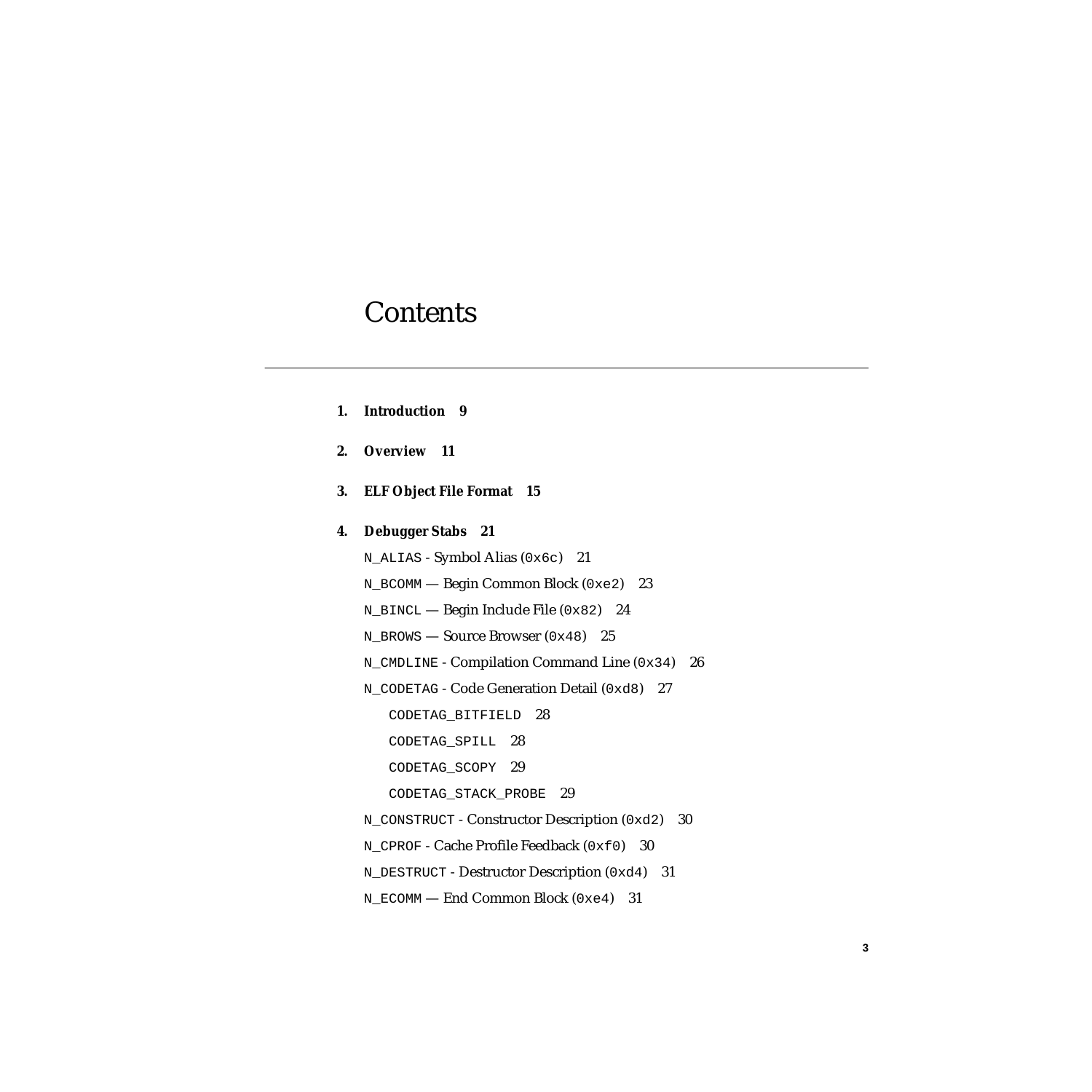N EINCL — End Included File  $(0xa2)$  32

N EMOD - Fortran90 Module End 32

[N\\_ENDM](#page-31-2) — End Module (0x62) 32

[N\\_ENTRY](#page-32-0) — Fortran Alternate Entry  $(0xa4)$  33

[N\\_ESYM](#page-33-0) — Position-independent External Data Type (0xc8) 34

[N\\_FLSYM](#page-34-0) -- Fragmented Data Symbol (0x2e) 35

N FUN — Function or Procedure Definition (0x24) 36

N FUN CHILD -- Function Child (0xd9) 38

[N\\_GSYM](#page-38-0) — Global Symbol (0x20) 39

N ILDPAD - Incremental Link Padding  $(0x4c)$  40

[N\\_ISYM](#page-39-1) — Position-independent Internal Data Type (0xc6) 40

[N\\_LBRAC](#page-40-0) — Begin Scope (0xc0) 41

N LCSYM — Uninitialized Static Symbol  $(0x28)$  42

[N\\_LSYM](#page-43-0) — Local Symbol (0x80) 44

 $N_MATN$  — Main Routine Name (0x2a) 45

[N\\_MOD](#page-44-1) - Fortran 95 Module Begin 45

 $N_O$ BJ — Object Directory and File (0x38) 46

 $N_{OPT}$  — Options (0x3c) 47

N OUTL - Outlined Function 48

N PATCH - Patch Run Time Checker (0xd0) 48

[P\\_BITFIELD](#page-48-0) 49

P SPILL 50

P SCOPY 50

[N\\_PSYM](#page-50-0) — Formal Parameter (0xa0) 51

[N\\_RBRAC](#page-51-0) — End Scope (0xe0) 52

[N\\_READ\\_MOD](#page-51-1) - Fortran 95 Module Use 52

[N\\_ROSYM](#page-52-0) — Read-Only Static Symbol (0x2c) 53

N RSYM — Register Symbol  $(0x40)$  54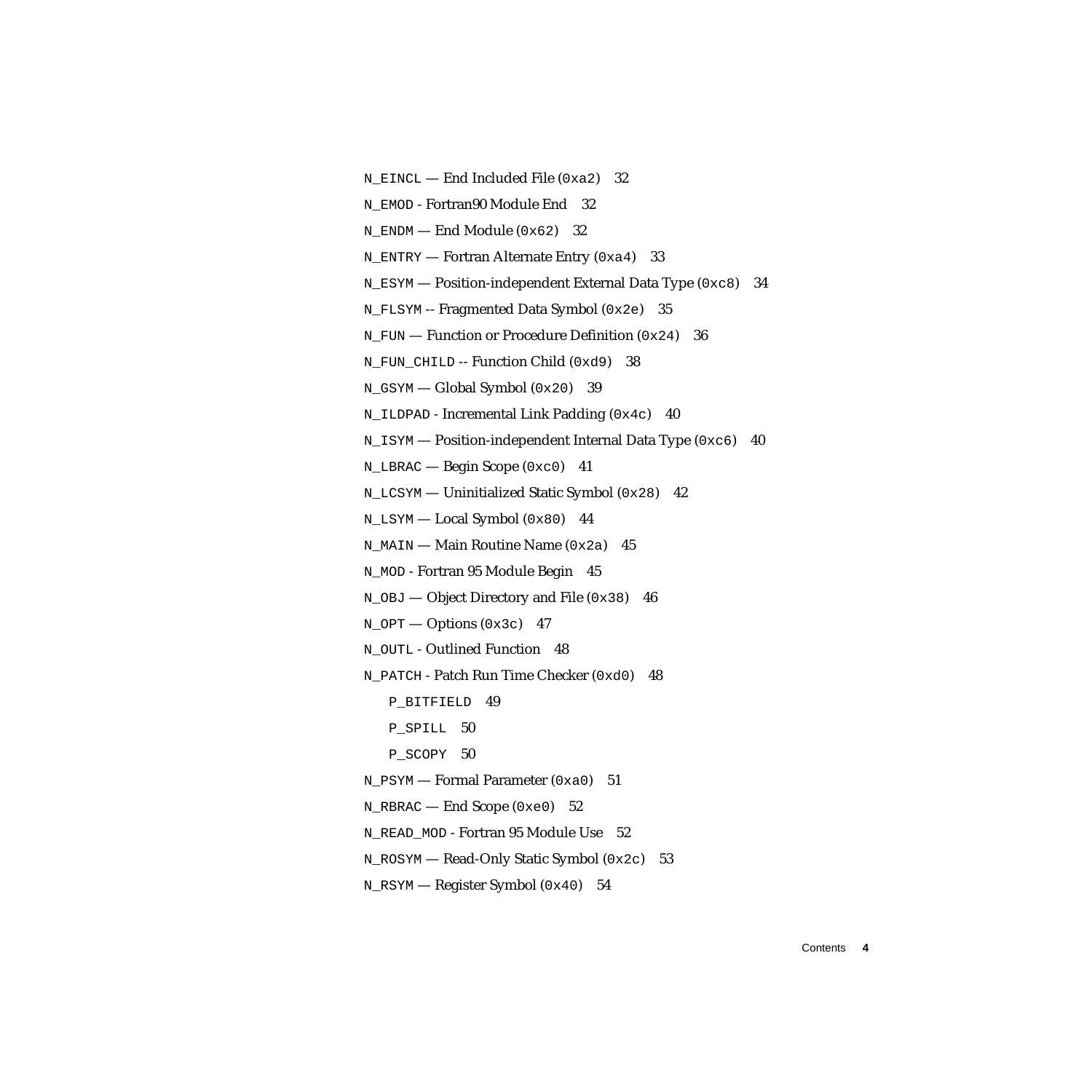- N SLINE Source Line  $(0x44)$  55
- $N_S$  $N_S$ O Source Directory and File (0x64) 58
- $N_SOL$  Included File (0x84) 59
- N STSYM Initialized Static Symbol (0x26) 60
- [N\\_TCOMM](#page-61-0) Begin Task Common Block (0xe3) 62
- [N\\_TFLSYM](#page-62-0) Thread Local Storage (TLS) Fragmented Data Symbol  $(0 \times 2f)$  63
- [N\\_TLCSYM](#page-63-0) Thread Local Storage (TLS) Uninitialized Static Symbol (0x29) 64
- N TSTSYM Thread Local Storage (TLS) Initialized Static Symbol  $(0x27)$  65
- $N_UNDF$  Undefined  $(0x00)$  66
- N USING  $-$  C++ USING statement (0xc4) 67

[USING](#page-66-1) Declaration 67

[Local](#page-66-2) USING Declaration, Position Dependent 67

- [Global, Namespace, or Class Scope](#page-67-0) USING Declaration, Position Independent: 68
- [USING](#page-67-1) Directive 68

[Local](#page-67-2) USING Directive, Position Dependent 68

[Global, Namespace, or Class Scope](#page-68-0) USING Directives, Position Independent 69

[Summary of](#page-68-1) USING statement stabs 69

[N\\_XLINE](#page-68-2) — Extended Line Number (0x45) 69

#### **5. [Symbol Descriptors 7](#page-70-0)1**

[Local Variable \(empty\) 7](#page-71-0)2 [Automatic Variable \(](#page-72-0)A) 73 [Based Variable \(](#page-72-1)b) 73 [Constant \(](#page-73-0)c) 74 External Data  $(E)$  75 [Global Function or Procedure \(](#page-74-1)F) 75 [Local Function or Procedure \(](#page-75-0)f) 76 [Global Variable \(](#page-75-1)G) 76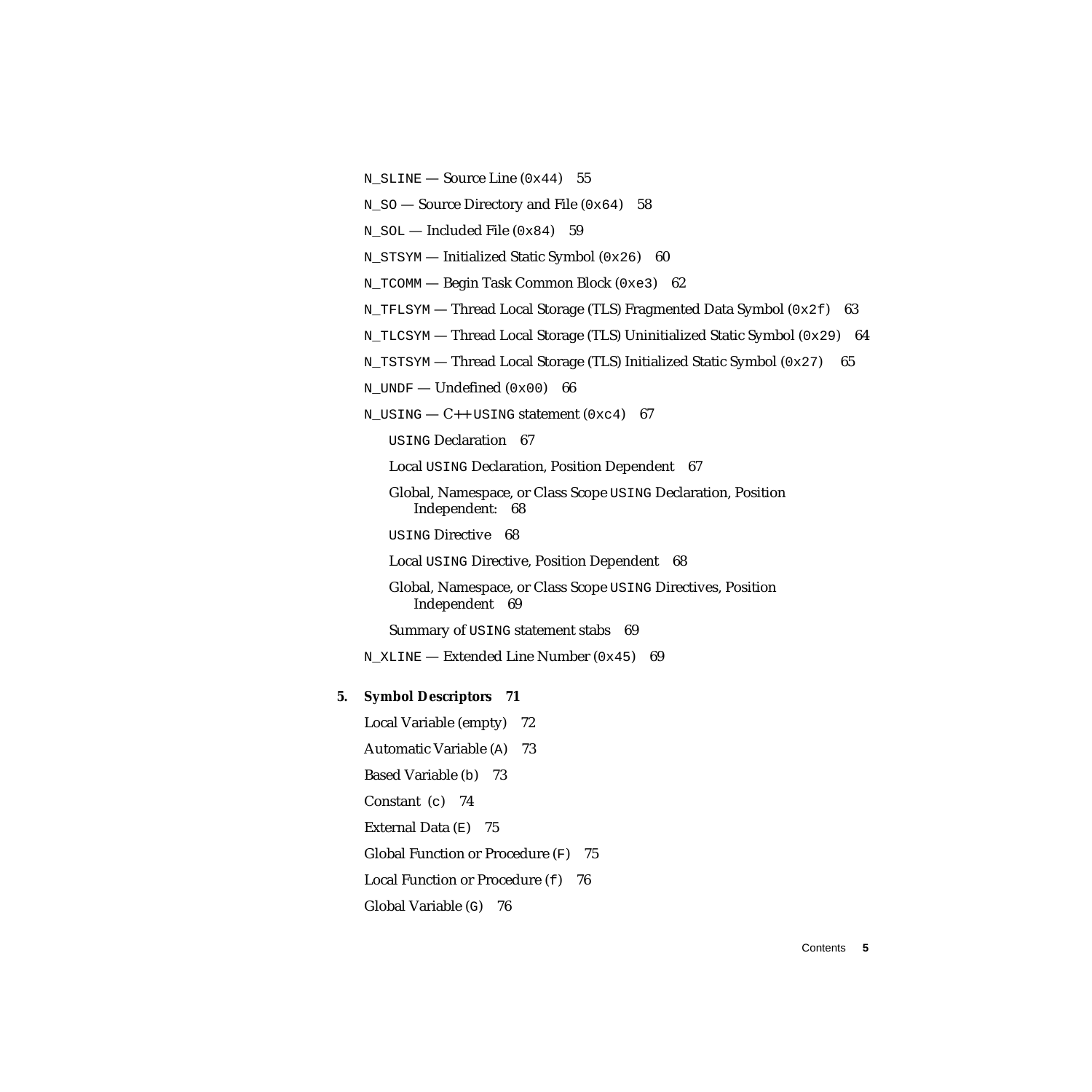[Interface Block \(](#page-76-0)I) 77 [Internal Procedure \(](#page-76-1)J) 77 Lines in Template  $(LT)$  78 Literal  $(1)$  78 [Module \(](#page-78-0)M) 79 [Value Parameter \(](#page-78-1)p) 79 [Prototype \(](#page-78-2)P) 80 [Register Variable \(](#page-80-0)r) 81 [Static File Variable \(](#page-80-1)S) 81 [Enumeration, Structure or Union \(](#page-81-0)T) 82 [Type Name \(](#page-82-0)t) 83 [Class Declaration \(](#page-83-0)U) 84 [Declaration Syntax 8](#page-84-0)5 [Example 8](#page-85-0)6 [Stabs 8](#page-85-1)6 [Common or Static Local Variable \(](#page-85-2)V) 86 [Variable Parameter by Reference \(v\)](#page-86-0) 87 [Function Result Variable \(](#page-87-0)X) 88  $C_{++}$  Specification (Y) 88 [Functions with Default Arguments 8](#page-88-0)9 [Inline Functions](#page-89-0) 90 Stabs for anonymous unions  $(Ya)$  90 [Stabs for classes, structs, and non-anonymous unions](#page-90-0) 91 [Namespaces \(](#page-95-0)Yn) 96 [Pointers to class members \(](#page-96-0)YM, YD) 97 [Templates \(](#page-98-0)YT, YI) 99 [Run Time Type Information \(RTTI\) \(](#page-106-0)YR) 107

#### **6. [Type Specification 1](#page-108-0)09**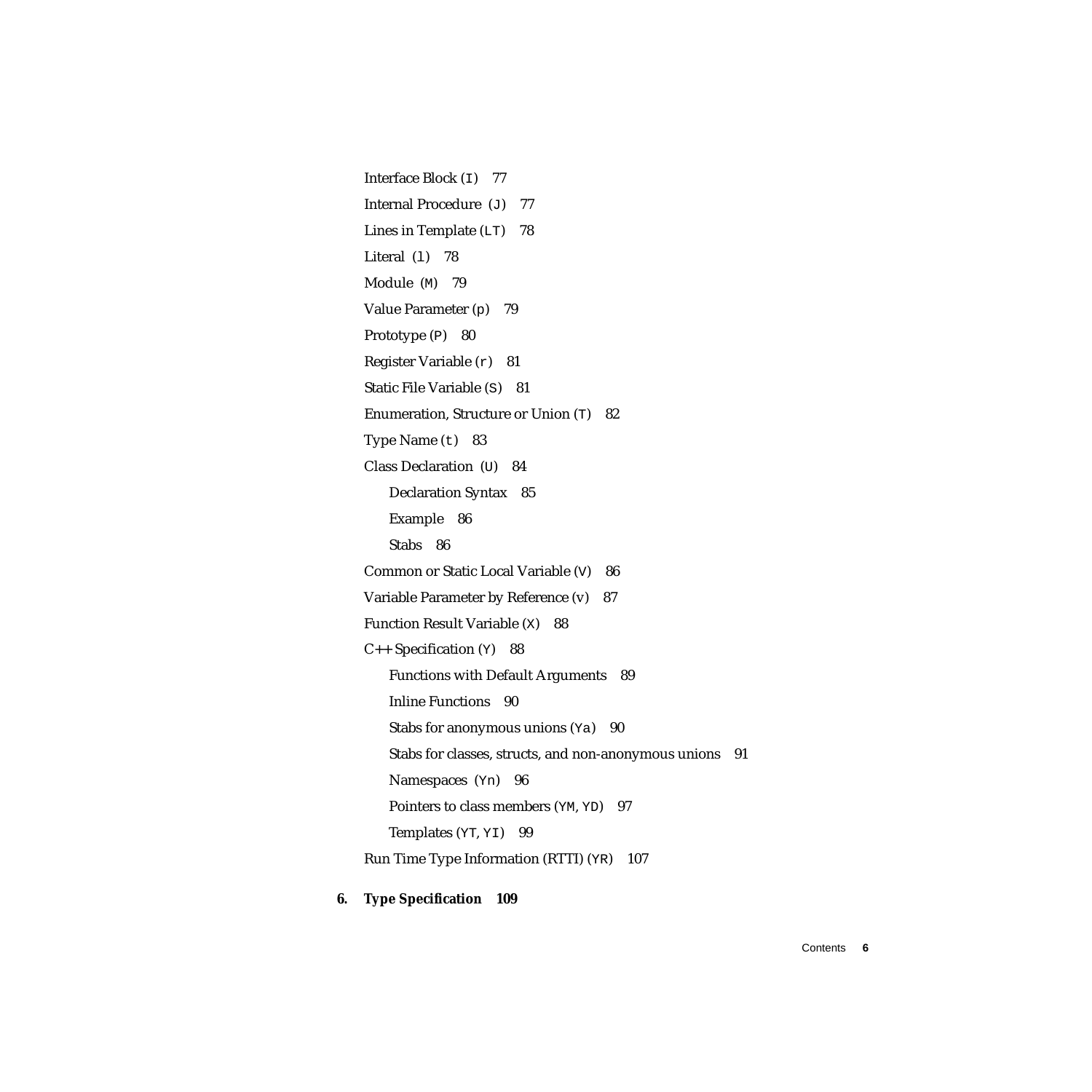[Array \(](#page-111-0)a) 112 [Volatile \(](#page-112-0)B) 113 [Basic Integer \(](#page-113-0)b) 114 [Dope Vector \(](#page-113-1)D) 114 [Dope Vector \(](#page-114-0)d) 115 [Enumeration \(](#page-115-0)e) 116 [Function Parameter \(](#page-116-0)F) 117 Function  $(f)$  118 [Function With Prototype Info \(](#page-117-1)g) 118 [Restricted \(](#page-119-0)K) 120 [Const \(](#page-120-0)k) 121 [Floating Point \(](#page-120-1)R) 121 [Range \(](#page-121-0)r) 122 [Set \(](#page-122-0)S) 123 [Structure or Record \(s\) and Union \(](#page-123-0)u) 124 [Forward Reference \(](#page-124-0)x) 125  $C_{++}$  Types  $(Y)$  126 [C99 Variable Length Array \(](#page-125-1)z) 126 [Pointer \(](#page-125-2)*\**) 126 Reference  $(x)$  127

#### **7. [Auto-load Stab Processing](#page-128-0) 129**

[Introduction](#page-128-1) 129 [Stabs Index](#page-129-0) 130 [Stabs in Object Files](#page-130-0) 131 [Stabs in Executable Files 1](#page-131-0)32 [Debugger Operation](#page-131-1) 132 [Delayed Processing of](#page-132-0) a.out Files 133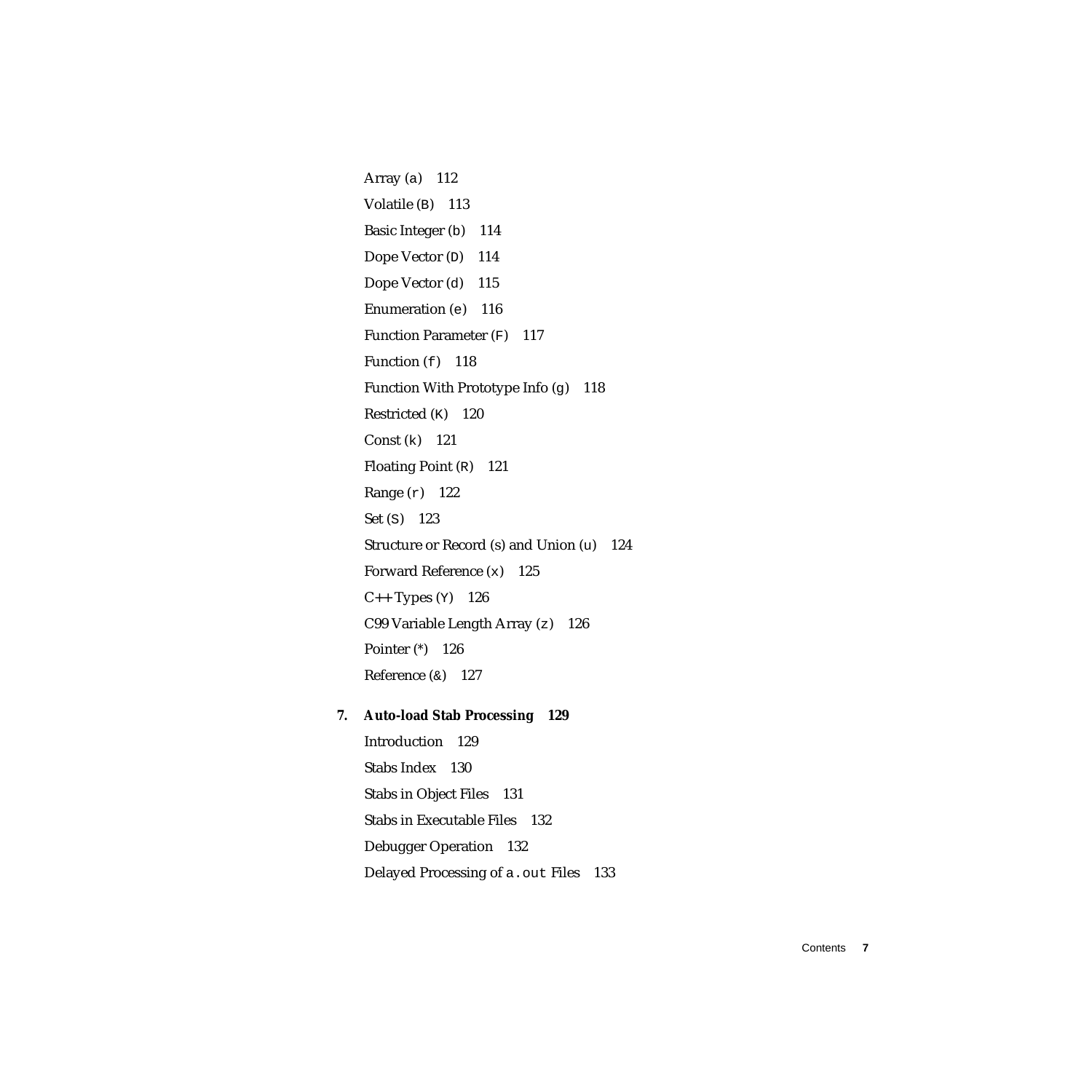#### **8. [Stabs Generation 1](#page-134-0)35** [Minimal Stabs Requirements 1](#page-134-1)35 [Stabs for Optimized Code](#page-134-2) 135

**A. [Stab Codes](#page-136-0) 137**

**B. [Symbol Descriptors 1](#page-144-0)45**

**C. [Type Codes](#page-146-0) 147**

**D. [Index Stabs 1](#page-148-0)49**

### **E. [Fortran 95 Pointers and Array Descriptors 1](#page-154-0)55** [Terminology 1](#page-154-1)55 [Run-time Representations](#page-154-2) 155 [Example 1](#page-156-0)57 [Subscripting](#page-157-0) 158 [Whole Array Operations 1](#page-157-1)58 [Memory Management 1](#page-158-0)59

- **F. [Globalization 1](#page-160-0)61**
- **G. [Differential Mangling 1](#page-164-0)65**

**[Glossary](#page-168-0) 169**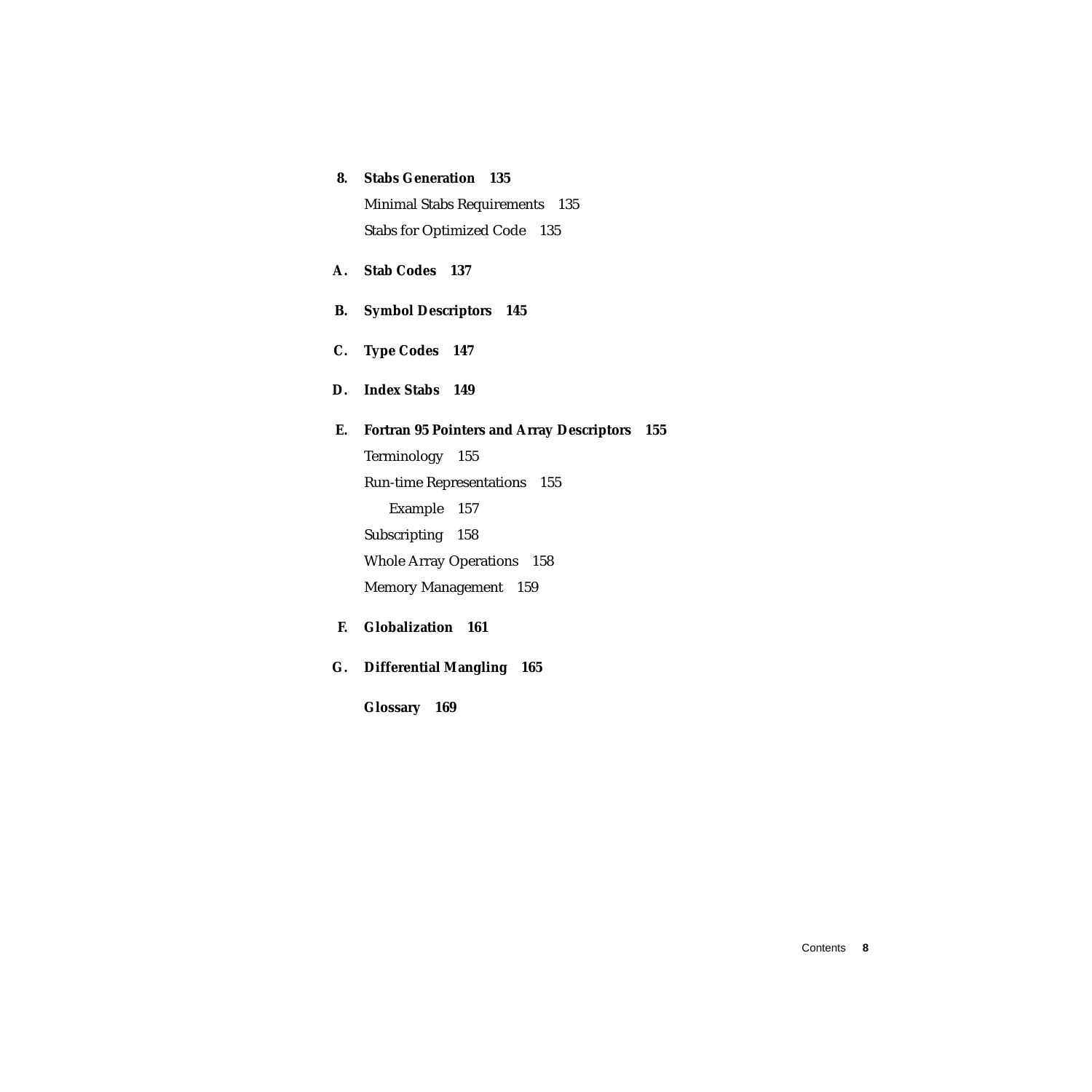## <span id="page-8-0"></span>Introduction

The command line debugger, dbx, depends on two kinds of information generated by compilers and the linker to aid the user in debugging programs. The first type of information is exactly the same information that the linker uses to combine object files and that the loader uses to execute a program. The second type is generated by the compilers specifically to support debugging. This information is stored in a format known as *stabs*, which stands for symbol table entries. This document describes how these stabs are created, stored, modified, and interpreted.

The debugger supports the ELF format for object files (generated under the Solaris™ operating environment; for a description, see Chapter 3). In an ELF file, the stabs are stored in separate sections from the symbol table generated by the compiler and linker.

Although dbx is the most common interpreter of stabs, other programs (for example, the Performance Analyzer) use the information in stabs in one form or another.

This document tells you:

- How a compiler describes the program in stabs
- How the stabs relate to the linker symbol table entries stored in the object file or executable file
- What happens to stabs when the linker processes an object file
- How dbx interprets the stabs

A glossary is included to define the various terms used.

The examples of stab output from the compilers are not intended to define the stab specification, but are provided for clarification of the specification.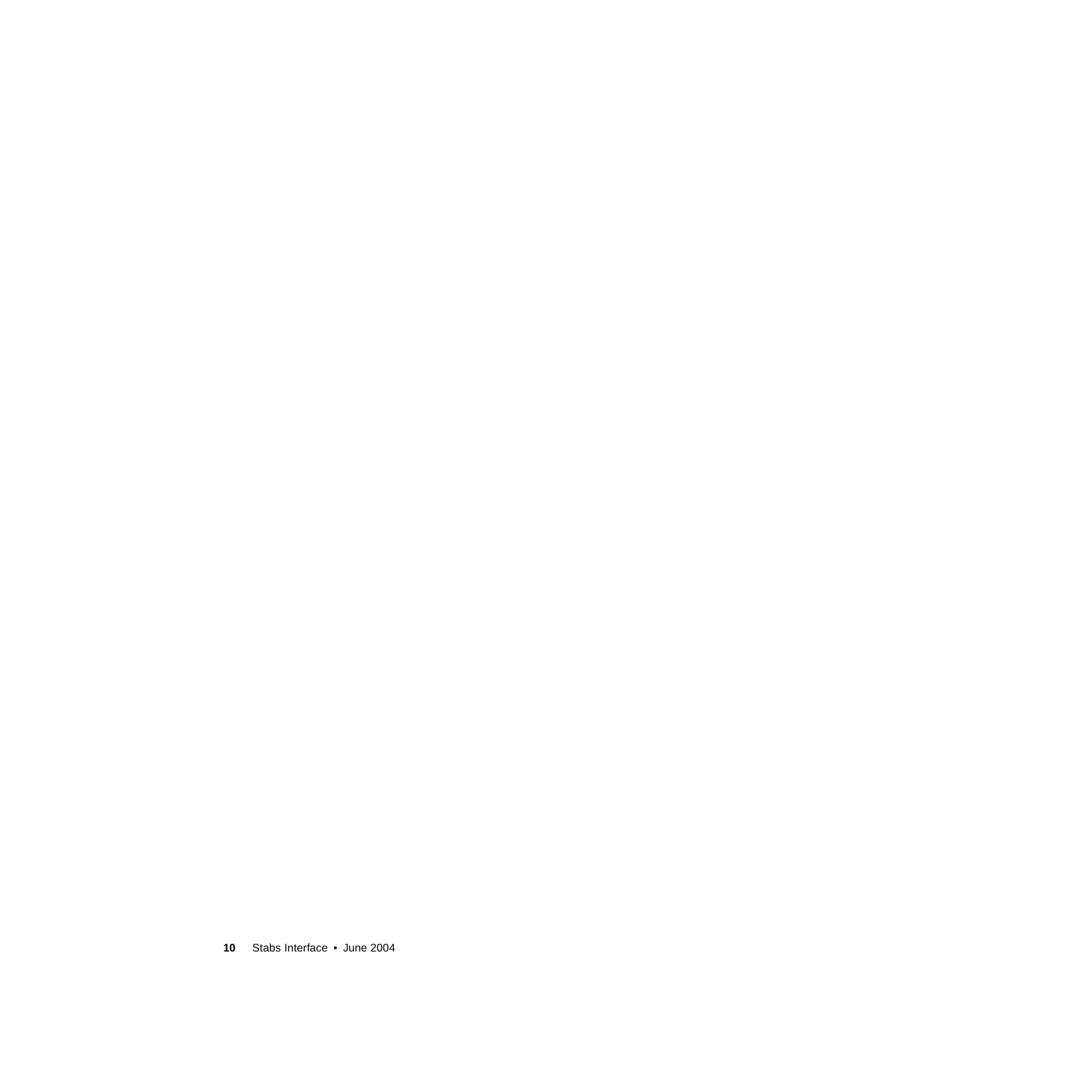#### <span id="page-10-0"></span>**Overview**

dbx evolved from Pdx, a Pascal source debugger developed by Mark A. Linton as a Master's project at the University of California at Berkeley. Linton extended the linker symbol table entry to contain descriptions of variables, functions, and types, by encoding this information in the symbol name field. To avoid confusion with the existing linker stabs, additional stabs description codes were defined.

Since type and variable information is encoded as strings, stabs are easy to extend to support additional languages or other features. Additional stab types can be (and have been) created to meet changing needs without affecting the processing of existing stab types. Stabs have evolved significantly to:

- Support C++, Fortran 77, Fortran 95, and C
- Reduce the size of executable files
- Support additional operating system features such as dynamically loaded shared libraries
- Improve debugger performance

Most compilers translate the source into assembler instructions and pass this to the assembler. The assembler generates linker stab entries for files and non-local symbols. The compilers generate debugging stabs when the -g option is specified by including either .stabs or .stabn directives in the source passed to the assembler. These have the following formats:

```
.stabs "string", type, other, desc, value
and
.stabn type, other, desc, value
where:
```
*string* contains the name and description of a symbol and, in general, consists of a name followed by a colon, a symbol descriptor (one or more characters), and descriptor specific information.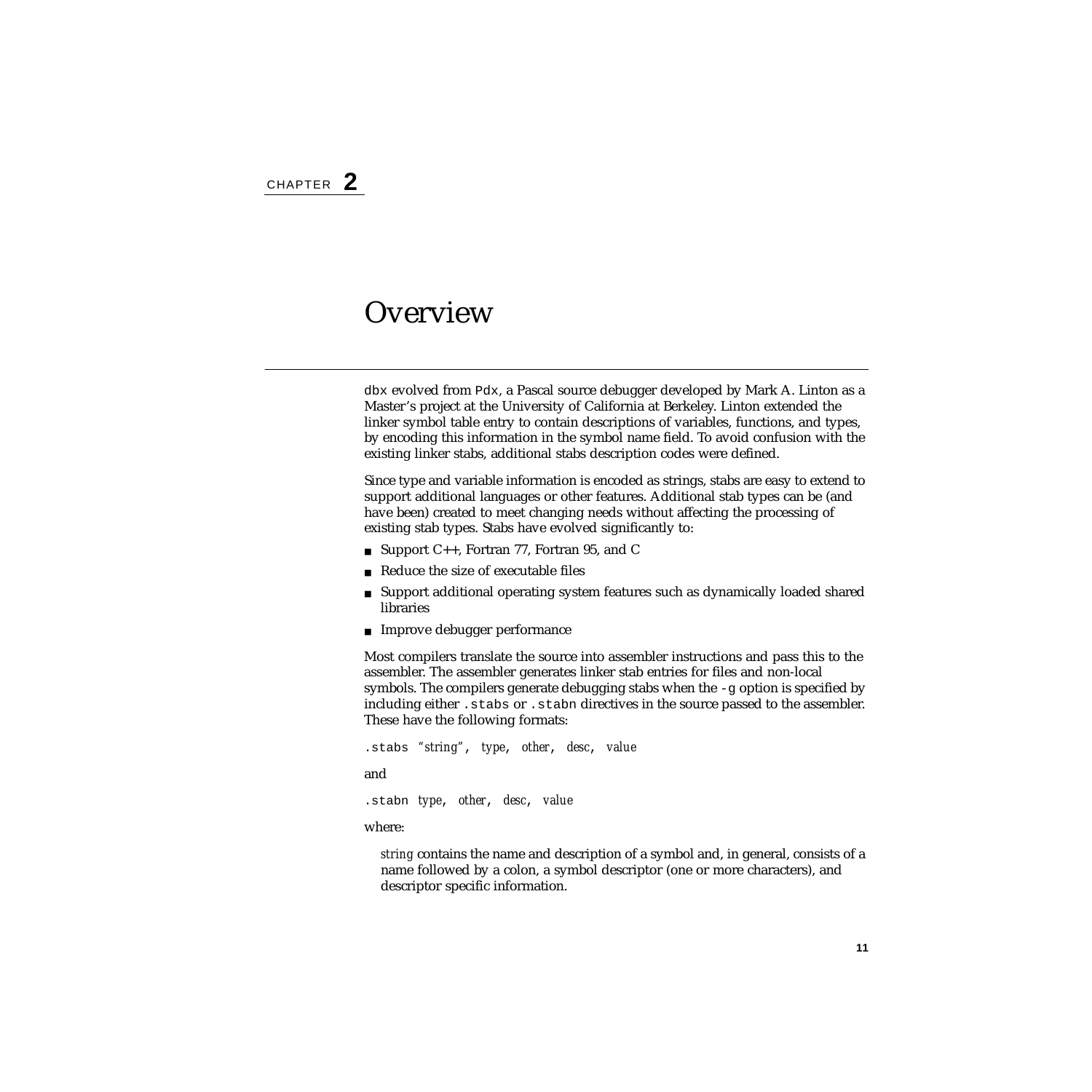*type* specifies the type of the stab entry.

*other* is used in some stab types for miscellaneous inforamtion.

*desc* is used in some stab types to further describe the symbol.

*value* contains an offset or other value.

In an ELF file, debugging stabs are stored in the .stab section with the text of the strings in .stabstr.

There are two additional assembler directives:

.xstabs "*section*", "*string*", *type*, *other*, *desc*, *value* .xcstabs "*section*", "*string*", *type*, *other*, *desc*, *value*

where:

*section* is the name of the section in which to place the stab.

*string*, *type*, *other*, *desc*, and *value* have the same meanings described for the .stabs and .stabn directives..

The .xstabs directive and .xcstabs directive can be used to direct the stab into a different section in an ELF file. The .xstabs directive is usually used to create index stabs, described in [Chapter 3](#page-14-1) and [Appendix D](#page-148-1), but is also used in other special situations. The .xcstabs directive is used to create COMDAT index stabs, which are described in [Chapter 3](#page-14-1).

The string in the stabs directives can be of any length, up to the string size limit imposed by the assembler. ( Currently the assembler does not impose a limit, so the compilers can generate a stab string of any length.) To ease generation of stabs directives, the string may be continued from one stabs directive to the next by terminating the string with a backslash  $(\cdot)$ . The continuation stabs directive must have the same *type*, *desc*, and *value*. For example,

```
.stabs "boolean:t(0,2)=efalse:0,\\", 0x20, 0, 0, 0
.stabs "true:1,", 0x20, 0, 0, 0
```
is equivalent to

```
.stabs "boolean:t(0,2)=efalse:0,true:1,", 0x20, 0, 0, 0
```
There may be any number of continuation lines.

Each stabs directive contains a stab type that describes what is contained in the string part of the stab. When the stab describes a symbol, the stab type specifies whether the symbol is a local or global symbol, a function description, static variable, and so forth. In the preceding example, the stab type of  $0 \times 20$  indicates that this stab describes a global symbol.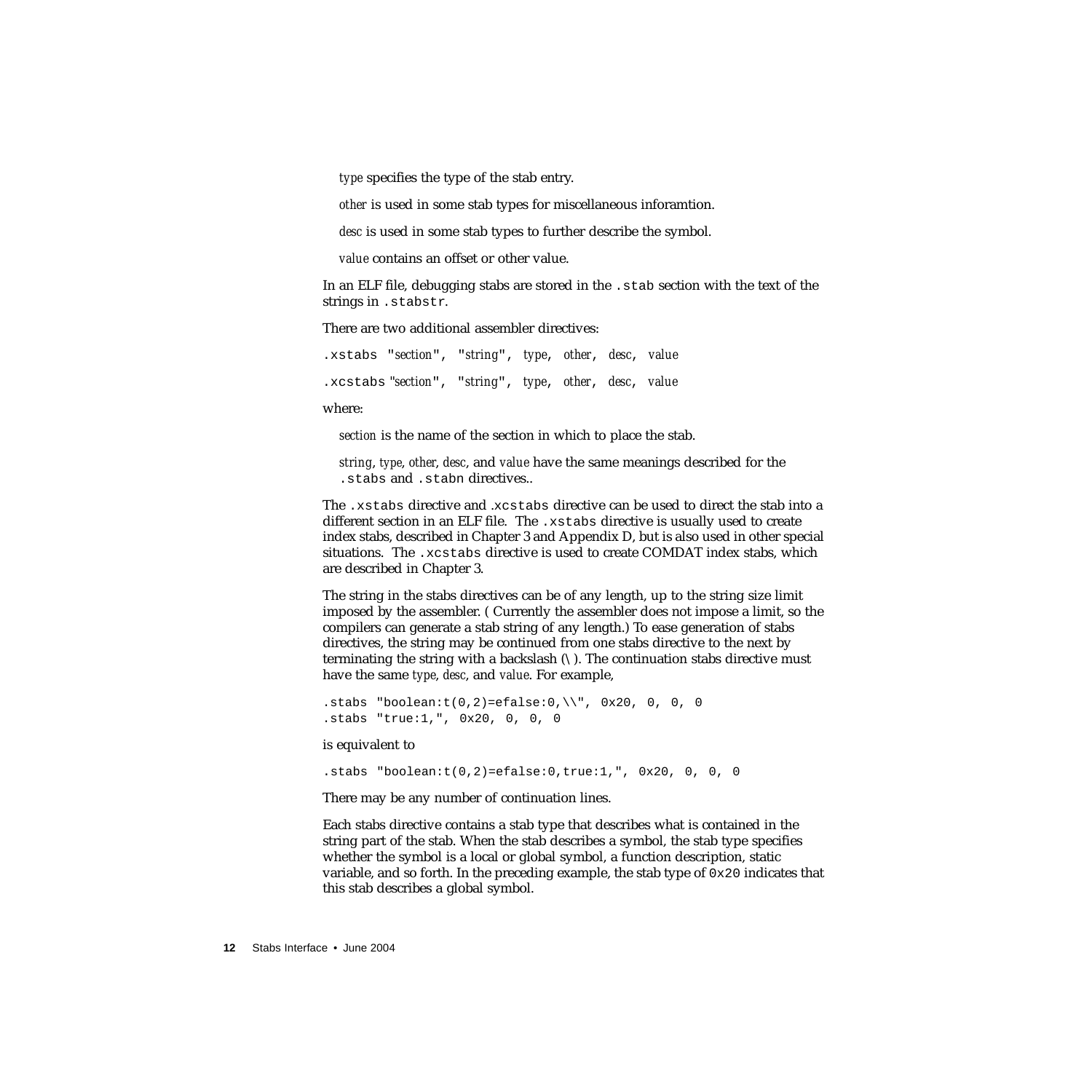The stabs that describe symbols use the string to contain three pieces of information:

- Symbol name
- Symbol descriptor
- Type description

The name of the symbol starts the string and is followed by a colon. The symbol descriptor immediately follows the colon and describes what the symbol represents. In the example above, the symbol boolean is described to be a type definition by the t symbol type. Descriptions of local variables omit the symbol descriptor.

The actual description of the type is contained following the symbol descriptor. This may be a reference to a previously defined type or it may be a new definition of a type as indicated by a type number pair followed by an equal sign, as is done in the description of boolean.

Symbol names that also represent ELF level synbols normally retain their ELF spellings. One exception is Fortran 77, which omits the trailing underscore on the function names in the stabs.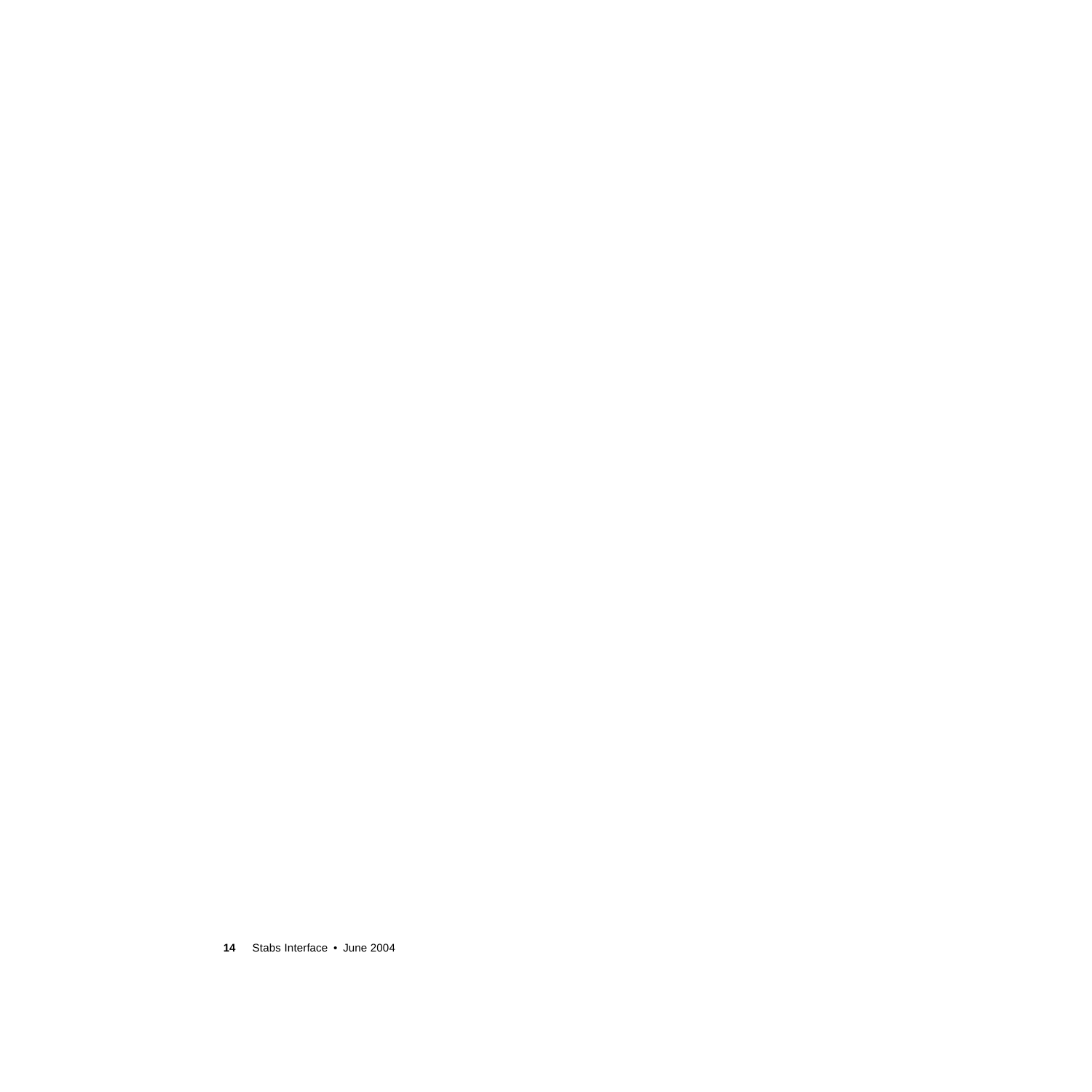## <span id="page-14-1"></span><span id="page-14-0"></span>ELF Object File Format

ELF is the Executable and Linking Format used in System V and is the native executable file format for the Solaris operating environment. It is extensively described in the System V  $ABI<sup>1</sup>$ . This chapter briefly describes the format, focusing on the aspects that affect stabs.

Each symbol table entry has the following format (defined in stab.h):

| struct stab $\{$ |          |                                |
|------------------|----------|--------------------------------|
| unsigned         | n strx;  | /* file String table index */  |
| unsigned char    | n type;  | $/*$ Stab type $*/$            |
| char             | n other; | $/*$ used by N SLINE stab $*/$ |
| short            | n desc;  | $/*$ Desc value $*/$           |
| unsigned         | n value; | /* Offset or value */          |
|                  |          |                                |

The n  $strx$  field is the offset of the string in the symbol string table. All strings are terminated by a null byte. Previous stabs versions defined struct nlist in nlist.h. This has been changed to avoid conflict with the system header file and struct of that name. The fields of struct stab were also redefined so that their sizes would not change when compiled for 64-bit programs.

An ELF file, whether an object file, an executable file, or a library file, is a highly structured file that consists of a header, a program table, a section table, and a number of named sections. The section table is an index to the sections, describing each section's name, type, storage address, length, and offset in the ELF file. Several sections have predefined names and contents. For example, the *.*text section contains the executable instructions of the program and the *.*data section contains initialized data. An ELF file may contain additional sections that have contents specified by the vendor, such as the *.*stab section. The following figure shows the layout of an ELF executable file.

<sup>1. 1.</sup> *AT&T: System V Application Binary Interface and SPARC Processor Supplement*, Englewood Cliffs, NJ: Prentice-Hall, Inc., 1990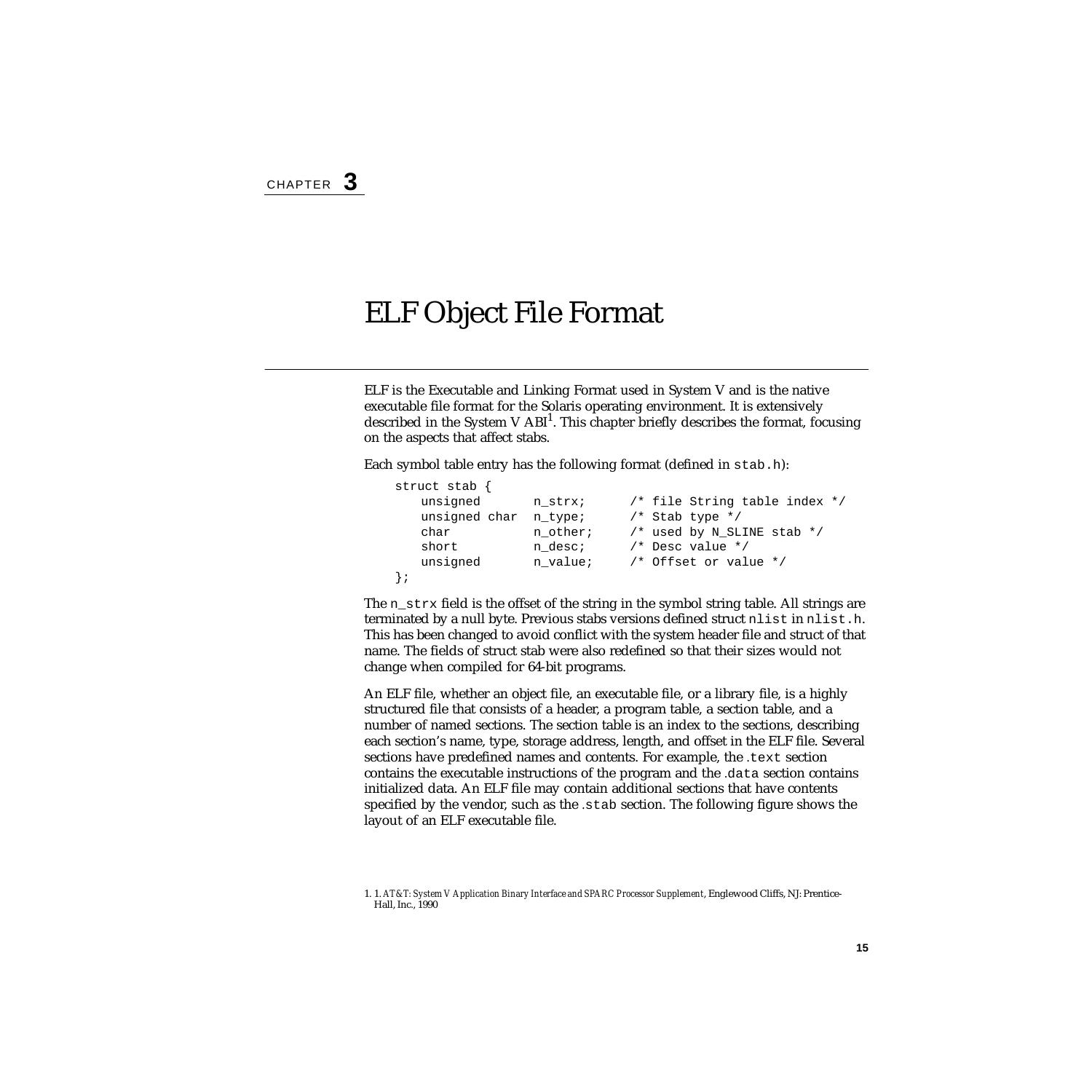#### ELF Executable Layout

| <b>ELF Header</b>     | $Ident = "\x7fELF", Class = 1 (32), Data = 2 (2MSB),$<br>$Id \nvert = 1$ (CURRENT)                                                                                                |
|-----------------------|-----------------------------------------------------------------------------------------------------------------------------------------------------------------------------------|
| Program Table         | Type = 2 (EXEC), Machine = 2 (SPARC), Version = 1 (CURRENT<br>Start address = $0x00010080$ , Phdr offset = $0x00000034$<br>Shdr offset = $0x0001cad0$ , File flags = $0x00000000$ |
| <b>Section Table</b>  | Phdr size = $32$ ,<br>Ehdr size = $52,$<br>Num Phdrs = $2$                                                                                                                        |
| .text                 |                                                                                                                                                                                   |
| Executable text       | Program Header 0:                                                                                                                                                                 |
|                       | Entry type = $1$ (LOAD), Segment Offset = $0x00000074$                                                                                                                            |
|                       | Virt address= 0x00010074, Physical addr= 0x00000000                                                                                                                               |
| .bss                  | Size in file = $86858$ , Size in memory = $86858$                                                                                                                                 |
| Uninitialized data    | Access flags = $0x5$ (r-x), Alignment = $0x00010000$                                                                                                                              |
|                       | Program Header 1:                                                                                                                                                                 |
| .data                 | Entry type = $1$ (LOAD), Segment Offset = $0x000153c0$                                                                                                                            |
| Initialized data      | Virt address= 0x000353c0, Physical addr= 0x00000000                                                                                                                               |
|                       | Size in file = 4832, Size in memory = 8060                                                                                                                                        |
|                       | Access flags = $0x7$ (rwx), Alignment = $0x00010000$                                                                                                                              |
| .stab                 |                                                                                                                                                                                   |
| Debugging stabs       |                                                                                                                                                                                   |
|                       | Section 1 (.init) @ 0x0001caf8                                                                                                                                                    |
| .stabstr              | Type = 1 (PROGBITS), Flags = 0x6 (EXEC-ALLOC)                                                                                                                                     |
| Strings from stabs    | Addr = $0x00010074$ , Offset = $0x00000074$ , Size = 12                                                                                                                           |
|                       | $Link = 0$ ,<br>$Info = 0$<br>Align = $0x00000004$ , Entry size = 0                                                                                                               |
| .stab.index           |                                                                                                                                                                                   |
|                       | Section 2 (.text) @ 0x0001cb20                                                                                                                                                    |
| Index to object files | Type = 1 (PROGBITS), Flags = 0x6 (EXEC-ALLOC)                                                                                                                                     |
|                       | Addr = $0x00010080$ , Offset = $0x00000080$ , Size = 62460                                                                                                                        |
| .stab.indexstr        | $Link = 0$ ,<br>$Info = 0$<br>Align = $0x00000004$ , Entry size = 0                                                                                                               |
| Index strings         |                                                                                                                                                                                   |
|                       | Section 3 (.fini) @ 0x0001cb48                                                                                                                                                    |
| .symtab               | Type = 1 (PROGBITS), Flags = 0x6 (EXEC-ALLOC)                                                                                                                                     |
| Symbol table          | Addr = $0x0001f47c$ , Offset = $0x0000f47c$ , Size = 12<br>$Info = 0$                                                                                                             |
|                       | $Link = 0$ ,<br>Align = $0x00000004$ , Entry size = 0                                                                                                                             |
| .strtab               |                                                                                                                                                                                   |
|                       | Section 4 (.rodata) @ 0x0001cb70                                                                                                                                                  |
| Symbol strings        | Type = $1$ (PROGBITS), Flags = $0x2$ (ALLOC)                                                                                                                                      |
|                       | Addr = $0x0001f488$ , Offset = $0x0000f488$ , Size = 24314<br>$Link = 0$ ,<br>$Info = 0$                                                                                          |
| other sections        | Align = $0x00000008$ , Entry size = $0$                                                                                                                                           |
|                       |                                                                                                                                                                                   |

The symbol table is in the section named *.*symtab and the strings are stored in the *.*strtab section. Each entry in the symbol table consists of:

- A name
- A value (which is usually an address)
- $\blacksquare$  A size
- Type and binding flags
- A reference to the section to which it is related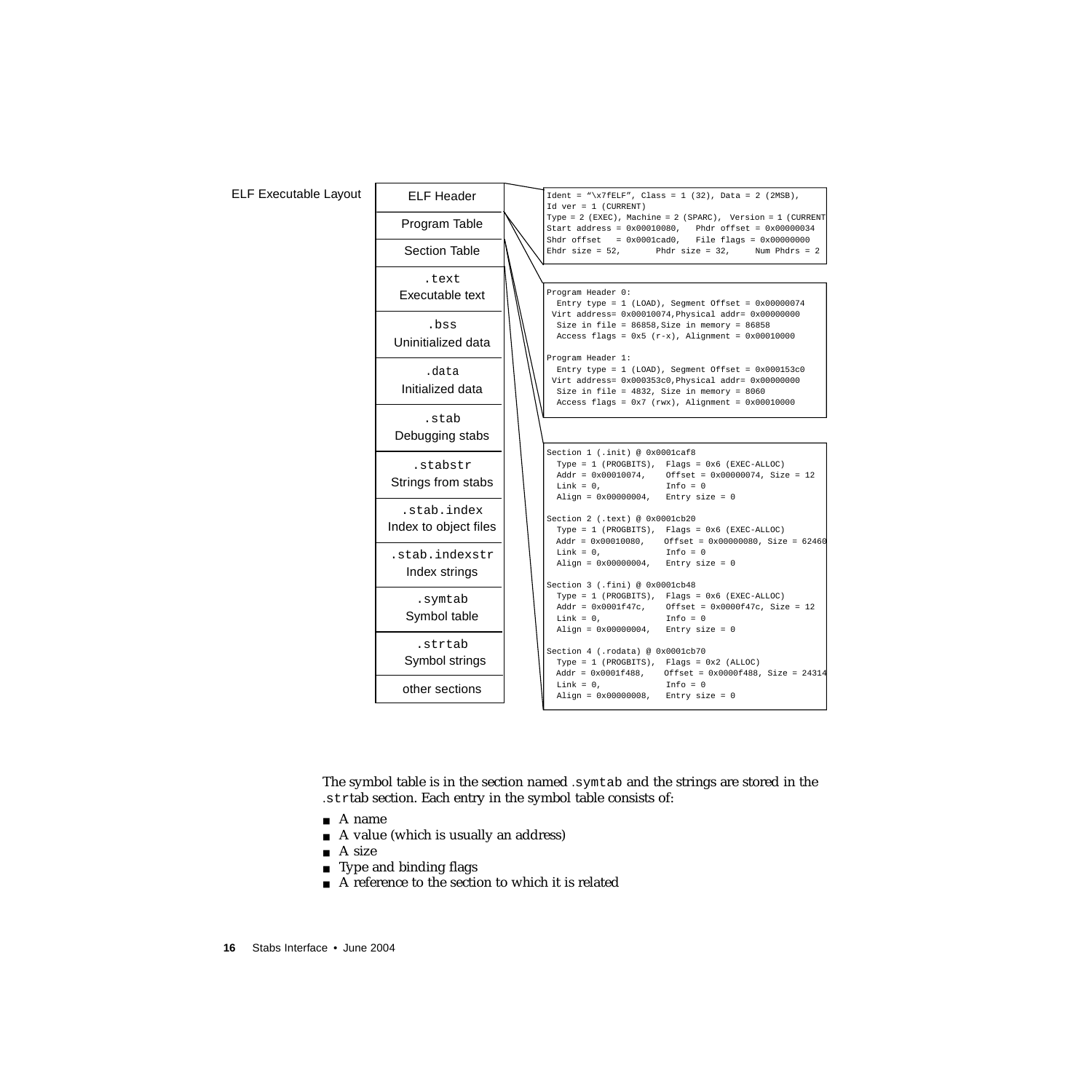The symbol table entries for an object file start with a symbol with the STT\_FILE type with the name of the source file used to create the object file (the file name only, not the entire path to the source file). This is followed by local symbols which are defined in the file, functions are identified with type STT\_FUNC and variables with type STT\_OBJECT.

The symbol table entries for an executable file or shared library are concatenated from the object files that were linked. The first STT\_FILE type has the name of the executable or shared library. The next STT\_FILE should be the source file of the first object file linked. The next STT\_FILE should be the source file of the second object file linked, and so on.

Following the last object file are the global symbols. Both function and variable symbols are collected at the end in random order. The following figure shows parts of the symbol table for a small "hello world" program. The STT\_FILE entry for hello.c is followed by two local data objects, sa and sb, while the STT\_FUNC entry for main appears much later in the symbol table. Nothing in the symbol table indicates which source file contains any global function.

| <b>ELF Symbol Table</b> | Symbol table -- 479 entries value |          | size            |       | info        | shndx                   |
|-------------------------|-----------------------------------|----------|-----------------|-------|-------------|-------------------------|
|                         | crti.s                            | 00000000 | 00000000        | LOCAL | FILE        | ABS                     |
|                         | crt1.s                            | 00000000 | 00000000        | LOCAL | FILE        | ABS                     |
|                         | values-Xt.c                       | 00000000 | 00000000        | LOCAL | FILE        | ABS                     |
|                         | hello.c                           | 00000000 | 00000000        | LOCAL | FILE        | ABS                     |
|                         | sa                                | 000353e0 | 00000004        | LOCAL | OBJECT      | 6                       |
|                         | sb                                | 000353e4 | 00000004        | LOCAL | OBJECT      | 6                       |
|                         | atexit.c                          | 00000000 | 00000000        | LOCAL | FILE        | ABS                     |
|                         | exitfns                           | 000366a0 | 00000094        | LOCAL | OBJECT      | 8                       |
|                         | numexitfns                        | 0003542c | 00000004        | LOCAL | OBJECT      | 6                       |
|                         | printf.c                          | 00000000 | 00000000        | LOCAL | FILE        | ABS                     |
|                         | doprnt.c                          | 00000000 | 00000000        | LOCAL | FILE        | ABS                     |
|                         | zeroes                            | 00035465 | 00000015        | LOCAL | OBJECT      | 6                       |
|                         |                                   |          |                 |       |             |                         |
|                         |                                   |          |                 |       |             |                         |
|                         | .mul                              | 00018a84 | 0000022c GLOBAL |       | <b>FUNC</b> | $\overline{a}$          |
|                         | iob                               | 000363c8 | 00000140 GLOBAL |       | OBJECT      | 6                       |
|                         | open                              | 0001d7f0 | 00000000        | WEAK  | <b>FUNC</b> | 2                       |
|                         | main                              | 00010120 | 00000044 GLOBAL |       | <b>FUNC</b> | $\overline{a}$          |
|                         | qetwidth                          | 000196b4 | 00000064 GLOBAL |       | <b>FUNC</b> | 2                       |
|                         | read                              | 0001cd54 | 00000000        | WEAK  | <b>FUNC</b> | $\overline{\mathbf{c}}$ |
|                         | double_to_decimal                 | 00018510 | 00000000        | WEAK  | <b>FUNC</b> | $\overline{\mathbf{c}}$ |
|                         | malloc                            | 0001e400 | 00000298 GLOBAL |       | <b>FUNC</b> | 2                       |
|                         | $\_i$ ob                          | 000363c8 | 00000000        | WEAK  | OBJECT      | 6                       |
|                         | $_{\rm \_ctype}$                  | 00035554 | 00000209 GLOBAL |       | OBJECT      | 6                       |
|                         | wctomb                            | 00019494 | 00000128 GLOBAL |       | <b>FUNC</b> | $\overline{\mathbf{c}}$ |
|                         | getpid                            | 0001f440 | 00000000        | WEAK  | <b>FUNC</b> | 2                       |
|                         | a                                 | 000353c0 | 00000001 GLOBAL |       | OBJECT      | 6                       |
|                         | b                                 | 000353c2 | 00000002 GLOBAL |       | OBJECT      | 6                       |

The organization of the debugging stabs in an ELF file is not defined in the ABI, but is specific to the Solaris operating environment.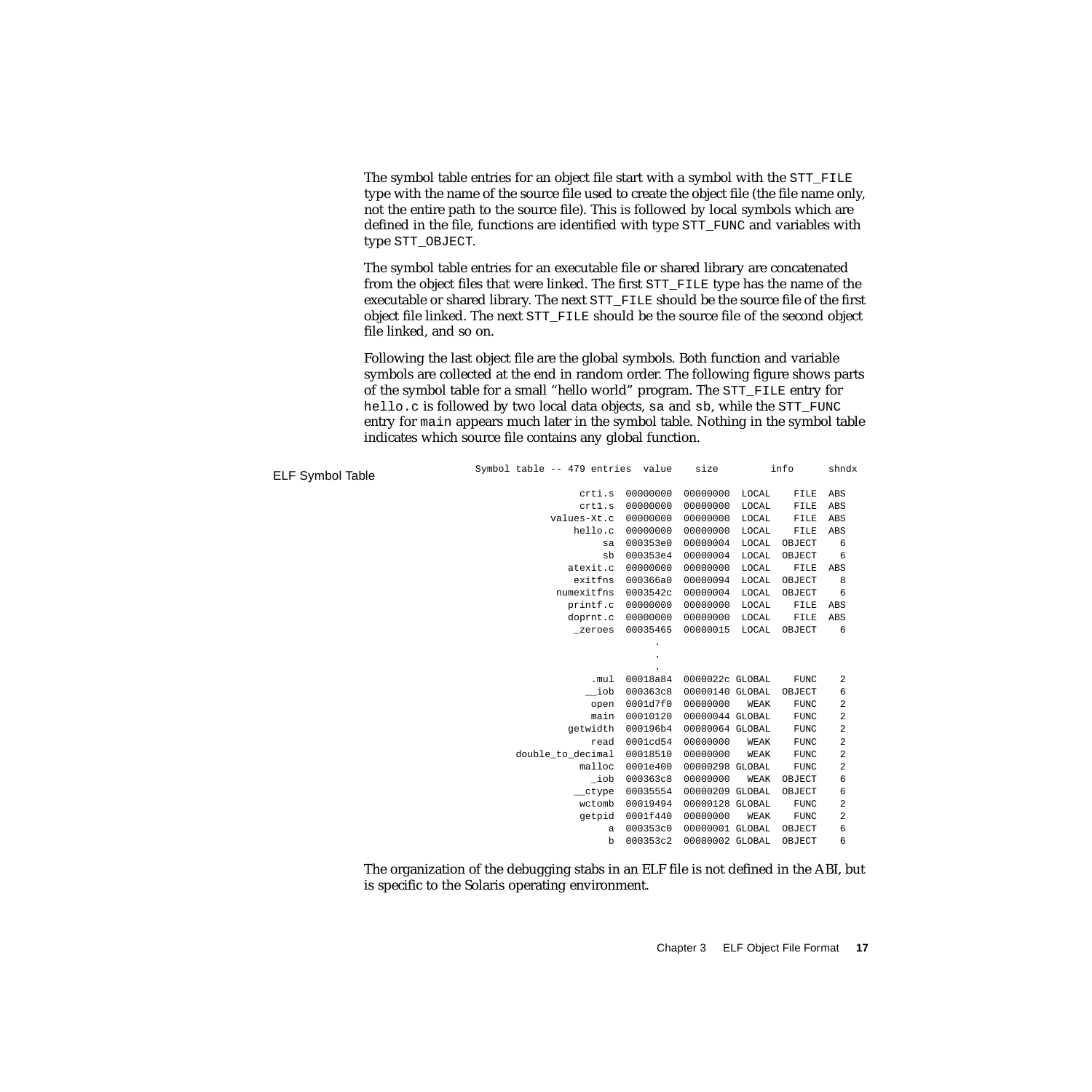Debugging stabs may be stored in several sections in the ELF file. In an object file (not an executable file or library) the stabs are stored in either the *.*stab section (with strings in *.*stabstr) or in the *.*stab.excl (with strings in *.*stab.exclstr). If auto-load stab processing is to be used (that is, the object file will be retained rather than deleted after linking) then stabs are placed in the *.*stab.excl section. The Solaris linker will not copy the *.*stab.excl or *.*stab.exclstr sections to the executable. If the object file is not to be retained, stabs are stored in the *.*stab (and *.*stabstr) section and will be copied to the executable file.

The *.*stab.index section (and *.*stab.indexstr containing the strings) contain a reduced set of stabs that are used to support auto-load stab processing. These stabs specify the names of global functions and data that are contained in the object file (since this information is not available in the symbol table) and where to find the object file so that the debugger can read the stabs. For a more complete description, see Appendix D.

Stabs and the strings from each object file are concatenated to form these sections in the executable file. The stabs from each object file are preceded with an  $N$  UNDF stab. The n\_value field in this stab contains the total length of the strings for the object file. The n  $strx$  field of the N UNDF stab contains the offset to the file name string (usually a source file). The linker does not relocate or modify the offset to the strings. The order of N\_UNDF stabs and the Elf STT\_FILE symbols should match, preserved by the linker. dbx expects this order to be preserved.

When the COMDAT feature of the linker is used by a compiler, it is necessary to place some index stabs in COMDAT sections: .stab.index%function and the corresponding string section .stab.indexstr%function where function is the linker name of the function as given by the compiler. Unlike all other stab sections in an object file, these do not begin with an  $N$  UNDF stab. Instead, each stab is encoded with n\_other == 1 to identify it as a COMDAT stab. If multiple sections with the same name exist, the linker chooses one for the executable. The function's code and its index stab are always chosen together, so dbx always knows which function was chosen.

The non-COMDAT .stab.index and .stab.indexstr sections must always appear in the object file before any COMDAT stab sections, so that if the COMDAT sections are chosen by the linker, they always follow the N\_UNDF stab in the .stab.index section. The order of the .stab.index%\* COMDAT stab sections in the object file dictates the order of the corresponding . stab.indexstr $\zeta^*$ COMDAT stab string sections.

The chosen COMDAT index stabs are concatenated into the executable along with the regular index stabs; the chosen COMDAT index stab strings are concatenated with the regular index stab strings. The  $N$  UNDF stab count and string table size do not include the COMDAT stabs. The debugger must explicitly look for former COMDAT stabs when reading the index stabs of the executable. It must adjust for incorrect n\_strx fields, which neither the compiler nor linker can adjust.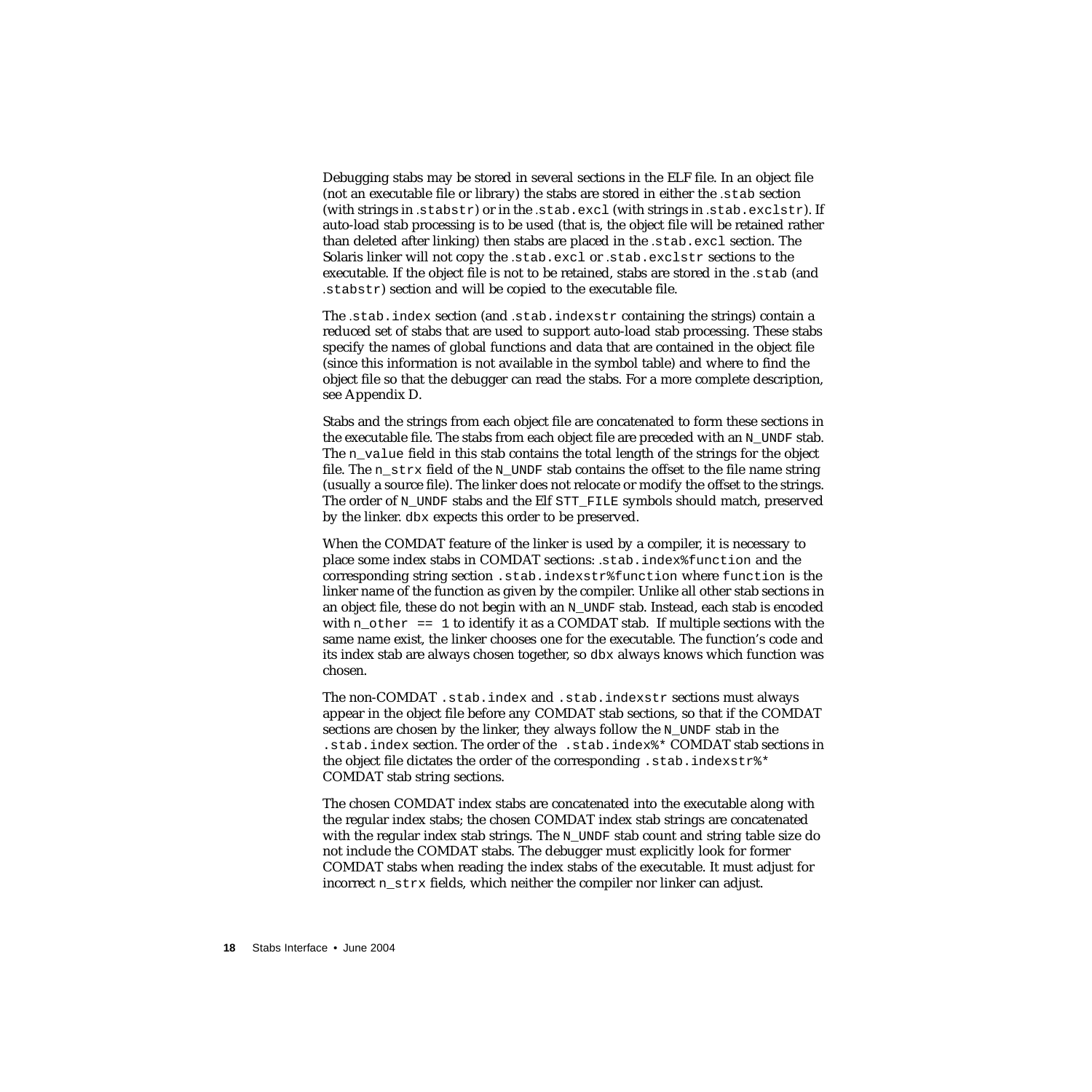```
ELF Stabs Sections | Excluded Stab table -- 38 entries
                                 0: .stabs "busy.c",N_UNDF,0x0,0x25,0x309
                               1: .stabs "/usr/src/play/",N_SO,0x0,0x0,0x0
                               2: .stabs "busy.c",N_SO,0x0,0x3,0x0
                                 3: .stabs "",N_OBJ,0x0,0x0,0x0
                                 4: .stabs "",N_OBJ,0x0,0x0,0x0
                                 5: .stabs "V=8.0;DBG_GEN=4.0.143;Xa;g;R=Forte Developer 7 C 5.4
                             2002/03/09;G=$XAY9kkBSUQm8ymc.",N_OPT,0x0,0x0,0x3c990512
                               6: .stabs "busy.c",N_SOL,0x0,0x0,0x0
                               7: .stabs "char:t(0,1)=bsc1;0;8",N_LSYM,0x0,0x0,0x0
                                 8: .stabs "short:t(0,2)=bs2;0;16",N_LSYM,0x0,0x0,0x0
                                 9: .stabs "int:t(0,3)=bs4;0;32",N_LSYM,0x0,0x0,0x0
                               .
                               .
                             23: .stabs "float:t(0,17)=R1;4",N_LSYM,0x0,0x0,0x0
                                24: .stabs "double:t(0,18)=R2;8",N_LSYM,0x0,0x0,0x0
                                25: .stabs "long double:t(0,19)=R6;16",N_LSYM,0x0,0x0,0x0
                                26: .stabs "void:t(0,20)=bs0;0;0",N_LSYM,0x0,0x0,0x0
                                27: .stabs "main:F(0,3)",N_FUN,0x0,0x0,0x0
                                28: .stabs "main",N_MAIN,0x0,0x0,0x0
                                29: .stabn N_LBRAC,0x0,0x1,0x4
                               30: .stabs "i:(0,3)",N_LSYM,0x0,0x4,0xfffffff8
                               31: .stabs
                             "\$XBY9kkBSUQm8ymc.main. func:V(0,21)=ar(0,4);0;4;(0,22)=k(0,1)",N_
                             ROSYM,0x0,0x5,0x0
                                32: .stabs "lazy:P(0,3)",N_FUN,0x0,0x0,0x0
                                33: .stabn N_SLINE,0x0,0x3,0x4
                                34: .stabn N_SLINE,0x0,0x4,0x10
                                35: .stabn N_SLINE,0x0,0x5,0x24
                                36: .stabn N_RBRAC,0x0,0x1,0x24
                                37: .stabn N_ENDM,0x0,0x0,0x0
```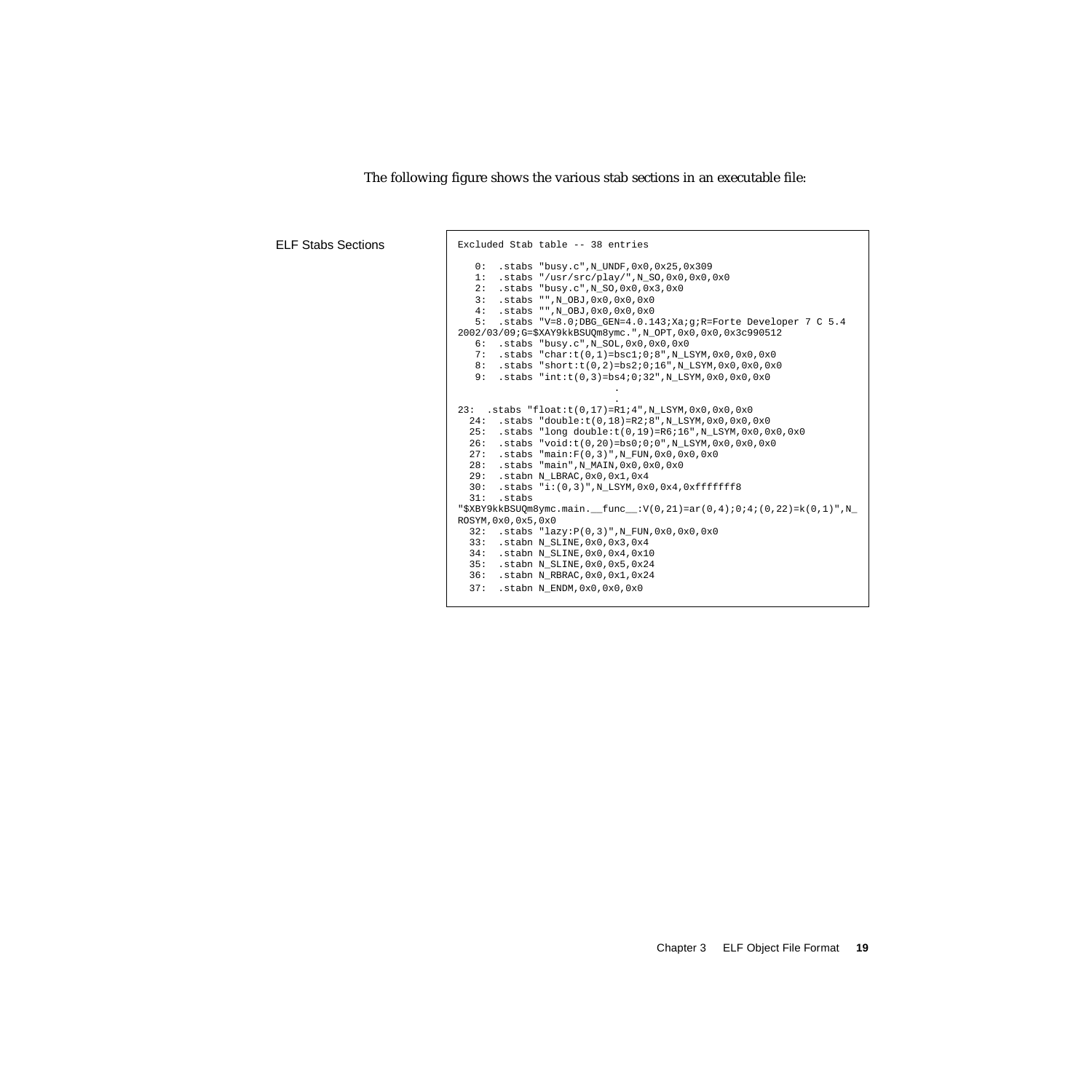## ELF Stabs Sections

.

```
(continued) Index Stab table -- 29 entries
                                  0: .stabs "busy.c",N_UNDF,0x0,0x9,0x123
                                  1: .stabs "/usr/src/play/",N_SO,0x0,0x0,0x0
                               2: .stabs "busy.c",N_SO,0x0,0x3,0x0
                               3: .stabs "/usr/src/play",N_OBJ,0x0,0x0,0x0
                                  4: .stabs "busy.o",N_OBJ,0x0,0x0,0x0
                                5: .stabs "V=8.0;DBG_GEN=4.0.143;Xa;g;R=Forte Developer 7 C 5.4 2002/
                              03/09;G=$XAY9kkBSUQm8ymc.",N_OPT,0x0,0x0,0x3c990512
                                  6: .stabs "/usr/src/play; /opt/SUNWspro/bin/../prod/bin/cc -c -g
                              busy.c -W0,-xp\$XAY9kkBSUQm8ymc.",N_CMDLINE,0x0,0x0,0x0
                                  7: .stabs "main",N_MAIN,0x0,0x0,0x0
                                  8: .stabs "main",N_FUN,0x0,0x0,0x0
                                  9: .stabs "busy.c",N_SOL,0x0,0x0,0x0
                                 10: .stabs "lazy.c",N_UNDF,0x0,0x8,0x11e
                                 11: .stabs "/usr/src/play/",N_SO,0x0,0x0,0x0
                                 12: .stabs "lazy.c",N_SO,0x0,0x3,0x0
                                 13: .stabs "/usr/src/play",N_OBJ,0x0,0x0,0x0
                                 14: .stabs "lazy.o",N_OBJ,0x0,0x0,0x0
                                 15: .stabs "V=8.0;DBG_GEN=4.0.143;Xa;g;R=Forte Developer 7 C 5.4
                              2002/03/09;G=$XAY9kkBhUQm8Snc.",N_OPT,0x0,0x0,0x3c990521
                                 16: .stabs "/usr/src/play; /opt/SUNWspro/bin/../prod/bin/cc -c -g
                              lazy.c -W0,-xp\$XAY9kkBhUQm8Snc.",N_CMDLINE,0x0,0x0,0x0
                                 17: .stabs "lazy",N_FUN,0x0,0x0,0x0
                                18: .stabs "lazy.c", N_SOL,0x0,0x0,0x0<br>19: .stabn N ILDPAD,0x0,0x0,0x0
                                     .stabn N_ILDPAD,0x0,0x0,0x0
                                 20: .stabn N_ILDPAD,0x0,0x0,0x0
                                 21: .stabn N_ILDPAD,0x0,0x0,0x0
                                 22: .stabn N_ILDPAD,0x0,0x0,0x0
                                 23: .stabn N_ILDPAD,0x0,0x0,0x0
                                 24: .stabn N_ILDPAD,0x0,0x0,0x0
                               25: .stabn N_ILDPAD,0x0,0x0,0x0
                               26: .stabn N_ILDPAD,0x0,0x0,0x0
                                 27: .stabn N_ILDPAD,0x0,0x0,0x0
                                 28: .stabn N_ILDPAD,0x0,0x0,0x0
```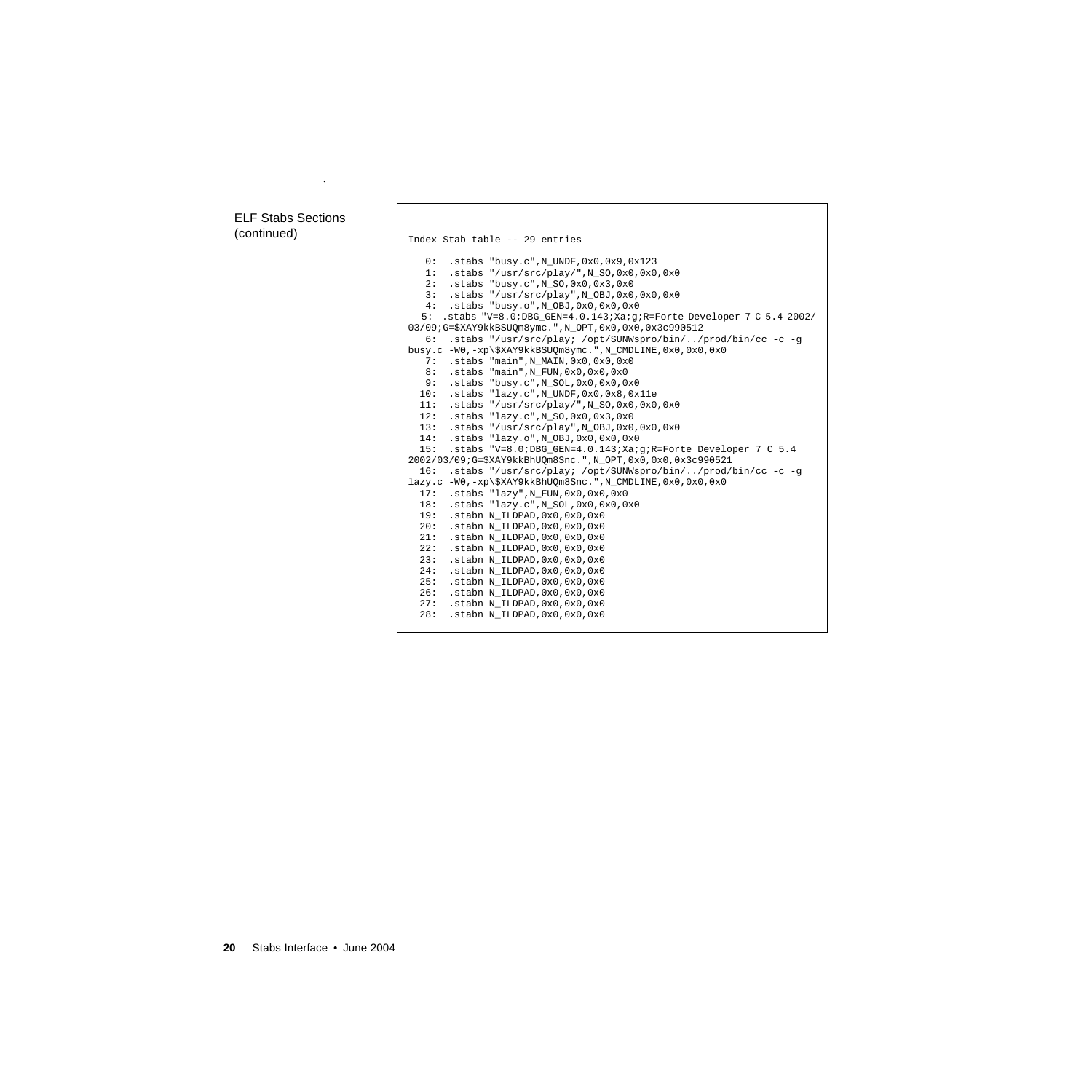## <span id="page-20-0"></span>Debugger Stabs

The stabs directives may be interspersed in the assembly code generated by a compiler with relatively limited constraints on their ordering. These constraints are described with each stab type and summarized in this chapter.

The stabs are described in alphabetic order by type name. For convenience, the a.out linker stab codes are also listed.

## <span id="page-20-1"></span>N\_ALIAS - Symbol Alias (0x6c)

The N<sub>ALIAS</sub> stab introduces an alias for a function, variable, Fortran namelist, "external redefine" or namespace. It does not make forward references. For example:

```
.stabs "newname:Foldname", N_ALIAS, 0, 0, 0
```
is used to indicate that *newname* is another name for the function named *oldname*. The F prefix on *oldname* indicates it is a function name. Variables are treated similarly and indicated by a V prefix, as in:

.stabs "*newname*:V*oldname*", N\_ALIAS, 0, 0, 0

Fortran namelists are indicated by a N prefix to *oldname*. For example:

```
.stabs "newname:Noldname", N_ALIAS, 0, 0, 0
```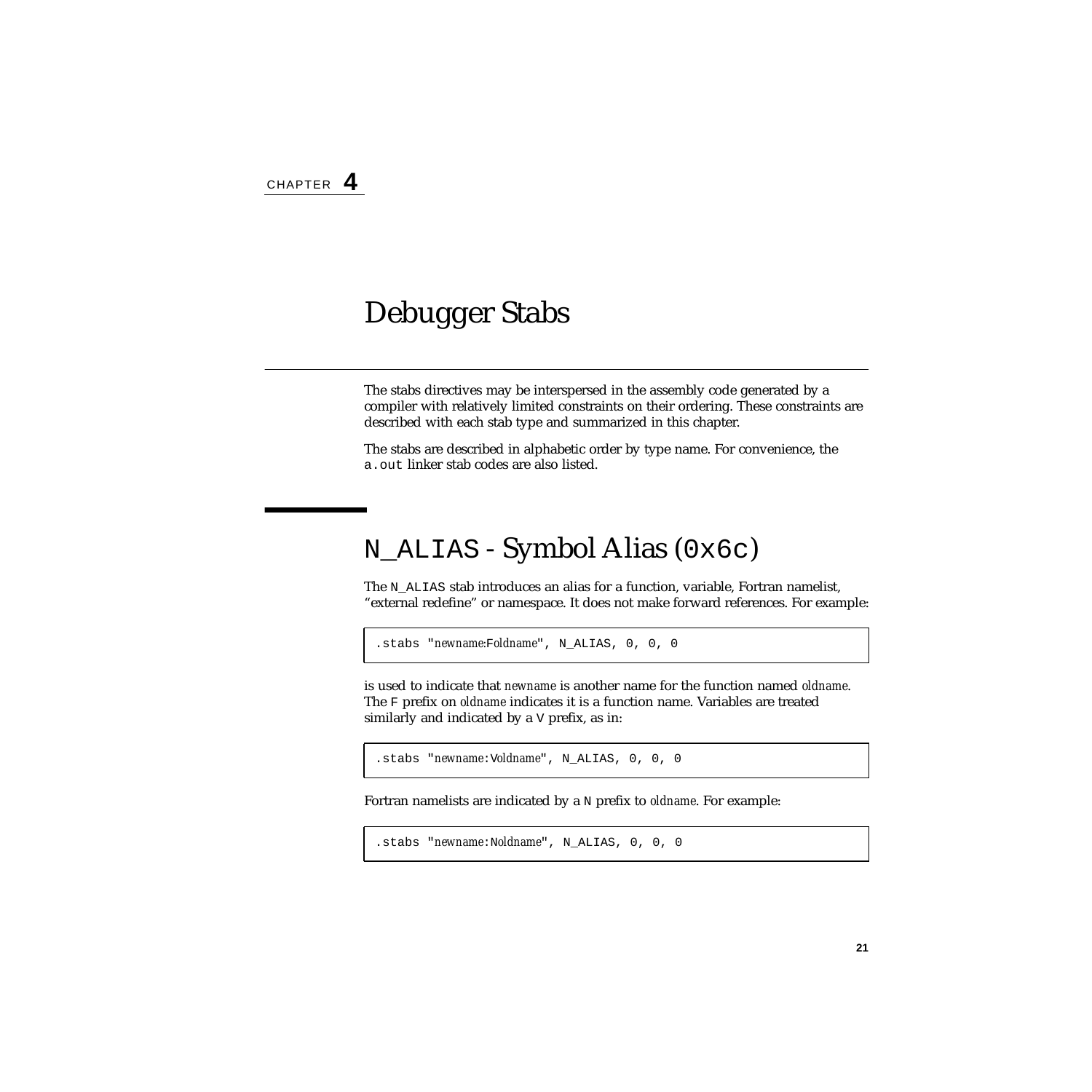Here, *newname* is the name of the namelist and *oldname* is the body of the namelist definition. For example, the statement:

```
namelist /xx/a,b,c
```
produces:

.stabs "xx:Na,b,c", N\_ALIAS, 0, 0, 0

**Note –** Do not use the following descriptor unless you are sure you need to because of unpredictable output. Do not use with C++.

External redefines are indicated by a R prefix to *sourcename*. In the following:

```
.stabs "externalname:Rsourcename", N_ALIAS, 0, 0, 0
```
*externalname* is the name of an existing external symbol, function, or variable. *sourcename* is the new name by which that external may be referenced. The primary difference between this and the F descriptor is that the *externalname* may exist in a different object file from this stab, and that the name translation applies to the complete load object in which the *externalname* exists.

This stab is a no-op when:

- The *externalname* does not exist.
- This stab is a second (or further) occurrence with the same *externalname* specified. If the specified sourcename already exists, then overloading will occur.

Namespace aliases result from a statement of the form:

namespace foo = bar;

This makes foo a namespace alias for bar. Namespace aliases are handled by N\_ALIAS stabs with a prefix S. The stabs can be position dependent or position independent, depending on the scopes in which the aliases occur.

1. (Function) Local namespace alias, position dependent

.stabs "*newname*:S *typeid-of-newname*=*typeid-of-oldname*", N\_ALIAS, 0,0,0

2. namespace, class, global namespace alias, position independent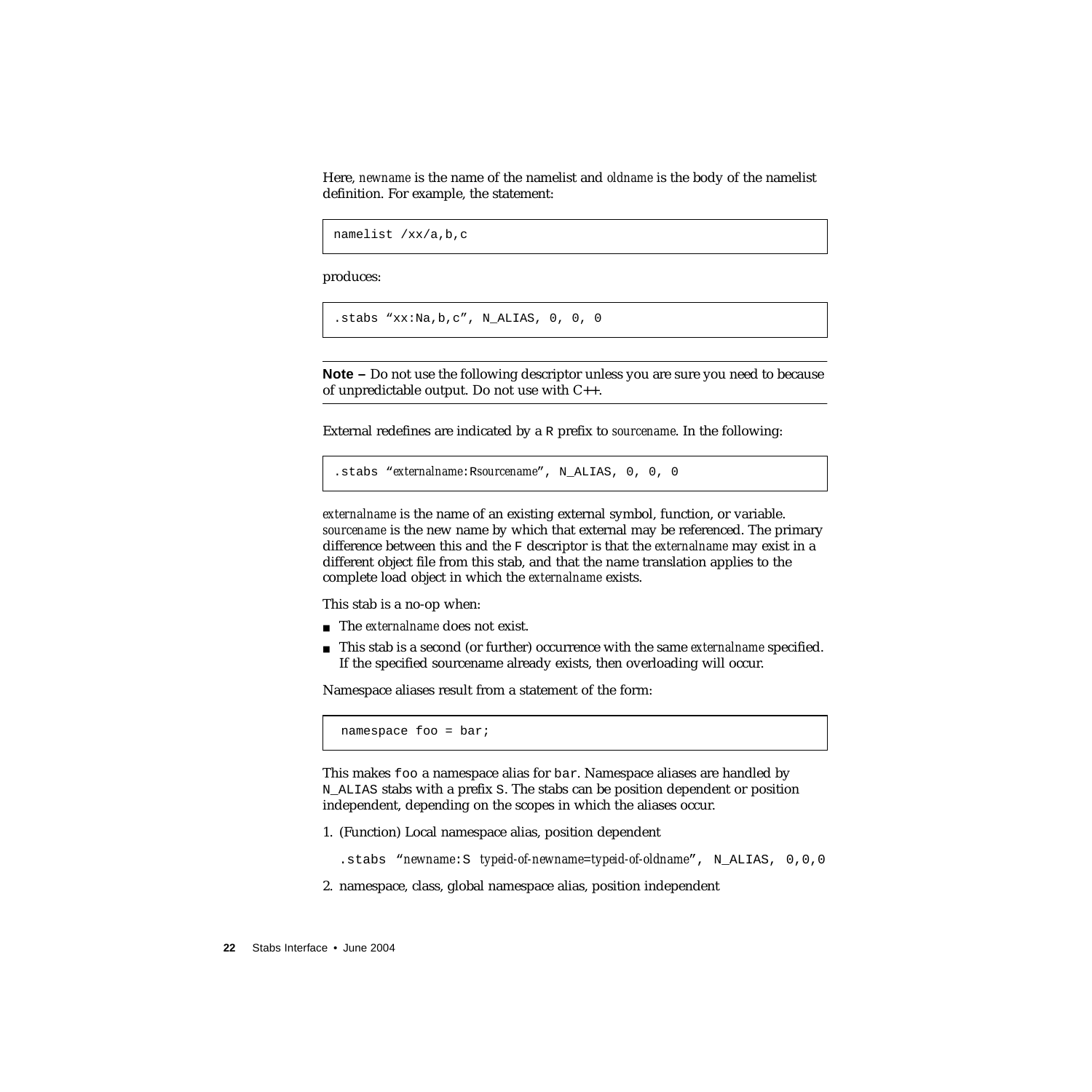.stabs "*mangled\_newname*:S*typeid-of-newname*=*typeid-of-oldname*:*typeid-of enclosing-scope*", N\_ALIAS, 0,0,0

Fortran OpenMP threadprivate variables are indicated by a T prefix to *sourcename*. The format is:

.stabs " *compname* : T *sourcename* ", N\_ALIAS, 0, 0, 0

where:

*compname* is a compiler-generated pointer to the threadprivate value(s) of *sourcename*, the user-defined source variable. For example, in the following stab, xxx\_ is the linker name of a user-defined OpenMP threadprivate variable, and tls ptr\_xxx\_ is the compiler-generated linker symbol that points to a static area that contains addresses for all the threadprivate copies of xxx.

```
.stabs " tls ptr xxx :Txxx ", N ALIAS, 0, 0, 0
```
# <span id="page-22-0"></span>N\_BCOMM — Begin Common Block  $(0xe2)$

.stabs "*BlockName*", N\_BCOMM, 0, 0, *HashValue*

A N\_BCOMM stab introduces a named common block and precedes the listing of symbols contained in the common block. The common block is named *BlockName*. Subsequent stabs preceding an  $N$  ECOMM stab specify the variables in the common block. On the Solaris operating environment, the address of the common block is found in the ELF symbol table.

An N\_ECOMM stab terminates the listing of symbols within the named common block.

Only  $N$  GSYM stabs with V symbol type may appear between the N\_BCOMM and N\_ECOMM.

N\_BCOMM and N\_ECOMM may not be nested.

*HashValue* is a hash value which, with *BlockName*, uniquely identifies the common block. If *HashValue* is zero, no N\_XCOMM stab may reference this common block.

Unnamed common is given a *BlockName* of "\_\_BLNK\_\_".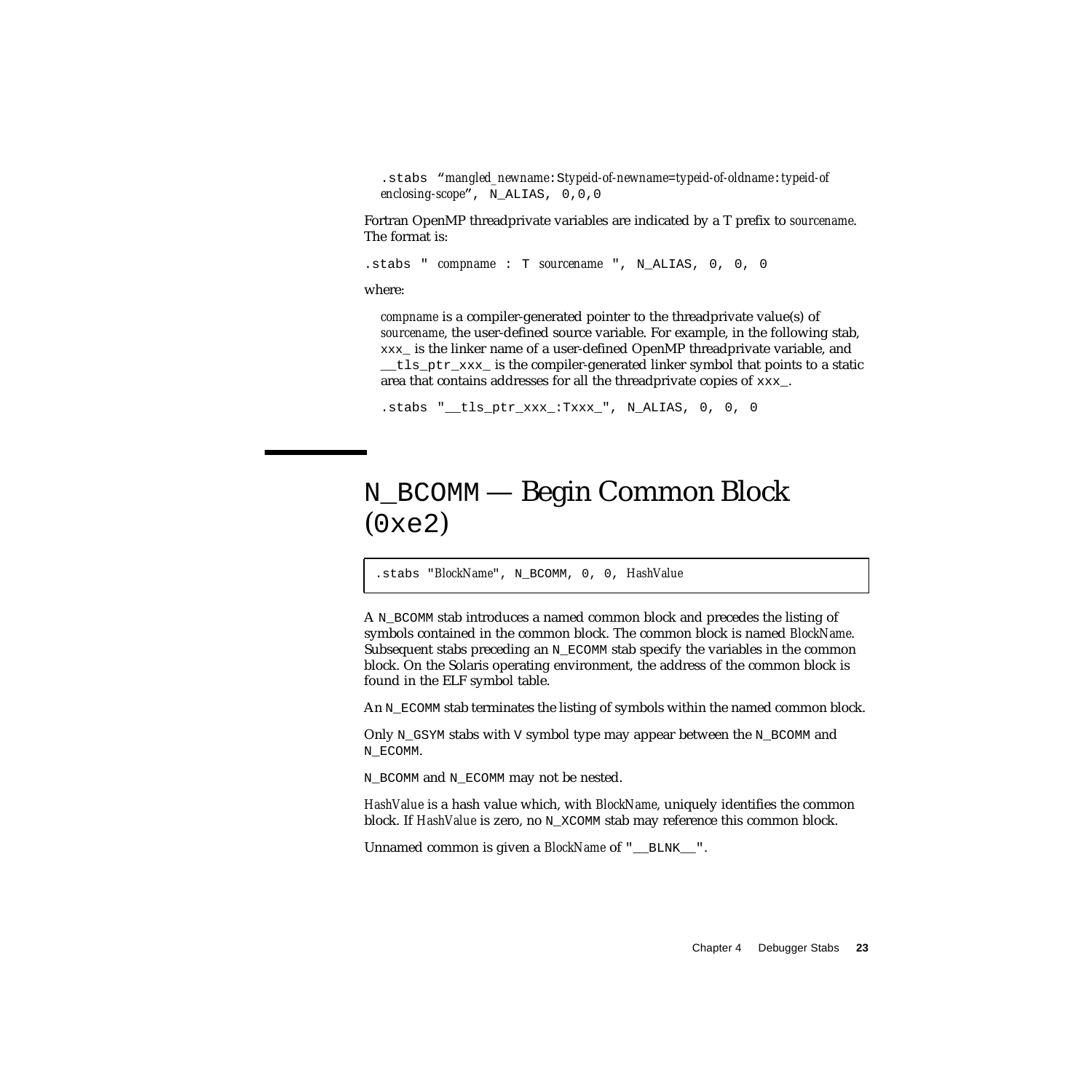The following common declaration:

common /blk/ a, b, c

generates the following stabs:

```
.stabs "blk_",N_BCOMM,0,0,0
.stabs "a:V6",N_GSYM,0,0,0
.stabs "b:V6",N_GSYM,0,0,4
.stabs "c:V6",N_GSYM,0,0,8
.stabs "blk_",N_ECOMM,0,0,0
```
The first stab is the N\_BCOMM, which starts the common block. The next three stabs are  $N_G$  GSYM (global symbol) stabs, which describe the three variables defined in the common block. The last stab is the  $N$  ECOMM, which ends the common block.

## <span id="page-23-0"></span>N\_BINCL — Begin Include File (0x82)

.stabs "*FilePath*", N\_BINCL, 0, 0, *HashValue*

The N\_BINCL stab begins the symbol information defined in an include file. *FilePath* is the path to the file from the source directory specified in the  $N$  SO stab. Stabs following the N\_BINCL are generated by statements in the include file.

The stabs for the include file are terminated by an  $N$  EINCL stab.

The N\_BINCL stab must follow an N\_SO stab for a source file and precede the matching N\_ENDM stab. N\_BINCL stabs and N\_EINCL stabs may be nested within other N\_BINCL/N\_EINCL pairs.

The *HashValue* is a number computed by the linker that is unique to this occurrence of this named include file. Since different occurrences of an include file may actually define different symbols (most commonly as the result of #ifdef/#endif statements in the include file), the *HashValue* will be different for occurrences of an include file that are not identical.

It is an error for two N\_BINCL stabs to appear in the same executable or shared library with the same *FilePath* and *HashValue*.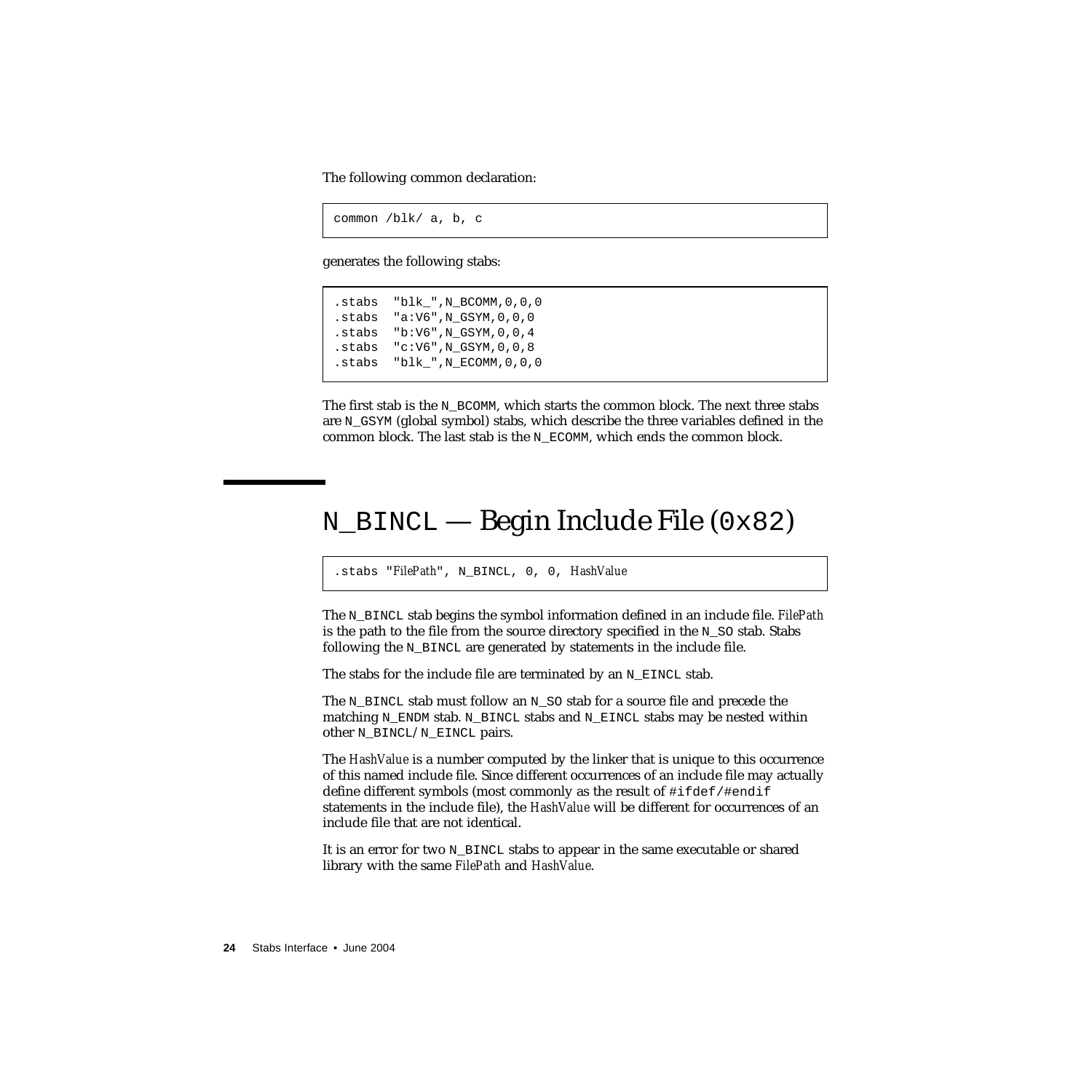If file h.h in the compilation directory contains the following:

```
int a;
float b;
```
when it is included the object file will contain the following stabs:

```
.stabs "./h.h",N_BINCL,0x0,0x0,0x151
.stabs "a:G(0,1)", N_GSYM, 0x0, 0x4, 0x0
.stabs "b:G(0,9)",N_GSYM,0x0,0x4,0x0
.stabn N_EINCL,0x0,0x0,0x0
```
The first stab is the N\_BINCL stab, which specifies the path to the include file h.h from the source compilation directory. The *HashValue* of 0x151 is calculated by the linker, the stab generated by the compiler contains a zero.

The next two stabs are the N\_GSYM (global symbol) stabs for the two variables in the include file. The last stab is the N\_EINCL stab, which ends the include file.

## <span id="page-24-0"></span>N\_BROWS — Source Browser (0x48)

.stabs "*bdfile*", N\_BROWS, 0, 0, 0

The N\_BROWS stab specifies the path to the *.*bd file created to support the Source Browser. In the Solaris operating environment, this stab is entered into the .stab.sbfocus section.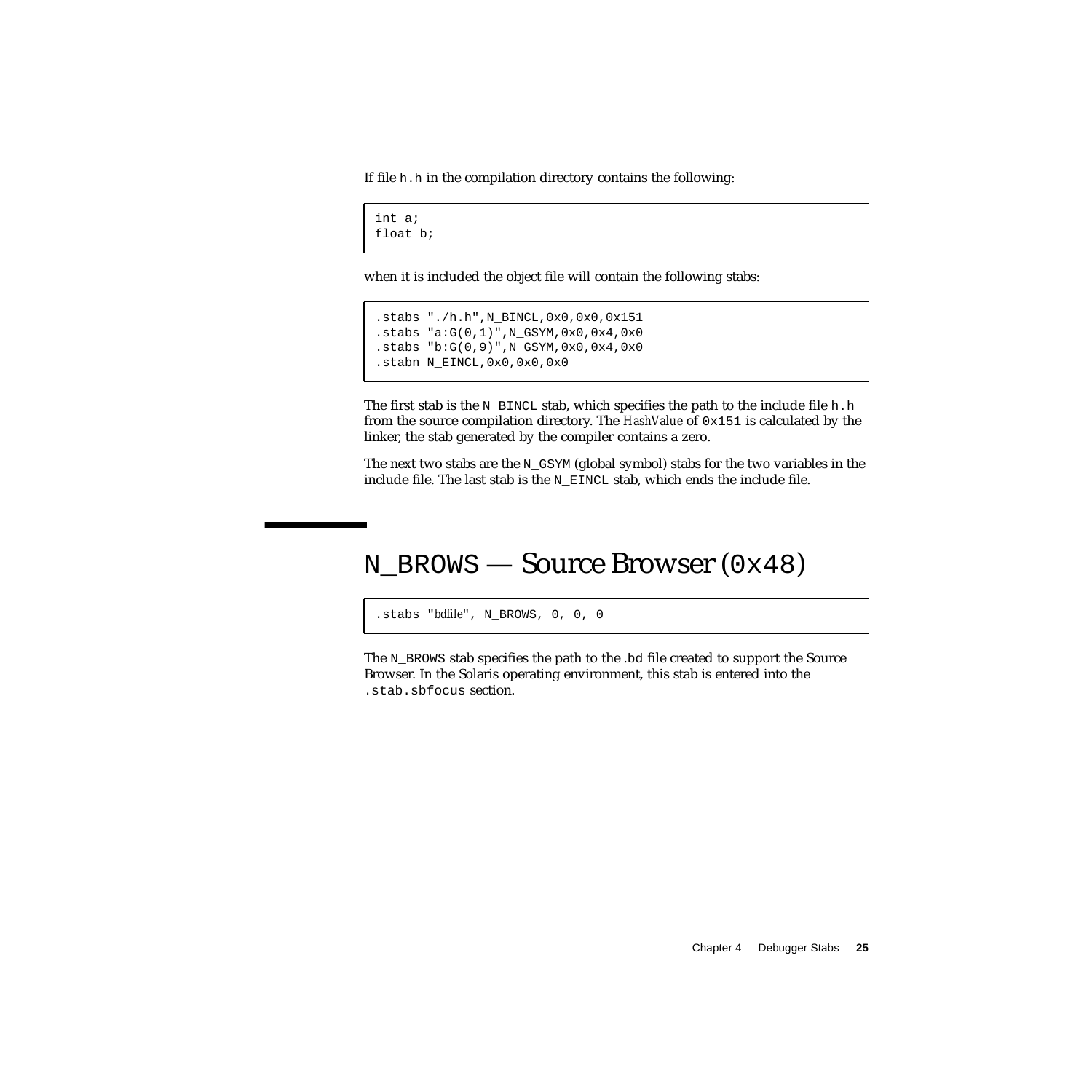# <span id="page-25-0"></span>N\_CMDLINE - Compilation Command Line  $(0x34)$

To support fix and continue, the  $N$  CMDLINE stab stores the command line for compilation:

.stabs "*cwd*;*driver options prefix*", N\_CMDLINE, 0, 0, 0

where:

| cwd     | is the full path name of the working directory as specified by the $-cwd$ option<br>from the compiler driver.                                                                                                                                   |
|---------|-------------------------------------------------------------------------------------------------------------------------------------------------------------------------------------------------------------------------------------------------|
| driver  | is a full path to the compiler driver.                                                                                                                                                                                                          |
| options | is the list of options passed into the compiler. This list should be modified to<br>contain only the current source file and to use the $-c$ option to cause a .o file to<br>be produced.                                                       |
| prefix  | is the set of options of the form needed to pass the current global prefix back<br>into the compiler. This is usually done via -Qoption, as in the example below.<br>Ensure that multiple fix and continue runs do not keep duplicating prefix. |
|         | Together, driver options prefix, make up a complete reconstructs the complete                                                                                                                                                                   |

command line. This command line was passed to /bin/sh, so all special characters must have been quoted with a backslash (for example., "/\$").

For example, if  $myfile$ .cc was compiled in /tmp as follows:

```
CC -I../include -g -o myprog mtfile.cc
```
the resulting string for this stab would look something like:

```
"/tmp;/path/CC -I../include -g myfile.cc -c -Qoption ccfe
  -prefix -Qoption ccfe prefix
```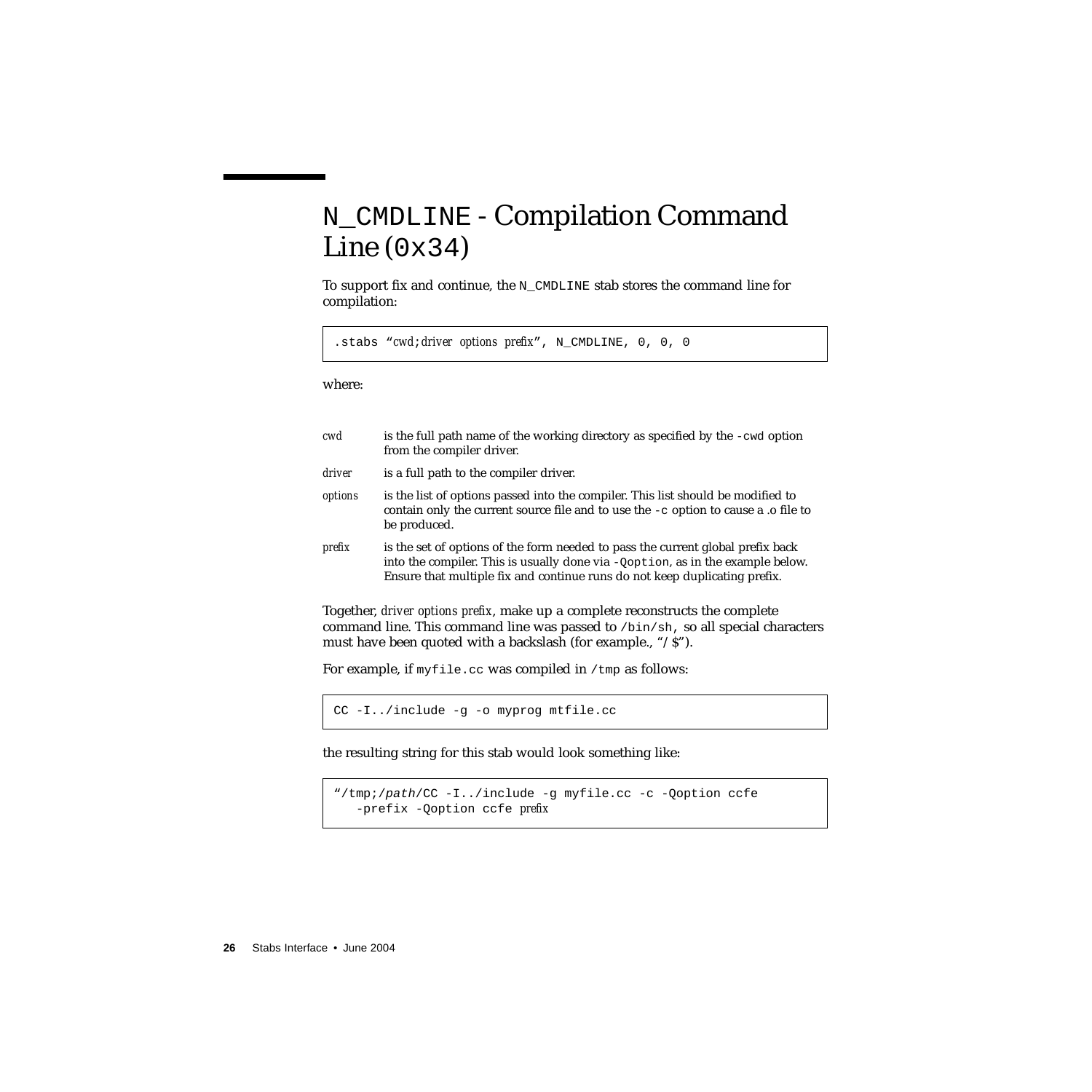# <span id="page-26-0"></span>N\_CODETAG - Code Generation Detail (0xd8)

The N\_CODETAG stab provides information about the generated code needed for certain kinds of debugging. A subset of its functionality replaces the  $N$  PATCH stab for run time checking information (load/store and structure copy).

.stabn N\_CODETAG, *marker*, 0, *addr*

where:

*marker* is:

| 0x1 CODETAG BITFIELD    | Load/store of a bit field                               |
|-------------------------|---------------------------------------------------------|
| 0x2 CODETAG SPILL       | Spill of registers                                      |
| 0x3 CODETAG SCOPY       | Structure copy load/store                               |
| 0x4 CODETAG_FSTART      | (not used) Points to first inst of new frame $(0 = -1)$ |
| 0x5 CODETAG END CTORS   | (not used) End of calls to super-class constructors     |
| 0x6 (not used in stabs) | *** DW ATCF SUN branch target in dwarf ***              |
| 0x7 CODETAG_STACK_PROBE | Marks insns that probe the stack memory                 |

*addr* is a byte offset of an instruction from the function label. In addition, for any module that emitted one or more N\_CODETAG stabs, one index stab should be emitted of the form:

.xstabs "", N\_CODETAG, *marker*, 0x0, 0x0

For modules that have emitted no N\_CODETAG stabs, an N\_CODETAG index stab should not be emitted. Currently, there are four types of  $N$ \_CODETAG stabs in use: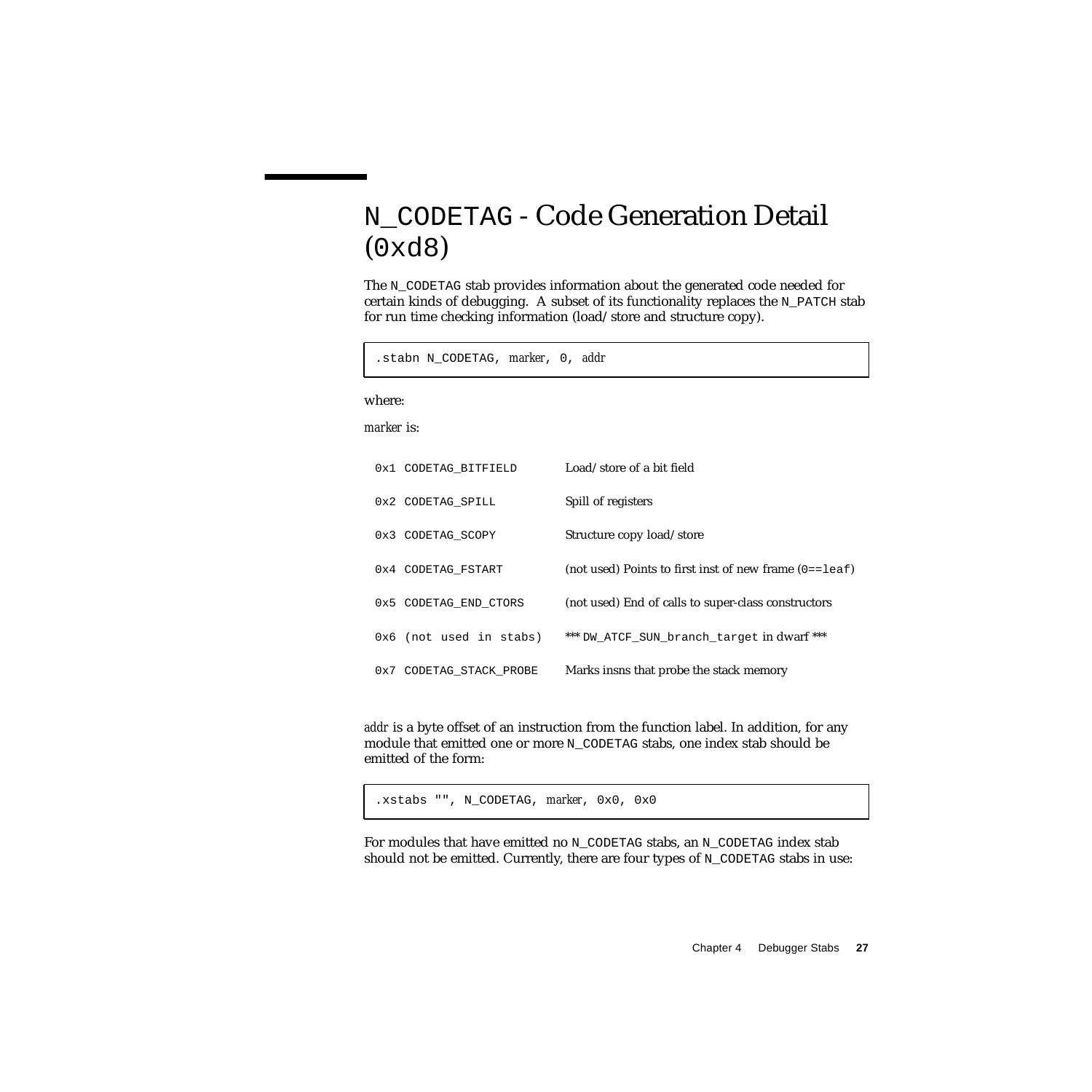#### <span id="page-27-0"></span>CODETAG\_BITFIELD

The CODETAG\_BITFIELD stab gives the byte offset of the address of a load instruction from the function label to which the instruction belongs. This is very similar to the  $N$  SLINE stab, but instead of the source line offset from the beginning of the function, the byte offset from the beginning of the function is emitted. Emitting a CODETAG\_BITFIELD N\_CODETAG stab allows runtime checking not to check for Read Uninitialized Data for that load.

Consider this C example:

```
struct s \{ int a:1; char b: \} s1;int i;
i = s1.a;
s1.a = 1;
```
which generates the following N\_CODETAG stabs:

```
.stabs "",N_CODETAG,0x1,0x0,0x0 # index stab
.stabn N_CODETAG,0x1,0x0,0x4
.stabn N_CODETAG,0x1,0x0,0x1c
```
The statement  $s1.a = 1$  is considered a Bitfield Insertion, while the statement  $i = s1$ . a is considered a Bitfield Extraction. An N\_CODETAG stab should be issued for each load instruction that is part of bitfield operation (either insertion or extraction) that load more data than the bitfield in question. That is, if the load is for the exact size of the bitfield, then an N\_CODETAG stab need not be emitted.

If an insertion does not involve a load (because a store of the exact size can be done), then no N\_CODETAG stab should be emitted.

#### <span id="page-27-1"></span>CODETAG\_SPILL

For each load or store instruction that is generated for register spills and unspills, one N\_CODETAG stab should be emitted. This includes floating-point spills and unspills as well. These should always be emitted in matched pairs (for the spill and unspill). Emitting a CODETAG\_SPILL N\_CODETAG stab allows runtime checking not to perform any checking on these load or store instructions.

N\_CODETAG stabs should be grouped among all the other stabs for a given function, just like  $N$  SLINE stabs. If there are  $N$  LBRAC and  $N$  RBRAC stabs for a given function, then the N\_CODETAG stabs should be between those stabs, as appropriate.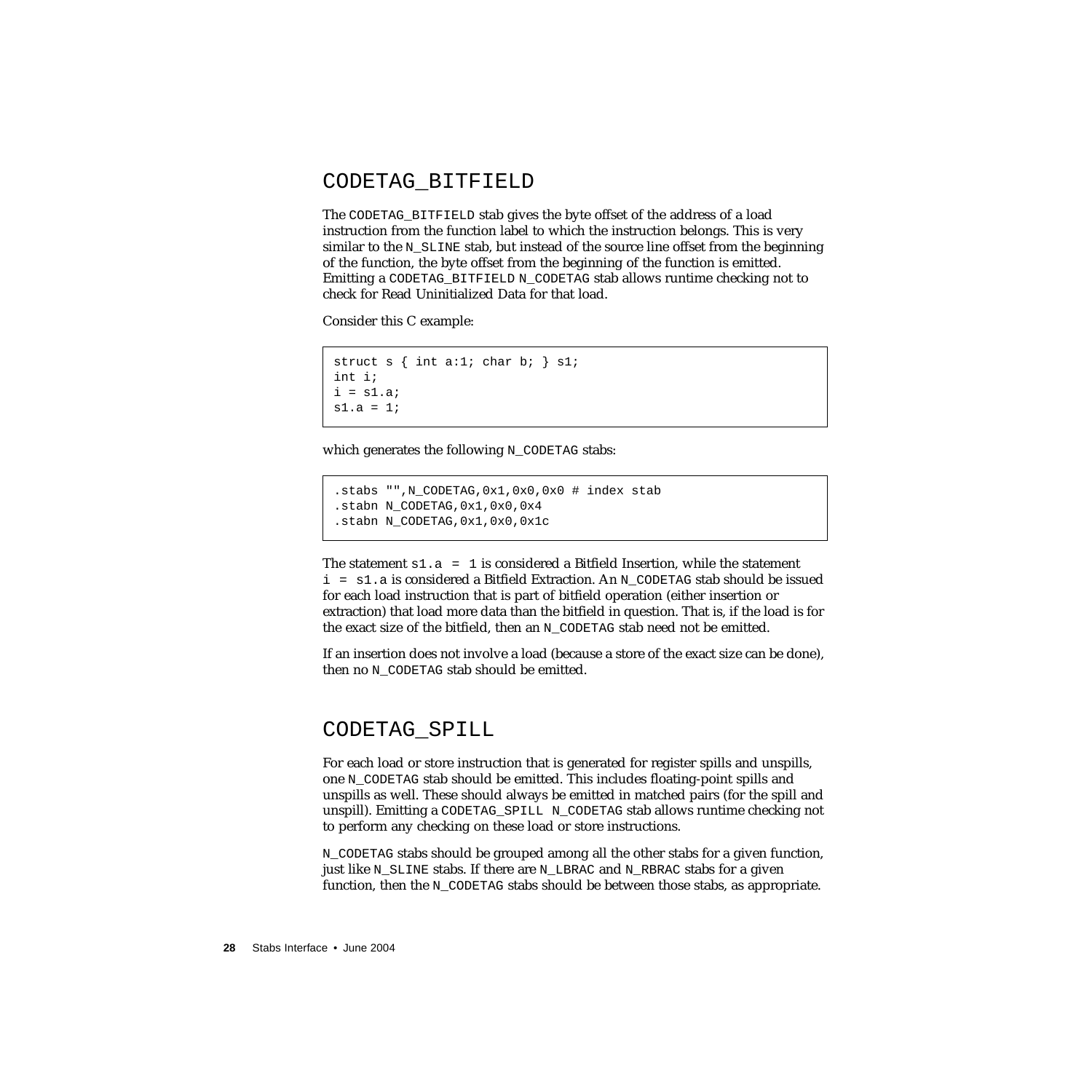#### <span id="page-28-0"></span>CODETAG\_SCOPY

For each load instruction that is generated to do a structure copy, one N\_CODETAG stab should be emitted. Emitting a CODETAG\_SCOPY N\_CODETAG stab allows runtime checking not to perform any checking on these load instructions.

N\_CODETAG stabs should be grouped among all the other stabs for a given function, just like N\_SLINE stabs. If there are N\_LBRAC and N\_RBRAC stabs for a given function, then the N\_CODETAG stabs should be between those stabs, as appropriate. For example, the following C program:

```
struct s {
  char c;
   int i;
}
main() {
  struct s ss, tmp;
  ss.c = 0;ss.i = 1;
   tmp = ss;}
```
generates the following N\_CODETAG stabs:

```
.stabs "",N_CODETAG,0x3,0x0,0x0 # index stab
.stabn N_CODETAG,0x3,0x0,0x18
.stabn N_CODETAG,0x3,0x0,0x20
```
for the two loads in the structure copy of  $tmp = ss$ .

#### <span id="page-28-1"></span>CODETAG\_STACK\_PROBE

For each instruction that probes stack memory before creating a frame, one N\_CODETAG stab should be emitted. Emitting a CODETAG\_STACK\_PROBE N\_CODETAG stab allows runtime checking not to perform any checking on these stack-checking instructions.

N\_CODETAG stabs should be grouped among all the other stabs for a given function, just like N\_SLINE stabs. If there are N\_LBRAC and N\_RBRAC stabs for a given function, then the N\_CODETAG stabs should be between those stabs, as appropriate.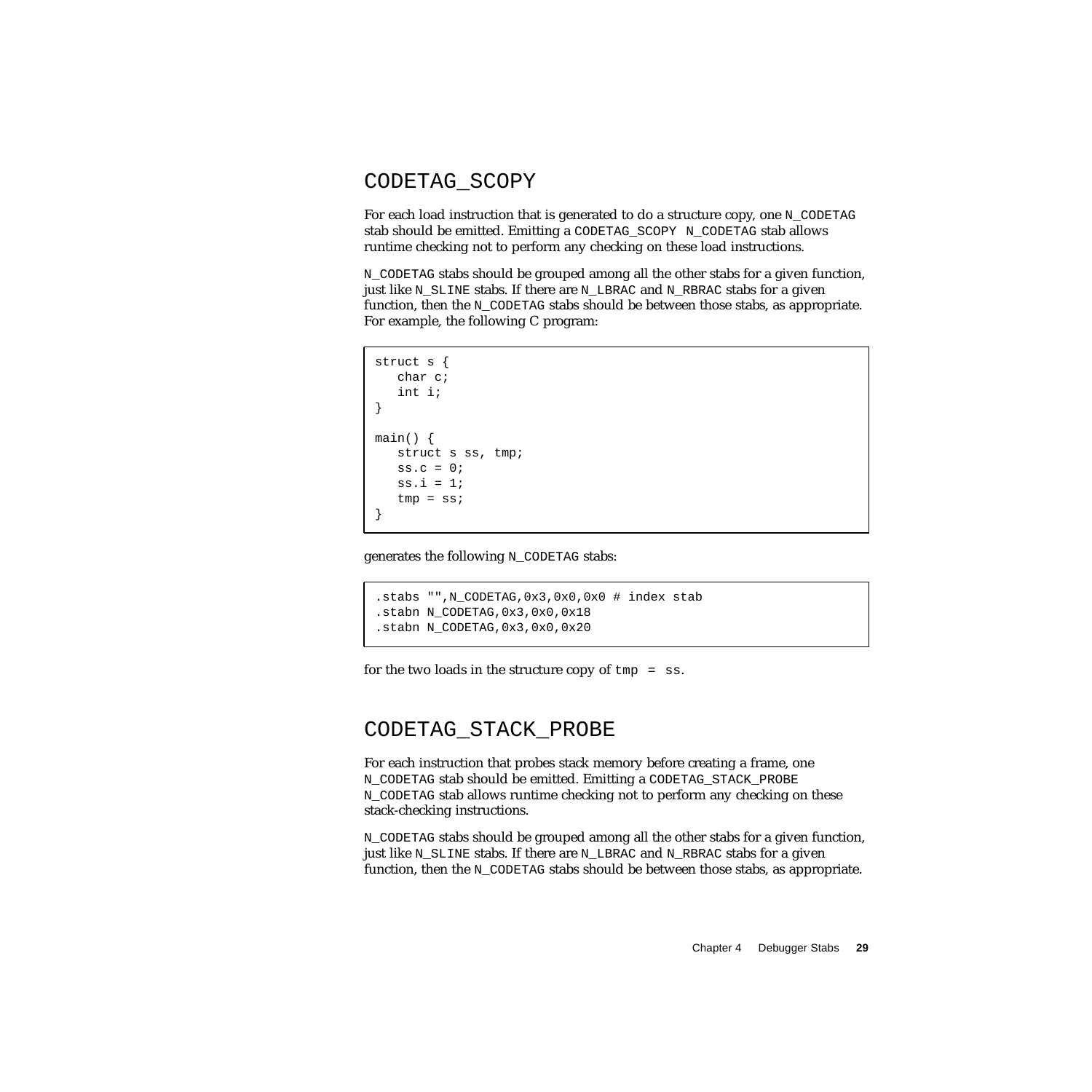# <span id="page-29-0"></span>N\_CONSTRUCT - Constructor Description (0xd2)

.stabs "*Var*:*State*",N\_CONSTRUCT,0,*End-Start*,*Start-Func*

Each local variable whose destruction requires a call to a destructor will cause the generation of a pair of stabs (N\_CONSTRUCT and N\_DESTRUCT) describing the lifetime of this variable. This includes constructor and destructor calls which are inlined. dbx needs this information in order to implement its fix and continue feature. The N\_CONSTRUCT stab is associated with the location just after the construction of the variable, and the N\_DESTRUCT stab is associated with the location immediately before the object's destruction is begun.

For the N\_CONSTRUCT stab:

| Var |  |  | is the name (if any) of the variable being constructed |  |
|-----|--|--|--------------------------------------------------------|--|
|-----|--|--|--------------------------------------------------------|--|

- *State* is the new destructor state number (the state is mapped by dbx into a unique set of destructors that must be called). This is the state after the specified instructions have been executed
- *End* is the location of the instruction immediately following the object's construction (regardless of whether it's a call or is done inline)
- *Start is* the location of the first instruction of the construction. So *End–Start* is the number of bytes of constructor code at this spot.
- *Func* is the name of the current function—thus, the expression *Start–Func* is a functionrelative offset.

When more than one local variable exists, the  $N$  CONSTRUCT,  $N$  DESTRUCT pairs are nested and the state is incremented by 1 as each constructor is seen. After executing a particular constructor, the state is *State*.

# <span id="page-29-1"></span>N\_CPROF - Cache Profile Feedback  $(0xf0)$

(Reserved for future use)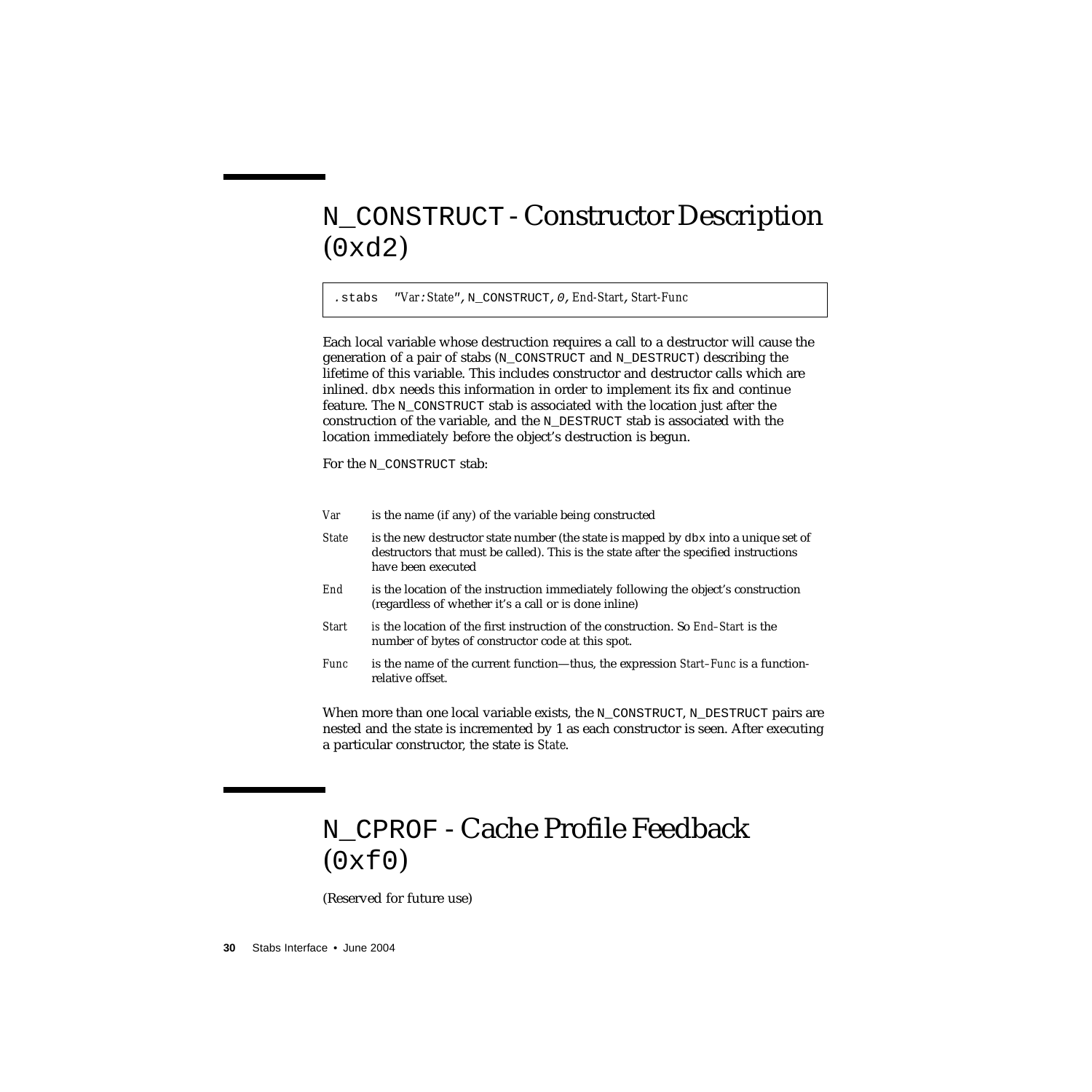## <span id="page-30-0"></span>N\_DESTRUCT - Destructor Description  $(0xd4)$

.stabs "*FromState*:*ToState*",N\_DESTRUCT,0,*End-Start*,*Start-Func*

The N\_DESTRUCT stab does not mention the variable being destroyed. Instead, it merely indicates the new "destructor state" after completion of the destruction described here.

```
For the N_DESTRUCT stab:
```
S*tate* is the new destructor state number (the state is mapped by dbx into a unique set of destructors that must be called to implement its *pop* instruction or to do some kinds of *continue* operations).

*End* is the address of the instruction following the last instruction of destructor code.

*Start* is the address of the first instruction of destructor code. Thus, *End - Start* specifies the number of bytes of destructor code.

*Func* is the name of the current function—thus, the expression *Start – Func* is a function-relative offset.

## <span id="page-30-1"></span>N\_ECOMM — End Common Block (0xe4)

```
.stabs "BlockName", N_ECOMM, 0, 0, 0
```
A N\_ECOMM stab terminates the listing of symbols defined within the named common block that was begun by an  $N$  BCOMM stab.

N\_BCOMM and N\_ECOMM stabs may not be nested.

Unnamed common is given a *BlockName* of "\_\_BLNK\_\_".

For an example, see "N\_BCOMM [— Begin Common Block \(](#page-22-0)0xe2)" on page 23.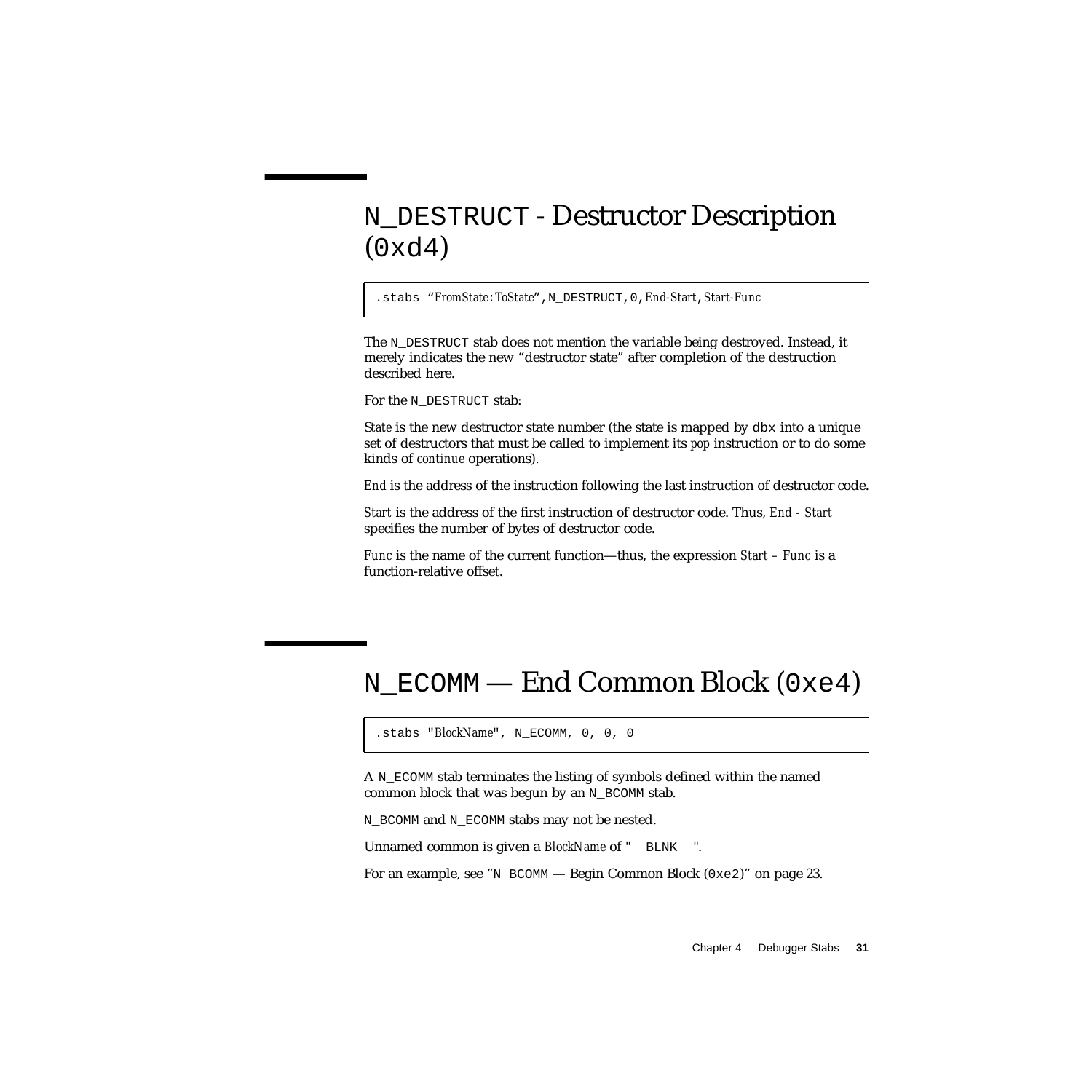## <span id="page-31-0"></span>N\_EINCL — End Included File (0xa2)

.stabn N\_EINCL, 0, 0, 0

The N\_EINCL stab terminates the specification of stabs contained within an include file specified by the closest preceding N\_BINCL stab. N\_BINCL and N\_EINCL stabs may be nested.

For an example, see "N\_BINCL — Begin Include File  $(0 \times 82)$ " on page 24.

#### <span id="page-31-1"></span>N\_EMOD - Fortran90 Module End

.stabs "*Name*", N\_EMOD, 0, 0, 0

The N\_EMOD stab ends the sequence of stabs that belong to the named module, which must start with a corresponding N\_MOD stab.

See "N\_MOD [- Fortran 95 Module Begin" on page 45](#page-44-1) for an example.

#### <span id="page-31-2"></span>N\_ENDM — End Module (0x62)

.stabn N\_ENDM, 0, 0, 0

The N\_ENDM stab terminates the stabs for the source file started by an N\_SO. It must follow all of the stabs for the source file; no file-related stabs may follow the  $N$  ENDM. This stab is required even if no other debugging stabs are generated.

The C file:

foo() { }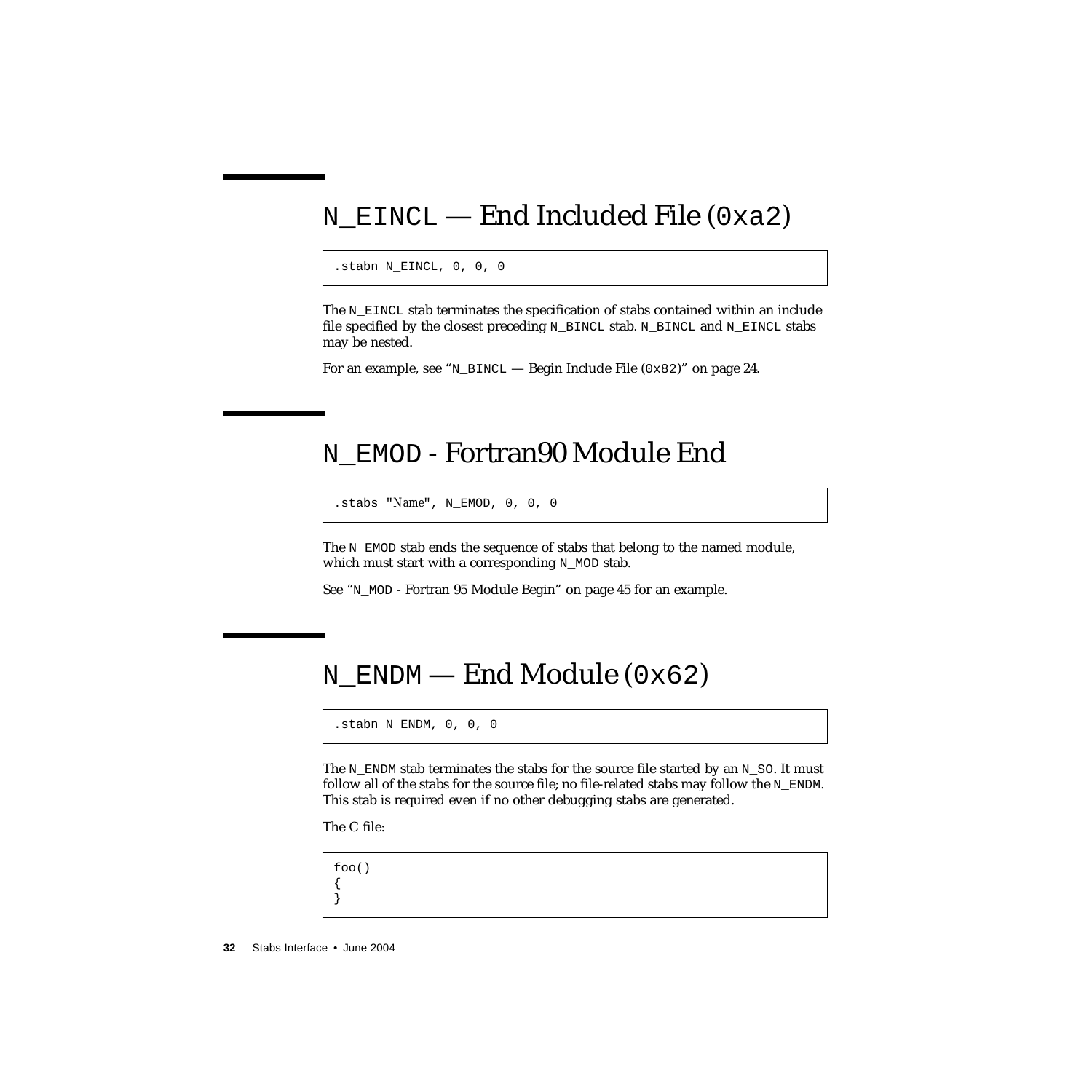generates (in part) the following stabs:

```
.stabs "/tmp/",N_SO,0x0,0x0,0x0
.stabs "c.c",N_SO,0x0,0x3,0x0
.stabn N_ENDM,0x0,0x0,0x0
```
The first two N\_SO stabs give the compilation directory and file name. The last stab is the N\_ENDM, which ends the stab listing for the object file.

## <span id="page-32-0"></span>N\_ENTRY — Fortran Alternate Entry  $(0xa4)$

.stabs "*Name* : e *RtnType*; *FunName* ; ;", N\_ENTRY, 0, *Line*, 0

The N\_ENTRY stab is generated for an alternate entry into a Fortran function named *Name*. *RtnType* is the type of the value returned from the function. *FunName* is the name of the function that contains this entry point. If *Line* is not zero, this is the line number of the ENTRY statement.

Parameters passed to the entry are represented by N\_PSYM (parameter) stabs following the N\_ENTRY stab.

The following Fortran subroutine:

```
subroutine a(i)
print *, i
return
entry b(f)
print *, f
return
end
```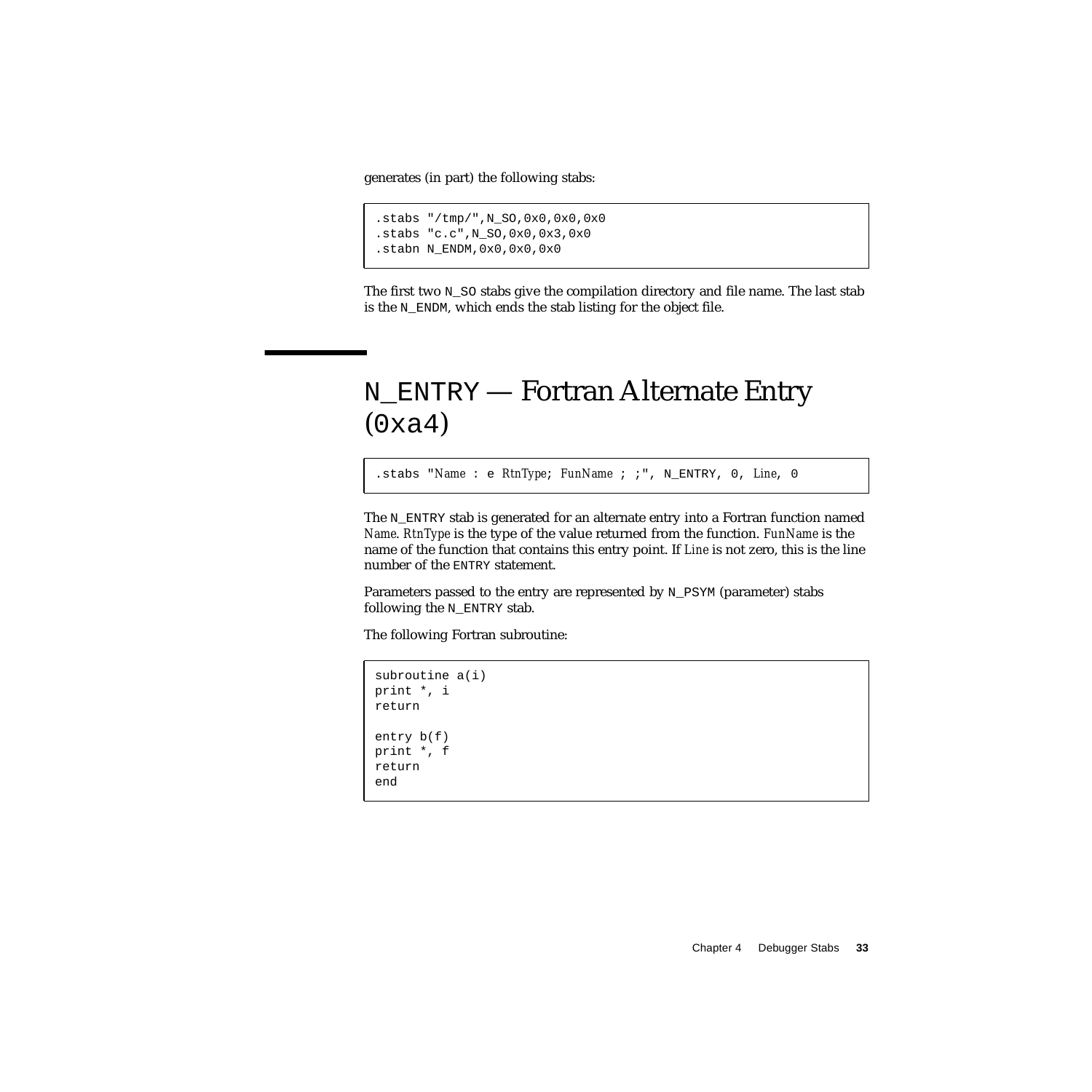generates the following stabs:

```
.stabs "a:F14",N_FUN,0,0,_a_
.stabs "i: v3", N_PSYM, 0, 0, -8
.stabs "__entry:3",N_LSYM,0,4,0xffffffb0
.stabs "b:e14;a ;;",N ENTRY, 0, 5, 0
.stabs "f: v6", N_PSYM, 0, 0, -4
```
The first  $N$  FUN stab describes the subroutine a and is followed by an  $N$  PSYM stab for its argument i. The third stab is generated, by convention, with the special name \_\_entry. This specially named variable contains the address through which this procedure was entered (useful in determining a correct traceback) . This special symbol is present only in procedures with secondary entry points. The fourth stab is the  $N_{\text{ENTRY}}$  stab, which indicates that b is an entry point within the subroutine a. The name given in the stab is that of the label generated for the function, rather than the name that the user entered. It is followed by an N\_PSYM stab for the argument to the entry.

# <span id="page-33-0"></span>N\_ESYM — Position-independent External Data Type (0xc8)

.stabs "*Name* : *SymDesc Type*", N\_ESYM, 0, *Desc*, *Value*

The N\_ESYM stab is used in place of the N\_LSYM stab in situations where the position of the stab in relation to the other stabs does not reflect the proper scoping. This occurs for C++ 5.0 templates and is a consequence of the compiler's "on-demand" method of generating stabs for types. For example, if template instance  $stack\text{stack}\text{in}$ references a type "ctype" that is defined outside the template (in another file), an N\_LSYM stab could not properly convey the scope in which ctype was defined.

The N\_ESYM stab is used for data types that have external linkage (class, struct, union, enum). There is a similar  $N$  ISYM stab for types with internal linkage. N\_ESYM stabs, being external, also appear in the index stabs section.

N\_ESYM uses the same syntax as N\_LSYM; it differs only in that its name is always mangled. The name is demangled to obtain the scope information. If there is no "::" in the demangled name, the data type is in the global scope.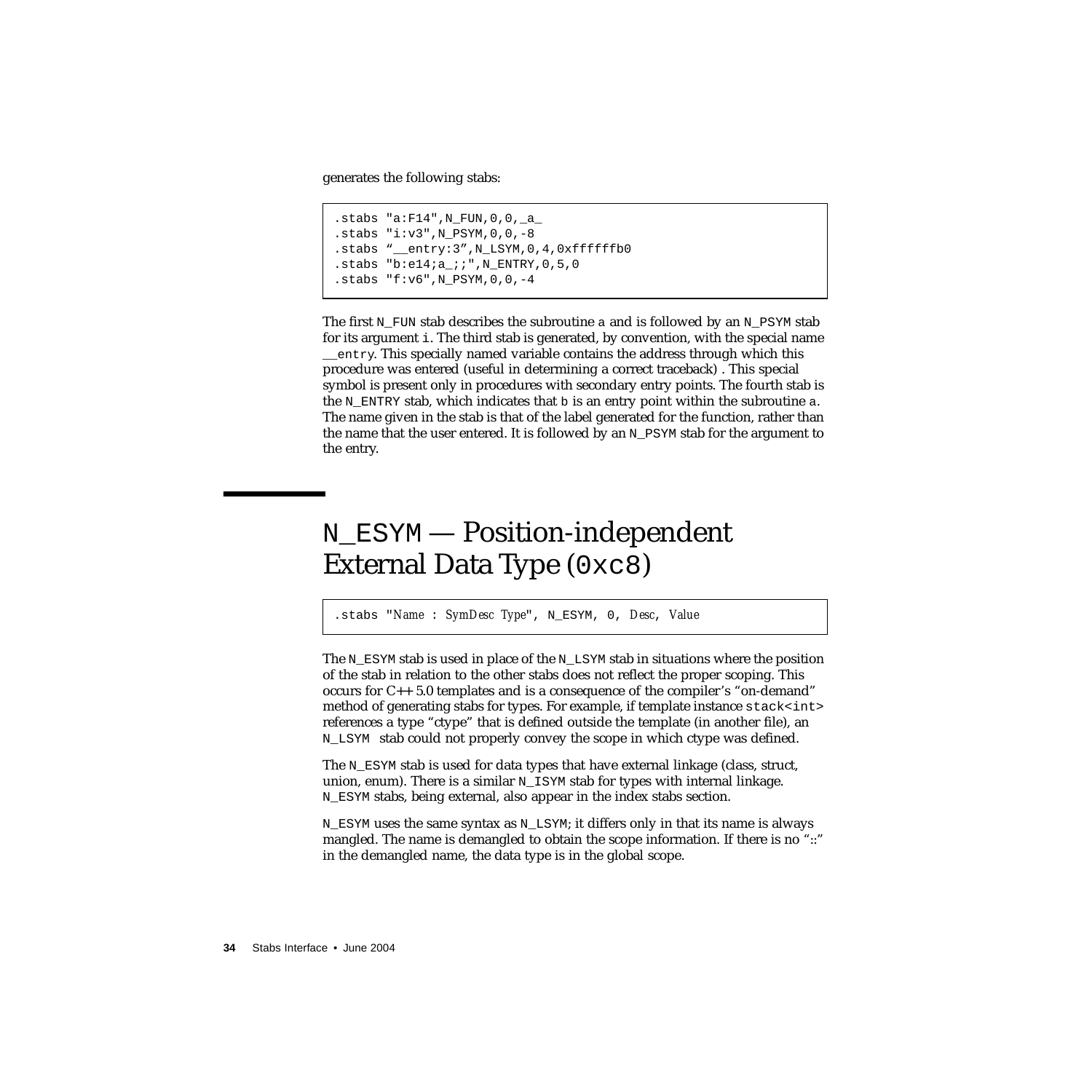# <span id="page-34-0"></span>N\_FLSYM -- Fragmented Data Symbol (0x2e)

.stabs " *Name* : *SymDesc Type* ", N\_FLSYM, OpenMP, *Size*, 0

The N\_FLSYM stab defines a global symbol with the name *Name*. The symbol represents a static local variable that has become global to the linker because it has been placed in a separate ELF section by the compiler.

*SymDesc* is a symbol descriptor and may be one of the following:

- $G$  Global weak  $(C++)$
- S File
- V Local

If the N\_FLSYM stab appears outside of a function, only *SymDesc* S is permitted.

OpenMP is equal to N\_SYM\_OMP\_TLS (see stab.h) when an OpenMP variable has been declared THREAD\_PRIVATE. It is zero otherwise.

*Size* is the size of the variable in bytes.

The following C function, compiled with  $-xF =$ lcldata:

```
void foo ()
{
static int x;
}
```
generates the following stab for x:

.stabs "\$XBY9kkB4DBZ\_SXV.foo.x:V(0,3)",N\_FLSYM,0x0,0x4,0x0

where  $$XBY9kkB4DBZ_SXV.foo.x$  is the globalized name for x.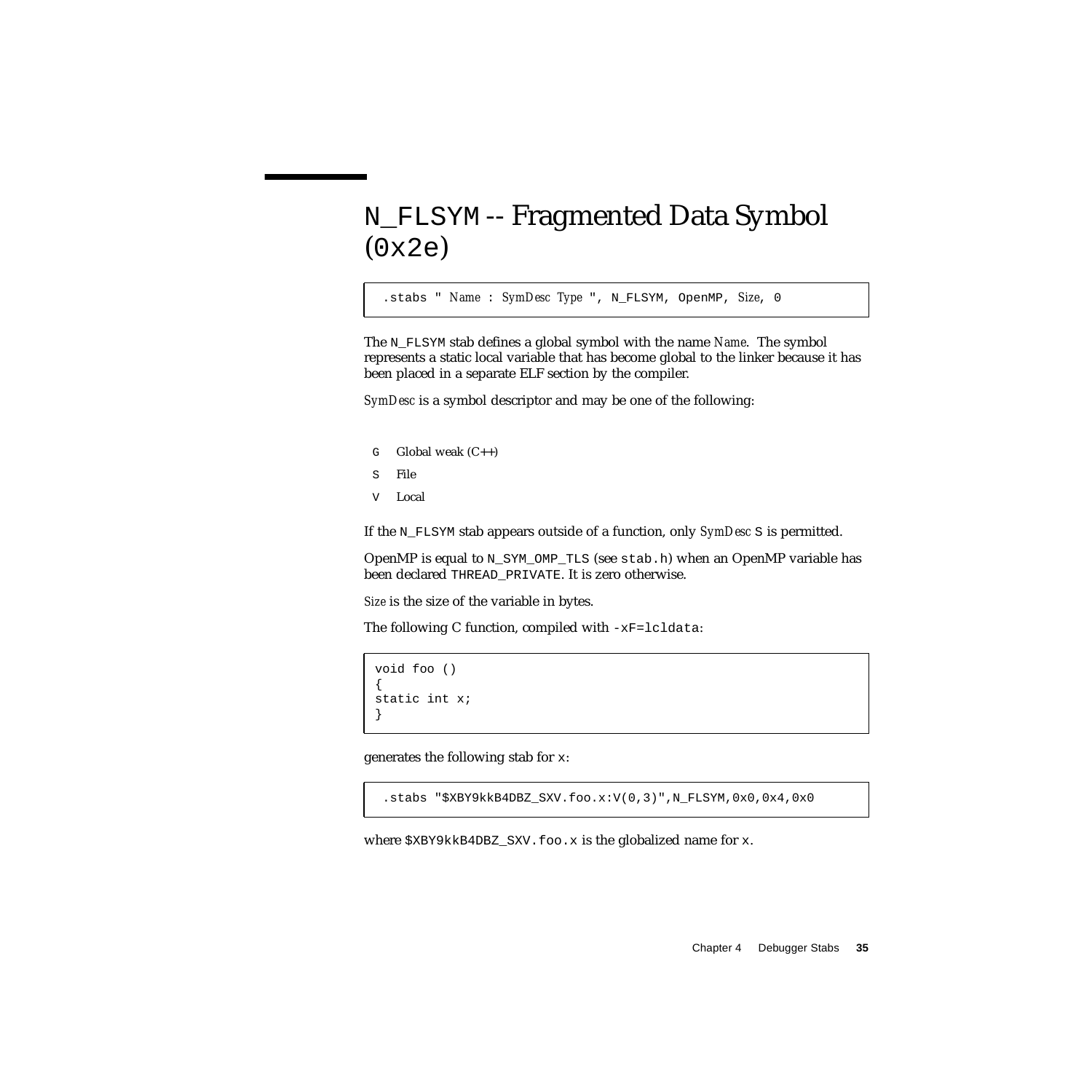# <span id="page-35-0"></span>N\_FUN — Function or Procedure Definition (0x24)

.stabs "Name: SymDesc RtnType [ ; ArgType ]\*", N\_FUN, FunKind, *Line*, 0

An N<sub>FUN</sub> stab defines the beginning of a function or procedure, or it describes a prototype for the specified function or procedure.

For the N FUN stab:

*Name* is the name of the function or procedure.

*SymDesc* is a symbol descriptor and may be one of the following:

- F Global function or procedure
- f Local function or procedure
- M Module function (Fortran 95)
- J Internal procedure (Fortran 95)
- P Prototype for function or procedure
- Y C++ specification (see ["C++ Specification \(Y\)" on page 88](#page-87-2))

*RtnType* is the type of the returned value.

An optional list of *ArgType* entries separated by semicolons may follow the *RtnType*. These are the (possibly) promoted types of the formal arguments to the function, starting with the left-most argument. A 0 (zero) may be entered as the last *ArgType* to specify that this and subsequent argument types are unspecified and that all following types or number of arguments are valid.

*ArgType* is the (possibly) promoted type of the formal argument to the function. These may be different from the type of the formal argument. For example, in non-ANSI C, when not using prototypes, integer types shorter than an int are promoted to int. The *ArgType* shows that an int is passed to the function while the N\_PSYM stab for the formal argument shows the formal argument's declared type.

*FunKind* is currently used to qualify the kinds of Fortran 95 subprograms as follows: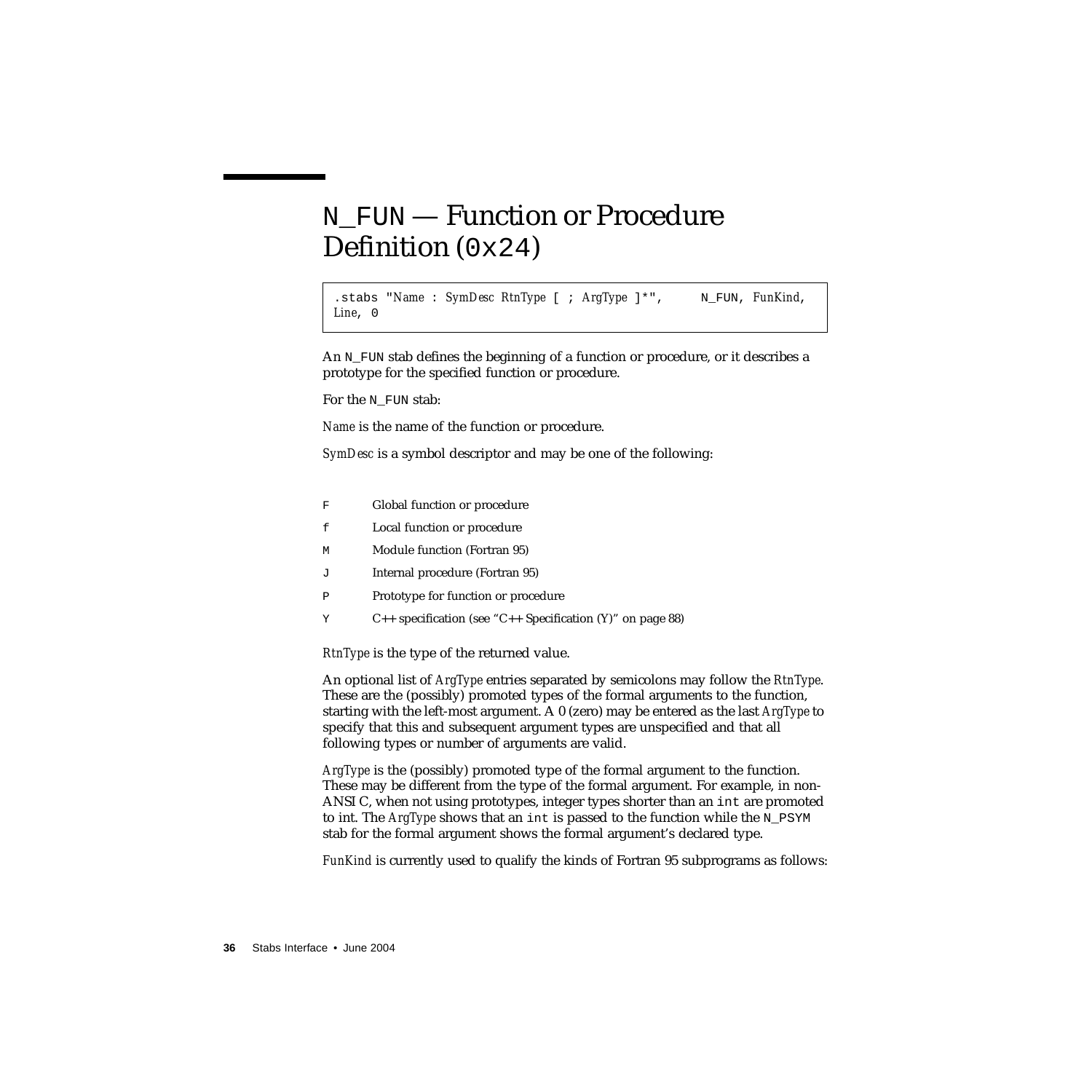$1 =$ Pure  $2 =$ Elemental  $4 = Recursively$ 

More than one kind may be specified, they are not all mutually exclusive.

In an index stab, *FunKind* == 1 indicates that the stab came from a COMDAT section.

*FunKind* is normally zero, and all other possible values are reserved for future use.

*Line* is the source line on which the function definition begins.

All of the stabs that follow the  $N$  FUN stab describe symbols and types that are defined within the function. The function's stabs are ended by the next  $N$  FUN, N\_ENDM, N\_ENTRY stab or by the closing N\_RBRAC for the function (one that specifies level zero).

The following C program:

```
#include <stdio.h>
int main (int argc, char **argv)
{
  printf ("%d %s\n", argc, *argv);
}
```
generates the following stabs:

```
.stabs "main:F(0,3);(0,3);(0,20)=*(0,21)=*(0,1)",
       N_FUN,0,0,_main
.stabs "argc:p(0,3)",N_PSYM,0,4,68
.stabs "arrow: p(0, 20)", N PSYM, 0, 4, 72.stabs "printf:P(0,3);(0,22)=*(0,1);0",N_FUN,0,0,0
```
The first stab is an  $N$  FUN stab, which describes main as a function that returns an int  $(type(0,3))$  and takes two arguments: an int, and a pointer to a pointer to a char (type  $(0,1)$ ). The next two stabs are N\_PSYM (parameter) stabs that describe the two arguments. The last  $N$  FUN stab gives a prototype of the function printf.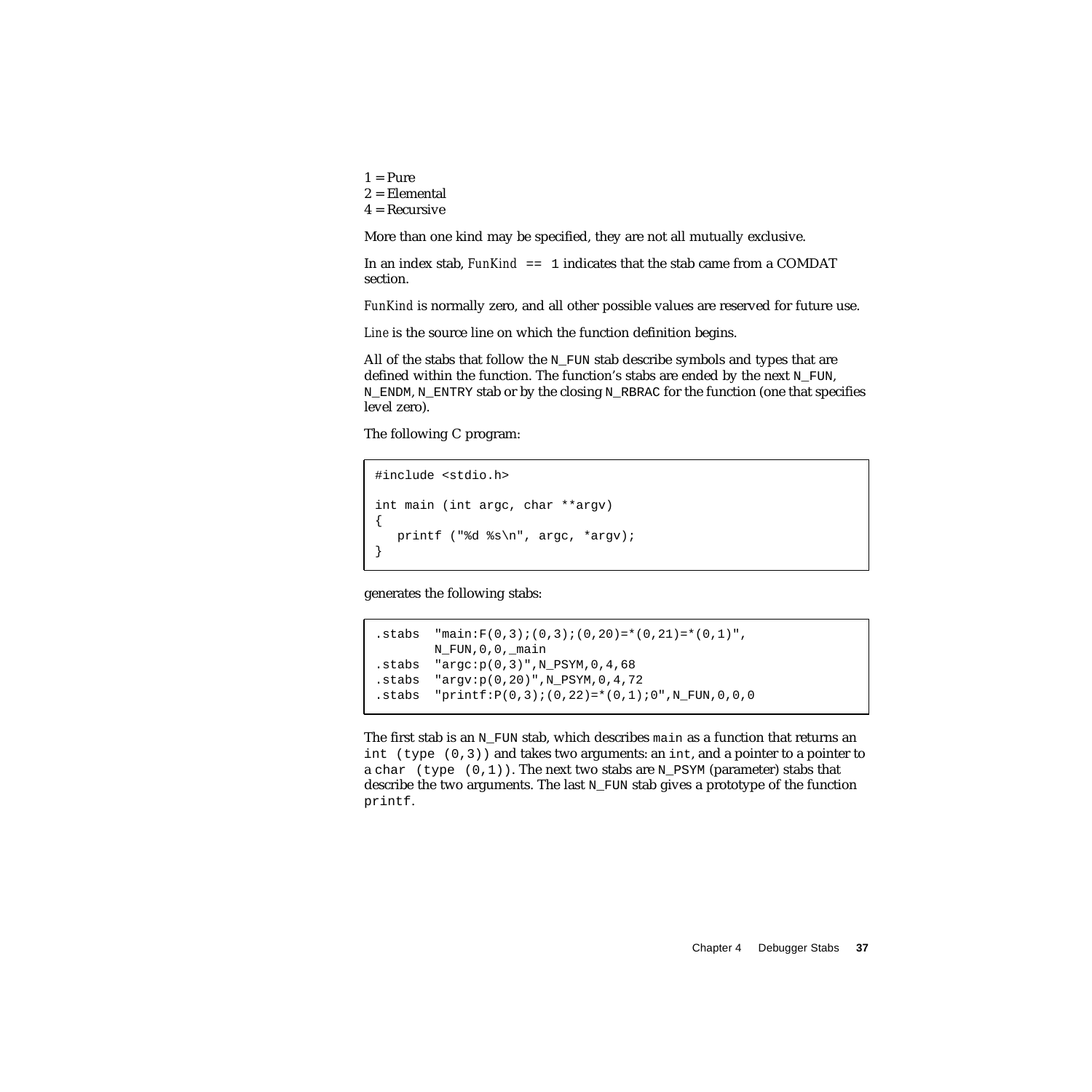### N\_FUN\_CHILD -- Function Child (0xd9)

```
.stabs "Name", N_FUN_CHILD, 0, 0, 0
```
The N\_FUN\_CHILD stab is created when a nesting relationship between functions needs to be communicated to the debugger. This stab should appear after the parent function N\_FUN stab and the *Name* in this N\_FUN\_CHILD stab should refer to the nested (child) function. This child function's definition would appear in a separate N\_FUN stab set. Any function's stabs set can contain any number of N\_FUN\_CHILD stabs, one for every unique child function.

The following Fortran95 program:

```
call sub
       end
       subroutine sub
       real a(100,100)
       integer i, j, k
       i = 100j = ik = i * j!$omp parallel
!$omp do
       do i = 1,100do j = 1,100a(i,j) = i + j*100enddo
       enddo
$omp end do
       print *,i
$omp end parallel
       print *,k
       end
```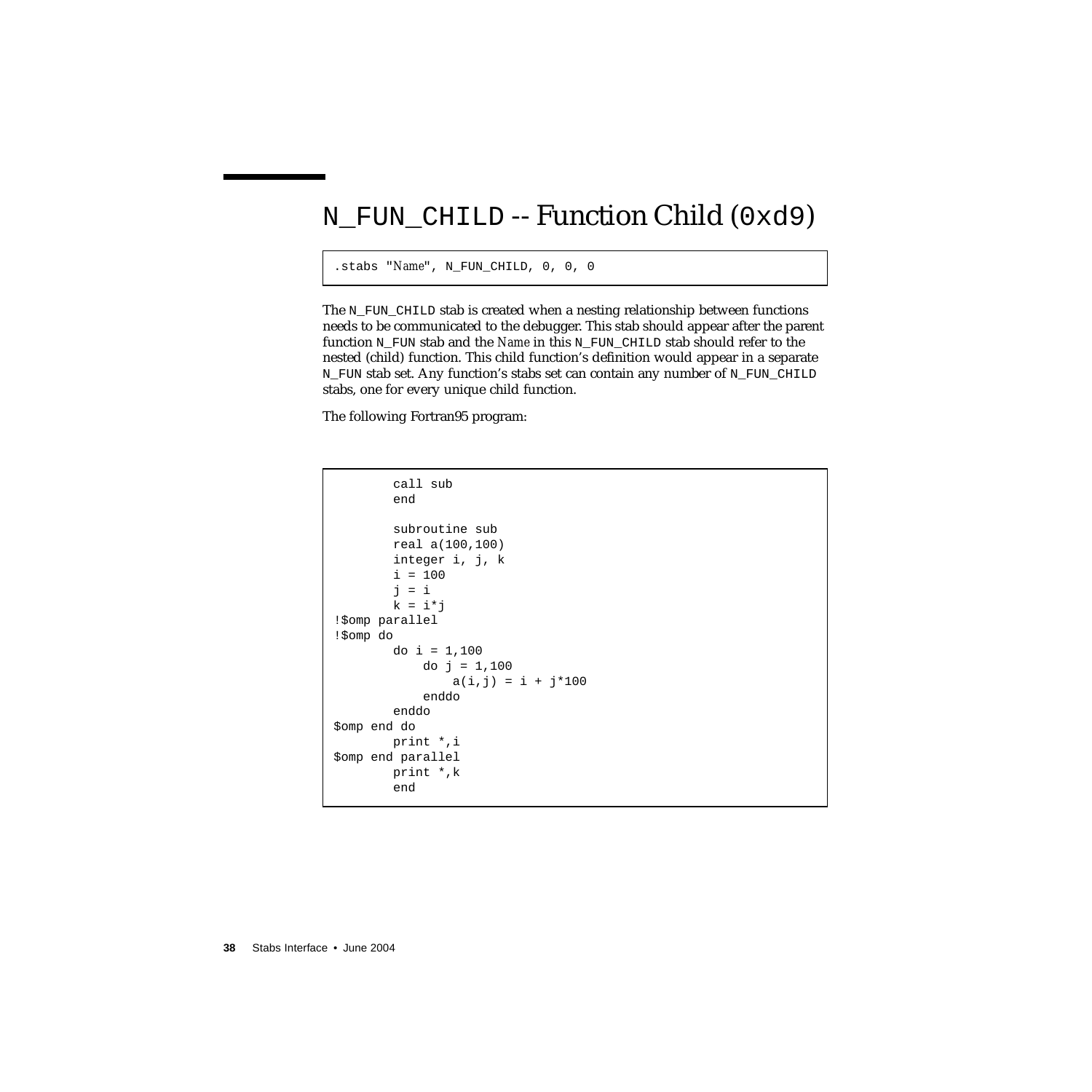when compiled with  $-g$  -xopenmp=noopt, produces (in part) these stabs:

```
39: .stabs "sub_:F1",N_FUN,0x0,0x4,0x0
40: .stabn N_LBRAC,0x0,0x1,0x0
41: .stabs "_$p1B10.sub_",N_FUN_CHILD,0x0,0x0,0x0
51: .stabn N RBRAC, 0x0, 0x1, 0x214
52: .stabs "_$d1A11.sub_:f1",N_FUN,0x0,0x0,0x0
53: .stabn N_LBRAC,0x0,0x1,0x0
61: .stabn N_RBRAC,0x0,0x1,0x170
62: .stabs "_$p1B10.sub_:f1",N_FUN,0x0,0x0,0x0
63: .stabn N_LBRAC,0x0,0x1,0x0
64: .stabs "_$d1A11.sub_",N_FUN_CHILD,0x0,0x0,0x0
67: .stabn N_RBRAC,0x0,0x1,0x17c
```
which shows that  $\frac{1}{2}p1B10 \cdot \frac{s}{s}$  is a child of sub  $\frac{s}{s}$  (stab 41) and  $\frac{s}{s}d1A11 \cdot \frac{s}{s}$  is a child of \_\$p1B10.sub\_ (stab 64). Both of these are compiler-generated OpenMP functions.

### N\_GSYM — Global Symbol (0x20)

```
.stabs "Name : SymDesc Type", N_GSYM, 0, Desc, Value
```
The N\_GSYM stabs defines a global symbol with the name *Name*. A symbol may be a type name or a variable name. The *Name* field is followed by a colon and type specification.

The exact meaning of the *Desc* and *Value* fields depends on the value of *SymDesc*.

The C statements (outside of a function):

```
struct S {
   int a;
   int b;
   } Z;
int X;
```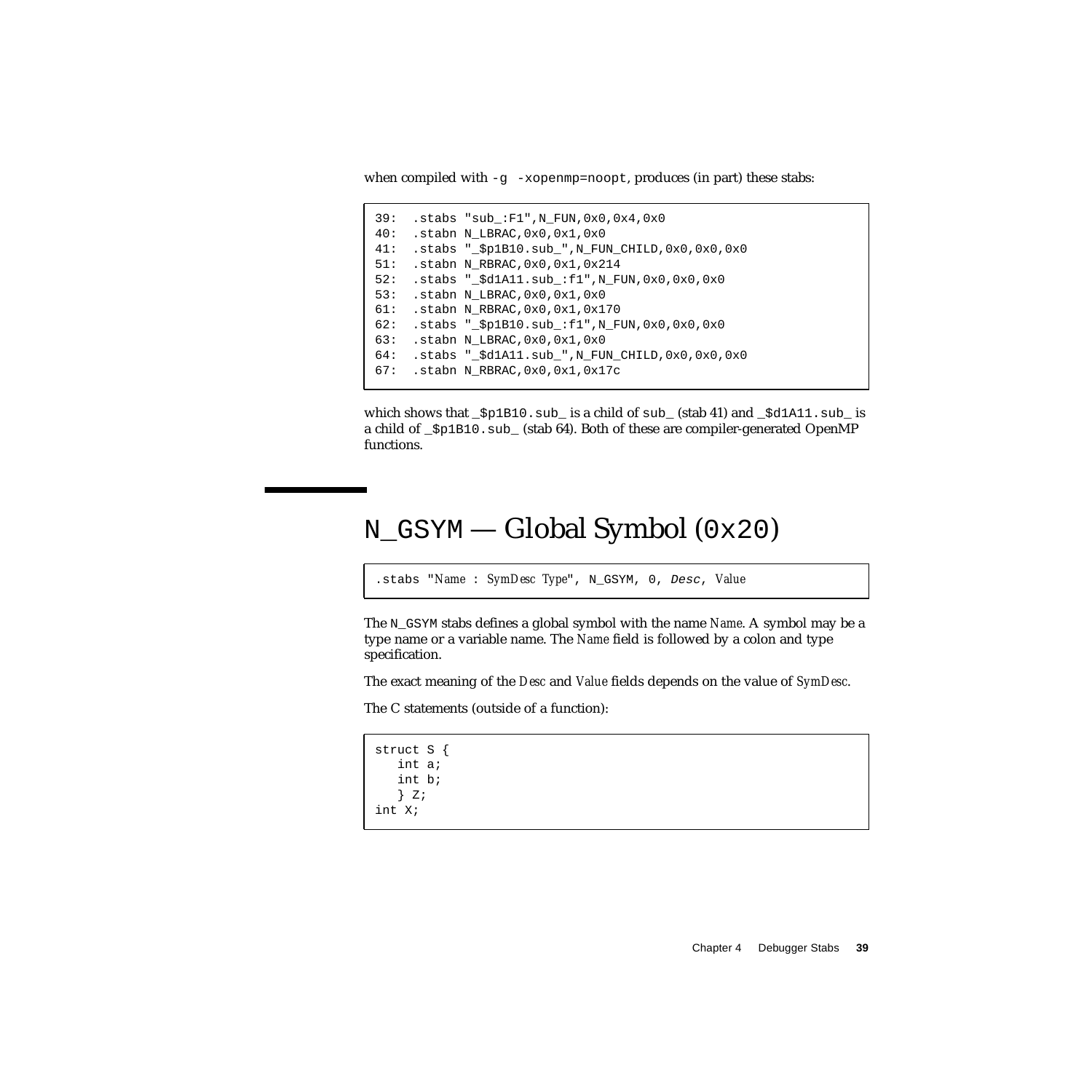generate the following stabs:

```
.stabs "S:T(0,20)=s8a:(0,3),0,32;b:(0,3),32,32;",N_LSYM,0,8,1
.stabs "Z:G(0,20)",N_GSYM,0,8,0
.stabs "X:G(0,3)', N_GSYM, 0, 4, 0
```
The first stab is an N\_LSYM (local symbol) stab, which describes the structure. The next two  $N_{\text{S}}$  as a specify that  $z$  is an occurrence of that structure and that  $x$  is an int  $(type(0,3))$ .

# N\_ILDPAD - Incremental Link Padding  $(0x4c)$

The  $N$  ILDPAD stab is a linker stab that indicates that the string table position should be modified.

```
.stabs "Objname", N_ILDPAD, 0, 0, BytesOfStringTable
```
The stab indicates that the string table position should be adjusted by *BytesOfStringTable* bytes.

# N\_ISYM — Position-independent Internal Data Type (0xc6)

.stabs "*Name* : *SymDesc Type*", N\_ISYM, 0, *Desc*, *Value*

The  $N_{\text{I}}$  stab is used in place of the  $N_{\text{I}}$  LSYM stab in situations where the position of the stab in relation to the other stabs does not reflect the proper scoping. This occurs for C++ 5.0 templates and is a consequence of the compiler's "on-demand" method of generating stabs for types. For example, if template instance stack<int> references a type "ctype" that is defined outside the template (in another file), an N\_LSYM stab could not properly convey the scope in which ctype was defined.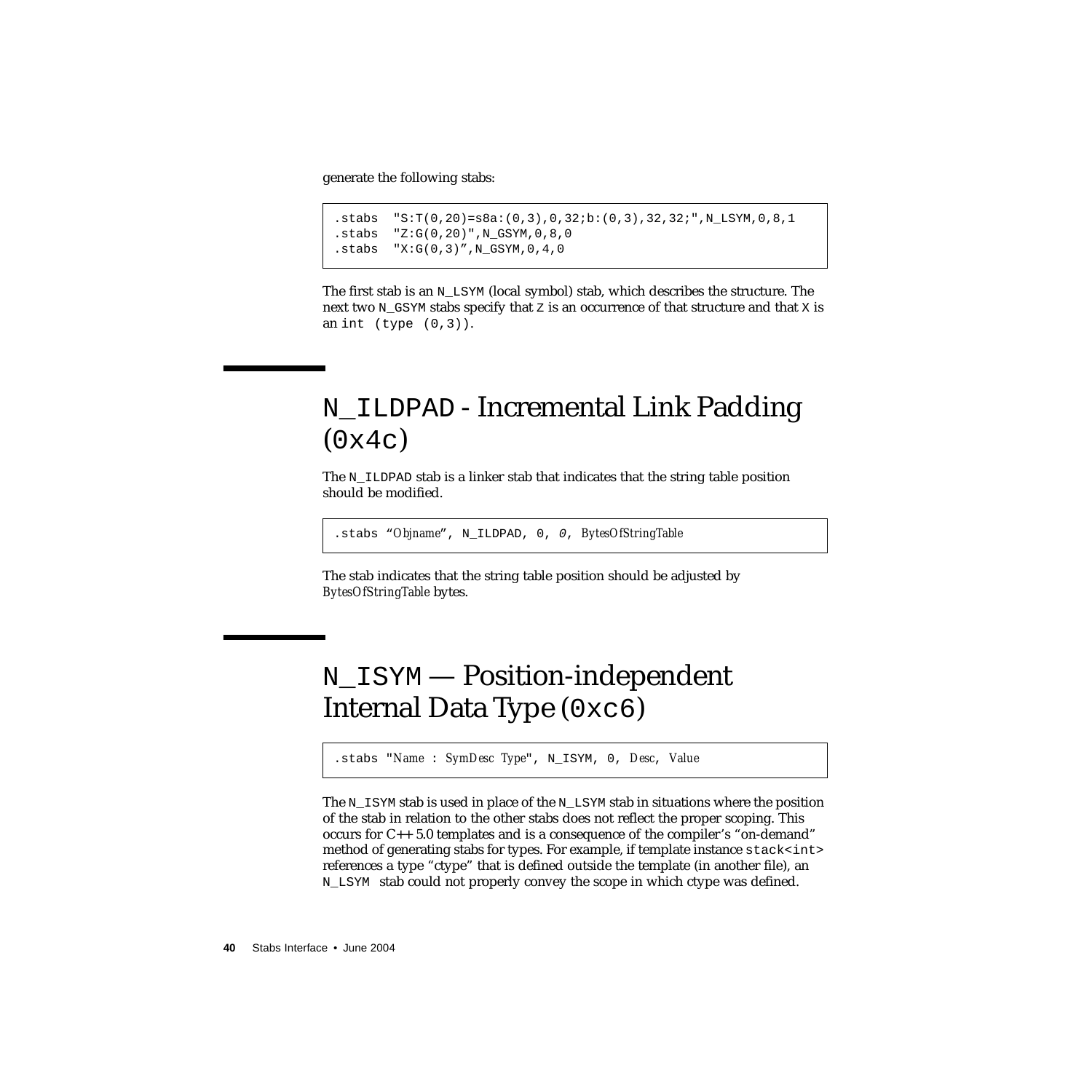The N\_ISYM stab is used for data types that have internal linkage (typedefs). There is a similar N\_ESYM stab for types with external linkage.

N\_ISYM uses the same syntax as N\_LSYM; it differs only in that its name is always mangled. The name is demangled to obtain the scope information. If there is no "::" in the demangled name, the data type is in file scope.

# <span id="page-40-0"></span>N\_LBRAC — Begin Scope (0xc0)

.stabn N\_LBRAC, 0, *Level*, *Offset*

The  $N$  LBRAC stab indicates the start of a scope. This is usually a group of statements delimited by curly braces in C or by BEGIN and END in Pascal. The scope is terminated by an N\_RBRAC stab, or by an N\_FUN stab which implicitly closes all scopes opened by a N\_LBRAC.

*Level* is the nesting level of the scope, with the outermost scope considered to be level zero. *Level* will always be one or more.

The N LBRAC stab must appear within a function (started by an N FUN stab). All stabs that appear between the N\_LBRAC and N\_RBRAC stabs are considered to be within the defined scope (with the exception of global scope stabs, such as  $N_GSYM$ ).

N\_LBRAC and N\_RBRAC stabs may be nested.

Nested functions (Pascal, Fortran 95) are linearized nested-most first, because an N\_FUN stab of a nested function would cancel the N\_LBRAC stab of the enclosing function. The *Level* of such a nested function's N\_LBRAC stab is always 1.

In an a.out file, *Offset* is the byte offset from the start of the object file; in an ELF file, it is the byte offset from the start of the function.

The following program:

```
main ()
{
    int i = 5;
    {
       float i = 5.5;
       printf ("t\n", i);
    }
    printf ("ad\nu", i);}
```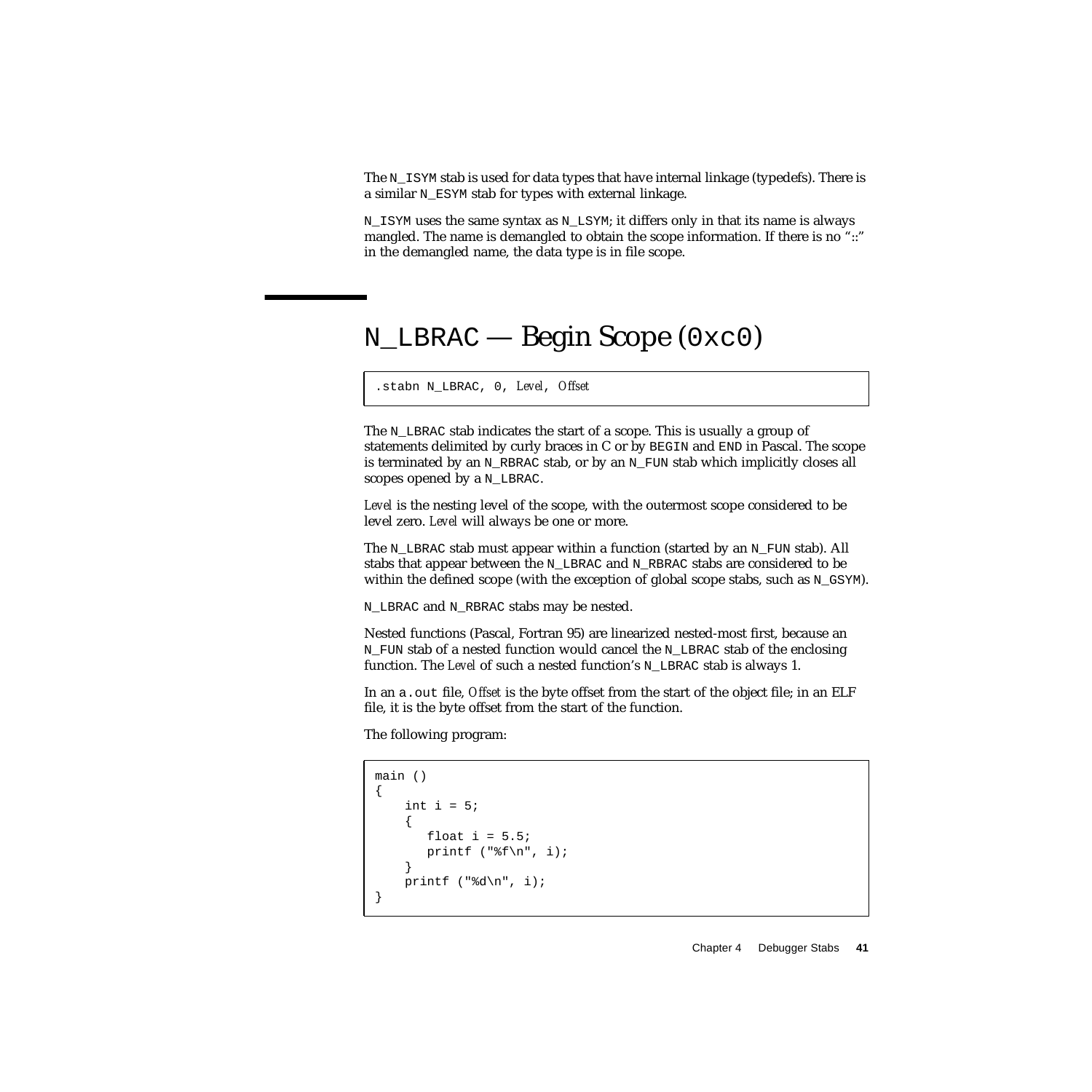generates the following stabs:

```
.stabs "main:F(0,3)", N FUN, 0, 0, main
.stabs "main", N_MAIN, 0,0,0
.stabn N_LBRAC,0,1,.LL1-main
.stabs "i:(0,3)", N LSYM, 0, 4, -4
.stabn N_SLINE,0,3,.LL2-main
.stabn N_LBRAC,0,2,.LL3-main
.stabs "i:(0,16)", N LSYM, 0,4,-8.stabn N_SLINE,0,6,.LL4-main
.stabn N_SLINE,0,7,.LL5-main
.stabn N_RBRAC,0,2,.LL6-main
.stabn N_SLINE,0,10,.LL7-main
.stabn N_SLINE,0,11,.LL8-main
.stabn N_RBRAC,0,1,.LL9-main
```
The first stab is an N\_FUN (function) stab, which starts stabs for the function main. It is followed by an N\_MAIN stab, which indicates that this is the main function. These are followed by an N\_LBRAC stab, which specifies level one and gives the address of the first instruction in the scope. This is followed by an  $N$  LSYM (local symbol) stab of the int variable i defined in this scope, and an  $N$  SLINE (line number) stab for the line containing the first call to printf.

The sixth stab is a second N\_LBRAC stab, indicating scoping-level two. It is followed by another N\_LSYM stab for a new declaration of  $\pm$  and two N\_SLINE stabs. These are followed by an  $N$  RBRAC (end scope) stab for level two, more  $N$  SLINE stabs, and a final N\_RBRAC stab for scope-level one.

# N\_LCSYM — Uninitialized Static Symbol (0x28)

.stabs "*Name* : *SymDesc Type*", N\_LCSYM, OpenMP, *Size*, *Offset*

An N\_LCSYM stab describes an uninitialized static variable.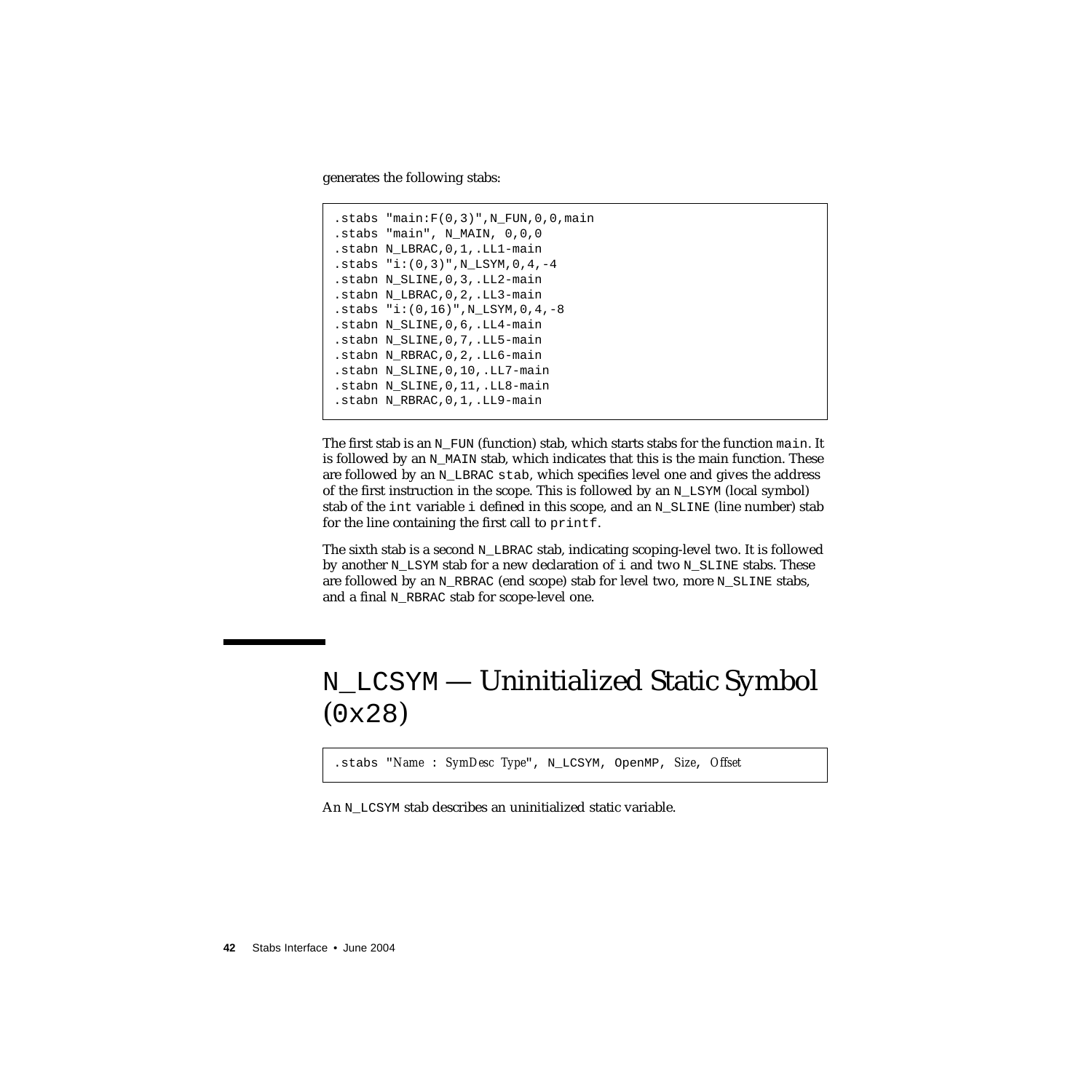*SymDesc* is a symbol descriptor and may be one of the following:

- G Global weak  $(C_{++})$
- S File
- V Local
- b Fortran "based" variable

OpenMP is equal to N\_SYM\_OMP\_TLS (see stab.h) when an OpenMP variable has been declared THREAD\_PRIVATE. It is zero otherwise.

*Size* is the size of the symbol in bytes.

In an ELF file, *Offset* is the number of bytes into the object file's uninitialized data (bss) area. This is identified by a linker symbol table entry for the local symbol "Bbss.bss" that has the address of the first byte of the bss area used by the object file. This symbol can be defined by the following assembly statements:

```
.section ".bss"
Bbss.bss:
```
This creates a symbol table entry for Bbss.bss with the type STT\_NOTYPE.

If the *Name* is globalized, as can happen when the object file has been built for the fix and continue feature of dbx, the *Name* will be found in the ELF symbol table and the *Offset* will be zero.

The only exception is for Fortran 95 pointer-based variables, where *Name* is the simple user name and *Offset* is the number of bytes from the start of bss.

If the N\_LCSYM stab appears outside of a function, only *SymDesc* S is permitted.

The following C function:

```
foo ()
{
    static int x;
}
```
generates the following stab for x:

```
.stabs "x:V(0,3)", N_LCSYM, 0, 4,. L15-Bbss.bss
```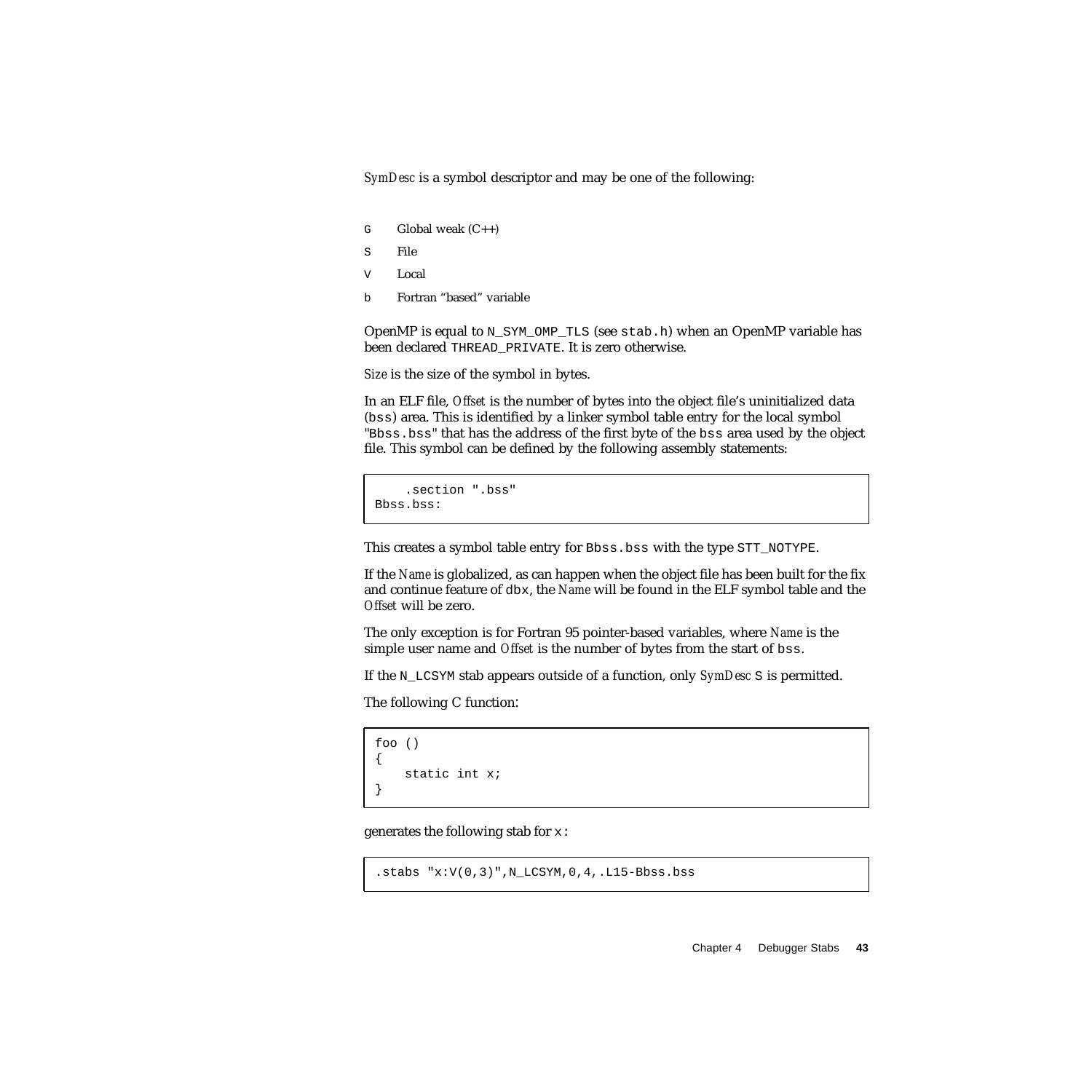# N\_LSYM — Local Symbol (0x80)

```
.stabs "Name : SymDesc Type", N_LSYM, 0, Desc, Value
```
The N\_LSYM stab describes either a file local or a function local symbol. A symbol may be a type name or a variable name. The *Name* field is a followed by a colon and a type specification.

The exact meaning of the *Desc* and *Value* fields depend on the type descriptor *Type*.

In the following C file:

```
foo ()
{
   int x;
}
```
generates (in part) the following stabs:

```
.stabs "char:t(0,1)=bsc1:0:8:", N_LSYM, 0, 0, 0
.stabs "short:t(0, 2)=bs2;0;16;",N LSYM,0,0,0
.stabs "int: t(0,3) = bs4:0:32:", N_LSYM, 0, 0, 0
.stabs "foo: F(0,3)", N_FUN, 0, 0, _foo
.stabs "x:(0,3)", N LSYM, 0,4,-4.stabn N_ENDM, 0,0,0
```
The first three  $N$  LSYM stabs describe standard int, short, and char types. Because these stabs appear before the  $N$  FUN (function) stab that starts the stabs for function foo, they are file-local symbols. The N\_LSYM stab for x appears after the N\_FUN and before the N\_ENDM (end module) stab, so it is local to the function foo.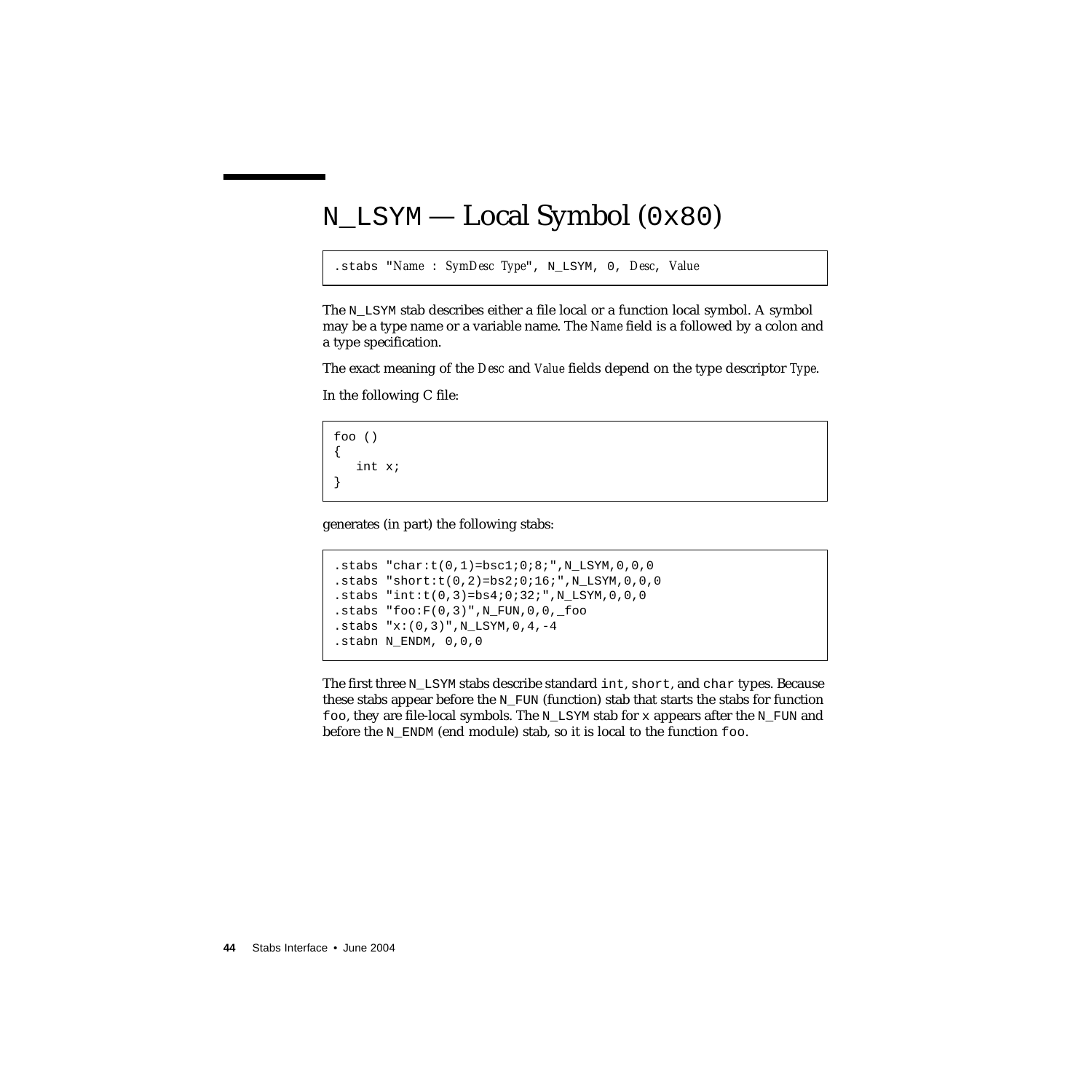### N\_MAIN — Main Routine Name  $(0x2a)$

```
.stabs "Name", N_MAIN, 0, 0, 0
```
The N<sub>MAIN</sub> stab specifies the name of the first user function executed in the program. In a C program, this is usually "main"; in Pascal, "program"; in Fortran "MAIN". This stab must always be generated for the main routine. It must also be generated in the *.*stab.index section.

There may only be a single N MAIN stab in any executable file.

### N\_MOD - Fortran 95 Module Begin

.stabs "*Name*: *MemberList*", N\_MOD, 0, 0, 0

The N<sub>MOD</sub> stab begins the definition of a Fortran 95 module. All stabs after an N\_MOD stab and before the terminating N\_EMOD stab define the variables and subprograms contained within the module. $N$  MOD/N\_EMOD pairs cannot be nested.

*MemberList* is a sequence of members separated by semicolons. A double semicolon ";;" terminates the list. Each member consists of a ppp-code followed by the member's name. See "The Components of the Class Stab" on page 75 for a description of ppp-codes. Currently, only ppp-codes "A" (private) and"C" (public) are used with module members.

For example:

```
 module bbb
  integer:: l_bbb=9, m_bbb=99, n_bbb=999, n1_bbb=9999
subroutine s1_bbb
print *, 's1_bbb'
end subroutine s1_bbb
end module bbb
```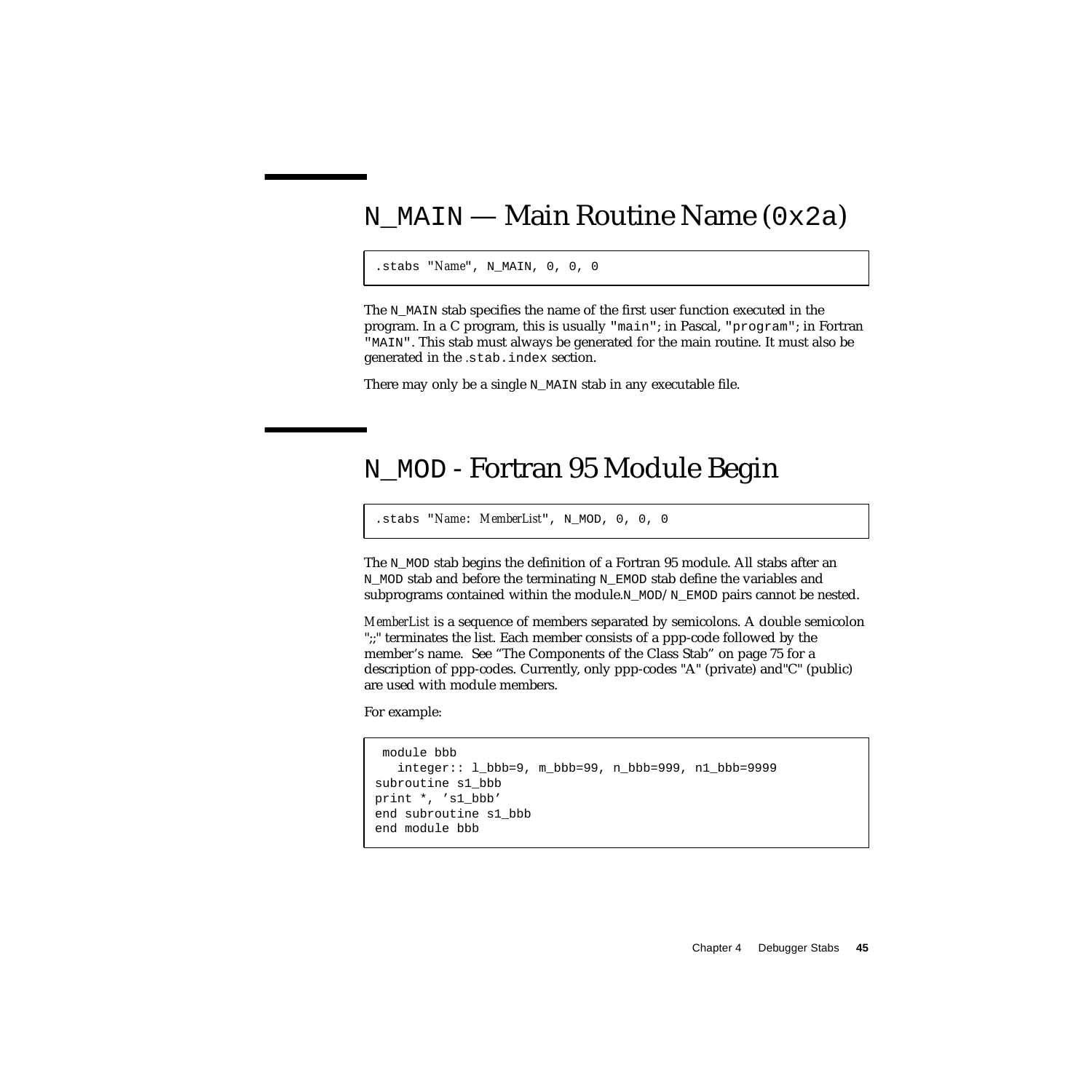produces the following stabs:

```
 .stabs
"bbb:Cbbb.l_bbb_;Cbbb.m_bbb_;Cbbb.n1_bbb_;Cbbb.n_bbb_;;",N_MOD,0
x0,0x0,0x0
.stabs "l bbb:V(0,4)", N STSYM, 0x0,0x4,0x4.stabs "m_bbb:V(0,4)",N_STSYM,0x0,0x4,0x8
.stabs "n1_bbbb:V(0,4)", N_STSYM, 0x0, 0x4, 0xc
.stabs "n bb:V(0,4)", N STSYM, 0x0, 0x4,0x10
.stabs "bbb.s1_bbb:F(0,1)", N_FUN,0x0,0x0,0x0
.stabs "sl\_bbb:W(0,0);bbb:s1\_bbb\_ ;;;",N_LSYM,0x0,0x0,0x0
.stabs "bbb.f90",N_SOL,0x0,0x0,0x0
.stabn N_SLINE,0x0,0x7,0x4
.stabn N_SLINE,0x0,0x8,0x48
.stabn N_LBRAC,0x0,0x1,0x0
.stabn N_RBRAC,0x0,0x1,0x48
.stabs "bbb",N_EMOD,0x0,0x0,0x0
```
# N\_OBJ — Object Directory and File (0x38)

.stabs "*ObjectDir*", N\_OBJ, 0, 0, 0 .stabs "*ObjectFile*", N\_OBJ, 0, 0, 0

Two  $N$  OBJ stabs identify the current working directory where the linker was executed and the path to the object file from that directory. The  $N$  OBJ stabs are generated by the compiler with null strings for the directory and file path. These are later filled by the linker, which places the current working directory, without trailing slash, in the first stab, and the file in the second.

When the linker brings in an object file from an archive library, *ObjectDir* is the name of the directory for the archive library, and the name of the object file is the name of archive library followed by the name of the object file in parentheses.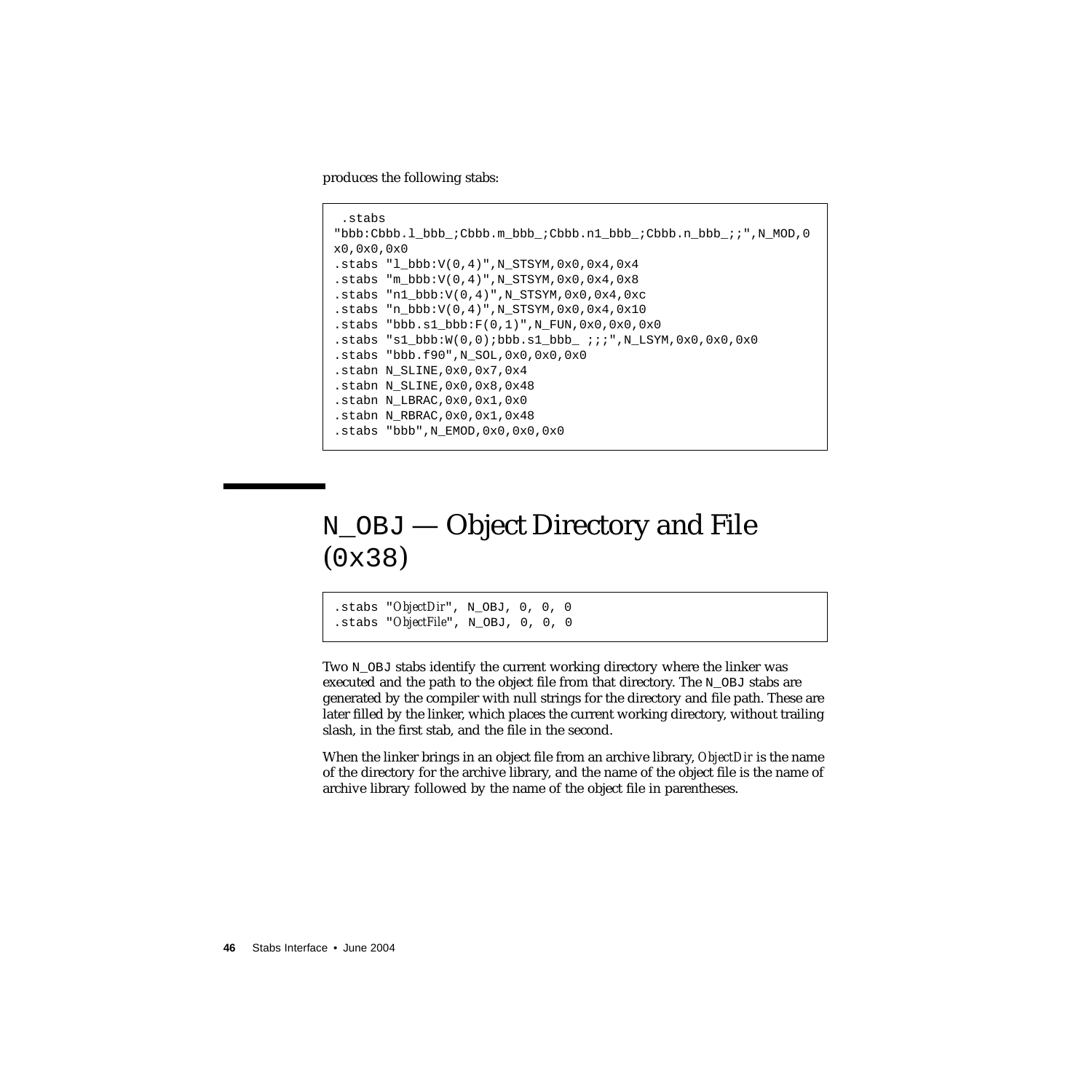# N\_OPT — Options (0x3c)

.stabs "*Options*", N\_OPT, 0, 0, *TimeStamp*

The N\_OPT stab specifies various options that were used to compile the source file and the time the object file was created. *TimeStamp* is in the format returned by time(2).

The options are strings separated by semicolons. Options may have an argument that is specified after an equal sign. Blanks may precede or follow the option.

The options that may be specified are listed below:

| $A=2$           | Compiled ABI2 (the $C_{++}$ 5.0 default)                       |
|-----------------|----------------------------------------------------------------|
| dbl             | Fortran dbl flag                                               |
| dm              | $C++$ differential mangling                                    |
| cd              | <b>COMDAT</b> used                                             |
| DBGGEN=version  | version of DBGGEN used                                         |
| g               | Debugging stabs were generated for this object file            |
| F               | Fragmented                                                     |
| $G = < q$       | Global prefix is $\langle g \rangle$                           |
| nu              | No underscores added to Fortran symbols                        |
| O               | Optimized code                                                 |
| p               | -Kpic used                                                     |
| P               | -KPIC used                                                     |
| $R = XX.XX < r$ | Compiler release number is xx.xx ("r" is a version string)     |
| r8              | Fortran r8 flag                                                |
| U               | Fortran mixed case variables                                   |
| $V = < v >$     | Stab version is $\langle v \rangle$ (must be a numeric string) |
| Xa              | <b>ANSI</b> C promotions                                       |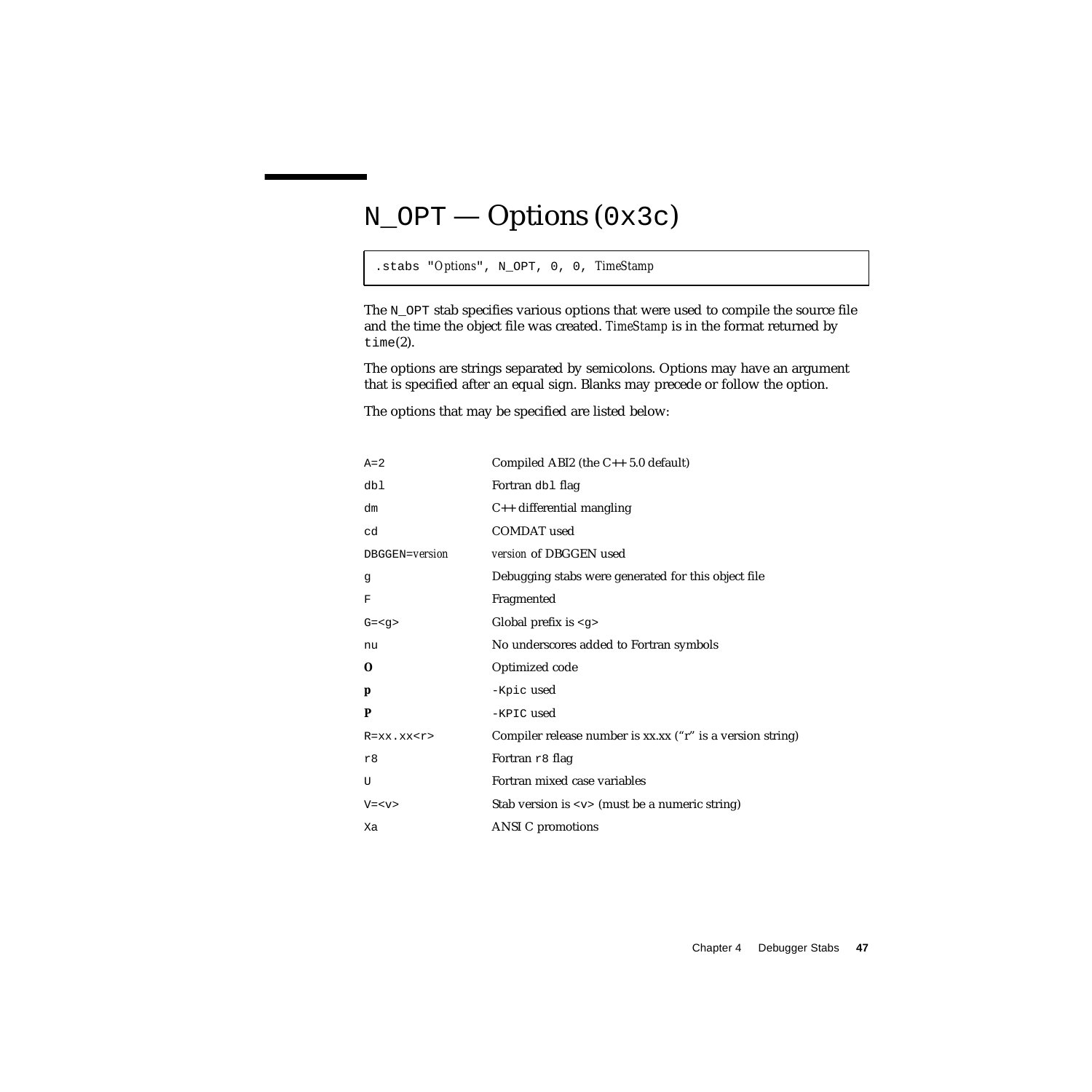Every object file must have an N\_OPT stab. If debugging stabs were generated for the object file, the  $-q$  option must be specified. A version number must also be specified (this example reflects version 2.0):

.stabs "Xt ; g ; V=2.0", N\_OPT, 0, 0, 0x02040608

The same time stamp must be in the N OPT stab in the *.stab.index section*.

### N\_OUTL - Outlined Function

.stabs "*Name*", N\_OUTL, 0, 0, 0

The N OUTL stab is produced by an optimizing code generator when a portion of the generated code is separate from the main body of the function, and source line information for the code exists in the form of N\_SLINE stabs.

The offsets in the N\_SLINE stabs are from the start of the outlined function "*Name*".

The *Name*, by convention, is related to the name of the original function.

# N\_PATCH - Patch Run Time Checker  $(0xd0)$

The N\_PATCH stab provides information to the run time checker to inhibit the checking of load and store instructions which are generated purely for internal reasons (not associated with user code).

.stabn N\_PATCH, 0, *patchtype*, *addr*

where: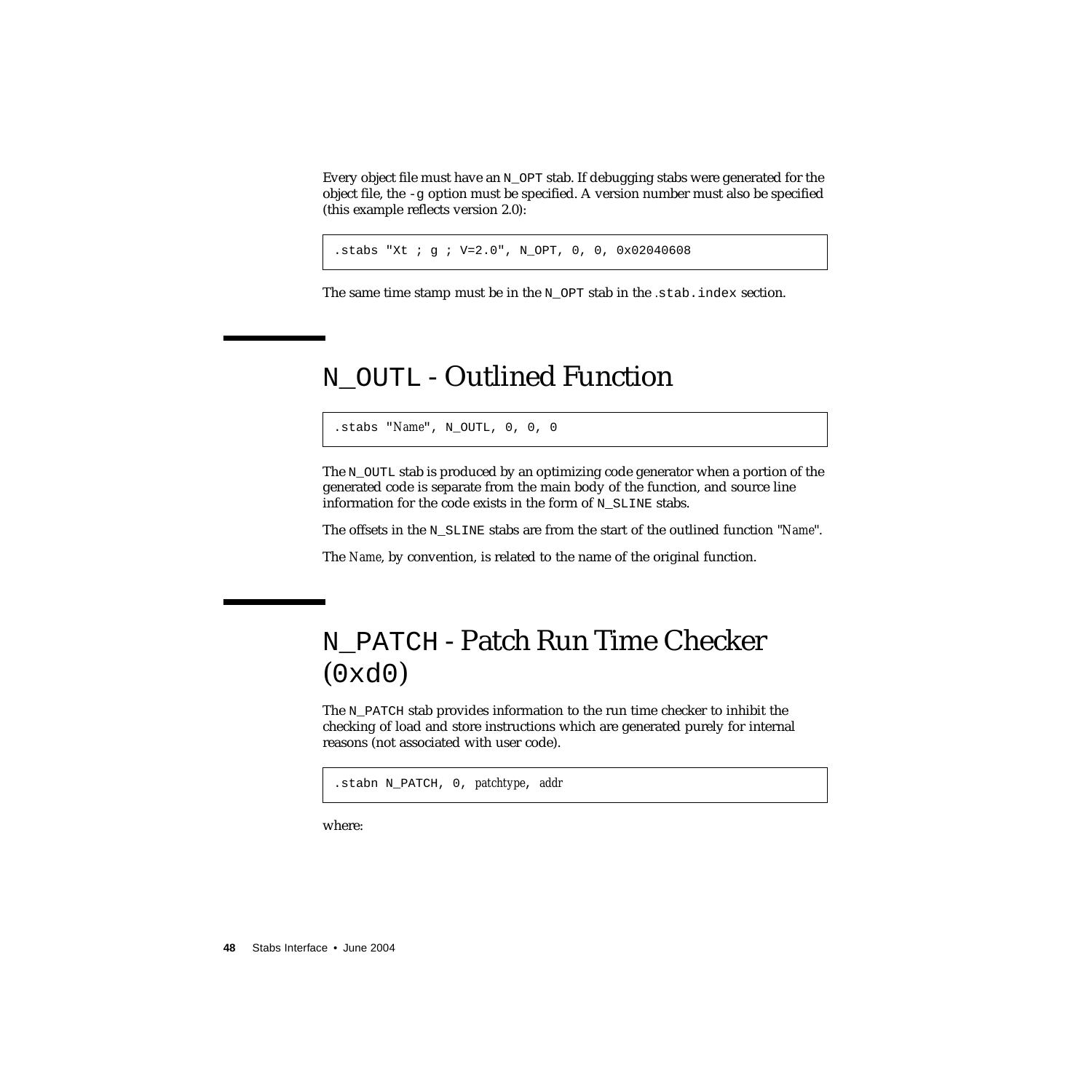*patchtype* is:

- 0x1 P\_BITFIELD: read of bitfield container
- 0x2 P\_SPILL: register spill or unspill
- 0x3 P\_SCOPY: load used for structure copy

*addr* is a byte offset of an instruction from the function label. In addition, for any module that emitted one or more N\_PATCH stabs, *one* index stab should be emitted of the form:

```
.xstabs "", N_PATCH, 0x0, 0x0, 0x0
```
For modules which have emitted no N\_PATCH stabs, an N\_PATCH index stab should *not* be emitted. Currently, there are three types of N\_PATCH stabs:

#### P\_BITFIELD

The  $P$  BITFIELD stab gives the byte offset of the address of a load instruction from the function label to which the instruction belongs. This is very similar to the N\_SLINE stab, but instead of the source line offset from the beginning of the function, the byte offset from the beginning of the function is emitted. Emitting a P\_BITFIELD N\_PATCH stab allows runtime checking not to check for "Read Uninitialized Data" for that load.

Consider this C example:

```
struct s \{ int a: 1; char b: } s1;int i;
i = s1.a;
s1.a = 1i
```
The statement  $s1.a = 1$  is considered a *Bitfield Insertion*, while the statement  $i =$ s1.a is considered a *Bitfield Extraction*. An N\_PATCH stab should be issued for each load instruction which is part of bitfield operation (either insertion or extraction) that load more data than the bitfield in question. That is:

- If the load is for the exact size of the bitfield, then an N\_PATCH stab need not be emitted.
- If an insertion does not involve a load (because a store of the exact size can be done), then no N\_PATCH stab should be emitted.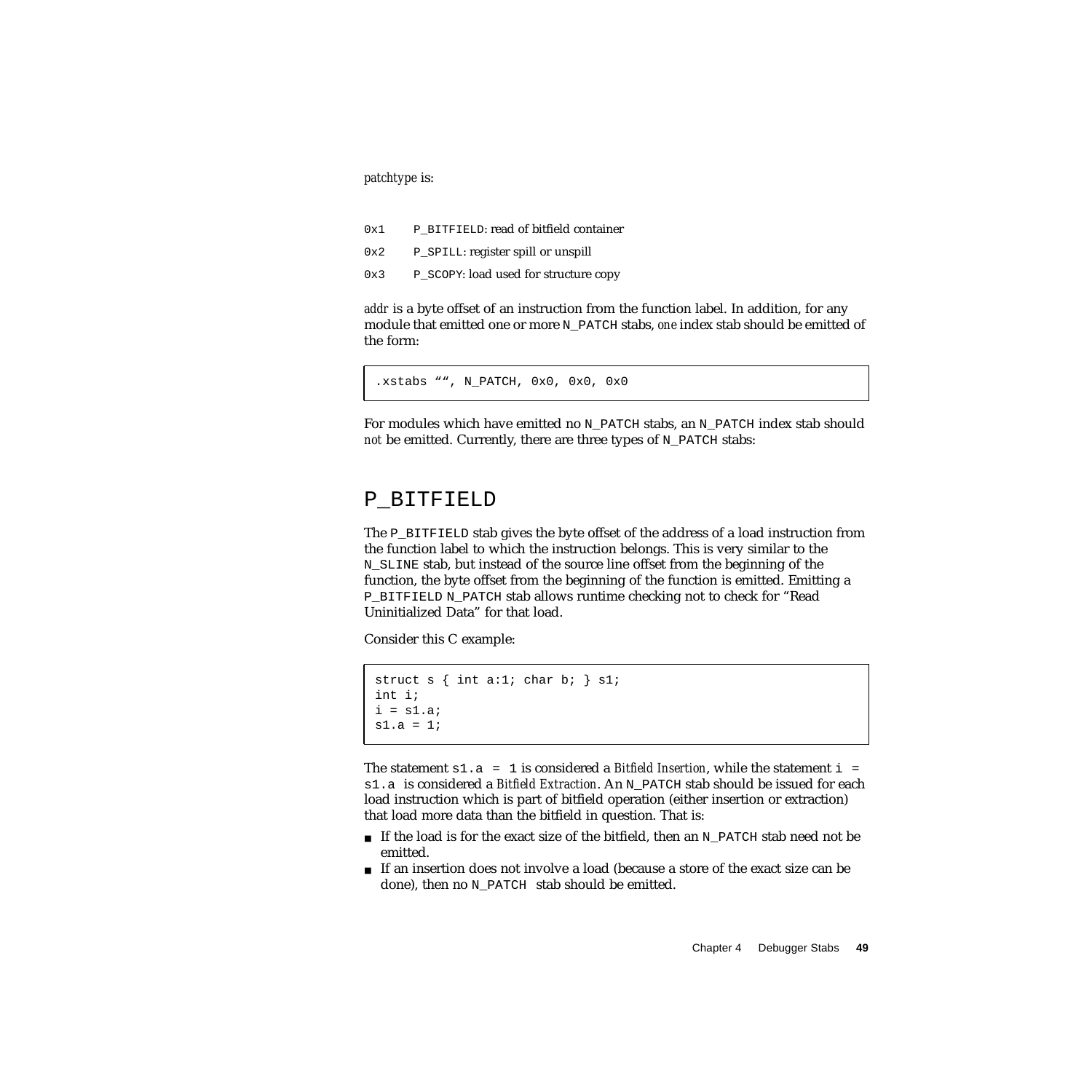#### P\_SPILL

For each load or store instruction which is generated for register spills and unspills, one N\_PATCH stab should be emitted. This includes floating-point spills/unspills as well. These should always be emitted in matched pairs (for the spill and unspill). Emitting a **P\_SPILL N\_PATCH** stab will allow runtime checking not to perform any checking on these load or store instructions.

N\_PATCH stabs should be grouped among all the other stabs for a given function, just like N\_SLINE stabs. If there are N\_LBRAC and N\_RBRAC stabs for a given function, then the N\_PATCH stabs should be between those stabs, as appropriate.

#### P\_SCOPY

For each load instruction which is generated to do a structure copy, one N\_PATCH stab should be emitted. Emitting a  $P$  SCOPY N PATCH stab will allow runtime checking not to perform any checking on these load instructions.

N\_PATCH stabs should be grouped among all the other stabs for a given function, just like N\_SLINE stabs. If there are L\_BRAC and R\_BRAC stabs for a given function, then the N\_PATCH stabs should be between those stabs, as appropriate. For example, the following C program:

```
struct s {
    char c;
    int i;
}
main() {
   struct s ss, tmp;
    ss.c = 0;ss.i = 1;
    tmp = ss;}
```
generates the following  $N$  PATCH stabs:

```
.stabs "",N_PATCH,0x0,0x0,0x0
.stabn N_PATCH,0x0,0x3,0x1c
.stabn N_PATCH,0x0,0x3,0x24
```
for the two loads in the structure copy of  $tmp = ss$ .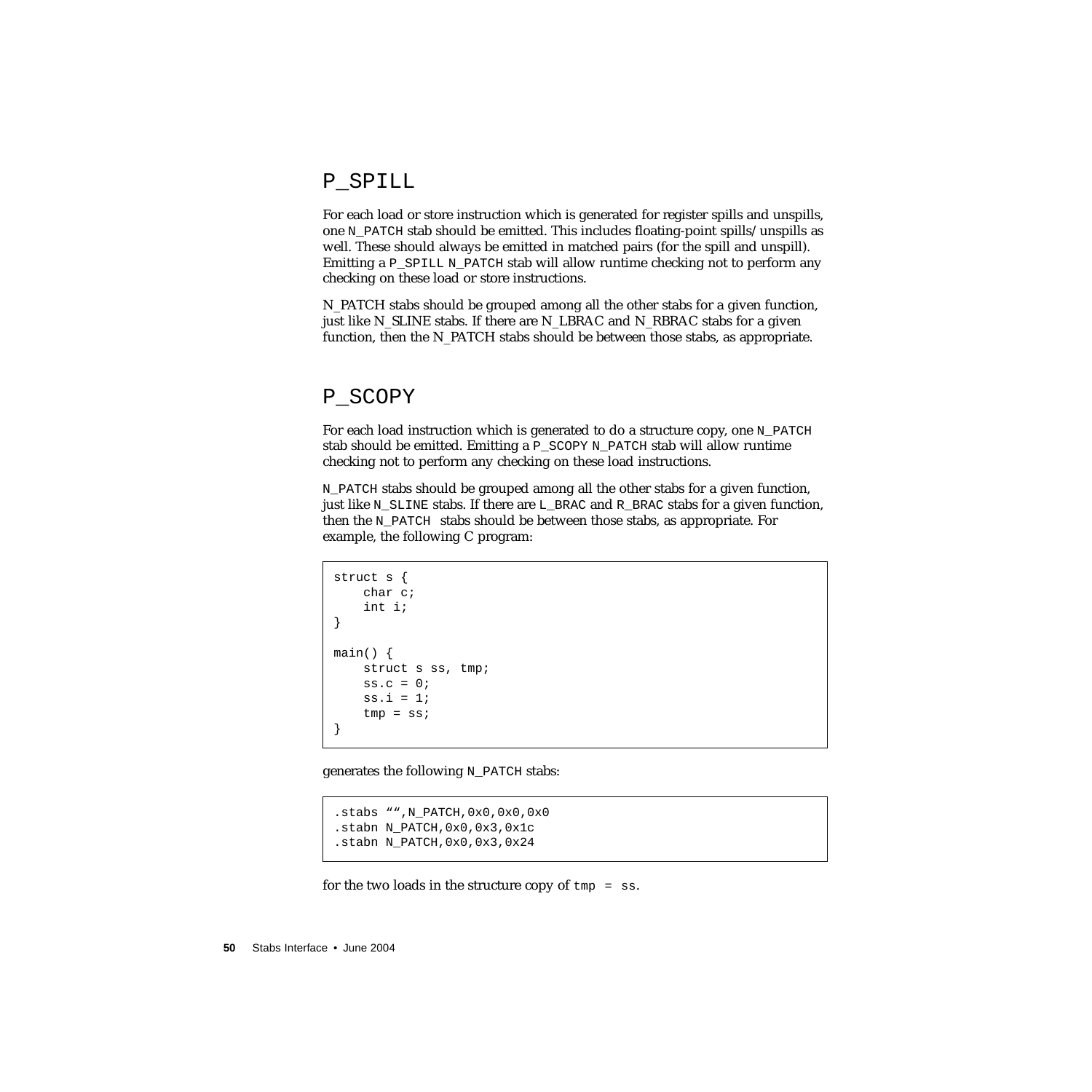### N\_PSYM — Formal Parameter (0xa0)

```
.stabs "Name : SymDesc Type[;snumber}", N_PSYM, 0, 0, Offset
```
An N\_PSYM stab describes a procedure or function parameter, giving its name, kind, type and argument offset.

*SymDesc* is a symbol descriptor that describes the type of the parameter. It may be one of the following:

- b Based variable (offset refers to address; implies an extra level of indirection)
- C Conformant array bound
- d Allocatable array (dope vector)
- p Value parameter
- v Fortran variable parameter by reference
- x Value parameter by reference
- X Function result variable

If the optional ;s*number* is specified, it indicates a C99 static size situation such as the following example, which means that  $x$  is passed as a pointer to the first element, and is always guaranteed to be 33 elements long:

```
int foo(int x[static33]) {...}
```
The N\_PSYM stab follows the N\_FUN stab, which describes a function or procedure. For register parameters an N\_RSYM is also generated.

For an example of the N\_PSYM stab, see "N\_FUN [— Function or Procedure Definition](#page-35-0) (0x24[\)" on page 36.](#page-35-0)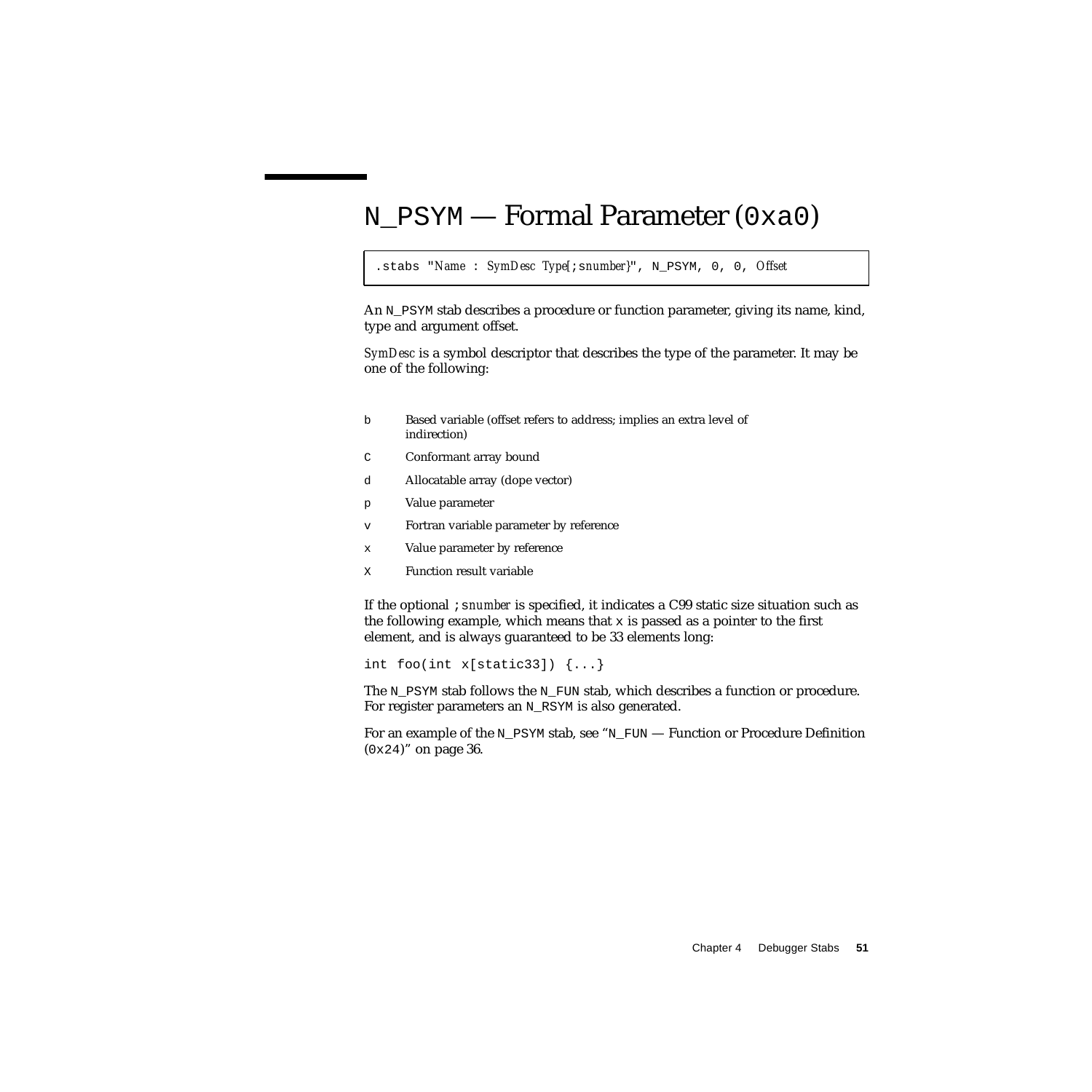# N\_RBRAC — End Scope (0xe0)

#### .stabn N\_RBRAC, 0, *Level*, *Offset*

The N<sub>RBRAC</sub> stab ends a scope that was initiated by an N<sub>LBRAC</sub> stab. Level is the nesting level of the scope, and must be the same as the matching  $N$  LBRAC stab. If an N\_LBRAC stab appears following an N\_FUN (and subsequent N\_PSYM stabs), it is taken to start the scope of the function. The matching  $N$  RBRAC ends the scope of the function.

An N\_SLINE stab should be generated before each N\_RBRAC stab that ends a loop or a function. This permits "stopping" before exiting the scope.

The N\_LBRAC and N\_RBRAC stabs may be nested.

In an a.out file, *Offset* is the number of bytes from the start of the object file; in an ELF file, it is the number of bytes from the start of the function.

For an example of the N\_RBRAC stab, see "N\_LBRAC — Begin Scope  $(0 \times c0)$ " on [page 41.](#page-40-0)

## N\_READ\_MOD - Fortran 95 Module Use

.stabs "*Name* [ : ] [ only; ] [ *NameList* ]

The N<sub>READ</sub> MOD stab describes a Fortran 95 use statement. It consists of the *Name* of a module, an optional "only;" indicator, and an optional *NameList*. The colon after the name is required if either or both of the optional parts are present.

*NameList* is a sequence of zero or more name associations separated by commas. Each name association is either a single identifier, or a pair of identifiers separated by a space. The pair is in the order "local\_name" followed by "original\_name". There is no termination character.

For example:

use aaa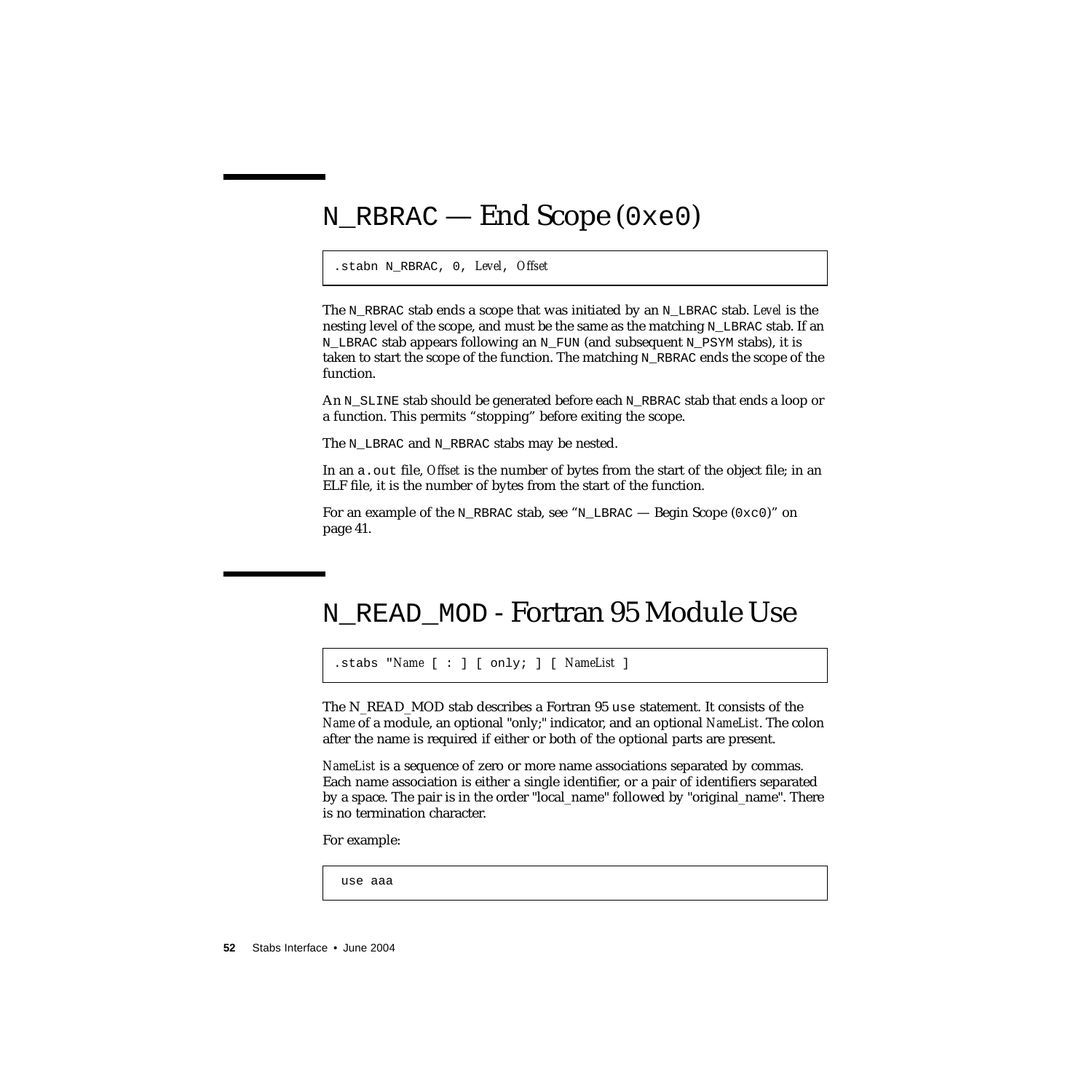produces:

```
.stabs "aaa",N_READ_MOD,0x0,0x0,0x0
```
use bbb,only: l\_bbb, m\_bbb, my\_n=>n\_bbb

produces:

.stabs "bbb:only;l\_bbb,m\_bbb,my\_n n\_bbb",N\_READ\_MOD,0x0,0x0,0x0

# N\_ROSYM — Read-Only Static Symbol (0x2c)

.stabs "*Name* : *SymDesc Type*", N\_ROSYM, *Flag*, 0, *Offset*

An N\_ROSYM stab describes a read-only initialized static variable.

*SymDesc* is a symbol descriptor and may be one of the following:

- G Global weak (not used)
- S File variable
- V Local static variable
- b FORTRAN based variables

If *Flag* is 0, *Offset* is the number of bytes into the object file's read-only data area. This is identified by a linker symbol table entry for the local symbol Drodata.rodata that has the address of the first byte of the data area used by the object file. This symbol can be defined by the following assembly statements:

```
.section ".rodata"
Drodata.rodata:
```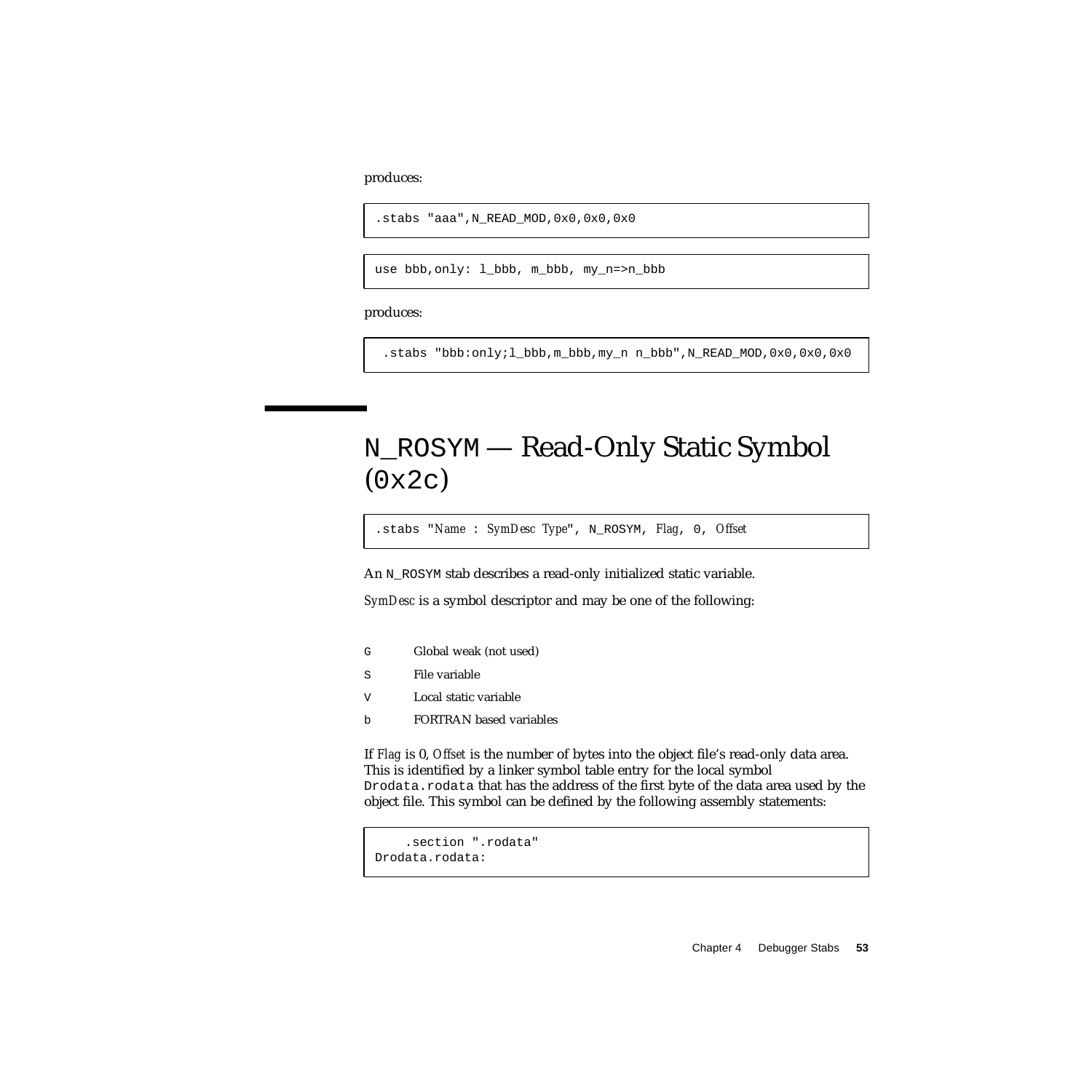If *Flag* is 1, Offset is the number of bytes into the object file's position independent area, identified by the linker symbol Dpicdata.picdata, which can be defined by the following assembly statements:

```
.section ".picdata"
Dpicdata.picdata
```
This creates a symbol table entry with the type STT\_NOTYPE.

If the *Name* is globalized, it will be found in the ELF symbol table and *Offset* will be zero.

In an a.out file, *Offset* contains the address of the variable.

If the N\_ROSYM stab appears outside of a function, only file variables (*SymDesc* is S) are permitted. The address of the symbol is found from the linker stab with the same name. *Offset* is ignored.

# N\_RSYM — Register Symbol (0x40)

.stabs "*Name* : *SymDesc Type*", N\_RSYM, 0, *Size*, *Number*

An N\_RSYM stab describes a register variable or parameter, giving its name, size in bytes, type, and register number. A formal parameter also has an N\_PSYM stab or an N\_RSYM stab with symbol descriptor  $p$  (parameter).

*SymDesc* is a symbol descriptor and may be one of the following:

p Register parameter

r Register variable

The register numbers for the SPARC platform are assigned as follows:

| Integer global registers $(g0-g7)$ | $0 - 7$  |  |
|------------------------------------|----------|--|
| Integer out registers $(00-07)$    | $8 - 15$ |  |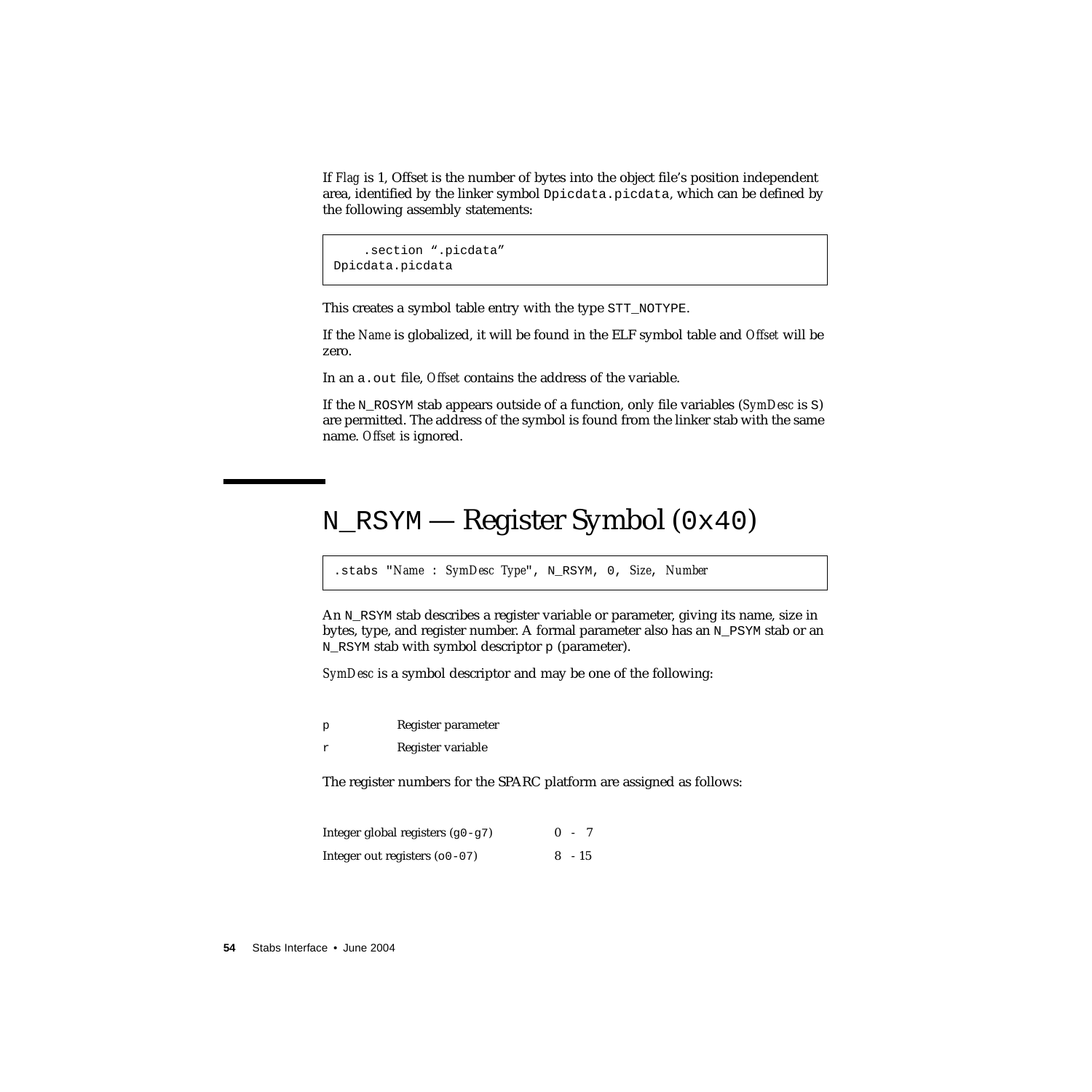Integer local registers (10-17) 16 - 23 Integer in registers  $(i0-i7)$  24 - 31 Floating point registers  $(f0-f31)$  32 - 63

The following C function

```
foo(register int j)
{
   register int x = j;
}
```
generates the following stabs:

```
.stabs "foo:F(0,3);(0,3)", N_FUN, 0, 0, _foo
.stabs "j:p(0,3)", N_RSYM, 0, 4, 24
.stabs "j:r(0,3)", N_RSYM, 0, 4, 24
.stabs "x: r(0,3)", N_RSYM, 0, 4, 29
```
The first stab is an  $N_FUN$  (function) stab that starts function foo. It is followed by two N\_RSYM stabs for the parameter j, the first of which describes it as a parameter, and the second describes it as a register variable. The last stab describes  $x$  as a register variable.

### N  $SLINE$  — Source Line (0x44)

.stabn N\_SLINE, *DestructorInfo*, *Line*, *Offset*

The N\_SLINE stab indicates the location of the leading instruction of a contiguous block of instructions generated for a source line. *Line* specifies the number of the line in the source file described by the closest preceding  $N$  SO or  $N$  SOL stab, numbering from line one. In an ELF file, *Offset* is the number of bytes from the start of the enclosing function described by the preceding N\_FUN. In an a.out file, *Offset* is the instruction address.

*DestructorInfo* is encoded into the *other* field of the stab, as a signed four-bit value, the low-order four bits in that field. It indicates a change in the destructor state number. This change should be added to the current state number to get the destructor state at this location. See the N\_CONSTRUCT section for context. [The other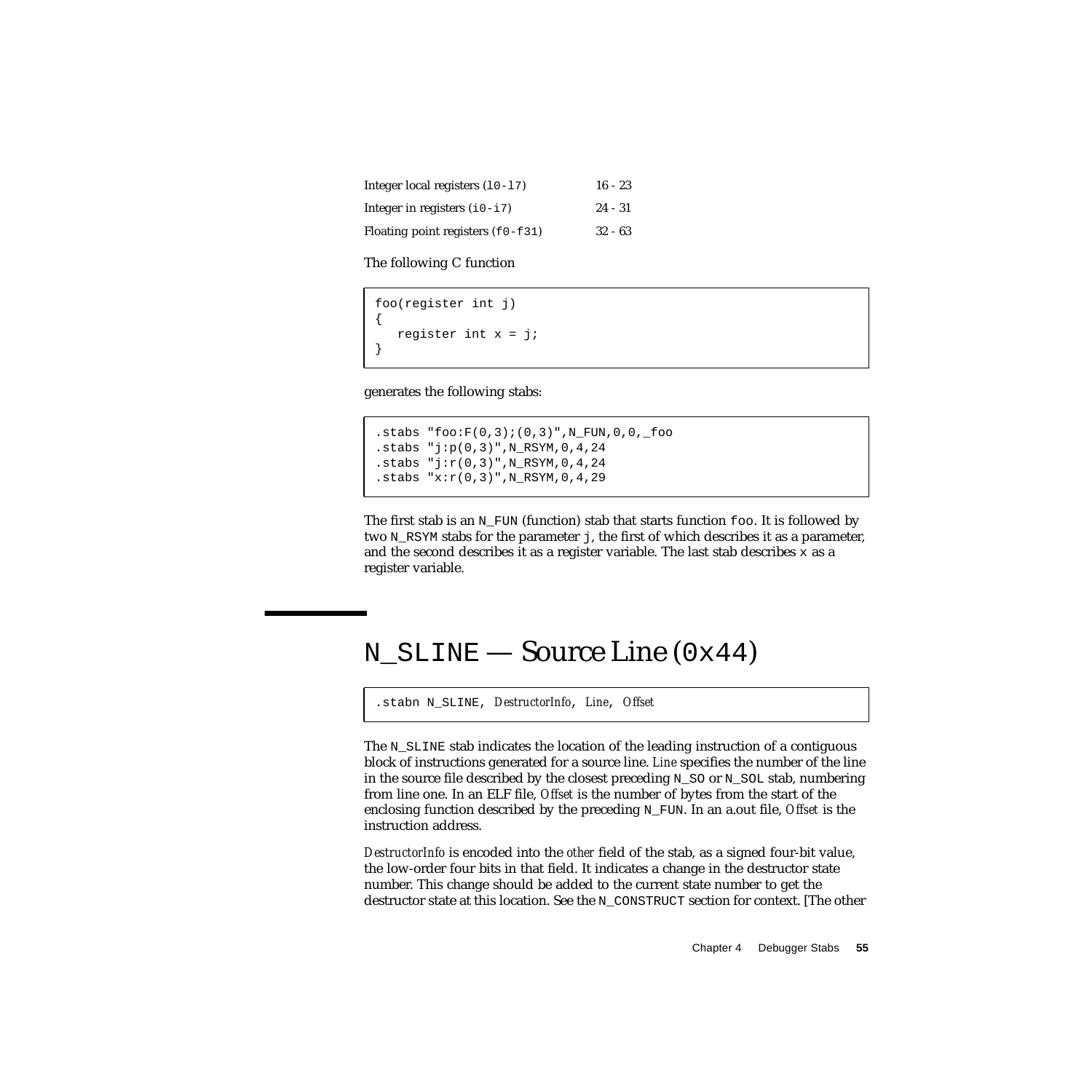(upper) four bits of the *other* field are reserved for future use.] A value of 0x88 in the entire field indicates an overflow in the *DestructorInfo* field; in that case, the correct value is given as a decimal number in the string for this  $N$  SLINE stab, along with something else:

```
.stabs "0:DestructorInfo",N_SLINE,0x88, Line, Offset
```
N\_SLINE stabs may only appear within functions and must be in ascending order by *Offset*. There may be more than one N SLINE stab generated for a given source line, and they may be in any order by line. If a source line does not have any executable code associated with it, there may not be an  $N$  SLINE stab generated for the line.

The number 0 is not allowed in the *Line* field. If the compiler cannot attribute an instruction to any particular source line within a function, then the first source line of the function definition should be used.

An  $N$  SLINE stab offset must be generated for an  $N$  RBRAC offset that represents the end of a loop or end of a function. This supports stopping before exiting the scope.

*Offset* is the number of bytes from the start of the enclosing function described by the preceding N\_FUN stab or N\_OUTL stab. N\_SLINE stabs following an N\_ENTRY are associated with that entry, but the *Offset* is still from the N\_FUN stab.

For example:

```
function fuzzy()
integer fuzzy, eeee
fuzzy = 0return
entry eeee()
eeee = 1return
end
```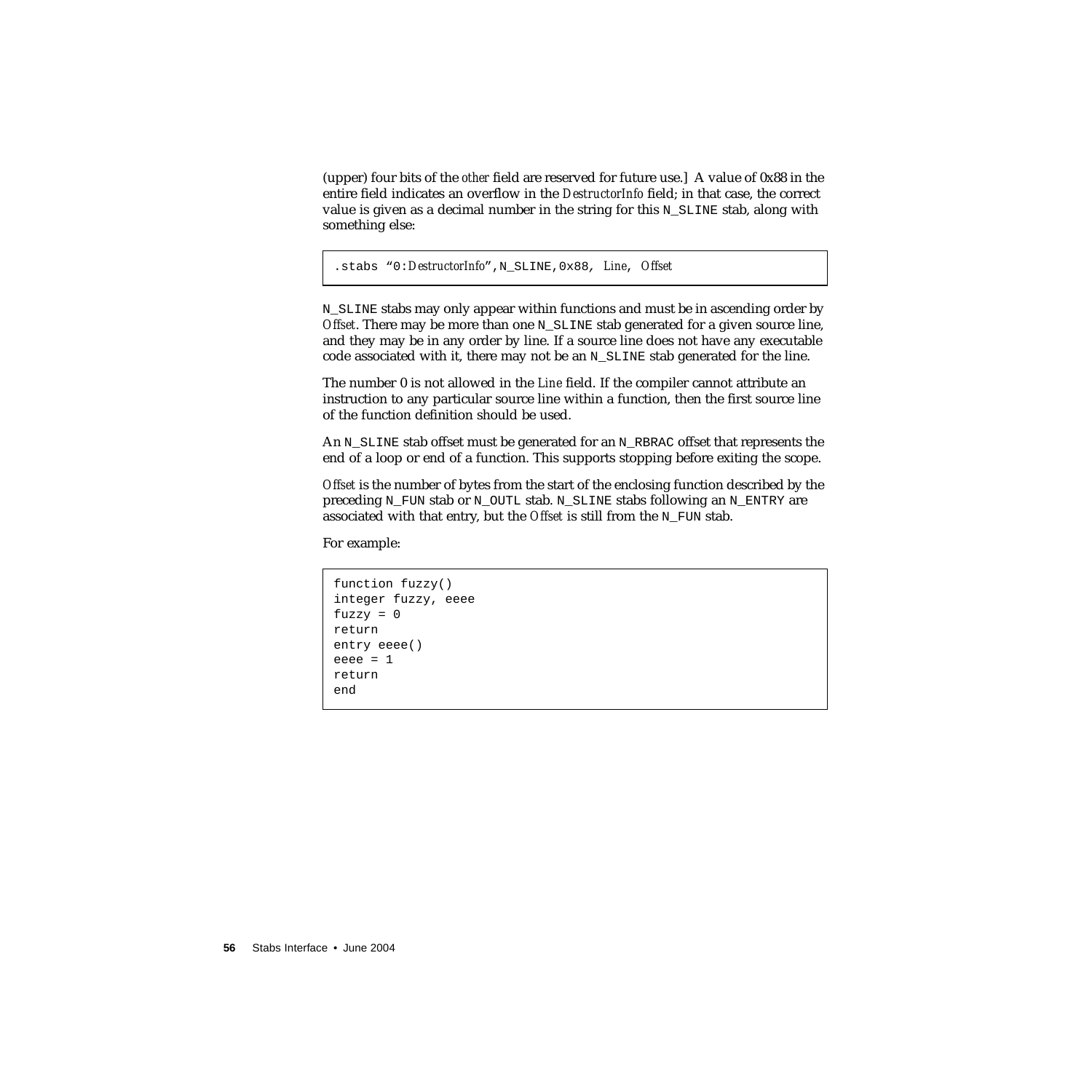produces the following stabs:

```
...
.stabs "/home/dmf/dbx_stuff/",N_SO,0x0,0x0,0x0
.stabs "sline.f",N_SO,0x0,0x7,0x0
.stabs "fuzzy: F(0,4)", N_FUN, 0x0, 0x0, 0x0
.stabn N_SLINE,0x0,0x3,0x10
.stabn N_SLINE,0x0,0x4,0x14
.stabs "eeee:e(0,4);fuzzy_;;",N_ENTRY,0x0,0x2,0x0
.stabn N_SLINE,0x0,0x5,0x2c
.stabn N_SLINE,0x0,0x6,0x40
.stabn N_SLINE,0x0,0x7,0x48
.stabn N_SLINE,0x0,0x8,0x50
.stabn N_LBRAC,0x0,0x1,0x0
.stabs "__entry:(0,22)",N_LSYM,0x0,0x4,0xfffffffc
.stabs "fuzzy:(0,4)",N_LSYM,0x0,0x4,0xfffffff8
.stabs "eeee:(0,4)", N_LSYM, 0x0, 0x4, 0xffffffff8
.stabn N_RBRAC,0x0,0x1,0x58
...
```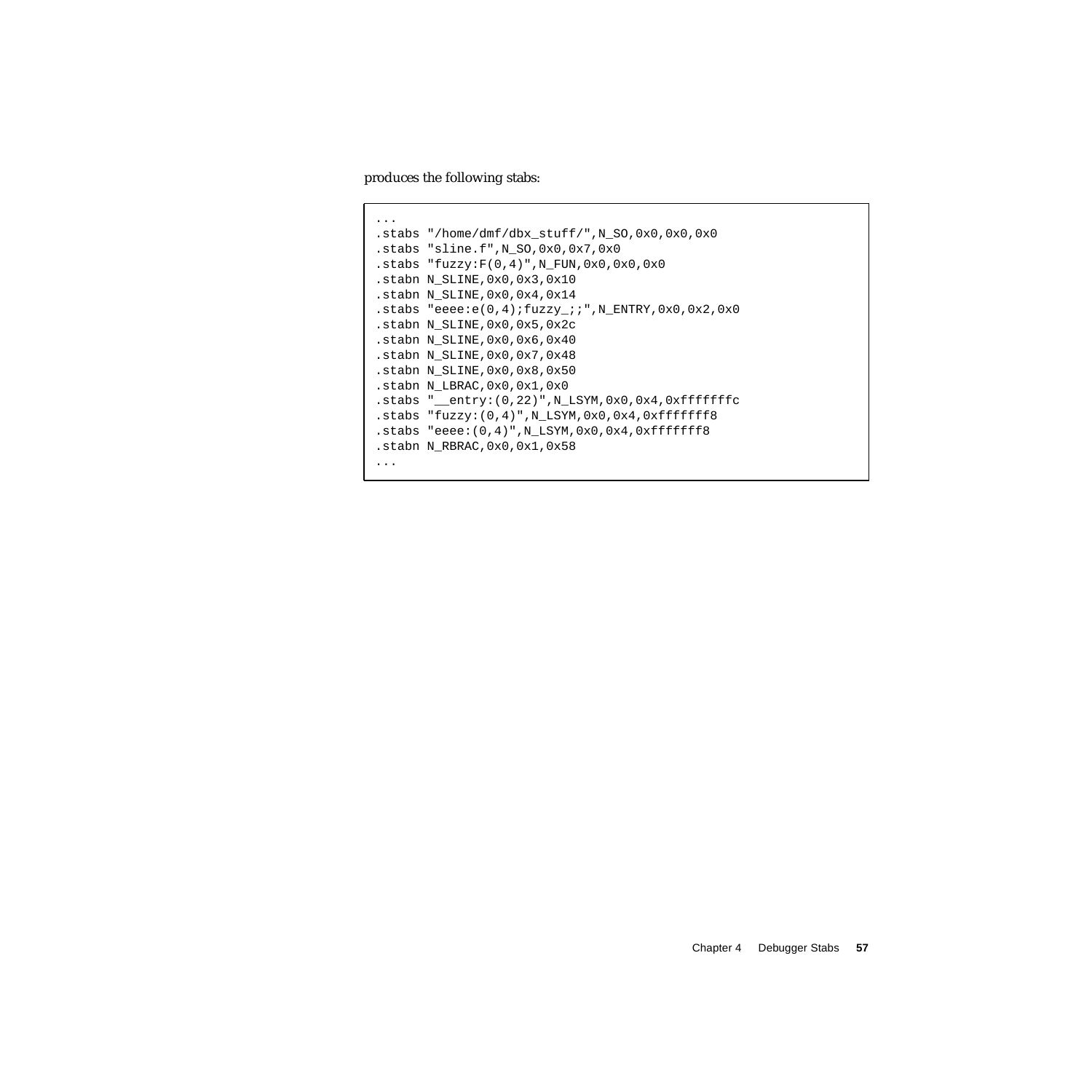# N\_SO — Source Directory and File (0x64)

.stabs "*SourceDir*", N\_SO, 0, 0, 0 .stabs "*SourceFile*", N\_SO, 0, *LangCode*, 0

Two N\_SO stabs identify the current working directory where the code was compiled, and the path to the source file that produced this object code. They must be the first two debugging stabs generated for an object file that contains debugging stabs. The stabs for the object file are terminated by an N\_ENDM stab.

| SourceDir  |                                    |                                                                                                                                                                                              | is the name of the directory, terminated by a slash. |  |
|------------|------------------------------------|----------------------------------------------------------------------------------------------------------------------------------------------------------------------------------------------|------------------------------------------------------|--|
| SourceFile | compiler.                          | is the name of the source file in the form it was given to the                                                                                                                               |                                                      |  |
| LangCode   |                                    | describes the language of the source file. If it is zero, the debugger<br>is expected to identify the source language by other means, for<br>example, by the suffix of the source file name. |                                                      |  |
|            | The language codes are as follows: |                                                                                                                                                                                              |                                                      |  |
|            | N_SO_AS                            | $\mathbf{1}$                                                                                                                                                                                 | assembler source                                     |  |
|            | N_SO_C                             | $2^{\circ}$                                                                                                                                                                                  | K & R C source                                       |  |
|            | N SO ANSI C                        | $\overline{3}$                                                                                                                                                                               | ANSI C source                                        |  |
|            | N_SO_CC                            | $4\degree$                                                                                                                                                                                   | $C_{++}$ source                                      |  |
|            | N_SO_FORTRAN                       | 5                                                                                                                                                                                            | Fortran source                                       |  |
|            | N_SO_PASCAL                        | 6                                                                                                                                                                                            | Pascal source (not used)                             |  |
|            | N_SO_FORTRAN90                     | 7                                                                                                                                                                                            | Fortran 95 source                                    |  |
|            | N_SO_JAVA                          | 8                                                                                                                                                                                            | Java source                                          |  |
|            | N_SO_C99                           | 9                                                                                                                                                                                            | C99 source                                           |  |

For example, if the current working directory is /usr/example/test and we compile the source file  $\ldots$ /src/ex.cc, then the following stabs will be generated before the start of the other stabs for the file:

```
.stabs "/usr/example/test/",N_SO,0,0,0
.stabs"../src/ex.cc",N_SO,0,4,0
```
There may only be a single pair of  $N_S$  stabs generated for each object file; they must precede all of the stabs for that object file except the N\_UNDF stab, which is always first.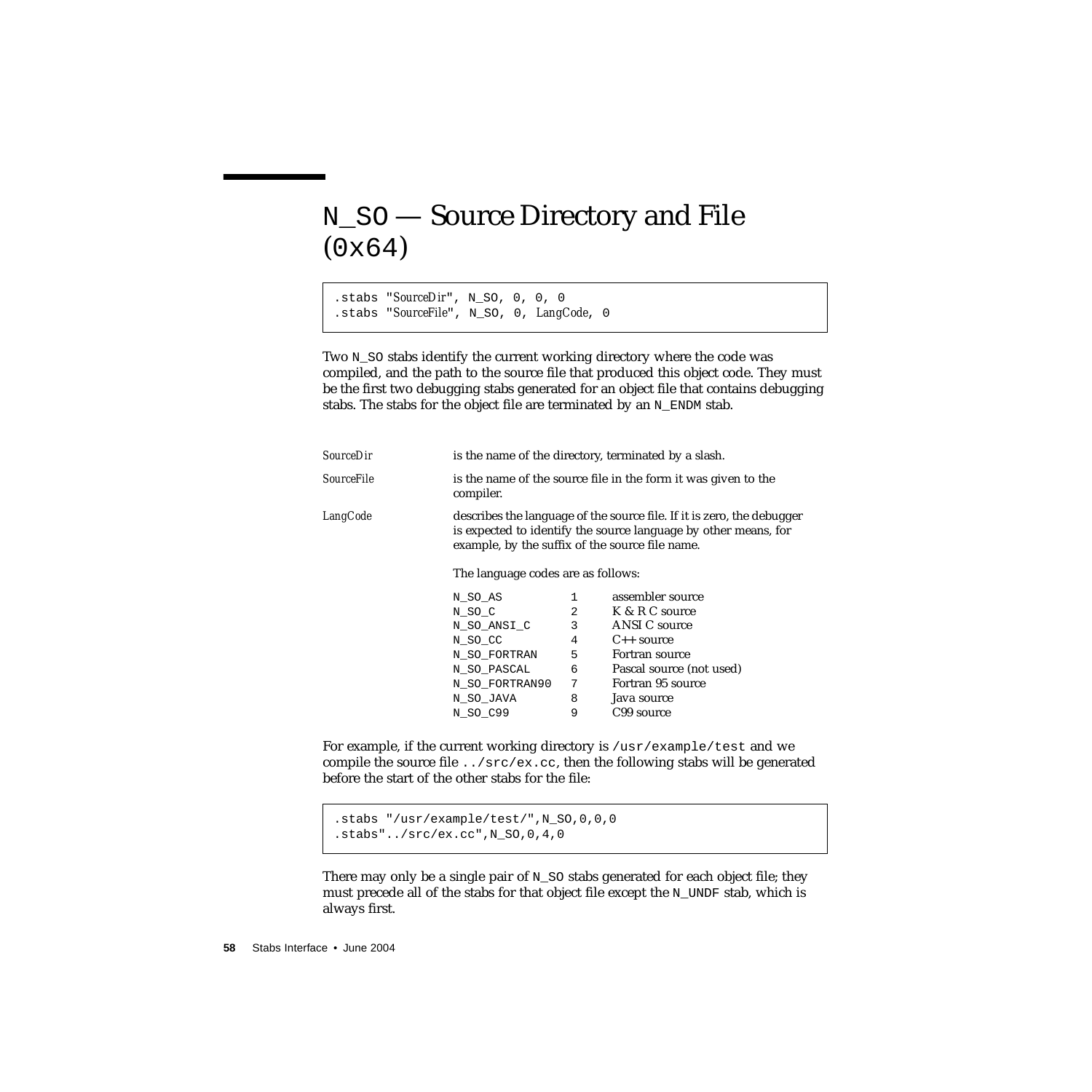When using a translator with another compiler (such as  $cf$ ront generating C code for the C compiler), the translator and compiler need to insure that only one pair of N\_SO stabs is generated. In general, this means that the translator should generate the N\_SO stabs, and the compiler should not generate any N\_SO stabs.

# N\_SOL — Included File (0x84)

.stab "*FilePath*", N\_SOL, 0, *Line*, 0

The  $N$  sol stab specifies the actual source file that generated executable code, type definitions, and variable definitions described by subsequent N\_SLINE stabs. The *FilePath* is relative to the *SourceDir* specified in the preceding N\_SO stabs.

N\_SOL index stabs appear only in the case of executable code, and do not have subsequent stabs which depend upon them. These index stabs aid the debugger in its algorithms for locating code in which to set breakpoints, etc.

*Line* is the source line number of the *#include* directive that caused this file to be included. The line is assumed to be in the file specified by the preceding  $N$  SOL or N\_SO stab. It is not used in an N\_SOL index stab.

The N\_SOL stab must be generated for code generated within an include file. It may also be used to indicate that the original source is different from the source file passed to the compiler, for example, to specify the name of a file processed by yacc. It is usually generated immediately before any stab that contains a source line not from the file named in the preceding N\_SOL or N\_SO stab. This includes, but is not limited to, N\_SLINE, N\_FUN, N\_ENTRY, and N\_SOL stabs.

If the include file h.h contains the line:

 $i = 5;$ 

and the C source file contains:

```
main()
{
   int i;
#include "h.h"
}
```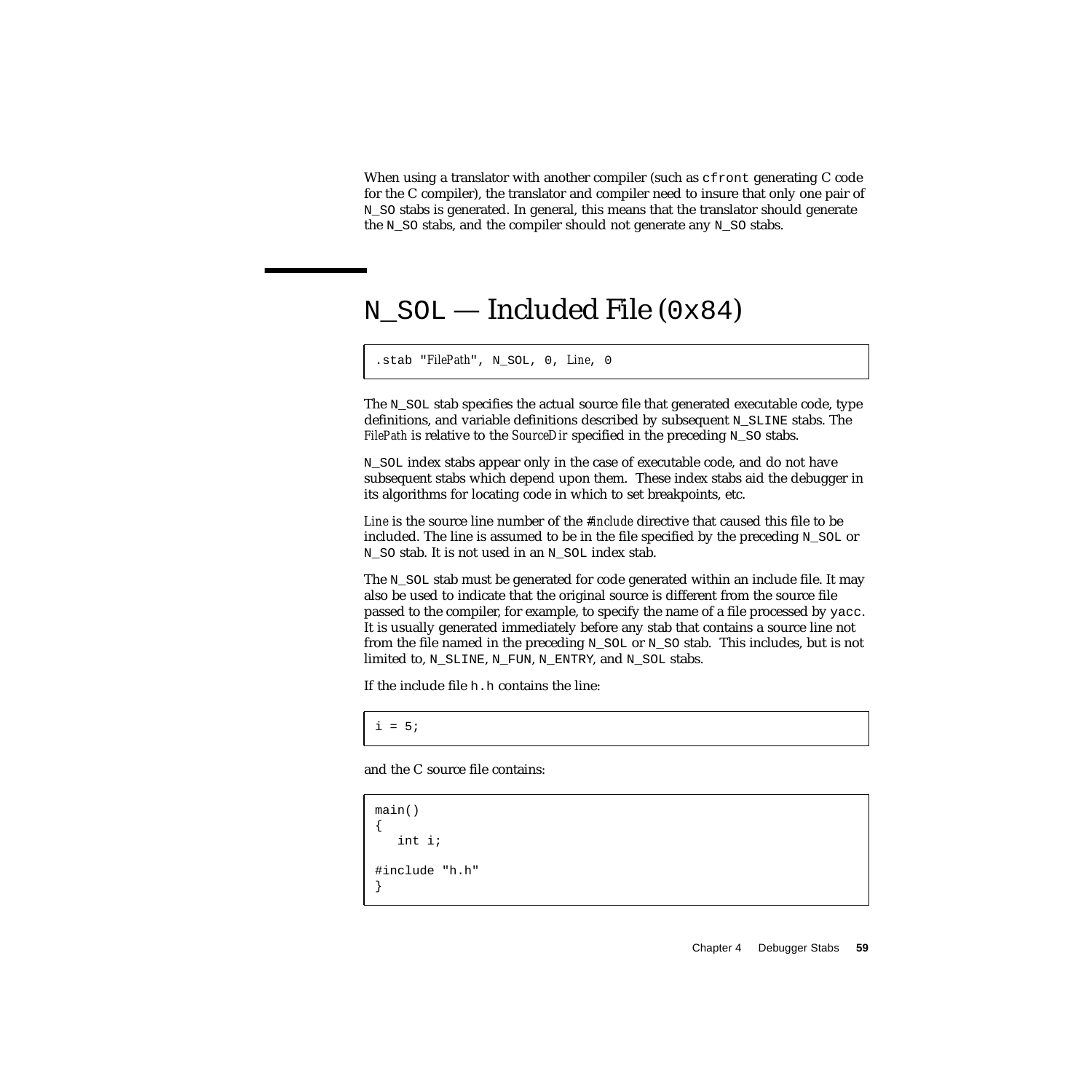the following stabs are generated:

```
.stabs "./h.h".N BINCL, 0,0,0.stabs "./h.h",N_SOL,0,5,0
.stabn N_SLINE,0,1,4
.stabn N EINCL, 0, 0, 0
.stabs "c.c",N_SOL,0,0,0
```
The first stab is an N\_BINCL (start include file) that starts the include file. This is followed by an N SOL stab that indicates that the following executable code appeared in h.h. The third stab is an  $N\_S$ LINE (source line) for the assignment in the include file. The fourth stab is an  $N$  EINCL (end include file) stab. The last stab indicates that subsequent source is from  $c.c$ , the original source file.

# N\_STSYM — Initialized Static Symbol (0x26)

.stabs "*Name* : *SymDesc Type*", N\_STSYM, OpenMP, *Size*, *Offset*

An N\_STSYM stab describes an initialized static variable.

*SymDesc* is a symbol descriptor. It may be one of the following:

- G Global weak  $(C_{++})$
- S File variable
- V Local static variable
- b FORTRAN-based variables

OpenMP is equal to N\_SYM\_OMP\_TLS (see stab.h) when an OpenMP variable has been declared THREAD\_PRIVATE. It is zero otherwise.

*Size* is the size of the symbol in bytes.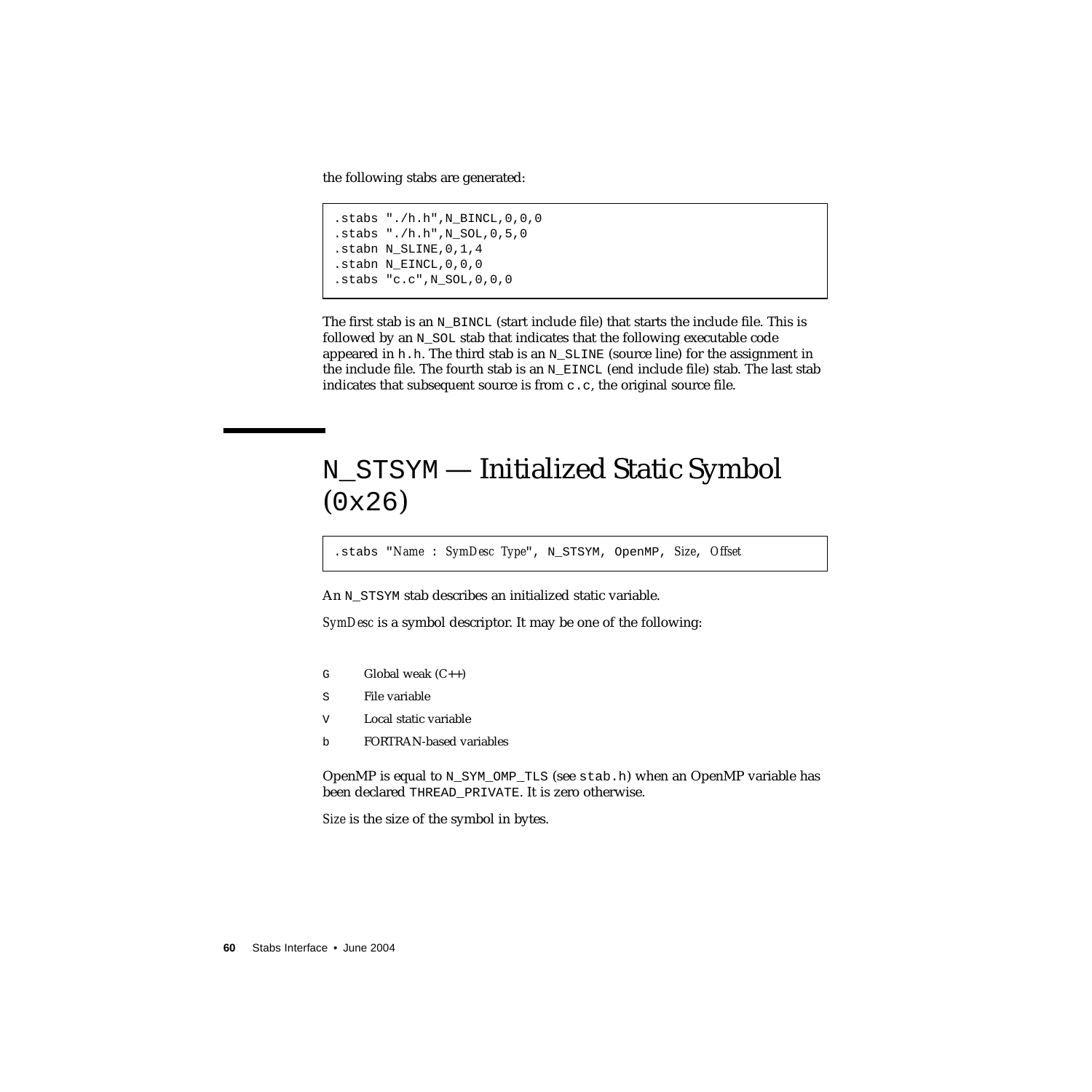In an ELF file, *Offset* is the number of bytes into the object file's data area. This is identified by a by a linker symbol table entry for the local symbol Ddata.data, which has the address of the first byte of the data area used by the object file. This symbol can be defined by the following assembly statements:

```
.section ".data"
Ddata.data:
```
This creates a symbol table entry with the type STT\_NOTYPE.

If the N\_STSYM stab appears outside of a function, only file variables (*SymDesc* is S) are permitted. The address of the symbol is found from the linker stab with the same name. *Offset* is ignored.

In an ELF file, if the N\_STSYM stab appears within a function, *Offset* contains the offset in bytes into the *data* area for the object file. The start address of the *data* area allocated by the object file is defined in the STT\_NOTYPE entry for Ddata.data, which appears in the symbol table following the STT\_FILE for this object file.

If the *Name* is globalized, as can happen when the object file has been built for the fix and continue feature of dbx, the *Name* will be found in the ELF symbol table and the *Offset* will be zero.

The only exception is for Fortran 95 pointer-based variables, where *Name* is the simple user name of the variable and *Offset* is the number of bytes from the start of the .data section.

C source file:

```
static int y = 1;
foo()
{
  static int x = 6;
}
```
generates the following stabs:

```
.stabs "y: S(0,3)", N_STSYM, 0, 4, y
.stabs "foo: F(0,3)", N_FUN, 0, 0, foo
.stabs "x:V(0,3)",N_STSYM,0,4,.L16-Ddata.data
```
The first N\_STSYM (initialized static) stab indicates that  $\gamma$  is a static global variable. It appears before the N\_FUN (function) stab for foo. The last stab is the N\_STSYM for the local static variable x.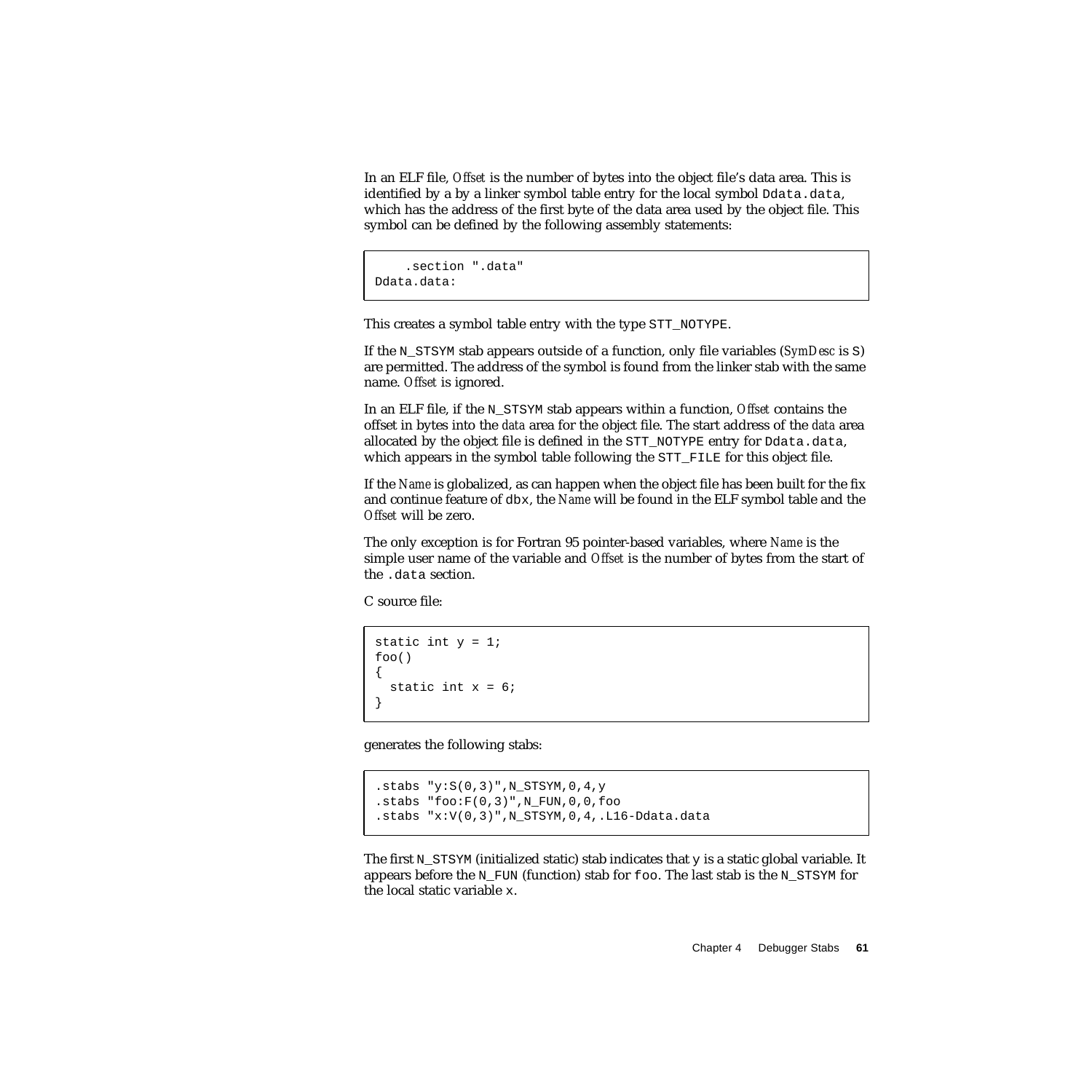# N\_TCOMM — Begin Task Common Block (0xe3)

.stabs "*BlockName*", N\_TCOMM, ...*unspecified*

**Note –** This is currently an unsupported stab. It is only partially documented here. The primary reason for its inclusion is to reserve it for future use.

A N\_TCOMM stab introduces a task common block and precedes the listing of symbols contained in the task common block. The task common block is named *BlockName*. Subsequent stabs up to an  $N$  ECOMM stab specify the variables in the task common block.

A N\_ECOMM stab terminates the listing of symbols within the named task common block.

Only N\_GSYM stabs with V symbol type may appear between the N\_TCOMM and N\_ECOMM.

N\_TCOMM and N\_ECOMM may not be nested.

The following common declaration:

task common /blk/ a, b, c

would generate the following stabs:

.stabs "blk ",N TCOMM, ... .stabs "a:V6",N\_GSYM,0,0,0 .stabs "b:V6",N\_GSYM,0,0,4 .stabs "c:V6",N\_GSYM,0,0,8  $.$ stabs "blk\_",  $N$  ECOMM,  $0, 0, 0$ 

The first stab is the N\_TCOMM, which starts the task common block. The next three stabs are  $N_G$  GSYM (global symbol) stabs, which describe the three variables defined in the task common block. The last stab is the  $N$  ECOMM, which ends the task common block.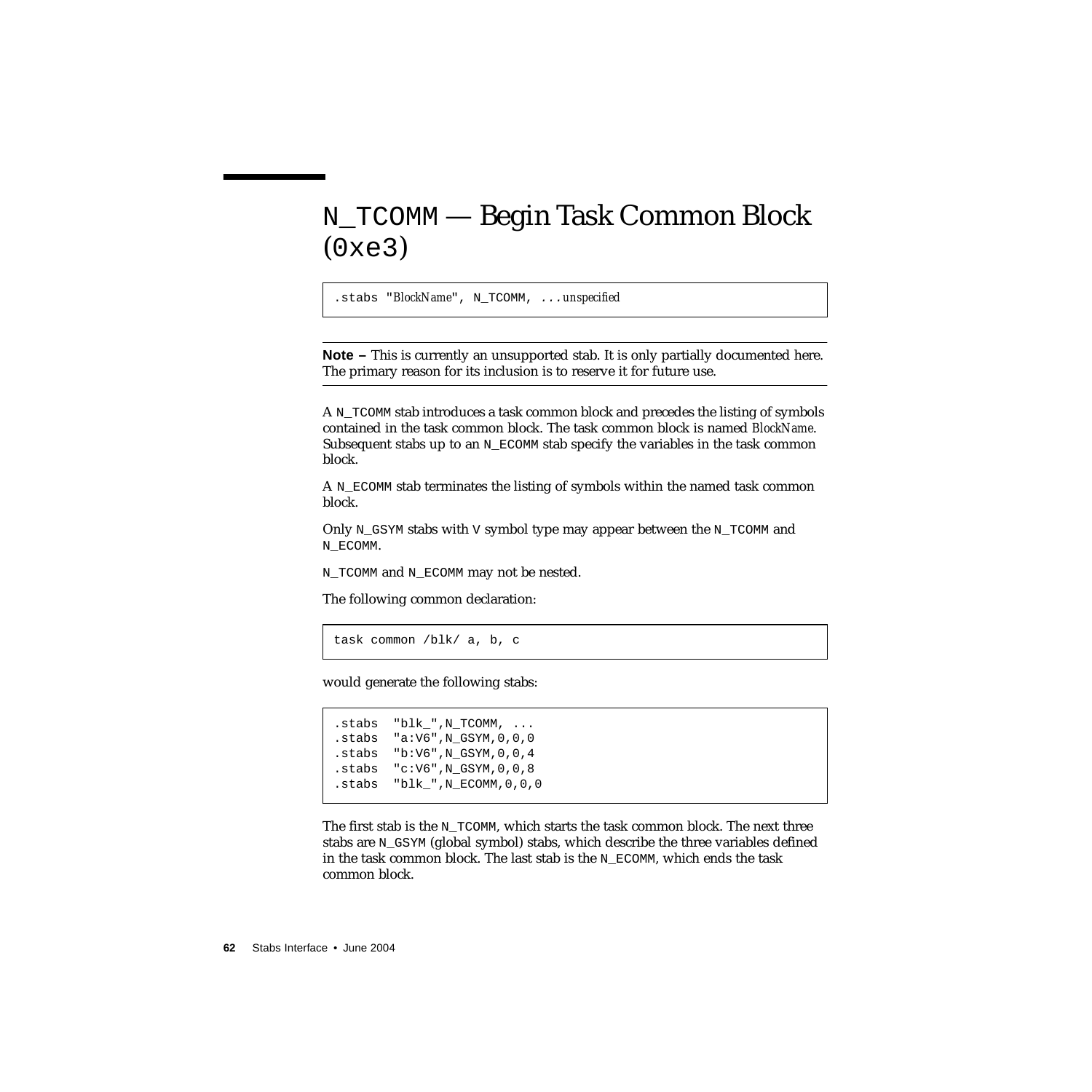# N\_TFLSYM — Thread Local Storage (TLS) Fragmented Data Symbol (0x2f)

.stabs " *Name* : *SymDesc Type* ", N\_TFLSYM, 0, *Size*, 0

The N\_TFLSYM stabs defines a global symbol with the name *Name*. The symbol represents a TLS static local variable that has become global to the linker because it has been placed in a separate ELF section by the compiler. The ELF symbol contains an offset used to compute the address of the symbol at runtime.

*SymDesc* is a symbol descriptor and may be one of the following:

- $G$  Global weak  $(C_{++})$
- S File
- V Local

If the N\_TFLSYM stab appears outside of a function, only *SymDesc* S is permitted.

*Size* is the size of the variable in bytes.

The following C function, compiled with  $-xF =$ lcldata:

```
foo ()
{
 _thread static int x;
}
```
generates the following stab for x:

.stabs "\$XBY9kkBSHBZ\_CZV.foo.x:V(0,3)",N\_TFLSYM,0x0,0x4,0x0

where  $$XBY9kkBSHBZ$  CZV.foo.x is the globalized name for x.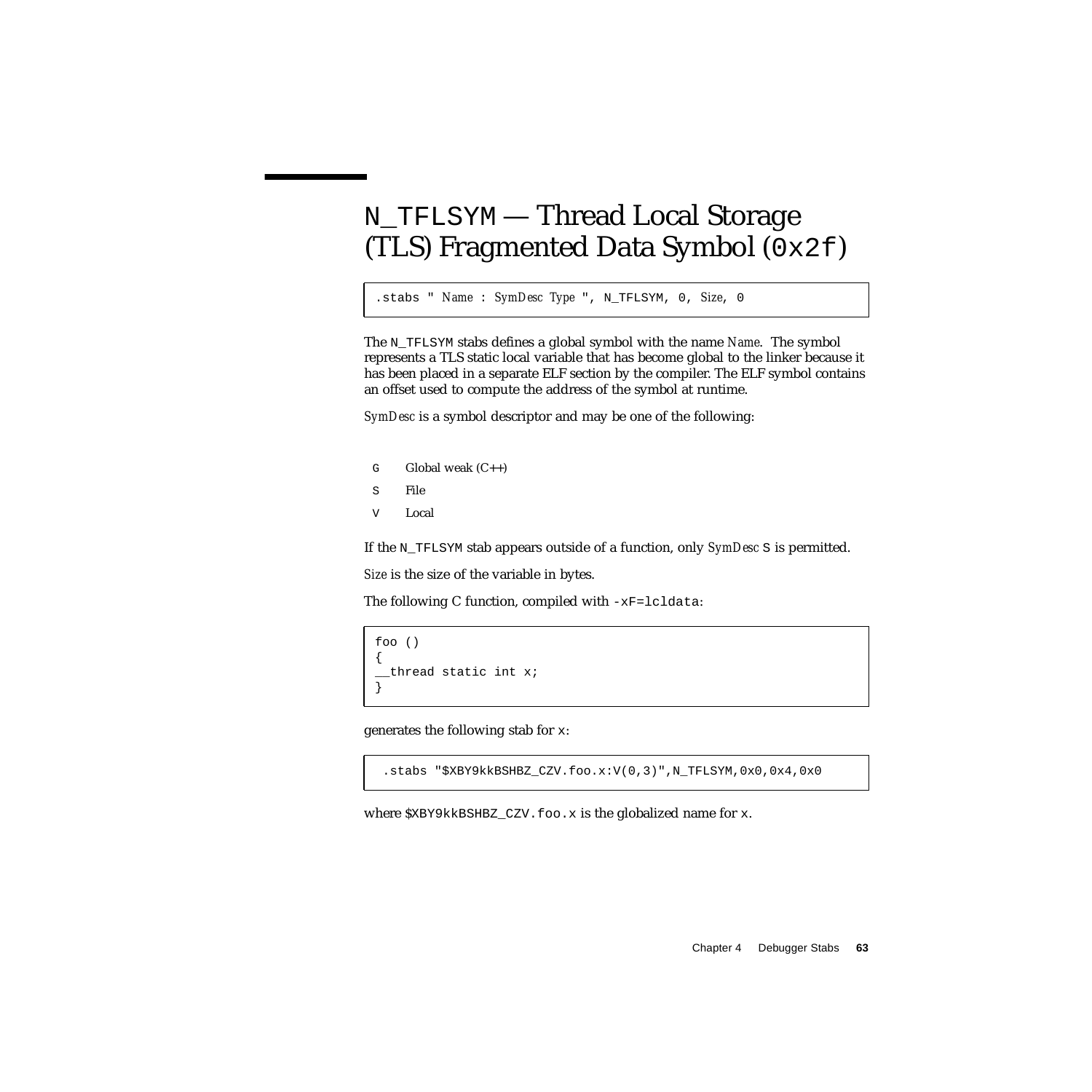# N\_TLCSYM — Thread Local Storage (TLS) Uninitialized Static Symbol (0x29)

.stabs " *Name* : *SymDesc Type* ", N\_TLCSYM, 0, *Size*, *Offset*

An N\_TLCSYM stab describes an uninitialized TLS static variable.

*SymDesc* is a symbol descriptor and may be one of the following:

- $G$  Global weak  $(C_{++})$
- S File
- V Local

If the N\_TLCSYM stab appears outside of a function, only *SymDesc* S is permitted.

*Size* is the size of the variable in bytes.

In an ELF file, *Offset* is the number of bytes into the object file's uninitialized TLS data (tbss) area. This is identified by a linker symbol table entry for the local TLS symbol Ttbss.bss that has the address of the first byte of the tbss area used by the object file. This symbol can be defined by the following assembly statements:

```
.section ".tbss"
Ttbss.bss:
```
This creates a symbol table entry for Ttbss.bss with the type STT\_TLS.

If the *Name* is globalized, as can happen when the object file has been built for the fix and continue feature of dbx, the *Name* can be found in the ELF symbol table and the *Offset* is zero.

The following C function:

```
foo ()
{
 thread static int x;
}
```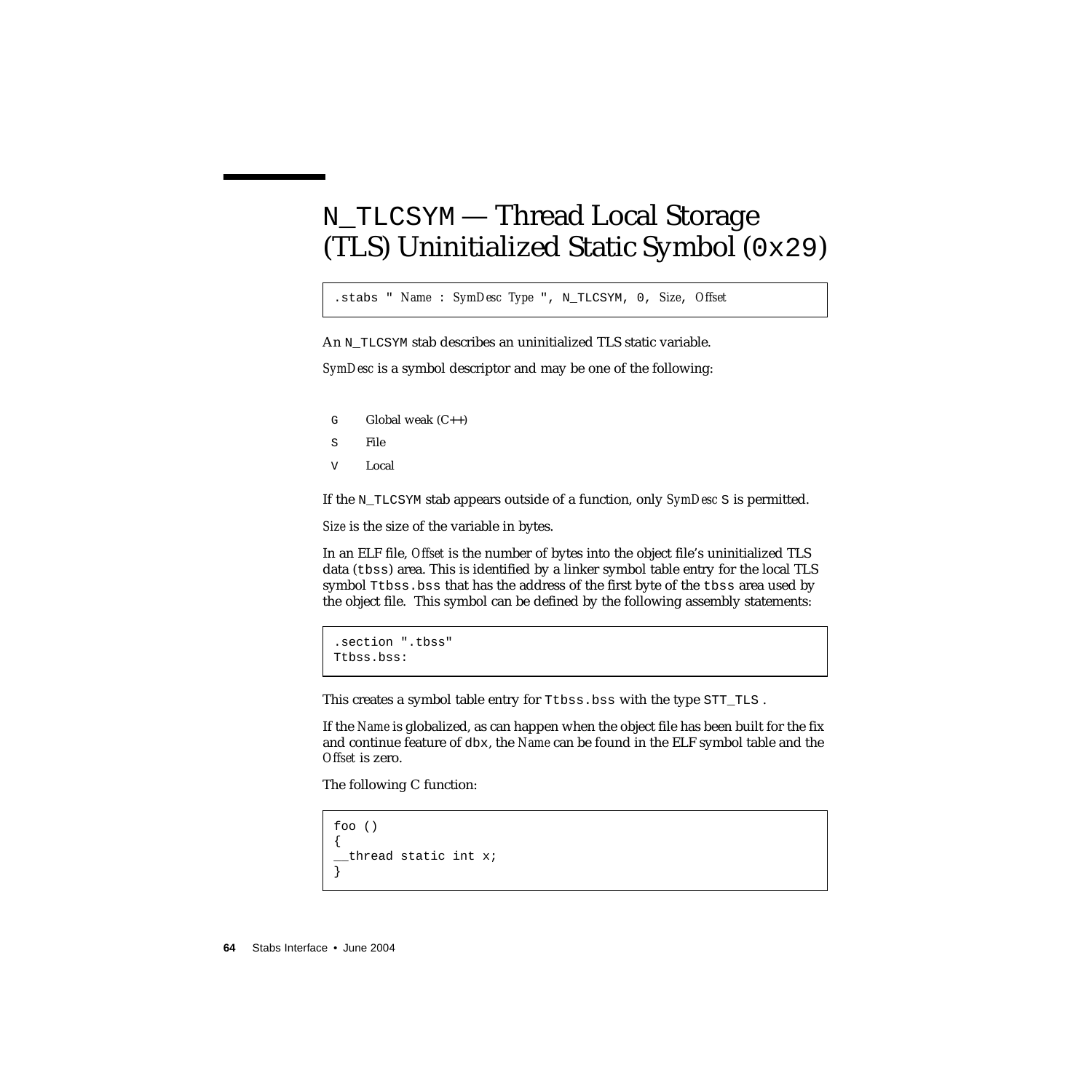generates the following stab for x:

```
.stabs "$XBY9kkBGKBZ_yZV.foo.x:V(0,3)",N_TLCSYM,0x0,0x4,.
L15-Ttbss.bss
```
where  $$XBY9kkBGKBZ_yZV.foo.x$  is the globalized name for x.

# N\_TSTSYM — Thread Local Storage (TLS) Initialized Static Symbol (0x27)

.stabs " *Name* : *SymDesc Type* ", N\_TSTSYM, 0, *Size*, *Offset*

An N\_TSTSYM stab describes an initialized TLS static variable.

*SymDesc* is a symbol descriptor. It may be one of the following:

- $G$  Global weak  $(C_{++})$
- S File variable
- V Local static variable
- b Fortran-based variables

If the N\_TSTSYM stab appears outside of a function, only file variables (*SymDesc* is S) are permitted. The address of the symbol is found from the linker stab with the same name. *Offset* is ignored.

*Size* is the size of the variable in bytes.

In an ELF file, *Offset* is the number of bytes into the object file's data area. This is identified by a linker symbol table entry for the local symbol Ddata.data, which has the address of the first byte of the data area used by the object file. This symbol can be defined by the following assembly statements:

```
.section ".tdata"
Ttdata.data:
```
This creates a symbol table entry with the type STT\_TLS .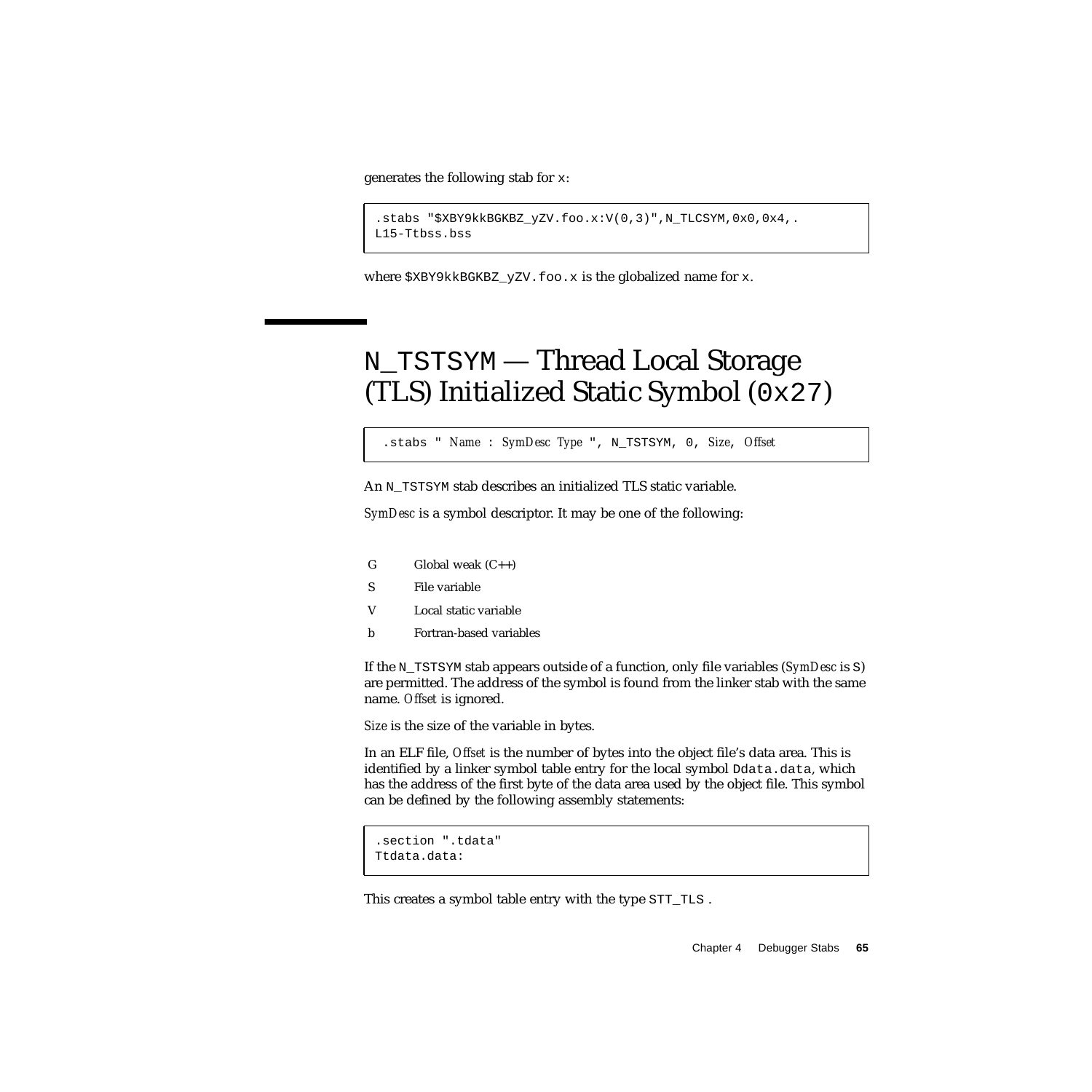In an ELF file, if the N\_TSTSYM stab appears within a function, *Offset*

contains the offset in bytes into the data area for the object file. The start address of the data area allocated by the object file is defined in the STT\_TLS entry for Ttdata.data, which appears in the symbol table following the STT\_FILE for this object file.

If the *Name* is globalized, as can happen when the object file has been built for the fix and continue feature of dbx, the *Name* is found in the ELF symbol table and the *Offset* is zero.

The C source file:

```
 foo()
{
 _thread static int x = 6;
}
```
generates the following stab:

```
.stabs "$XBY9kkBXNBZ_ycV.foo.x:V(0,3)",N_TSTSYM,0x0,0x4,.L16-
Ttdata.data
```
where  $$XBY9kkBXNBZ_ycV.foo.x$  is the globalized name for x.

# N\_UNDF — Undefined (0x00)

N\_UNDF is a linker stab that indicates that the symbol has undefined type. It is used to contain the name of the object file and occasional other purposes.

```
.stabs "Filename", N_UNDF, 0, NumStabs, BytesOfStringTable
```
*Filename* is a source file name, when one exists. *Filename* can be an object file name when the object file is compiler generated, such as in the C++ template repository. *Filename* should match the name supplied to the Elf LOCL FILE symbol or the assembly .file directive.

This stab is used in the Solaris Operating Environment to indicate that *BytesOfStringTable* size will be needed in the string for the following *NumStabs* stabs.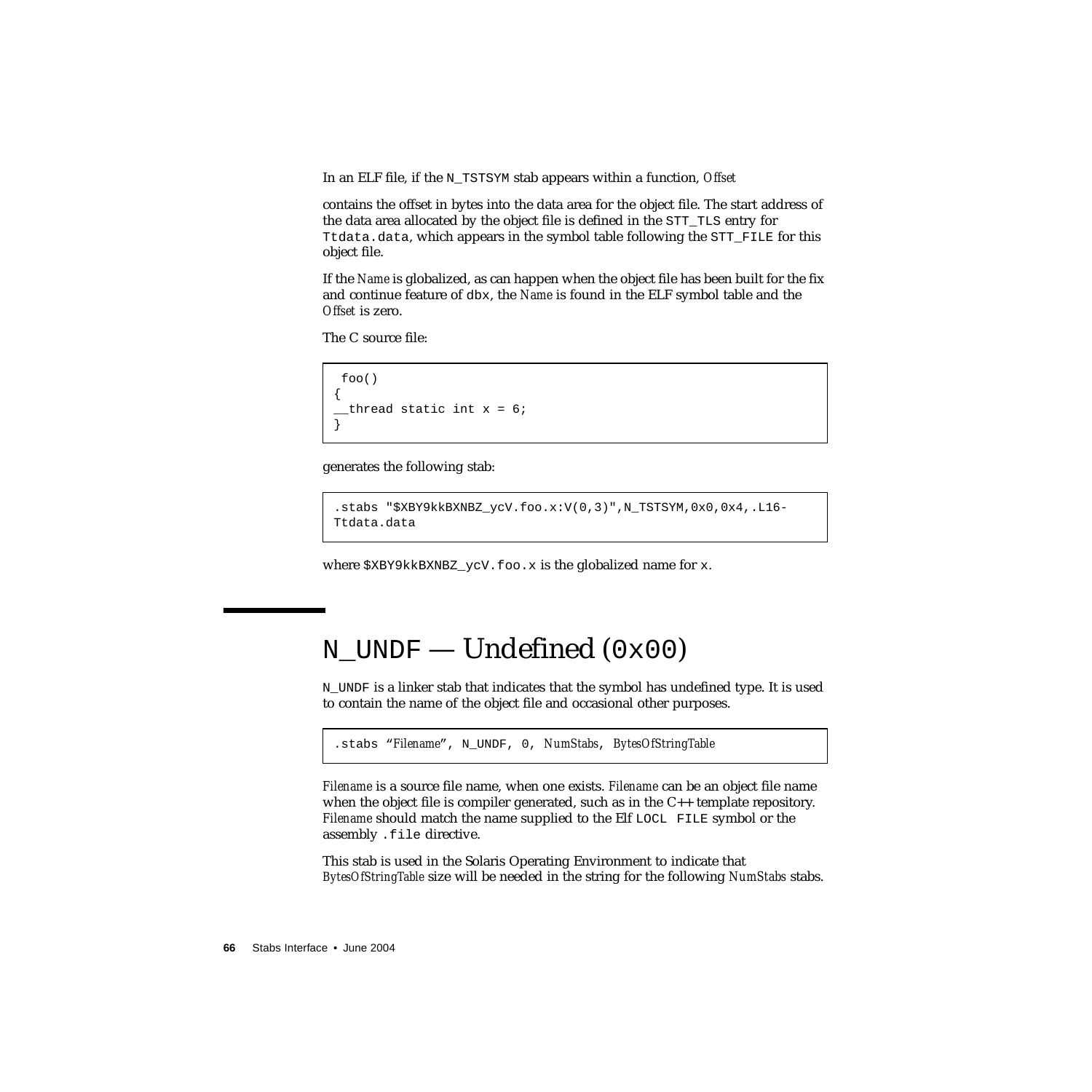# N USING  $-C++$  USING statement  $(0xc4)$

The C++ USING statement has two different forms (called USING declarations and USING directives), depending on whether the argument is a single name or a namespace.

USING statements may be either position dependent or position independent. The  $C_{++}$  compiler will issue local (function local, or block local) USING stabs in a position dependent manner. In these cases, dbx needs to know the scope of the USING statement. Position independent USING stabs are used for those USING statements occurring inside other namespaces, class or global scope. Stab types are used to distinguish these two forms. For position independent USING statements, scope information is encoded in the stab itself.

#### USING Declaration

The USING declaration selects a particular name from a namespace and makes it known in the current scope. For example:

using N::*sname*;

where N is a previously defined namespace that contains a member named *sname*.

### Local USING Declaration, Position Dependent

These USING declarations are found in function or local block scopes:

.stabs "P:<*mangled\_{N*::*sname}*>",N\_USING,0,0,0

They must be produced at the site of declaration to allow dbx to know the proper scope.

In this form of N\_USING, the simple name being made known is spelled out (mangled). If the name refers to an overloaded function, one stab is issued per name.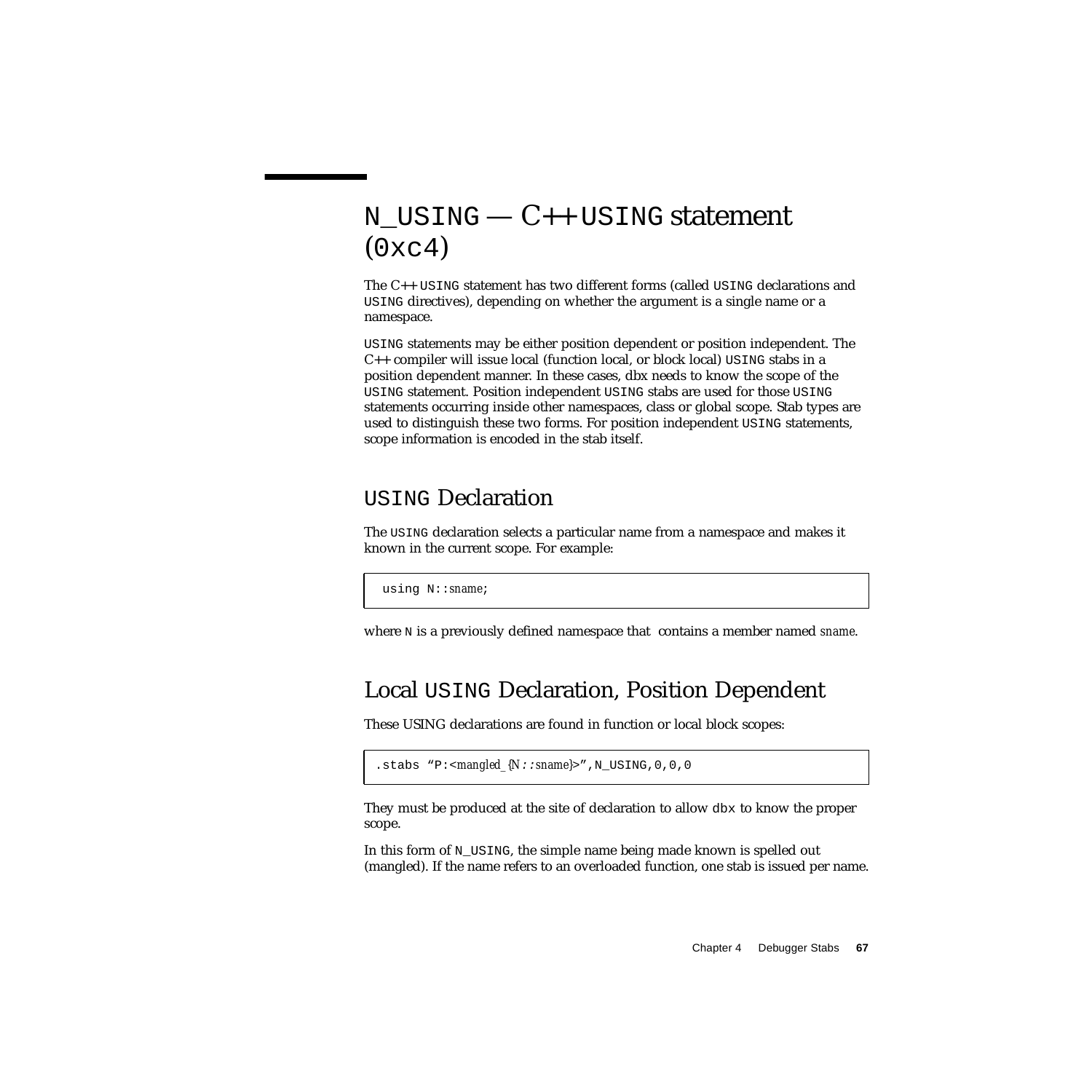#### Global, Namespace, or Class Scope USING Declaration, Position Independent:

.stabs "N:<*mangled\_{N*::*sname}*>:<*EnclTypeId*>",N\_USING,0,0,0

In this form of N\_USING, the simple name being made known is spelled out (mangled). If the name refers to an overloaded function, one stab is issued per name.

*EnclTypeId* is the typeid of the enclosing scope (for USING nested in a namespace or class), if any. The field is left blank if the USING occurs in global scope (for which there is no *EnclTypeId*).

These stabs are produced by the compiler wherever it finds a need. Position is not an issue, and should not be taken as an indication of scope.

#### USING Directive

using namespace NAMESPACE;

The USING directive opens a previously declared namespace.

Again, stabs here are either position independent (global, namespace, or class scope), or position dependent (function, or local block scope).

#### Local USING Directive, Position Dependent

These USING directives are found in functions. The stabs for this form of USING look like this:

```
.stabs "Q:<NamespaceTypeId>", N_USING , 0, 0, 0
```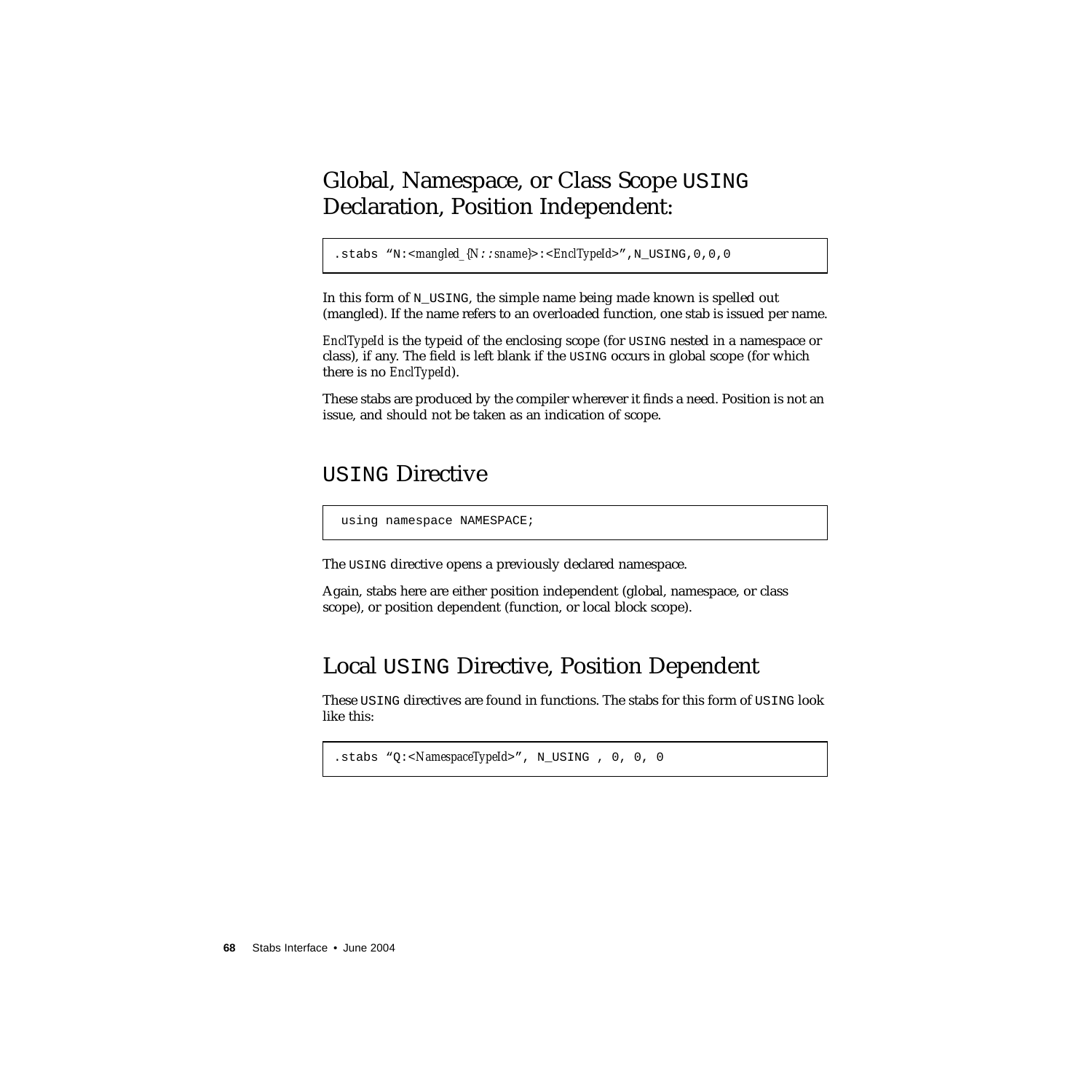### Global, Namespace, or Class Scope USING Directives, Position Independent

If a USING directive or declaration occurs inside a namespace, class, the N\_USING stab will also contains the typeid of that namespace, or class. If it occurs in global scope, the field will be left blank.

.stabs "O:<*NamespaceTypeId*>:<*EnclTypeId*>",N\_USING,0,0,0

#### Summary of USING statement stabs

#### Prefixes

|              | func local<br>position-dependent | class/namespace/global<br>position-independent |
|--------------|----------------------------------|------------------------------------------------|
| directives   |                                  |                                                |
| declarations |                                  |                                                |

#### Other Fields

Position independent stabs for namespace or class scope all have an additional field for the typeid of the enclosing scope.

# N\_XLINE — Extended Line Number (0x45)

For line numbers greater than  $65535$ , the N\_XLINE stab is used to set a state variable in dbx that left-shifted 16 bits and bitwise ORed with all subseqeuent N\_SLINE line numbers:

.stabn N\_XLINE, 0, *Hi16bitsLineMask*, 0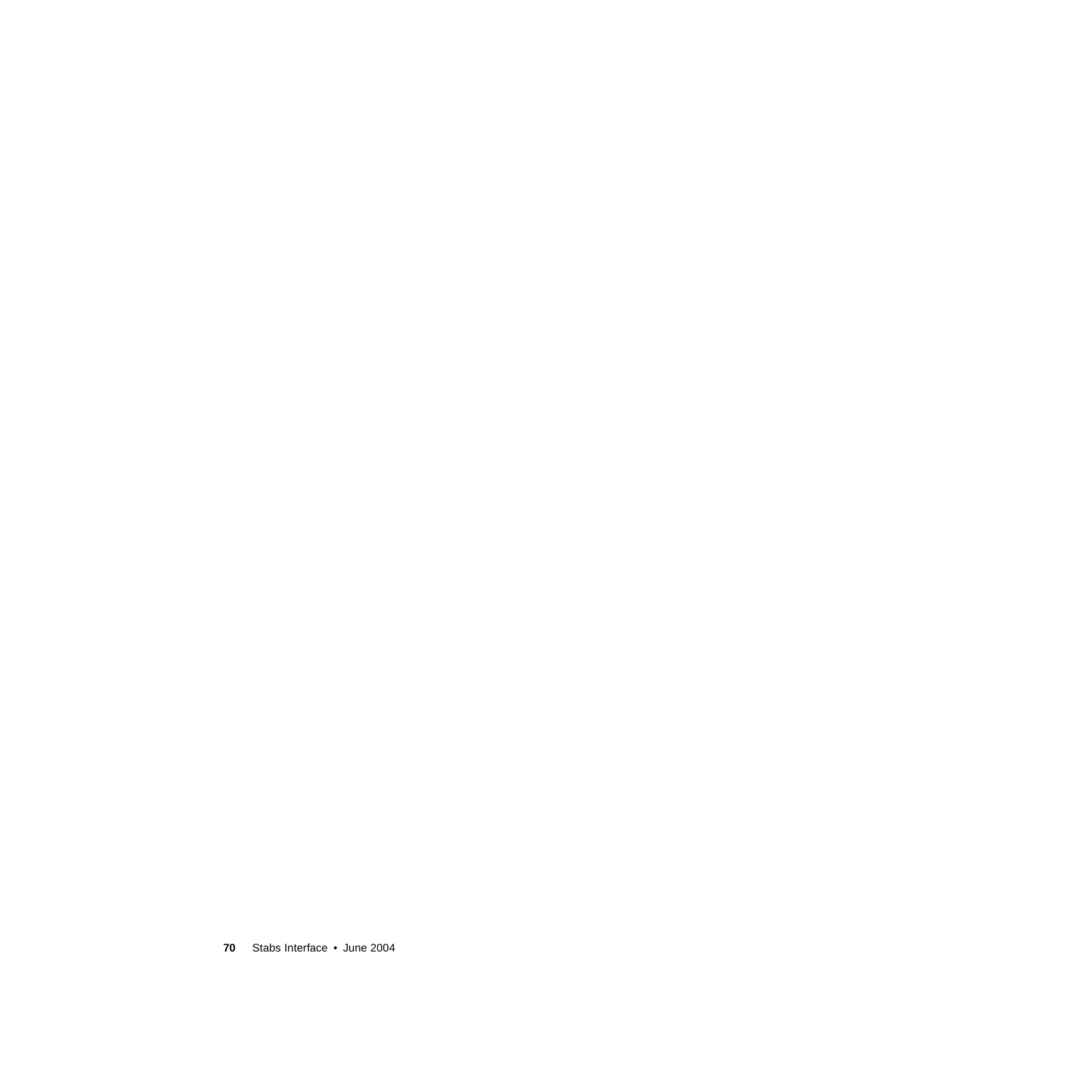# Symbol Descriptors

In the stab string that describes a symbol, the name of a variable or type is followed by a colon, a symbol descriptor, and a type specification. Some redundancy and interaction exist between the stab types and the symbol descriptors, so not all symbol descriptors can be used with each stab type.

The symbol descriptors describe what the symbol represents and may be one of the following.

| empty | Local variable, no symbol descriptor has defaul |
|-------|-------------------------------------------------|
| Α     | Automatic variable (Fortran 95)                 |
| b     | <b>Based variable</b>                           |
| C     | Constant symbol (Fortran 95)                    |
| Ε     | External data                                   |
| F     | Global function or procedure                    |
| f     | Local function or procedure                     |
| G     | Global variable                                 |
| I     | Interface block                                 |
| J     | Internal procedure (Fortran 95)                 |
| LT    | Lines in Template                               |
| 1     | Literal                                         |
| М     | Module (Fortran 95)                             |
| Ρ     | Prototype                                       |
| p     | Value parameter                                 |
| r     | Register variable                               |
| S     | Static file variable                            |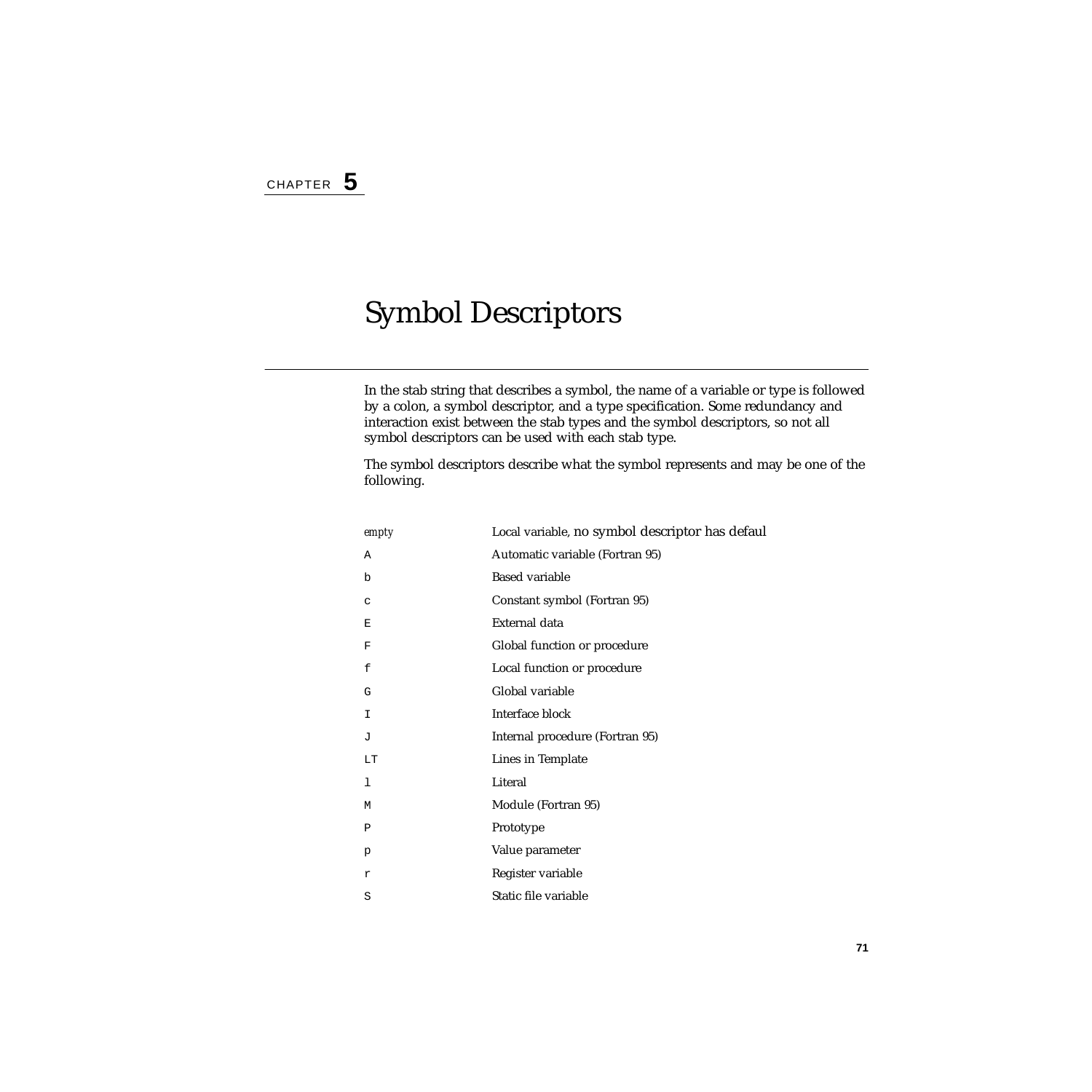| T            | Enumeration, structure or union                           |
|--------------|-----------------------------------------------------------|
| $\mathsf{t}$ | Type name                                                 |
| U            | Class declaration                                         |
| V            | Common or static local variable                           |
| $\mathbf v$  | Fortran variable parameter by reference                   |
| X            | Function result variable                                  |
| $\mathbf x$  | Value parameter by reference (aka, Array value parameter) |
| Y            | $C_{++}$ specification $(C_{++} 4.0$ and later)           |

These symbol descriptors are described in alphabetical order, specifying which stab types may contain them.

# Local Variable (empty)

The absence of a symbol descriptor is used to describe a variable that is local to a function or procedure. It can appear only in an  $N$  LSYM (local symbol) stab. The desc field of the stab specifies the length of the variable and the *value* field specifies its offset from the frame pointer.

For example, the local declaration within a C function:

int a;

generates the following stab:

```
.stabs "a:(0,3)", N_LSYM, 0,4,-4
```
The type number for the symbol a is  $(0,3)$ , which was assigned to the type int in a preceding stab. The variable is four bytes long and is located four bytes before the function's frame pointer.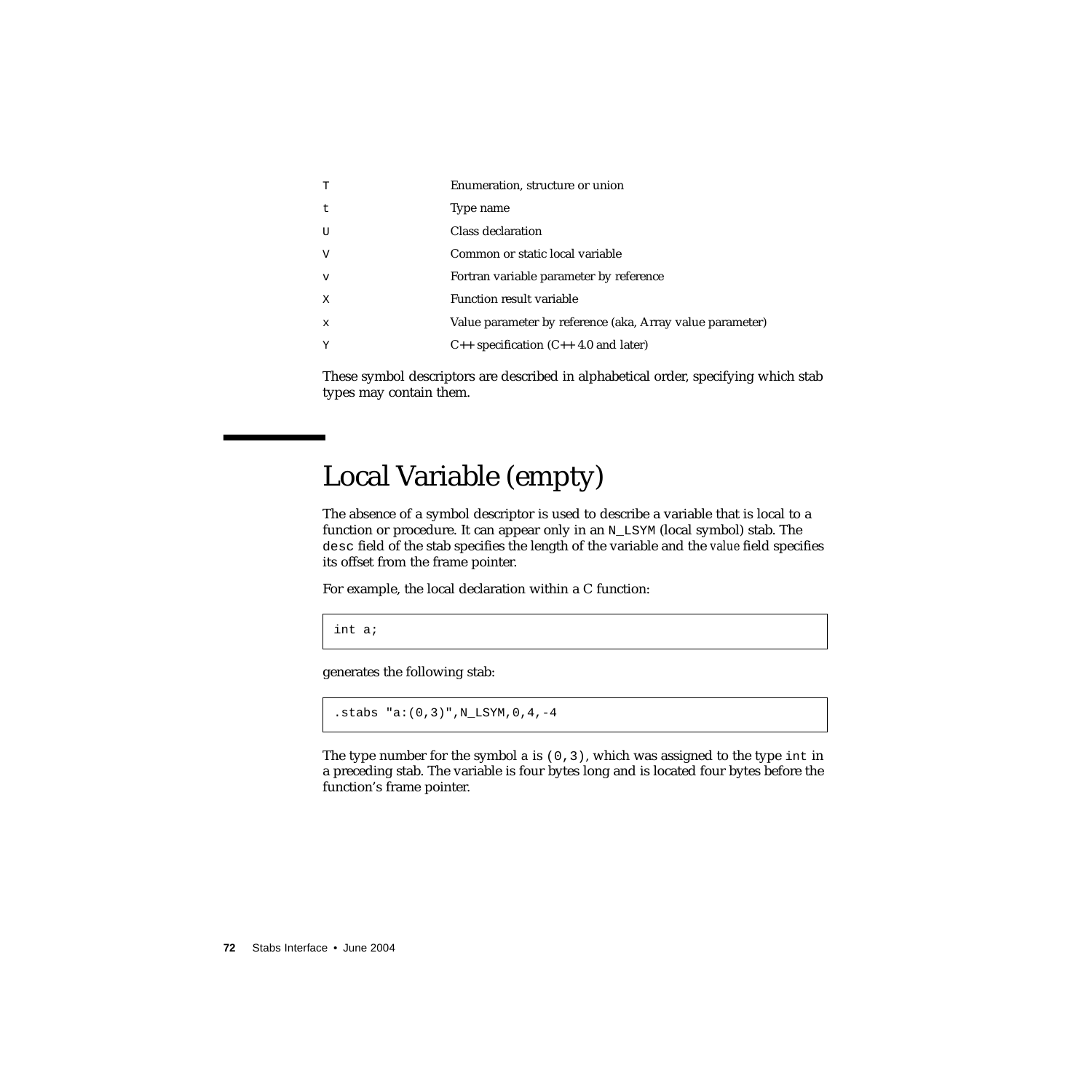# Automatic Variable (A)

The A symbol descriptor is used to describe a Fortran automatic variable. It appears in N\_LSYM (function local) stabs. The value field of the stab contains the address of the variable (in an a.out file) or the offset within the statics generated for this compilation (in an ELF file). For further description of the value field, see "N\_LSYM — Local Symbol (0x80)" on page 31.

The following Fortran program:

```
subroutine s(n)
  real a(n)
  print *,a
end
```
generates (in part) the following stab:

.stabs  $"a:A(0,18)=ar(0,3);1;T-8;(0,5)"$ , N\_LSYM, 0x0, 0x4, 0xffffffff4

The stab describes that a is an automatic variable whose address is stored at the address specified in the value field.

## Based Variable (b)

The b symbol descriptor is used to describe a Fortran based variable. It can appear in N\_STSYM (initialized static), N\_LCSYM (uninitialized static), N\_PSYM (parameter), N\_ROSYM (read-only initialized static), or N\_LSYM (Fortran function local) stabs. The value field of the stab contains the address of the variable (in an a.out file) or the offset within the statics generated for this compilation (in an ELF file). For further description of the value field, see the relevant stab description in Chapter 1.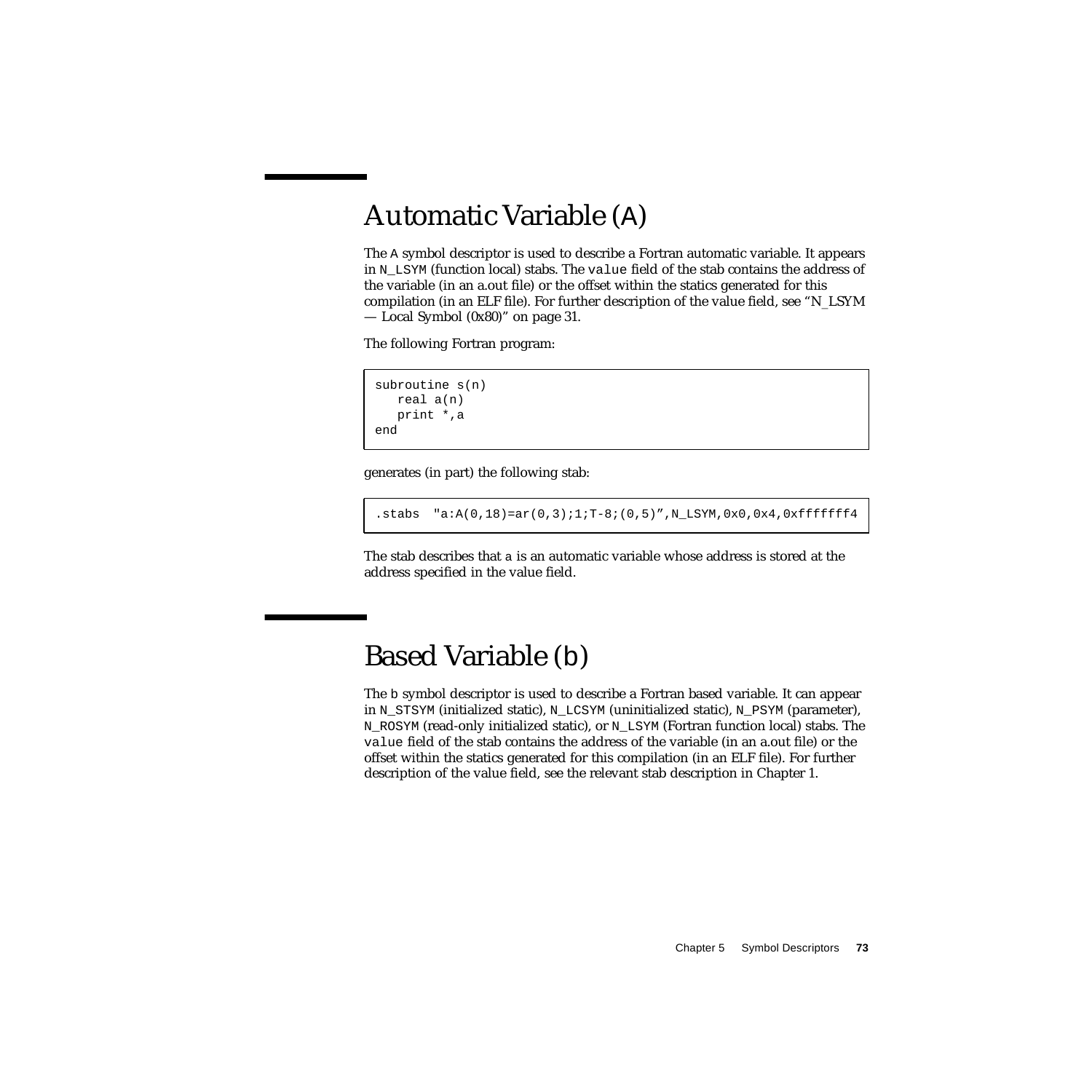The following Fortran program

```
pointer (p,i)
p = loc(j)j = 100print *,i,j
end
```
generates (in part) the following stabs:

```
.stabs "i:b3",N_LCSYM,0,0,VAR_SEG1+4
.stabs "j:V3",N_LCSYM,0,0,VAR_SEG1+0
.stabs "p:V3",N_LCSYM,0,0,VAR_SEG1+4
```
The first stab describes that  $\pm$  is a based variable whose address is stored at the address specified in the value field. The second stab describes a simple variable j. The third describes the pointer variable p, which has the same address as is specified for i.

## Constant (c)

The c symbol descriptor is used to describe a constant symbol (for example, a Fortran parameter). It may appear only in an N\_LSYM stab. The *Desc* and the *Value* fields of the stab are unused.

For example:

parameter (intwo=31)

could generate either of the following stabs:

```
.stabs "intwo:c3;1f",N_LSYM,0,0,0
.stabs "intwo:c40=3;1f;",N_LSYM,0,0,0
```
This describes intwo as a constant of type int (type number 3), with the value of the constant being hexidecimal  $1f$  (ie, 31). The value of the constant is separated from the type number by a ';' in the string. The value is a hexidecimal representation of the binary value.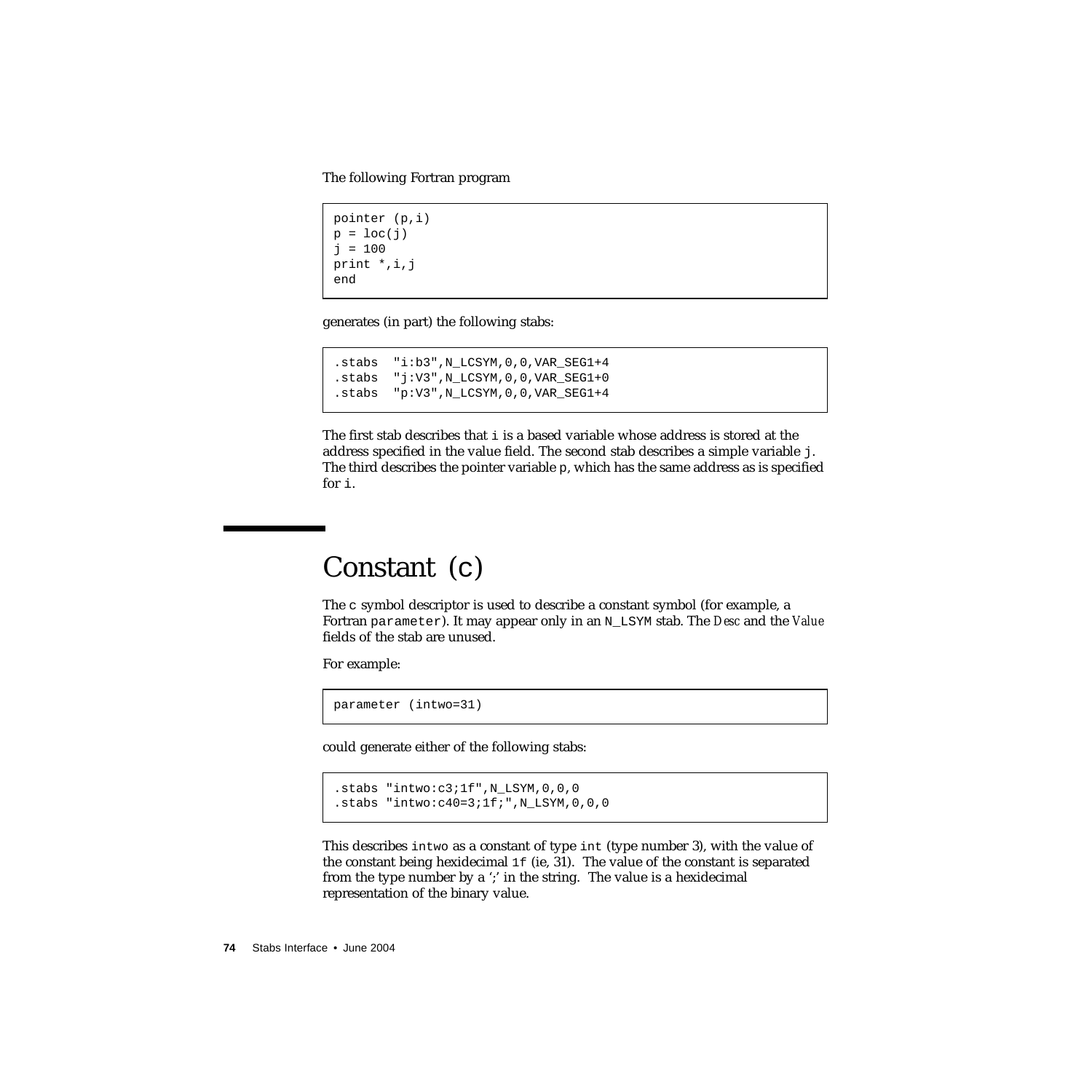## External Data (E)

The E symbol descriptor is used to describe global variables referenced but not defined by an ELF file. It can appear only in an N\_GSYM stab. There is no corresponding index stab for this type of  $N_G$ GSYM stab. The purpose is to provide dbx with type information for symbols that may be defined in system libraries or other object files that were stripped or were not compiled with the  $-q$  option.

```
extern int var;
int example()
{
    return var;
}
```
The following stab is generated for var:

```
.stabs "var:E(0,3)",N_GSYM,0x0,0x0,0x0
```
# Global Function or Procedure (F)

The F symbol descriptor is used to describe a global function or subroutine. In an ELF file, the address of the function is found in the symbol table.

The function:

```
main ()
{
     int a;
}
```
generates the following stab for the function main:

```
.stabs "main:F(0,3)", N_FUN, 0, 0, _main
```
This describes main as a global function that returns an int (type  $(0,3)$ ).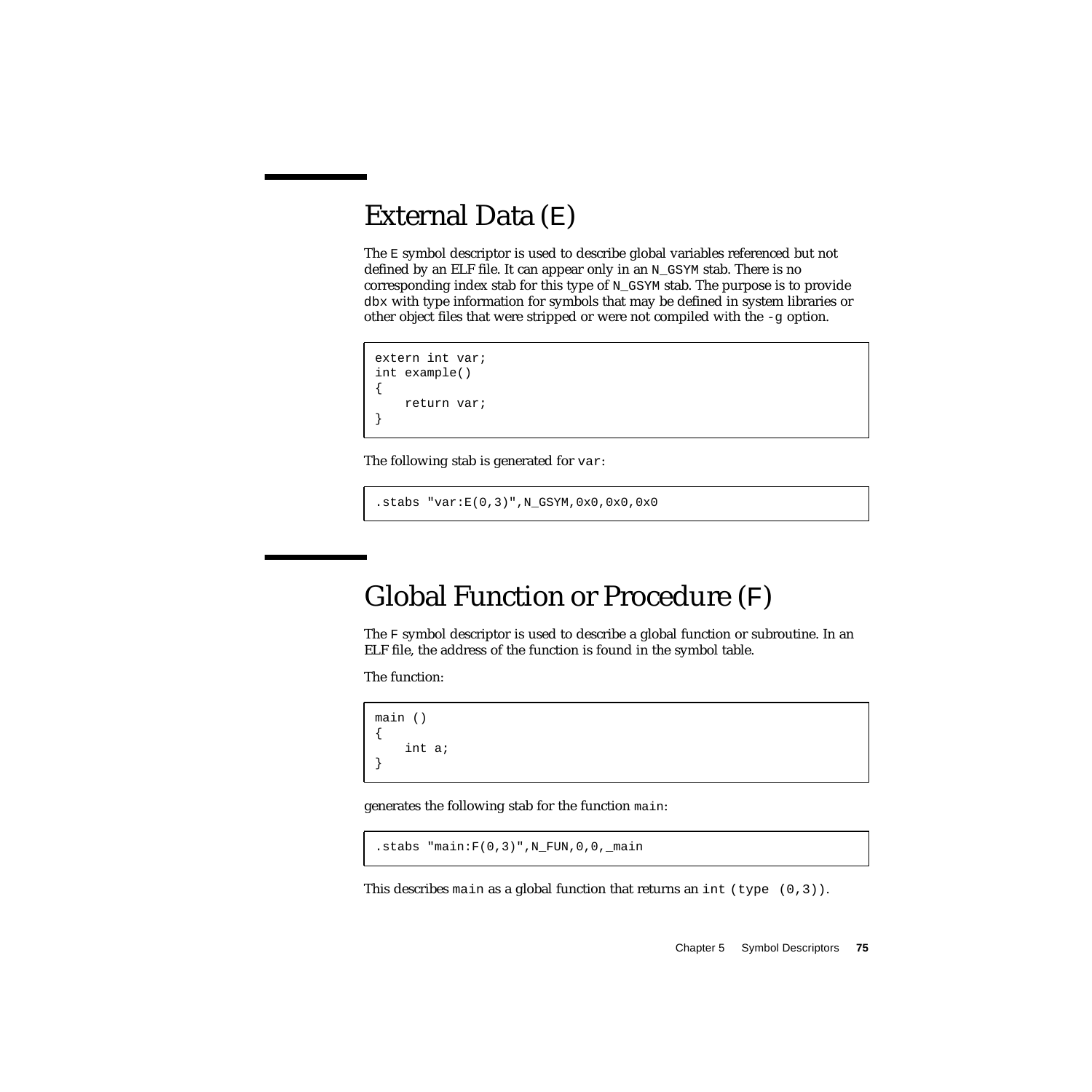## Local Function or Procedure (f)

The f symbol descriptor is used to describe a local function or subroutine. It can appear only in an  $N$  FUN stab. In an ELF file, the address of the function is found in the symbol table.

The function:

```
static int foo ()
{
int a;
}
```
generates the following stab for the function foo:

 $.$ stabs " $foo: f(0,3)$ ", N\_FUN,0,0,\_foo

This describes foo as a local function that returns an int (type  $(0,3)$ ).

### Global Variable (G)

The G symbol descriptor is used to describe a global variable. This descriptor can appear only in an N\_GSYM stab. The address of the variable is found in the symbol table. The *Desc* field of the stab contains the length of the variable.

The global declaration

int x;

generates the following stab:

```
.stabs "x:G(0,3)",N_GSYM,0,4,0
```
This describes a variable x, which is a global int (type  $(0,3)$ ).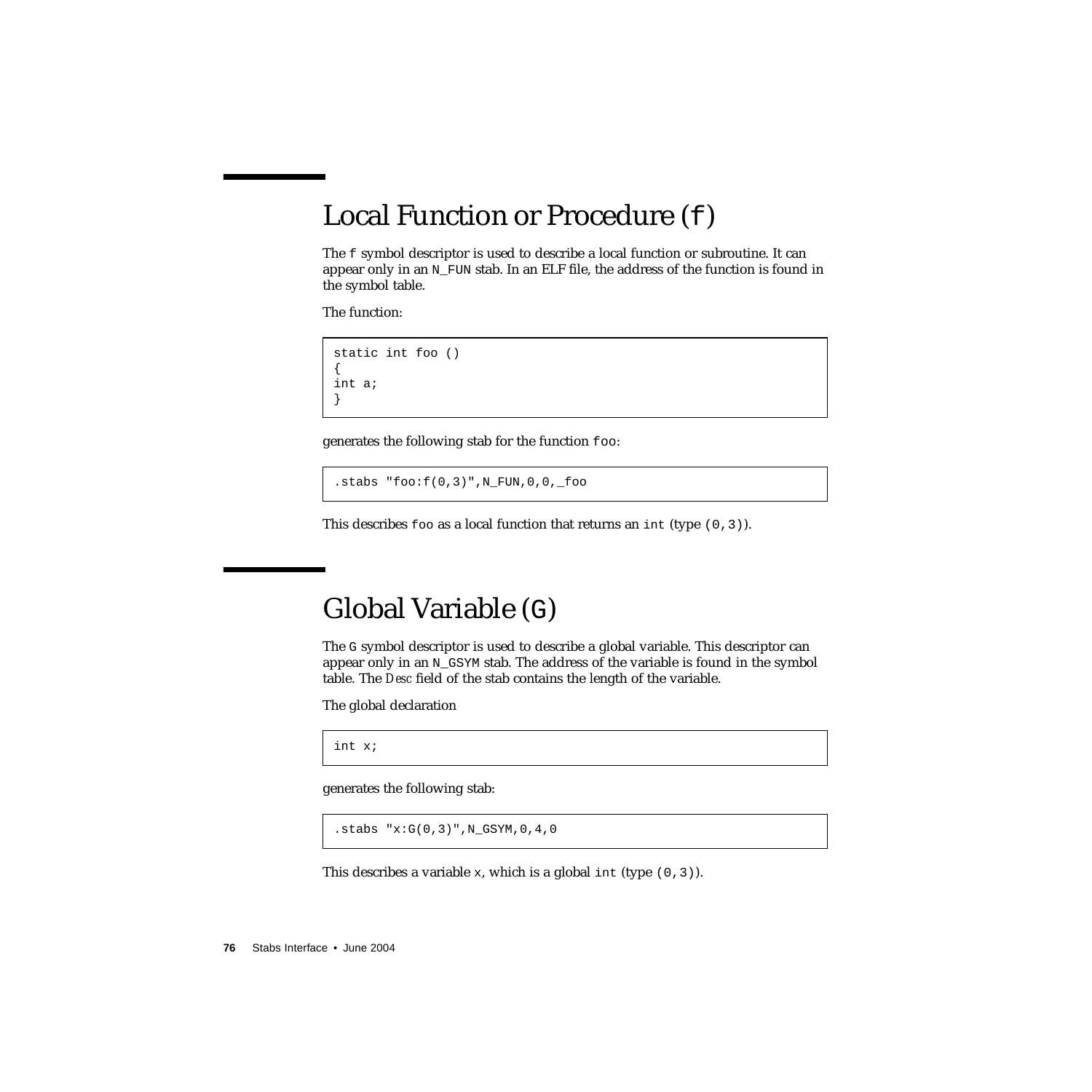# Interface Block (I)

The I symbol descriptor is used to describe a Fortran 95 interface block. It was formerly implemented as Generic Name  $(W)$ . It can be used with the N LSYM stab.

The *Value* and *Desc* fields of the stab are unused. For example, when a generic name cube root is used for the specific names d\_cube\_root and s\_cube\_root, the following stab is generated:

```
.stabs "cube_root:I14;d_cube_root_ s_cube_root_ ;;;",
      N_LSYM,0x0,0x0,0x0
```
This describes cube root as being a generic name for either d\_cube\_root\_ or s\_cube\_root\_. The string ";;;" must be provided at the end (it's reserved for future use). To determine which specific is intended, a comparison to the type/prototype information for each must be made.

## Internal Procedure (J)

The  $J$  symbol descriptor is used to describe a Fortran 95 internal procedure. It can appear only in an  $N$  FUN stab. In an a.out file, the value field of the stab is the entry point address of the internal procedure. In an ELF file, the address of the internal procedure is found in the symbol table.

For example:

```
subroutine s
integer x,y
call t
contains
subroutine t
integer x
end subroutine t
end
```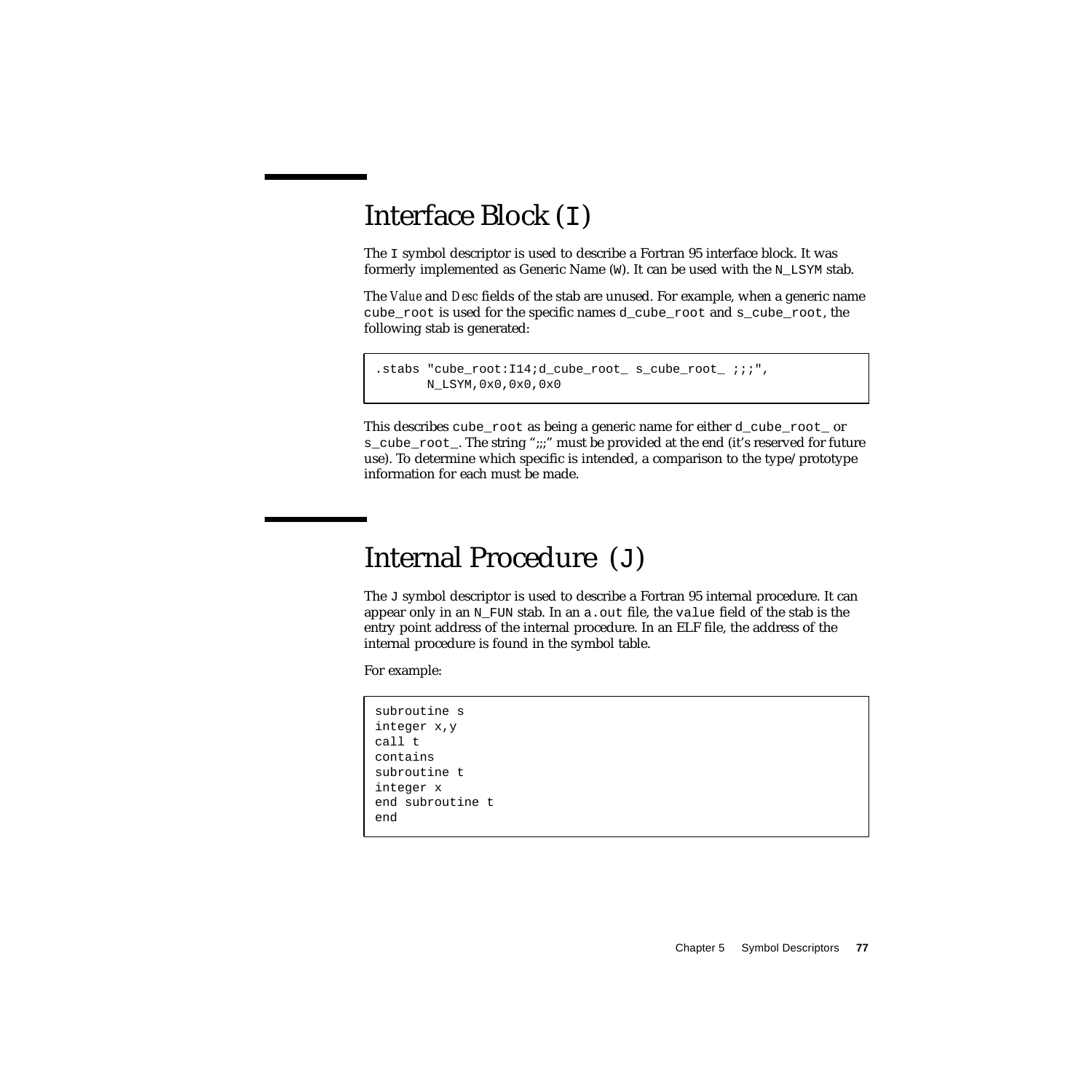generates the following stab for subroutine t:

```
.stabs "s.t:J14",N_FUN,0,0,0
```
This describes  $t$  as a procedure that returns void which is internal to (the is, nested in) the procedure s.

An additional W stab (*nested subprogram name*) should be generated in conjuction with this stab.

## <span id="page-77-0"></span>Lines in Template (LT)

**Note –** This stab is not used in Forte Developer 7, but is documented to support versions of Sun WorkShop in which it was used

In addition to the type information (see ["Templates \(YT, YI\)" on page 99](#page-98-0)), each template definition causes an LT stab to be output. The LT descriptor may appear in a  $N_{\text{L}}$  stab. This descriptor allows dbx to tell if you try to stop at a line in a function template, even if it's never been instantiated in this program. There are two kinds of  $LT$  stabs—LTf for function templates and  $LTm$  for member function templates.

The line-stabs for function templates look like:

Template name:LTfStarting line;;Ending line", N LSYM

LTf is replaced by LTm for member function templates. The empty field between the starting and ending line numbers is reserved for future use.

The template name is mangled.

# Literal (1)

The l symbol descriptor is used to describe literals, such as true and false of bool type. Although it can be used in  $N$  LSYM and  $N$  GSYM stabs, so far only the use in N\_LSYM stabs is identified and supported.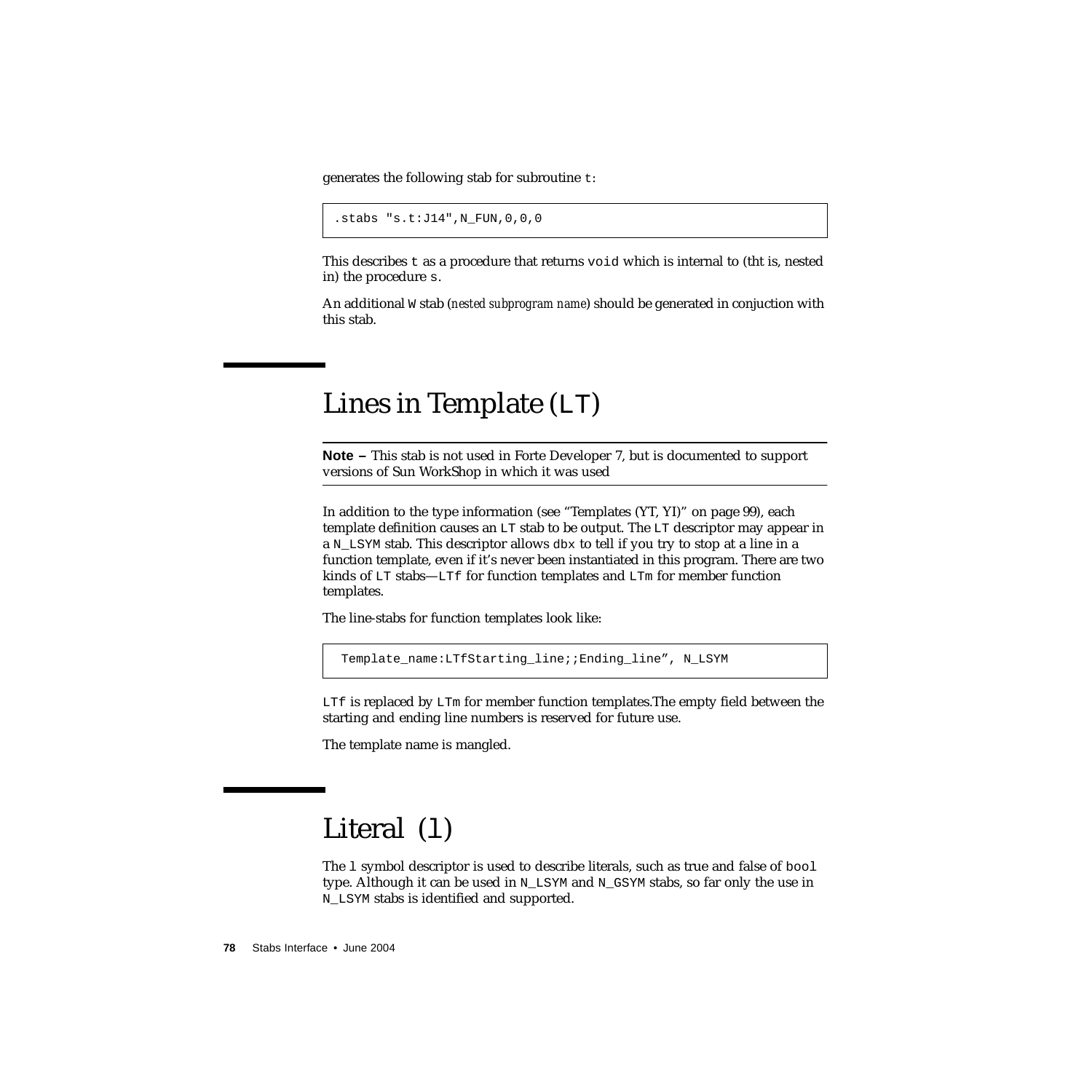For example, in:

.stabs "true:l(0,3);1",N\_LSYM,0,0,0

(0,3) is the type number of bool.

# Module (M)

The M symbol descriptor is used to describe a Fortran 95 module. It can appear only in an N\_FUN stab. The *Value* field of the stab has no meaning with this descriptor. The return type of the module should always be equivalent to void.

In Sun WorkShop 6, the use of N\_MOD replaces this symbol descriptor.

The module:

```
module m1
real p,q
end module m1
```
generates the following stab for module m1:

```
.stabs "m1:M14",N_FUN,0,0,0
```
This describes m1 as a module (with return type of void).

Each the time a module is used, all relevant stabs for that module should be emitted.

## Value Parameter (p)

The p descriptor specifies that the symbol is a parameter that is passed to a subroutine or function by value. It can appear in an N\_PSYM (parameter) or N\_RSYM (register symbol) stab. The *Desc* field contains the length of the variable and the value field contains its offset from the frame pointer.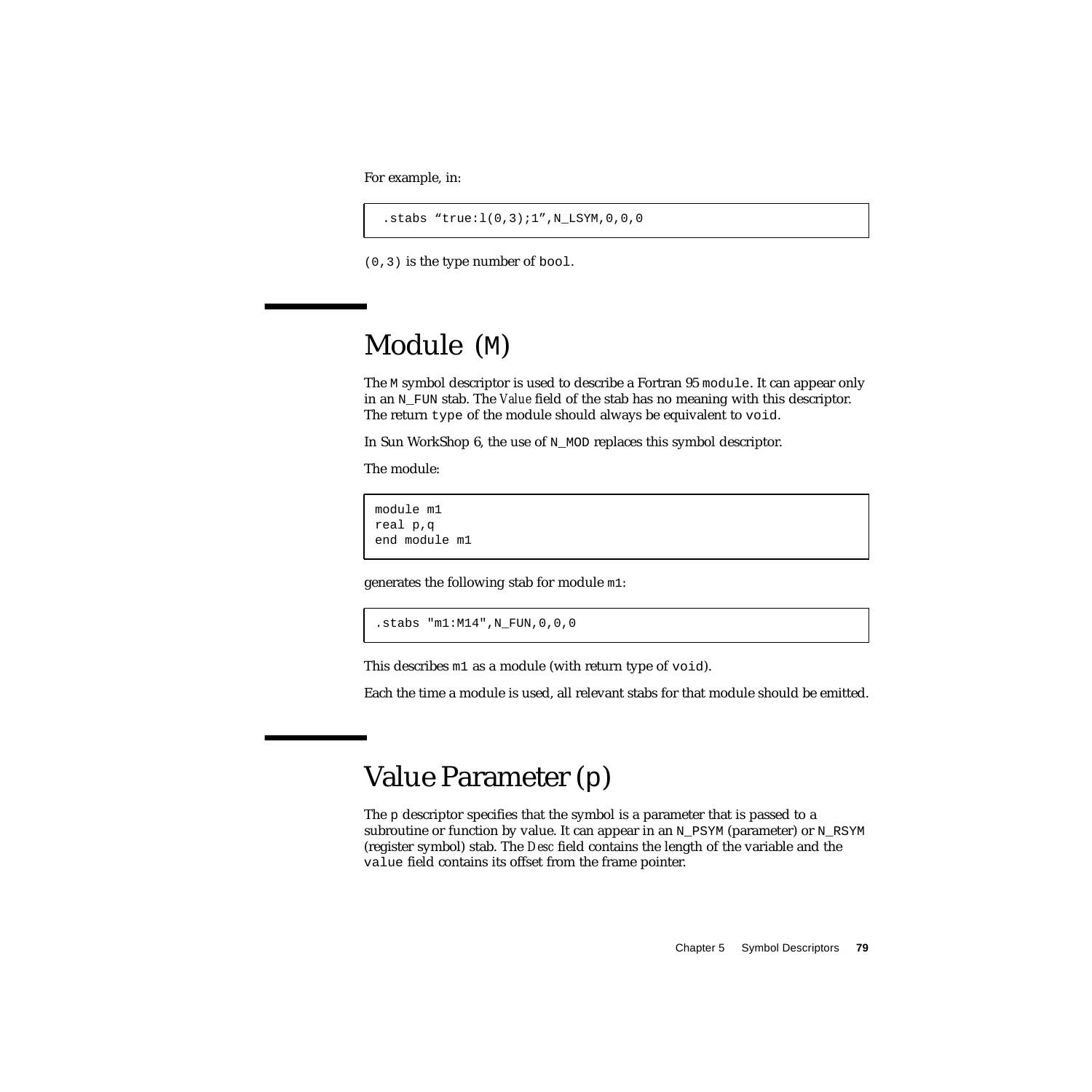The C function:

```
int func(int i) { return i; }
```
generates (in part) the following stabs:

```
 9: .stabs "int:t(0,3)=bs4;0;32",N_LSYM,0x0,0x0,0x0
27: .stabs "func:F(0,3);(0,3)",N_FUN,0x0,0x0,0x0
28: .stabs "i:p(0,3)",N_PSYM,0x0,0x4,0x44
```
The first stab is an  $N_FUN$  (function) stab that defines func to return type int  $(0,3)$ , and has one parameter of type int. The second stab defines parameter i to be an int passed by value..

### Prototype (P)

The P symbol descriptor specifies that the name is a function or procedure that appears elsewhere in the program. It can appear only in an  $N_FUN$  (function) stab.

There may or may not be an  $N_FUN$  stab where the function is actually defined.

The following C program:

```
#include <math.h>
int main ()
{
   float f;
   f = \sin(.345);
}
```
generates the following stab for sin:

```
.stabs "sin:P(0,17);(0,17)",N_FUN,0,0,0
```
This N\_FUN (function) stab indicates that *sin* is a function that takes a double (type (0,17)) as an argument and returns a double as a result.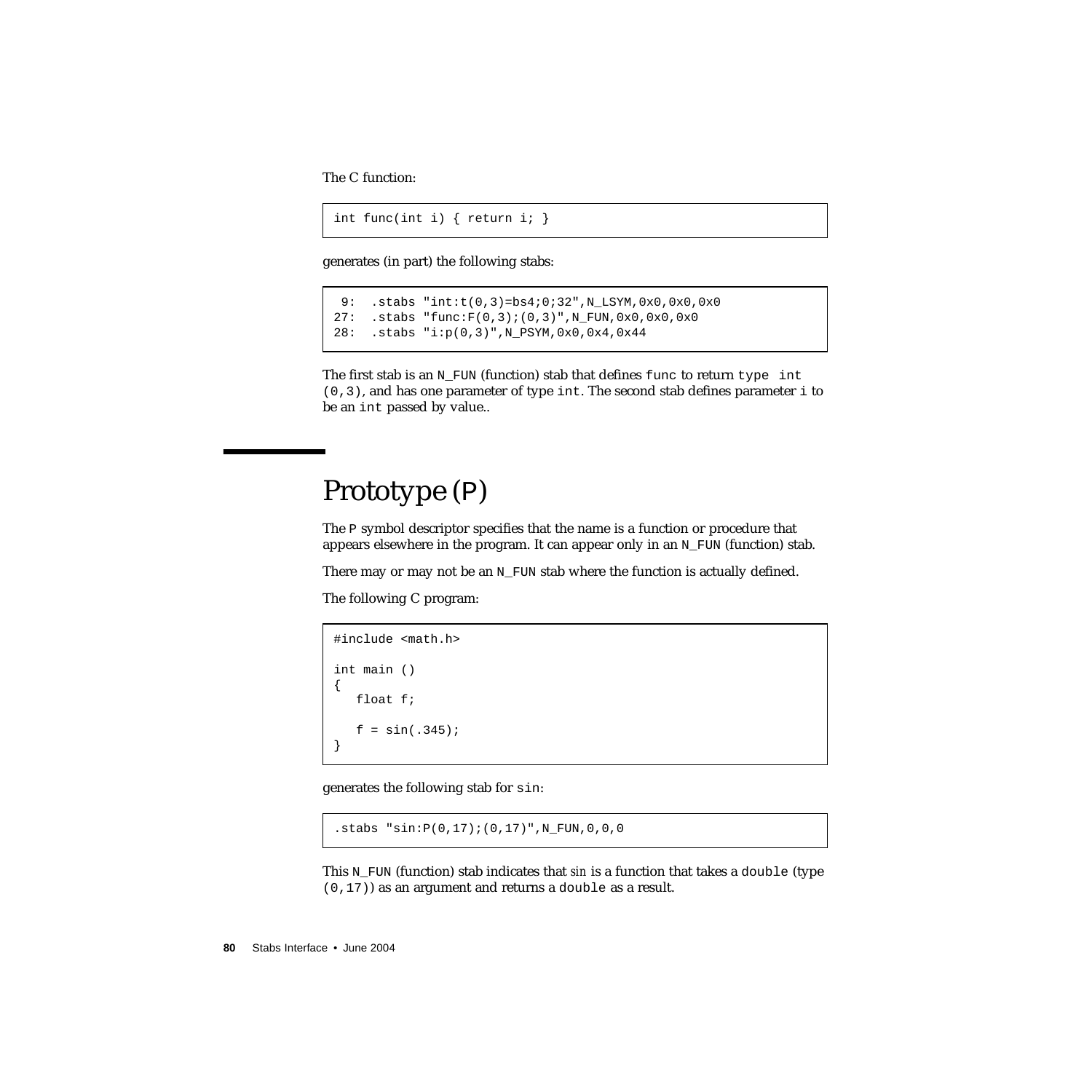## Register Variable (r)

The  $r$  symbol descriptor specifies that the name is a register variable. It can appear in an  $N$  RSYM stab. The symbol may either be a local variable or a parameter. If a parameter, the N\_RSYM stab is immediately preceded by a stab that contains a p symbol type. The *Value* field of the stab specifies which register contains the variable.

The following function:

```
int foo (register float x)
{
register int y;
y = x;return y;
}
```
generates (in part) the following stabs:

```
.stabs "foo:F(0,3);(0,16)",N_FUN,0,0,_foo
.stabs "x:p(0,16)",N_RSYM,0,4,63
.stabs "x: r(0,16)", N_RSYM, 0, 4, 63
.stabs "y:r(0,3)",N_RSYM,0,4,29
```
The first N<sub>FUN</sub> stab describes the function *foo*, which takes a float as an argument and returns an integer (types  $(0,16)$  and  $(0,3)$  respectively). The second and third N RSYM stabs specify that x is a parameter and that it is assigned to register 63. The last stab N\_RSYM indicates that y is an integer register variable that is assigned to register 29.

## Static File Variable (S)

The S symbol descriptor specifies that the name is a static file variable. It can appear only in an N\_LCSYM (uninitialized static), N\_STSYM (initialized static), or N\_ROSYM (read-only initialized static) stabs. The *Desc* field has the length of the variable. In an a.out file, the *Value* field has the address of the variable. In an ELF file, the *Value* field contains the offset from a file local symbol (see the description for N\_LCSYM, N\_STSYM, and N\_ROSYM stabs).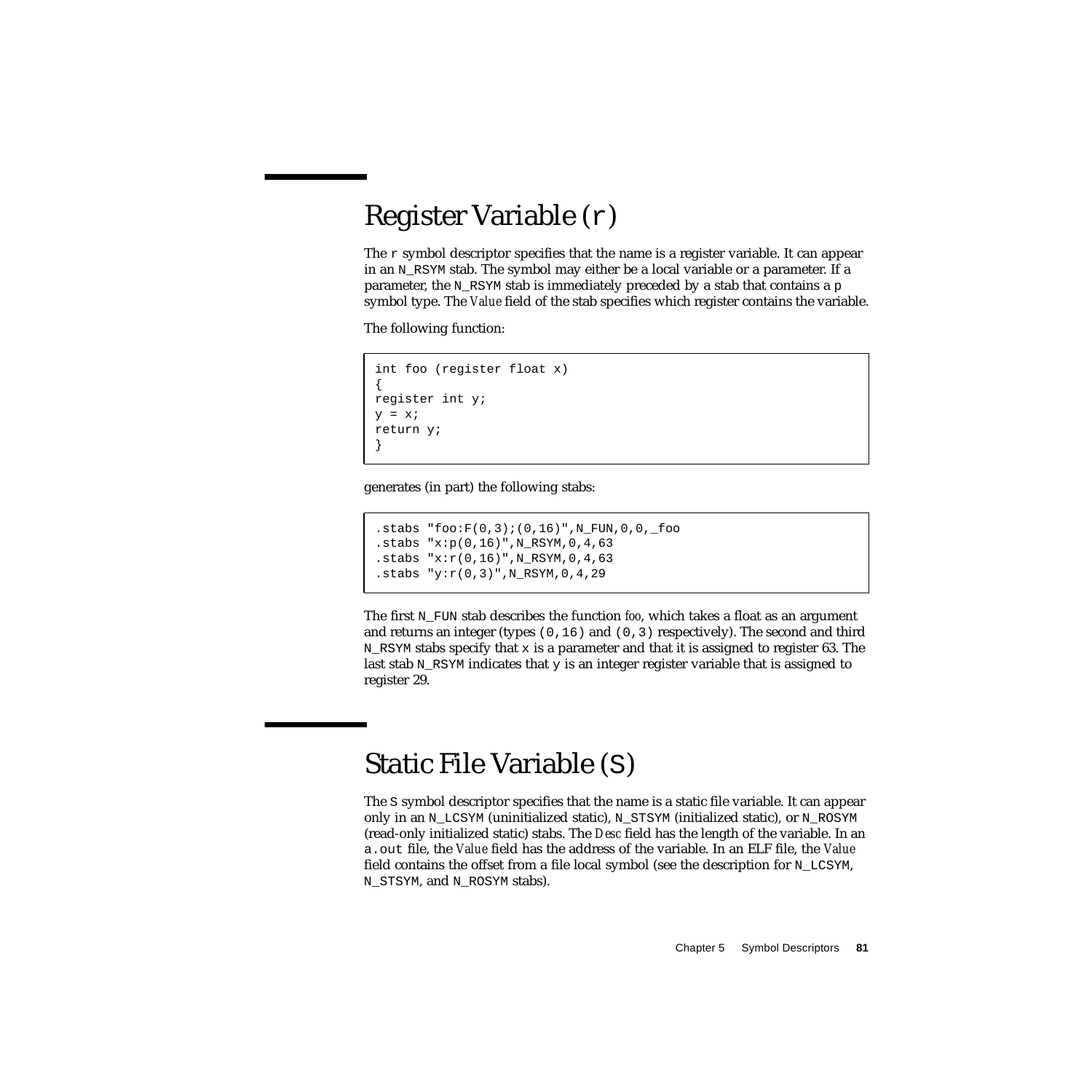The following program:

```
static int x;
static int y = 5;
static const int z = 10;
int main ()
{
}
```
generates (in part) the following stabs when generating an a.out file:

```
.stabs "y: S(0,3)", N_STSYM, 0, 4, _y
.stabs "z:S(0,3)",N_STSYM,0,4,_z
.stabs "x:S(0,3)", N LCSYM, 0,4, x
```
The first two stabs describe *y* and *z* as initialized static variables (since they are described in N\_STSYM stabs) with type integer (type  $(0,3)$ ). The third N\_LCSYM stab describes x as an uninitialized static variable. The *Value* field in each of these stabs contains the address of the variable.

In an ELF file, the stabs generated are as follows:

```
.stabs "y:S(0,3)", N_STSYM, 0, 4, Ddata.data-_y
.stabs "z:S(0,3)", N_ROSYM, 0, 4, Drodata.rodata-_z
.stabs "x: S(0,3)", N_LCSYM, 0, 4, Bbss.bss-_x
```
The second stab is an N\_ROSYM stab, indicating that the variable is a read-only symbol. The *Value* fields in each contain the offset from a file local symbol that has the starting address of data allocated for this file in the appropriate section.

# Enumeration, Structure or Union (T)

The T symbol descriptor specifies that the symbol is either an enumeration, structure, or union tag name. It can appear only in an N\_LSYM (file or function local) stab. If there is no tag name (an anonymous enumeration, structure or union) then the name is omitted.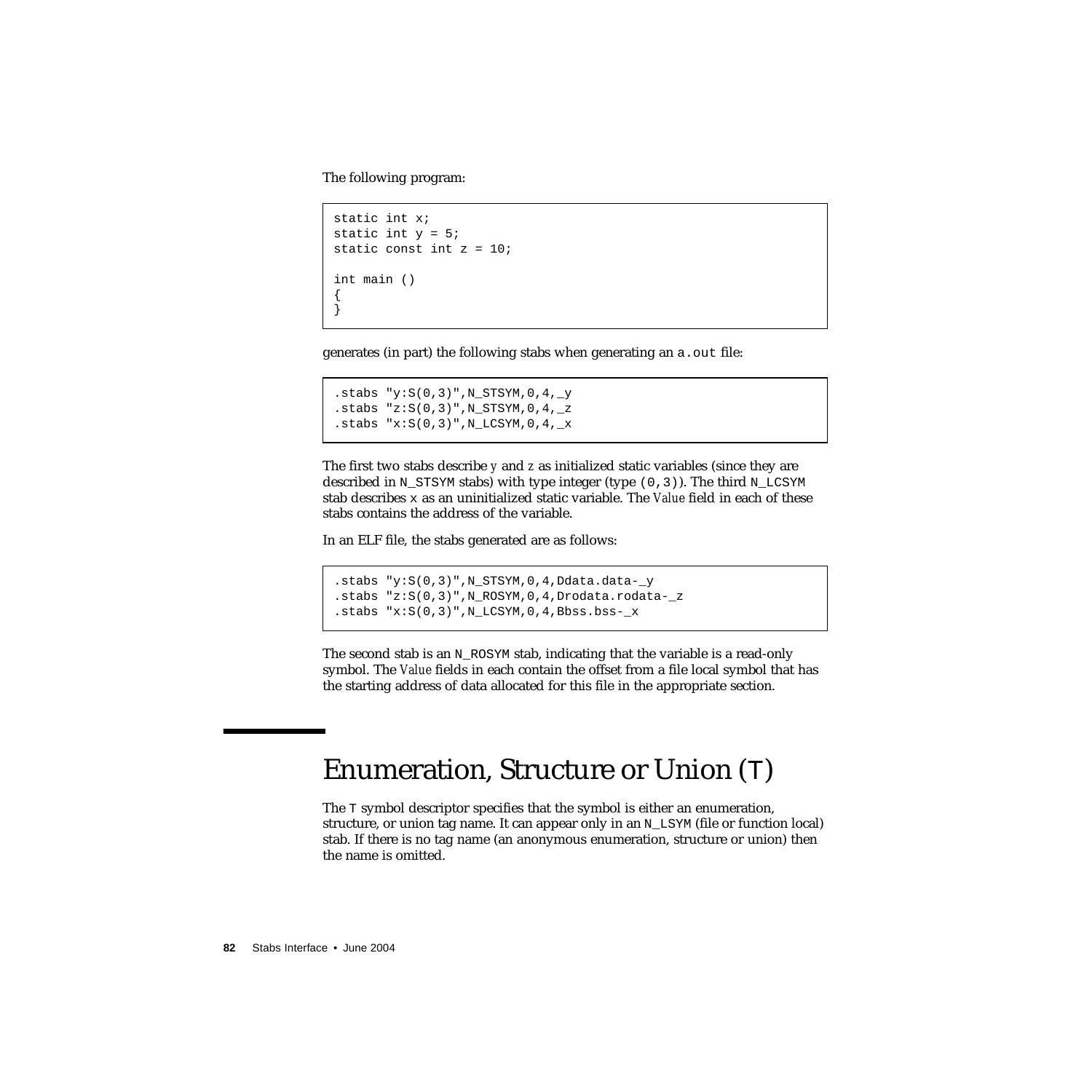The following code:

```
enum color {red, blue, green} farbe;
struct S \{ int a, b \} S;
union U { int a, b; } UU;
enum {small, avg, big} X;
struct { int j, k; } XS;
union \{ int j, k; \} XU;
```
generates (in part) the following stabs:

```
.stabs "color:T(0, 20)=ered:0,blue:1,green:2,;",N_LSYM,0, 4, 1.stabs "S:T(0,21)=s8a:(0,3),0,32;b:(0,3),32,32;",N_LSYM,0,8,1
.stabs "U:T(0.22)=u4a:(0.3),0,32;b:(0.3),0,32;",N LSYM,0,4,1
.stabs ":T(0,23)=esmall:0,avg:1,big:2,;",N_LSYM,0,4,1
.stabs ":T(0,24)=s8j:(0,3),0,32jk:(0,3),32,32j",N_LSYM,0,8,1.stabs ":T(0,25)=u4j:(0,3),0,32;k:(0,3),0,32;",N LSYM,0,4,1
```
Each of these stabs is an  $N$  LSYM stab, which indicates that the symbol is either file local (if the stab appears outside of a function) or function local (if it appears within a function). The first three stabs give tag names for the symbol and are followed by type descriptions. The last three stab have the names omitted (the types are anonymous) and have different type numbers, although their descriptions have similar structure.

# Type Name (t)

The t symbol descriptor specifies that the symbol is a new type name. It can be used in either N\_LSYM or N\_GSYM stabs.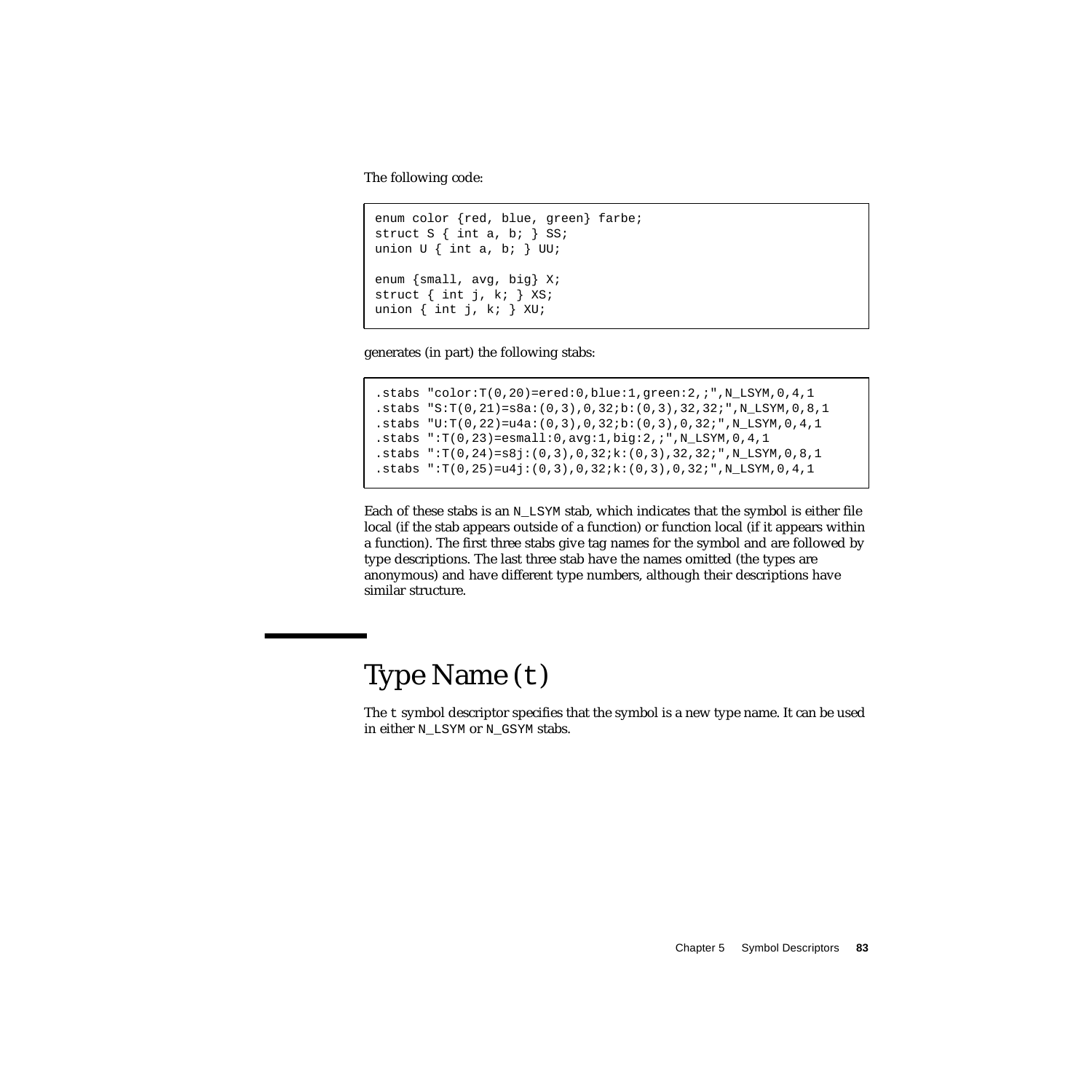Most compilers will generate a "canned" list of standard types. For example, the Sun WorkShop C compiler generates the following:

```
.stabs "char:t(0,1)=bsc1:0:8:", N_LSYM, 0, 0, 0
.stabs "short:t(0, 2)=bs2;0;16;",N LSYM,0,0,0
.stabs "int:t(0,3)=bs4:0:32:", N_LSYM,0,0,0
.stabs "long:t(0,4)=bs4:0:32", N_LSYM, 0, 0, 0
.stabs "long long:t(0,5)=bs8i0i64i", N LSYM, 0, 0, 0
.stabs "signed char: t(0,6) = bsc1:0:8: ",N_LSYM,0,0,0
.stabs "signed short:t(0,7) = bs2:0:16: ",N_LSYM,0,0,0
.stabs "signed int:(0,8)=bs4:0:32:", N_LSYM, 0, 0, 0
.stabs "signed long:t(0,9)=bs4:0:32: ",N_LSYM,0,0,0
.stabs "signed long long:t(0,10)=bs8i0i64i", N_LSYM, 0, 0, 0
.stabs "unsigned char:t(0,11)=buc1;0;8;",N LSYM,0,0,0
.stabs "unsigned short:t(0,12)=bu2;0;16;",N_LSYM,0,0,0
.stabs "unsigned int:(0,13)=bu4:0:32:", N_LSYM, 0, 0, 0
.stabs "unsigned long:t(0,14)=bu4:0:32:", N LSYM, 0,0,0.stabs "unsigned long long:t(0,15)=bu8;0;64;",N_LSYM,0,0,0
.stabs "float:t(0,16)=R1;4;",N_LSYM,0,0,0
.stabs "double:t(0,17)=R2;8;",N LSYM,0,0,0
.stabs "long double:t(0,18)=R6;16;",N_LSYM,0,0,0
.stabs "void: t(0,19) = b s0:0:0", N_LSYM, 0, 0, 0
```
This symbol descriptor is also used to describe type equivalences, such as the C typedef. The C statements:

```
enum color { red, green, blue };
typedef enum color colour;
```
Generates the following  $N$  LSYM (local symbol) stab, which describes colour as a new type that is equivalent to the previous enum color type:

 $.$ stabs "colour: $t(0,26) = (0,20)$ ", N LSYM, 0, 4, 16

## Class Declaration (U)

Currently types defined in a class are not entered into the right scope. In order to achieve this a stab declaring the class needs to be put out before the type stabs. This declaration stab can be applied to struct, class or union. The declaration stab is similiar to the definition stab but its stab string only contains the class name & type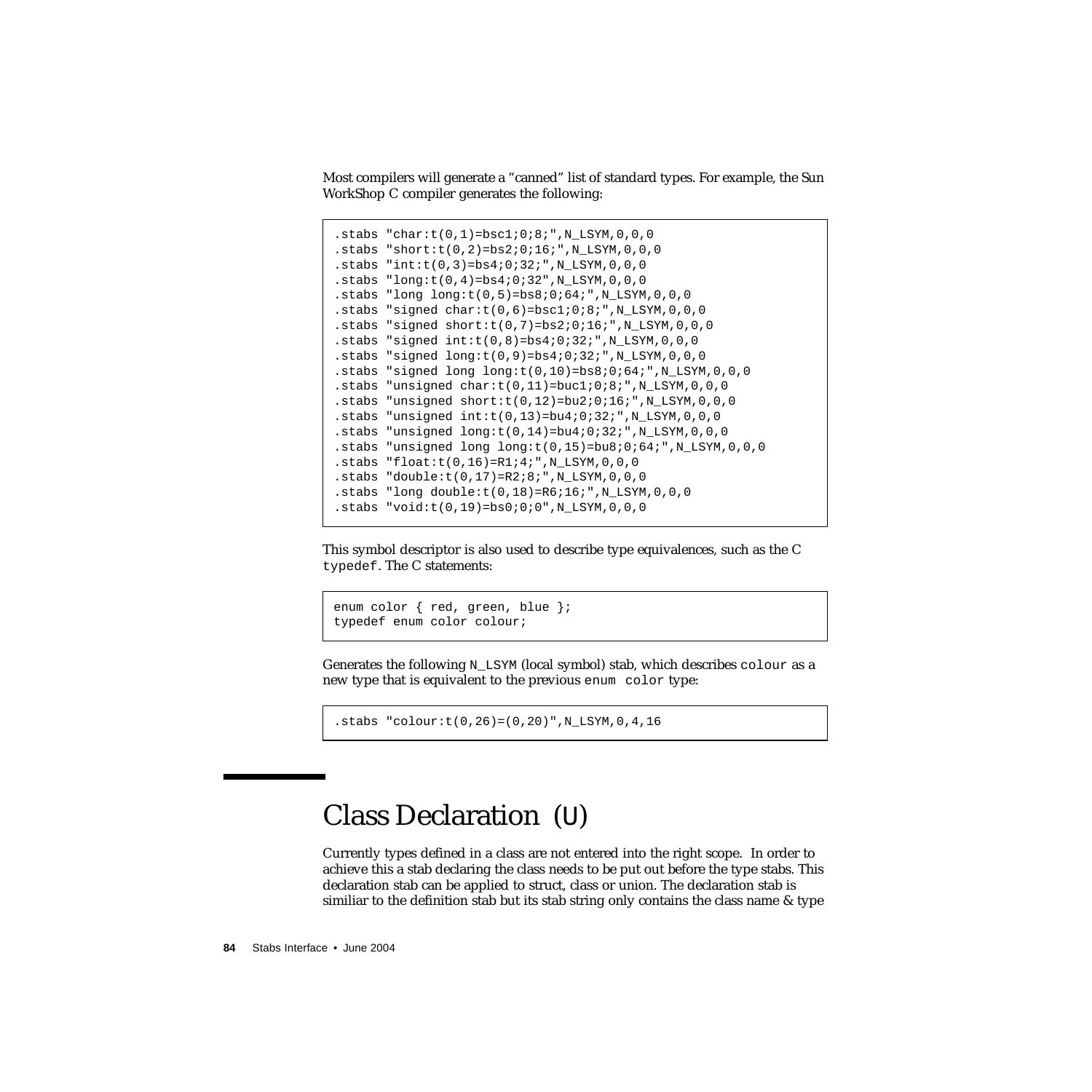id. Also when appropriate this declaration stab can be generated instead of generating forward reference stab. These declaration stabs will not be generated for all struct/class/union, they are generated only when necessary, such as when types are defined in a class.

### Declaration Syntax

```
" Name : U (filenum, typenum)"
```
The U symbol descriptor is used for declaration and the T symbol descriptor is used for definition.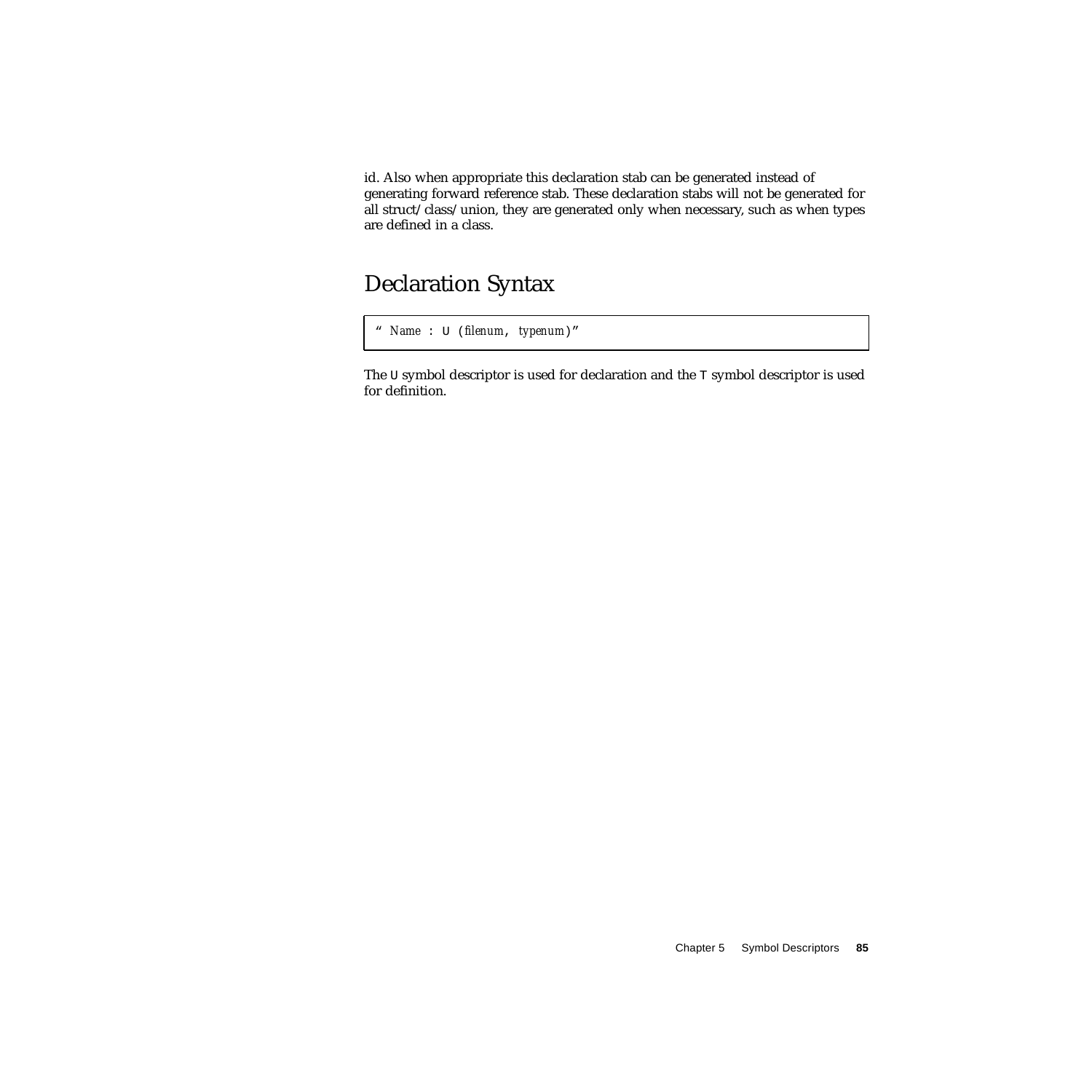### Example

```
class x {
   typedef int myint;
public:
   myint a;
};
main()
{
x xv;
}
```
### Stabs

```
.stabs "__1nBx_:U(0,19)",N_ESYM,0x0,0x0,0x0
.stabs "nFmyint(0,19):t(0,20)=(0,3)",N_ISYM,0x0,0x0,0x0.stabs
" lnBx:T(0,19)=Yc4x;;CcBa:(0,20),0,32;;;;;;;;;;000;",N ESYM,0x0
,0
```
# Common or Static Local Variable (V)

The V symbol descriptor describes a static local variable. It can appear in  $N$  STSYM  $(i\nu)$  (initialized static), N\_LCSYM (uninitialized static), N\_ALIAS (symbol alias), or N\_ROSYM (read-only initialized static) stabs. The *Desc* field contains the length of the symbol. The *Value* field contains either the address of the variable (in an a. out file) or the offset from the start of the statics for this compilation (in an ELF file). When used to represent Fortran common blocks, this descriptor may be used in a N\_GSYM (global symbol) stab enclosed by N\_BCOMM and N\_ECOMM stabs. In this usage, the *Desc* field is usually zero, and the *Value* field is the offset within the common block. See the respective stab descriptions for further details.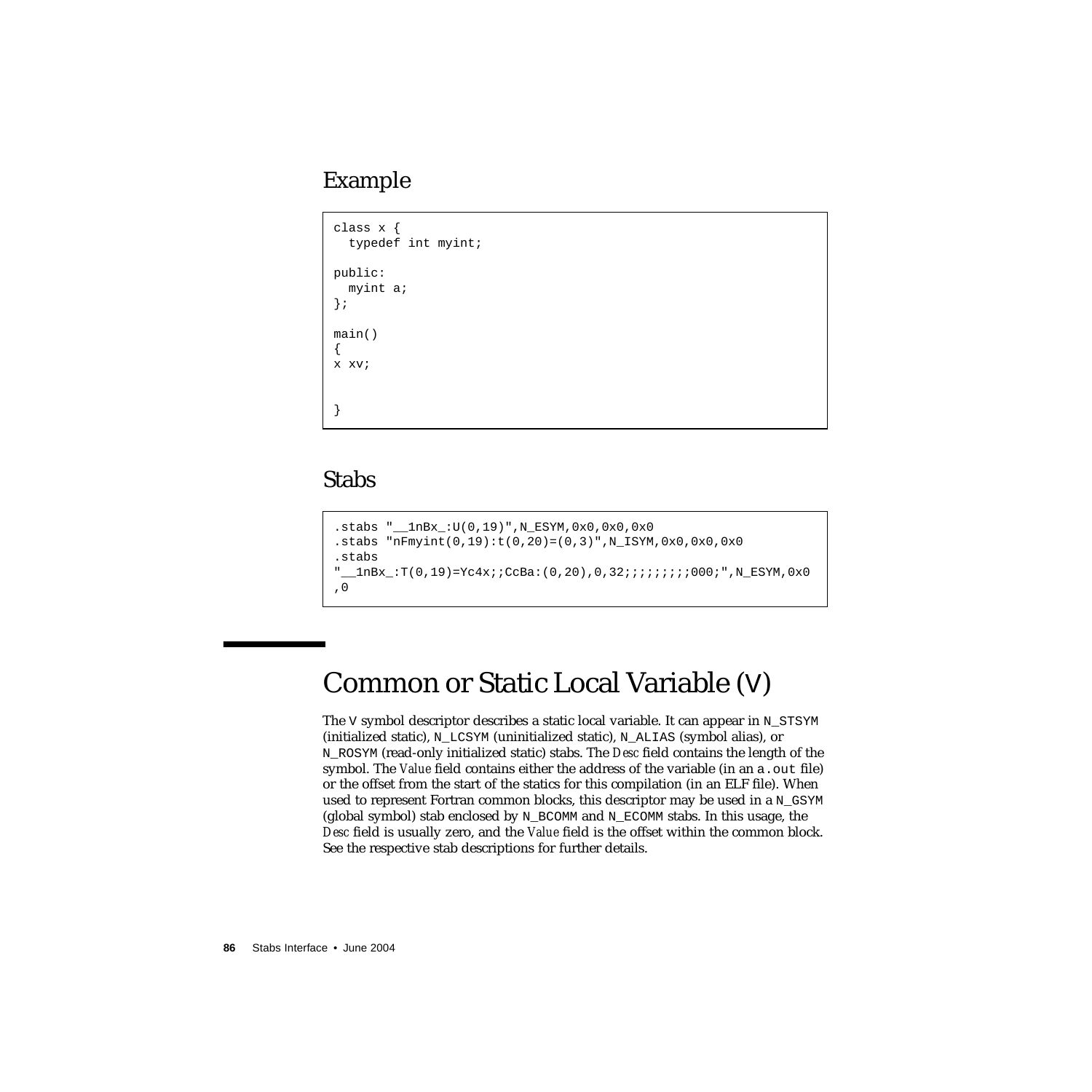In 64-bit programs, it is possible for the offset within the common block to be larger than the *Value* field can represent. When this happens, two N\_GSYM stabs, identical except for the *Value* fields, are generated; the first contains the upper 32 bits of the offset on the *Value* field, the second contains the lower 32 bits of the offset.

The following program:

```
int main ()
{
   static int x;
   static int y = 5;
}
```
generates (in part) the following stabs:

```
.stabs "x:V(0,3)",N_LCSYM,0,4,L15
.stabs "y:V(0,3)",N_STSYM,0,4,L16
```
The first stab is an N\_LCSYM (uninitialized static) stab. The second is an N\_STSYM (initialized static) stab. Since these examples were taken from an a.out file, the value field points to the actual location of the variable.

# Variable Parameter by Reference (v)

The  $\nu$  symbol descriptor is used to describe a function or subroutine parameter that is passed by reference. It can be used only in an N\_PSYM (parameter) stab. The *Value* field is the offset of the address of the parameter from the frame pointer.

The following Fortran program

```
function ifun (j)
return j * 2
end
```
generates the following stab for the parameter j:

```
.stabs "j:v3",N_PSYM,0,0,68
```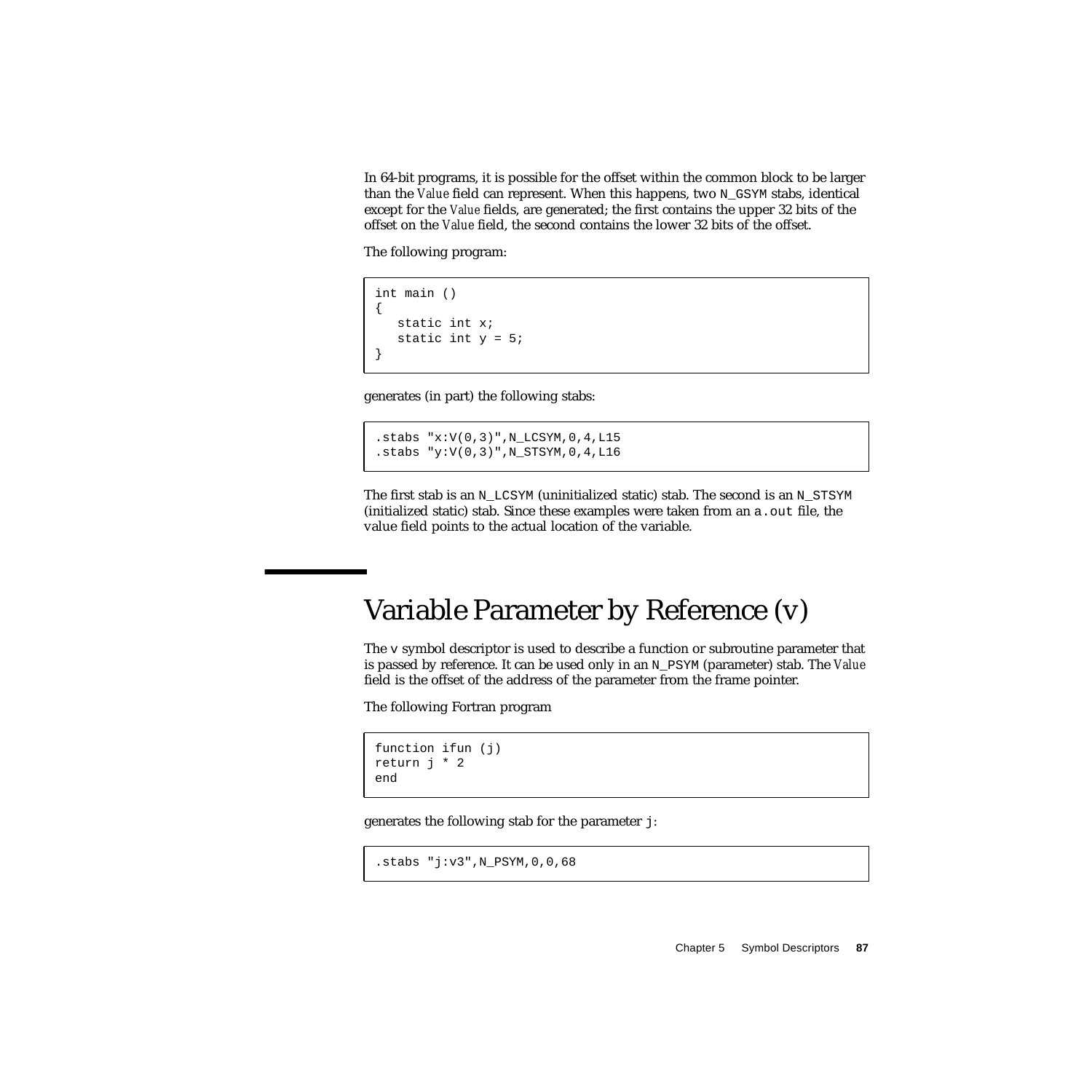This N\_PSYM stab describes the parameter j, which is passed by reference. The address of  $\dot{\tau}$  is stored at offset 68 from the frame pointer.

## Function Result Variable (X)

The X symbol descriptor describes the function result variable used by Fortran It can appear only in an N\_PSYM (parameter) stab. The *Value* field of the stab contains the offset from the frame pointer where the return value is stored.

The following function:

```
function ifun (i)
ifun = i * jreturn
end
```
generates the following stab for the result of ifun:

```
.stabs "ifun:X3",N_PSYM,0,0,0xfffffff0
```
This  $N$  PSYM stab describes ifun as a result variable that is stored at -16 from the frame pointer.

# $C_{++}$  Specification  $(Y)$

The  $Y$  symbol descriptors are the C++-specific symbol descriptors. In Sun C++ 5.0 (ANSI C++), there is a new ABI (Application Binary Interface) which has some effect on stabs. C++ 5.0 also has a compatibility mode in which it generates code (and stabs) similar to that of the previous release,  $C_{++}$  4.0. Where stabs differ because of ABI, descriptions in this document will mention ABI1  $(C_{++} 4.0)$  or ABI2  $(C_{++} 5.0)$ . Releases prior to Sun  $C_{++}$  4.0, which was released with SPARCworks 3.0.x used a different encoding for C++ stabs, with a *Z* symbol descriptor.

The C++ system encodes (*mangles*) some type information about various externally visible names into those names. For example, it encodes global functions so that their parameter types are a part of the name as it appears in stabs. On systems that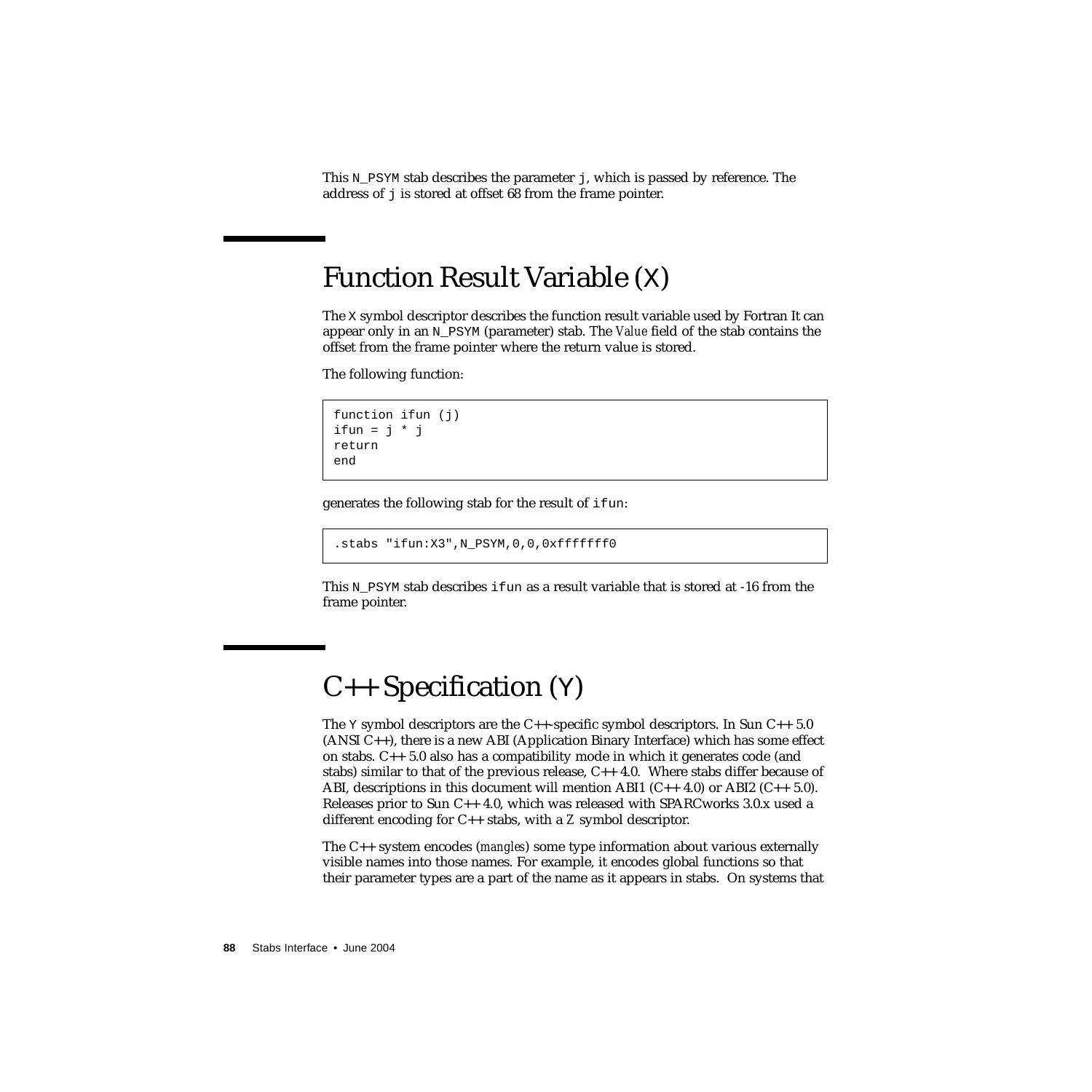use the ELF object format, this *mangled name* is the same name that is seen by the linker (the *linkername*). The mangled names you see in examples in this document are ABI1. The mangling for ABI2 is different.

In most cases, the user does not need to know about mangled names. For information on mangled names, see the  $c++filt(1)$  and dem(1) man pages. For information on differential mangling, a technique used to conserve string space, see ["Differential Mangling" on page 165.](#page-164-0)

 $C_{++}$  reference types are similar to pointer types — their type numbers are indicated in a similar way, but using  $\&$  instead of  $*$ . See "Reference (&)" on page 109.

C++ also generates some "hidden" functions, intended to be called only by the debugger, for cases where some information is trivially available at compile-time, but is much harder (for dbx) to find at runtime.

### Functions with Default Arguments

dbx needs to have some indication when any of the parameters for a function have default values. For each function with default arguments, Forte Developer C++ creates a set of helper functions, one for each default parameter. If the default value is a simple integer literal, C++ uses the literal value instead of creating a helper function.

When the user tells dbx to call a function that has default arguments, and does not provide all of the args, dbx calls each of the helper functions or substitutes the known literal value, until it has values for all of the arguments that the user omitted. Then dbx calls the user's function itself.

The N\_FUN stab for the function prototype (a ":P" stab) or for the function definition (a ":F" stab) (or both) indicates that this function has default arguments by following the type indicator with the name of the helper function or the signed decimal literal value for that parameter. For example:

int fo ( int  $a = 9$ , double  $b = 4.7$  );

might yield a stab like this:

```
82: .stabs
"__1cCfo6Fid_i_:F(0,3);(0,3)9;(0,15)_dflt_argA",N_FUN,0x0,0x0,0x
\Omega
```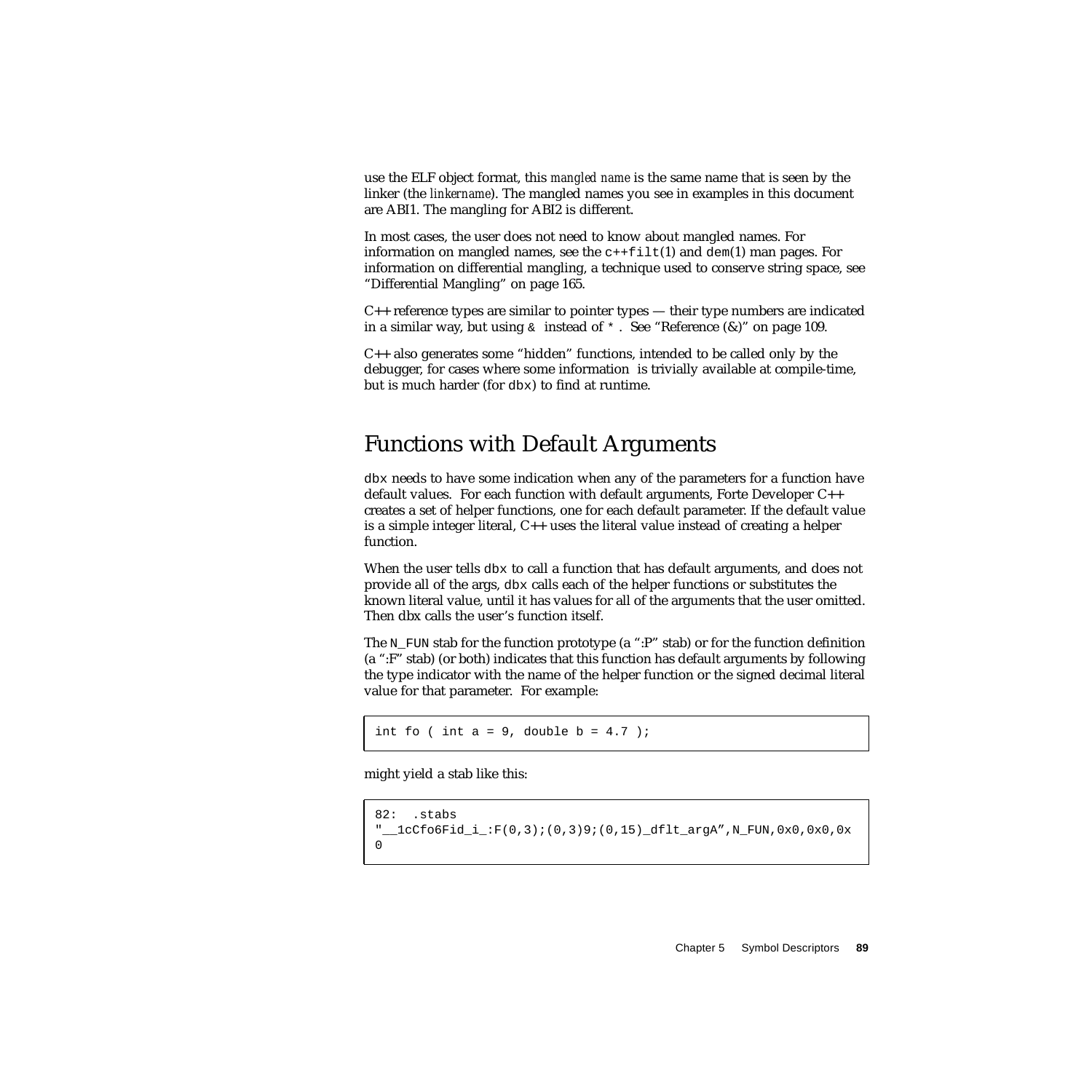### Inline Functions

When Sun WorkShop  $C_{++}$  is generating dbx information (compiling with the  $-g$ option), it chooses automatically to ignore the "inlineness" of all functions—it will not expand any function calls inline. Instead, it will compile into each translation unit a static copy of each inline function used in that translation unit. These static copies of inline functions are given N\_FUN stabs marking them as static.

To avoid this extra code generation, the user can supply the  $-\alpha$ <sup>0</sup> flag. When given  $-q0$ , the compiler does its normal inline expansion of function calls. In this case, it is possible that the compiler will not generate any stabs for the inline function.

#### Stabs for anonymous unions (Ya)

In general, an anonymous union behaves as if it were a collection of independent variables (the members of the union) which happen to have the same address. We give each member its own Ya stab. The C++ language requires that file-level anonymous unions must be static, so their stabs mark them as N\_LCSYMs:

"MangledName:Ya Username(f,t)", N\_LCSYM, ...

For example:

```
static union {
       int x;
       float y;
};
```
yields three N\_LCSYM stabs with the strings:

```
.stabs "___SA:Yax(0,3)",N_LCSYM,0x0,0x4,0x0
.stabs "___SA:Yay(0,14)",N_LCSYM,0x0,0x4,0x0
.stabs "___SA:Ya__BASE_TABLE__(0,19)=ar(0,3);0;-1;(0,21)",
N_LCSYM,0x0,0x0,0x0
```
Within functions, anonymous unions still get the letters Ya and have the same form as above. Their location within a function tells dbx that they are local to that function. An anonymous union that is declared static yields a  $N$  LCYSM stab; a nonstatic anonymous union gets a N\_LSYM stab.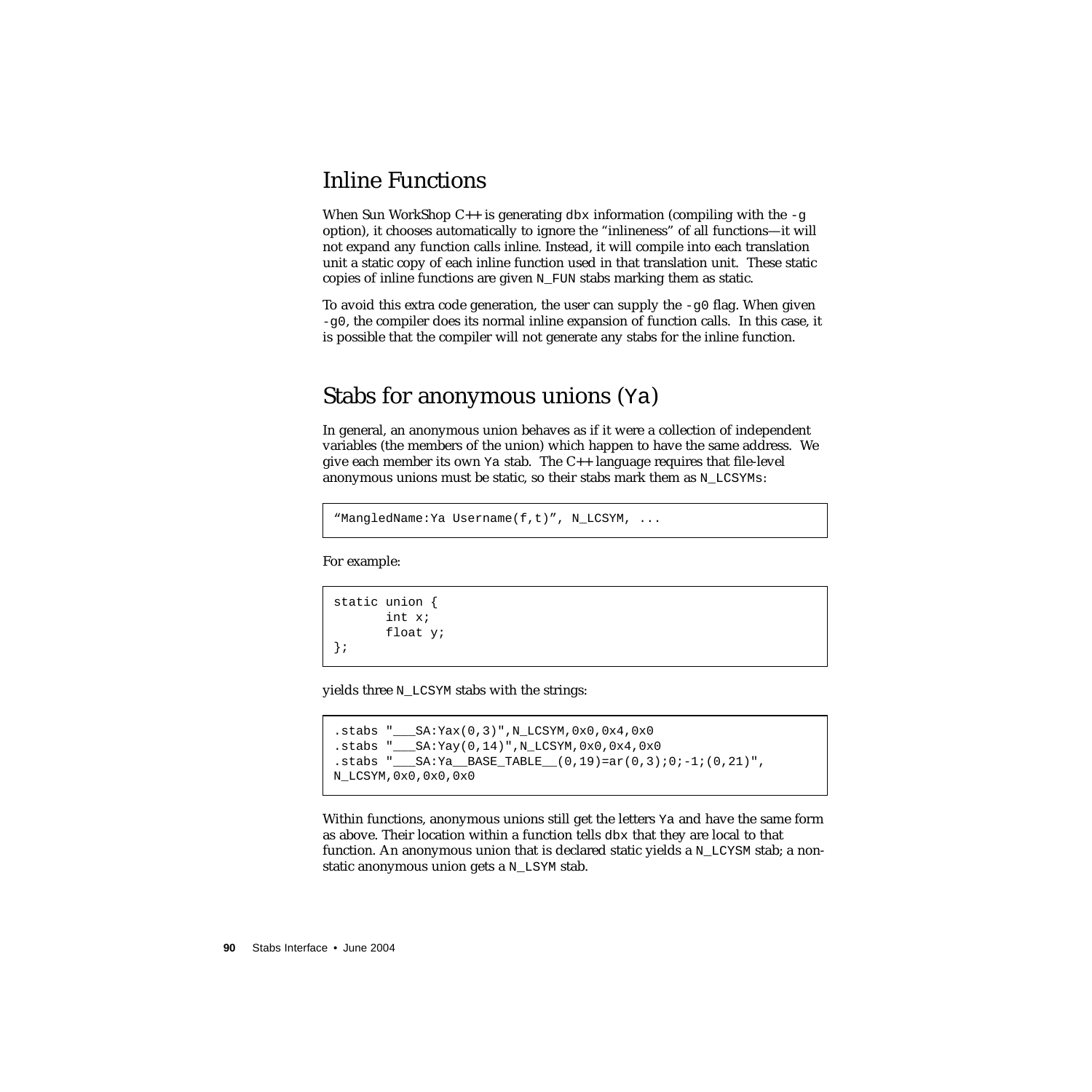#### Member anonymous unions

Within classes, anonymous unions are a little more detailed: since dbx must be able to print out ("what is  $-t$ ") the members of a class, there must be a way to indicate of *which* anonymous union each union-member is a member. A single-digit code is used (see *DataMembers* in ["The Components of the Class Stab" on page 91\)](#page-90-0).

### Stabs for classes, structs, and non-anonymous unions

| Y Type Size ClassName:    |  |  |
|---------------------------|--|--|
| Bases ;                   |  |  |
| DataMembers:              |  |  |
| <b>MemberFunctions</b> ;  |  |  |
| <b>StaticDataMembers:</b> |  |  |
| <i>Friends:</i>           |  |  |
| VirtualFunctionInfo:      |  |  |
| NestedClassList:          |  |  |
| AccessAdjustments;        |  |  |
| VirtualBaseClassOffsets;  |  |  |
| PassMethod:               |  |  |
| $\cdot$<br>$\mathbf{r}$   |  |  |
|                           |  |  |

Local classes (defined inside functions) simply show up in the relevant scope, and are N\_LSYM stabs instead of N\_GSYM stabs. They are otherwise identical to file-level classes.

The stabs for nested classes come out with the most deeply-nested ones first; the Type will be upper-case for nested classes.

#### <span id="page-90-0"></span>The Components of the Class Stab

Each list of members and each list of base classes is a space-separated list; each member of each such list begins with a "*ppp code*" letter indicating what access this member or base has, whether it is virtual, and whether it is static. The encoding for these is ASCII ' $\omega$ ' (0x40) plus 1,2,3 for private/protected/public, 4 for static, and 8 for virtual. (An added 16 is also used, to indicate class members which are anonymous unions.) Thus, a virtual public member has a code of K, and a nonvirtual non-static private member would have an A.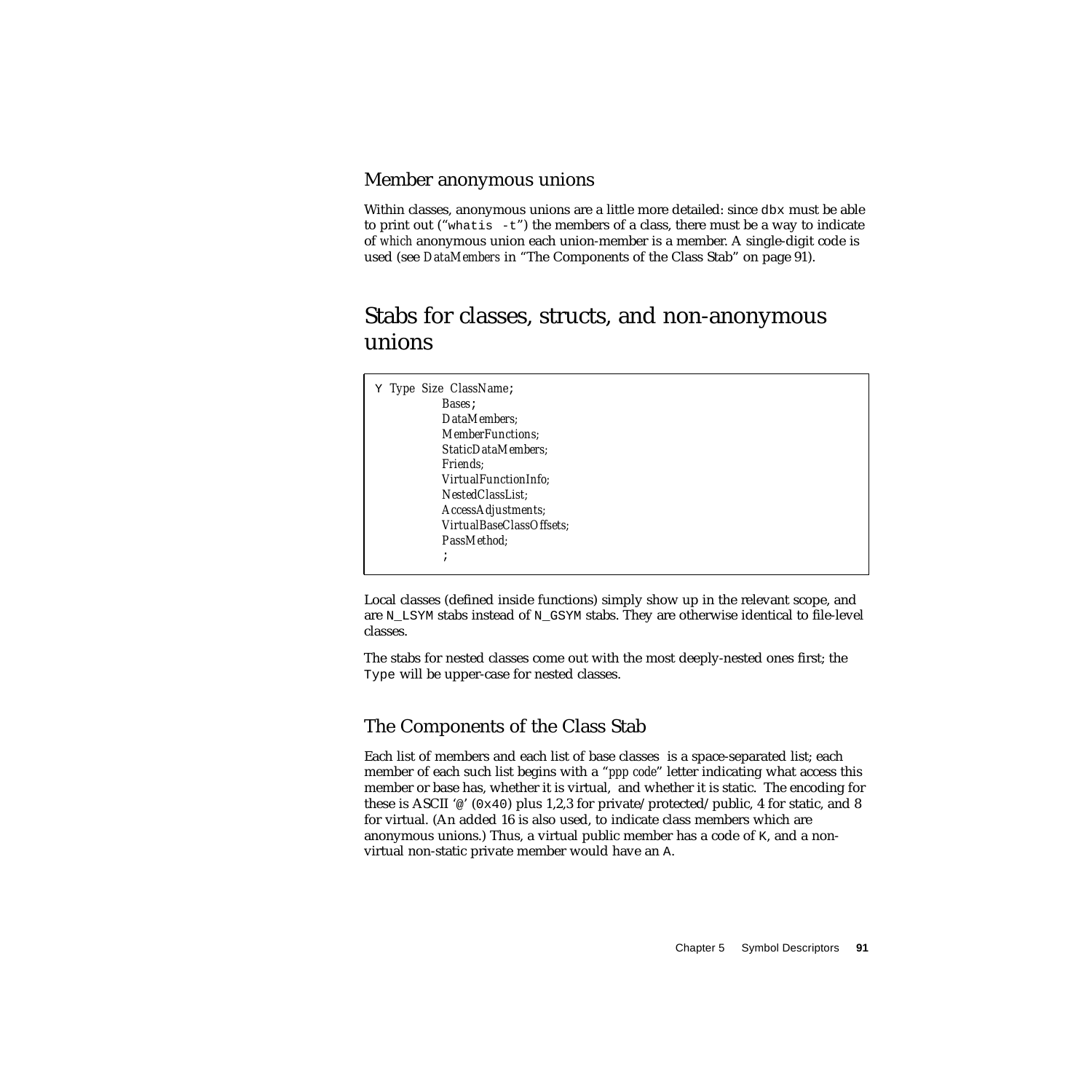*Type* is a one-letter field indicating what kind of structure this type describes. The possibilities are  $\sigma$ ,  $\sigma$ ,  $\mu$ ,  $\alpha$ , and  $\sigma$  meaning class, struct, union, anonymous union, and ObjectiveC interface/class, respectively. If this class is nested inside another one, the type letter will be in upper case  $(C, S, U, A, \text{or } O)$ . Note that  $\circ$  and  $O$  use the same stab structure as c and C, so any description in the following that applies to c and  $\sigma$ can also be read as o and O.

*Size* is the total size in bytes of a "normal" instance of this class—a "leaf" or "mostderived" instance.

*ClassName* is mangled (in case of nested and local classes). For file-level (i.e., global) classes, the mangled-name is the same as the user-visible name.

*Bases* is the list of immediate base classes. Each entry begins with a ppp-code, telling whether it's virtual, and whether it's public, protected, or private. All the possibilities (base classes are never static):

A Private non-static non-virtual B Protected non-static non-virtual C Public non-static non-virtual I Private non-static virtual J Protected non-static virtual K Public non-static virtual

Next, the entry includes the location (offset) of the embedded instance (if any) of this base class, in decimal bytes. If the inheritance is virtual, the entry contains the offset to the *pointer* which implements the virtual inheritance. This is followed by the base class type number (pair). There are no delimiters separating entries in the list—the closing parenthesis of the type number pair is sufficient. For example, a list like this:

;A10(1,5)K20(2,9)I30(3,4);

says that the base class with type number  $(1,5)$  is a non-virtual private base class at offset 10 within the current class; base class  $(2,9)$  is a virtual public base class whose pointer is at offset 20; and  $(3,4)$  is a virtual private base class with a pointer at offset 30.

*DataMembers* is the semicolon-separated list of non-static data members of the class. As with bases, each name is preceded by a ppp-code; these are never virtual nor static, so only A B or C occur. Following the member name is its type, offset, and size information, in the same format as C-language struct stabs (See "Structure or Record  $(s)$  and Union  $(u)$ " on page 106).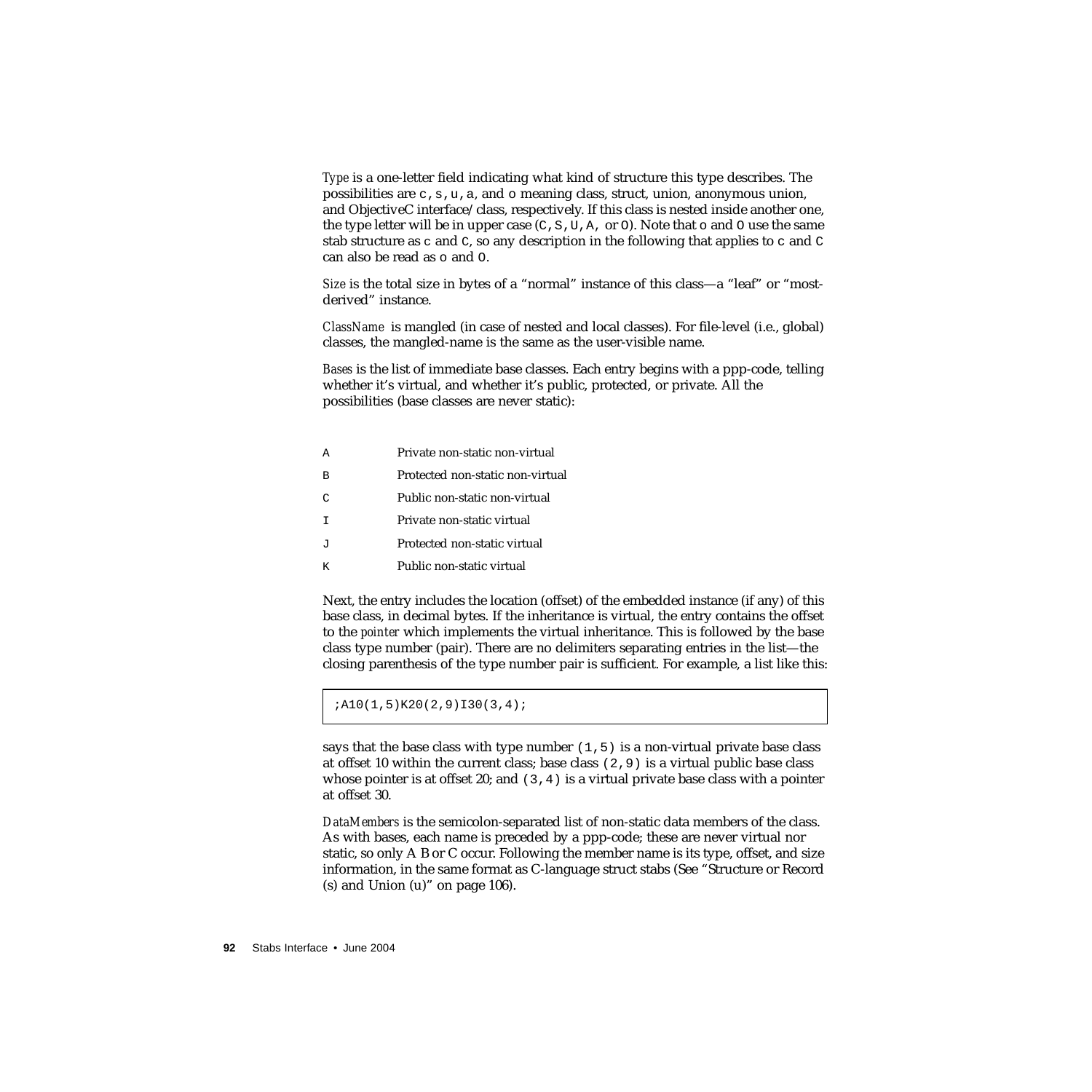The mutable specifier on a class data member is indicated in the ppp-code of that member by adding a 0xc0. This changes the three possible codes of A B or C to M N or O.

**Note –** Each data member entry in this list ends with a semicolon, and the list itself also ends with a semicolon. So the list usually (when non-null) appears to have *two* terminating semicolons.

Members which are anonymous unions have their sub-members "elevated" to the level of the class containing the anonymous union. In addition, they get an extra (16) bit set in their ppp codes, and they get an extra digit, between the ppp-code and the member name. The digit indicates which anonymous union the member belongs to. (They can be re-used within a class; dbx needs them only to avoid merging adjacent anonymous unions.)

*MemberFunctions* lists the mangled names of member functions. These have pppcodes, and can be virtual, static, or neither. So the first-character code will be A, B, C, I, J, or K (as above), or

E Private static non-virtual F Protected static non-virtual G Public static non-virtual

For virtual functions, the ppp-code will be followed by an optional minus sign (indicating a pure virtual function), followed by a positive integer, the "virtual function index".

For explicit constructors add 0x08 to the ppp-code. Since a constructor has to be static and non-virtual, the possible ppp-codes for a constructor are  $E$ ,  $F$ , or  $G$ , so explicit constructors become M, N, or O.

*StaticDataMembers* The mangled names of all of the static data members of this class are listed here. Their "ppp" codes can be  $E$ ,  $F$ , or  $G$ .

*Friends* is a space-separated list of classes and functions to which this class grants access—the classes and functions declared to be the friends of the class being defined in this stab. In this list, each friend class name is preceded by an @ character. The friend functions are listed without an @.

*VirtualFunctionInfo* is two numbers. The first is the number of the virtual function algorithm to be used. The second is the offset (in bytes) of the virtual table pointer in the class layout. The field is empty (i.e., just the terminating semicolon) if the class has no virtual functions.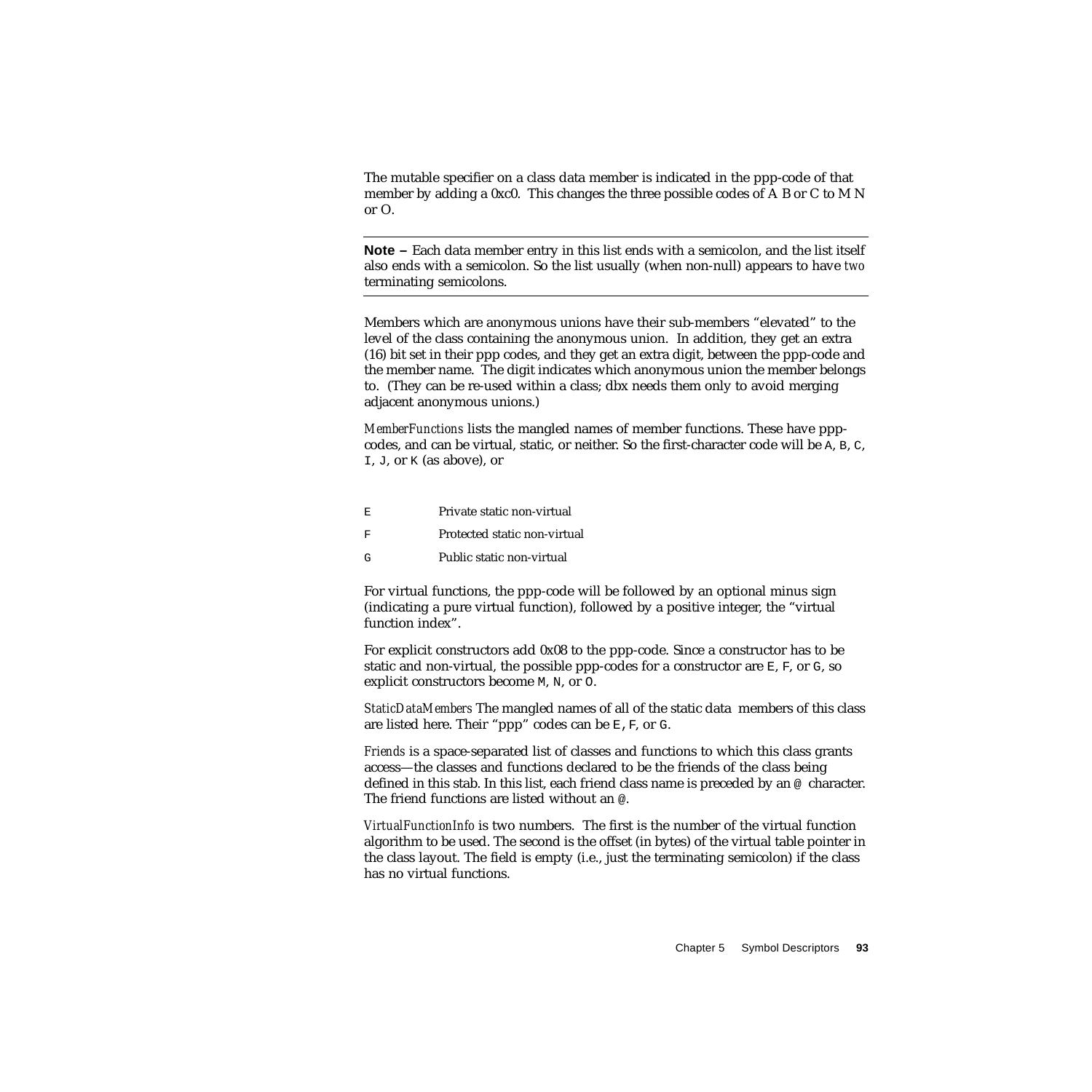**Note –** The algorithm number provides dbx with a small amount of insulation from changes in the compiler's virtual function calling algorithm. The compiler group supplies a library to the dbx group, and when dbx wants to call a virtual function, it calls into that library, supplying the virtual function algorithm number.

*NestedClassList* is a list of the type numbers for the classes nested within this class, each one preceded by the relevant ppp- code.

*AccessAdjustments* is a space-separated list of the access adjustment declarations. These consist of a ppp-code followed by the mangled name of the member whose access is being adjusted. The type and size information (if any) are deduced from the base class.

*VirtualBaseClassOffsets* lists where (by byte offset) each of this class' virtual base classes reside, when this is the "most derived" class. (This is in contrast to the *Bases* field, described above, which lists the offset to the virtual base's *pointer*.) This field allows dbx to be able to "downcast" a virtual base pointer or reference back to certain derived types. The form of this field is a list each of whose entries has the decimal offset followed by the type number for the virtual base. No separator is necessary within the list.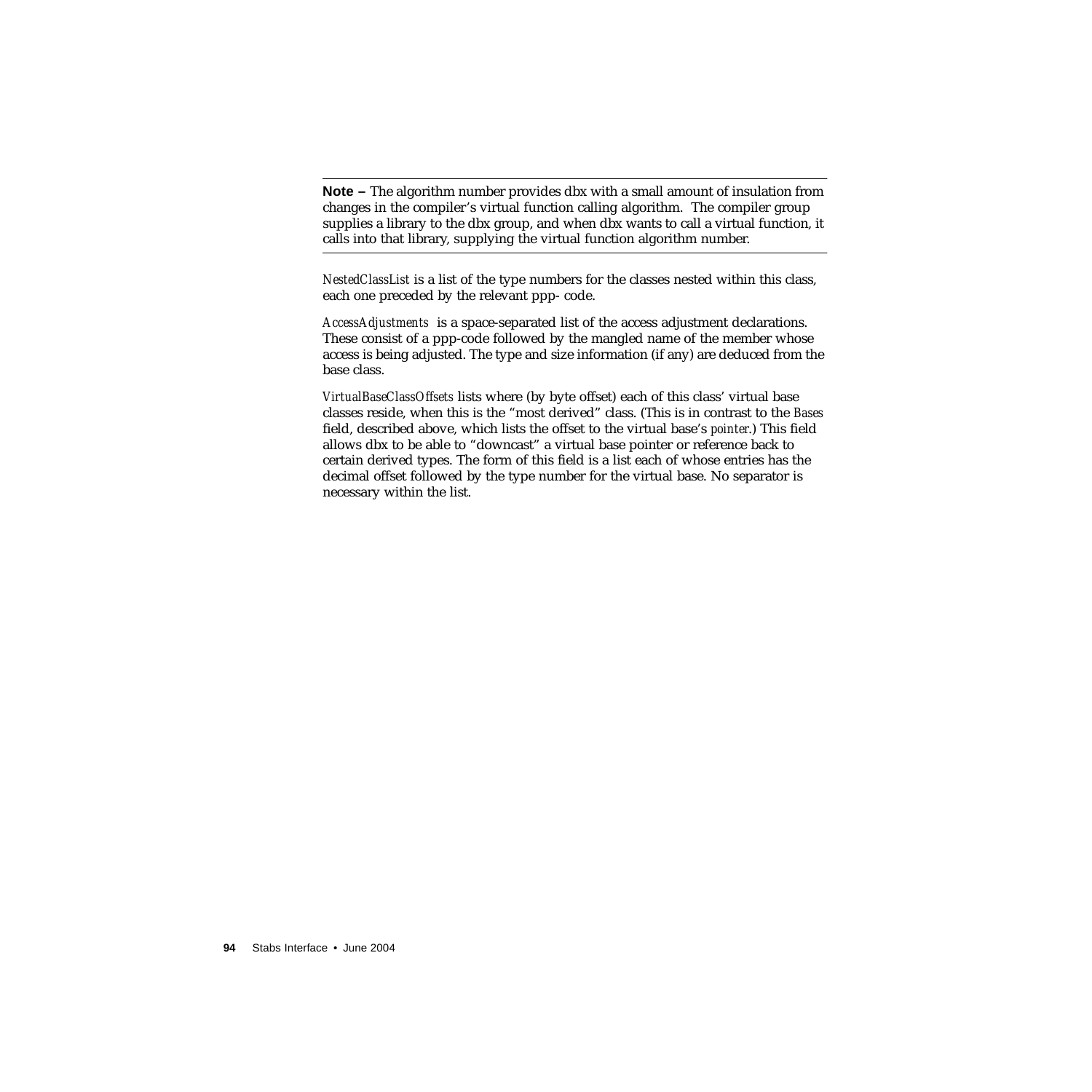#### *Example*

This code example assumes some previously-declared classes; it declares a complicated but silly class called green:

```
class green : public blue, private black, public virtual bay {
    int x;
   virtual void purevirt() = 0;
   // three anonymous unions:
   union { float uf; double ud; };
    union { char *ucp; void *uvp; };
    union { short stack; long odds; };
protected:
   blue::moon; // an access adjustment
    static int z_static;
   public:
   blue::sky;
   int mf( );
   // a few friends:
   friend class blue;
    friend void frfn( );
   friend class bay;
    friend int sq( int );
};
```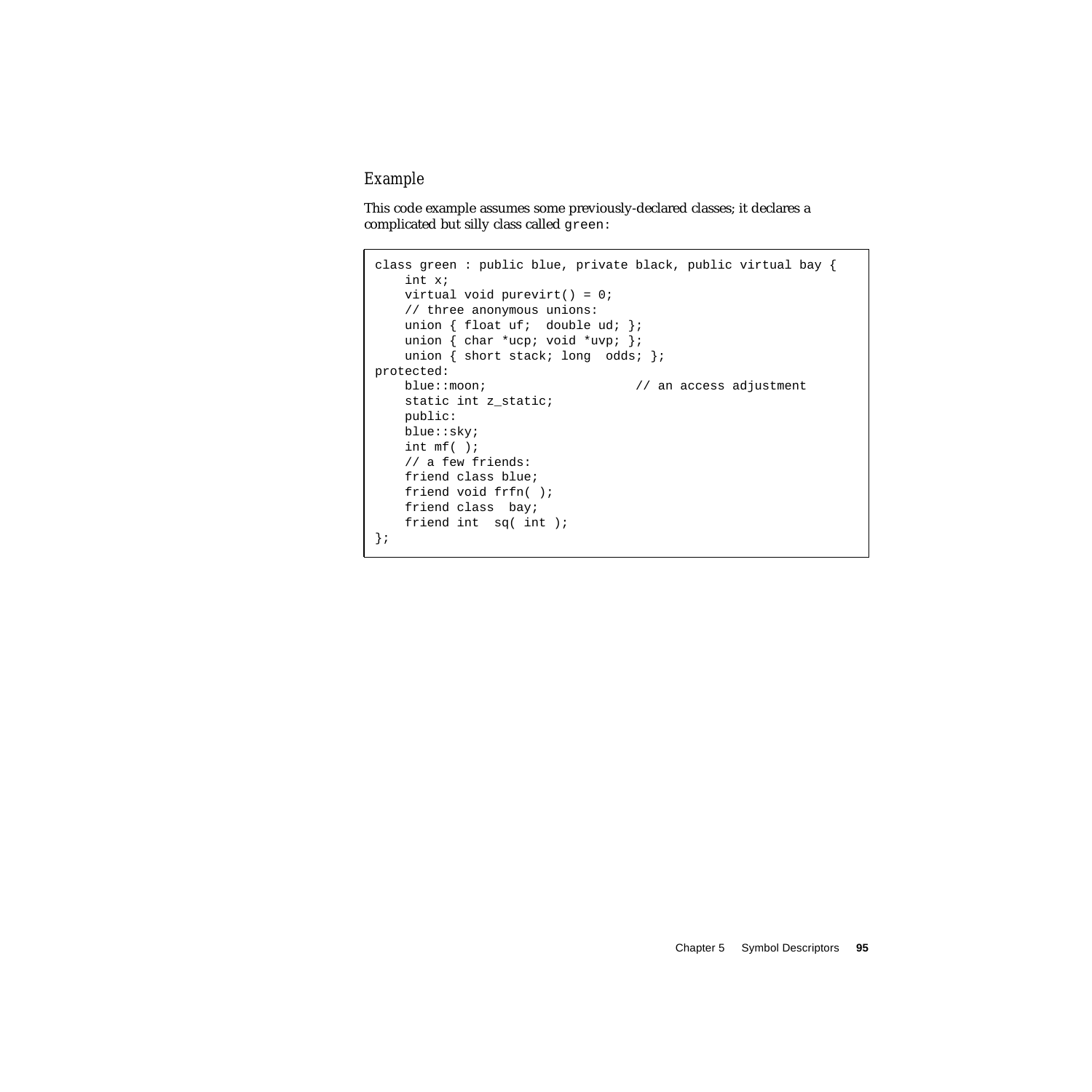Given type numbers of  $(0,21)$  for class blue,  $(0,22)$  for black, and  $(0,23)$  for bay, the above class green might generate a stab directive like this (broken apart for readability and commentary):

```
40:.stabs "__1nFgreen_:T(0,20)=Yc32green; // size 32, name green
  C4(0,21)A12(0,22)K2(0,23);// 3 base classes
 AcBx:(0,3), 96, 32;// a private int data member x
  Q1cCuf:(0,14),128,32;// uf in lst anon union
  Q1cCud:(0,15),128,64;// ud in lst anon union
  Q2cDucp:(0,26),192,32;// ucp in 2nd anon union
  Q2cDuvp:(0,27),192,32;// uvp in 2nd anon union
  Q3cFstack:(0,2),224,16;// stack in 3rd anon union
  Q3cEodds:(0,4),224,32;// odds in 3rd anon union
   ; // second ';' ends data
  I-2cIpurevirt6M_v CcCmf6M_i;// 2 member functions
 FcIz static; // 1 static data member
   __1cCsq6Fi_i_ @__1nDbay_ __1cEfrfn6F_v_ // a few friends
  @__1nEblue_;
  2 0;// virtual function algorithm #2 ("vtable"), and
   // virtual function table pointer offset 0 bytes.
 A(0, 24)A(0, 25)A(0, 28);// 3 nested classes (the anon. unions)
  AcDsky(0,21) AcEmoon(0,21);// 2 access adjustments
  32(0,23);010;",// virt. base offset
  N_ESYM,0x0,0x20,0x0// the rest of the stab
```
### Namespaces (Yn)

A Yn N LSYM stab is generated for each namespace declaration. If the namespace has a mangled name, that should be used.

.stabs "*NamespaceName*:T(0,18)=*Yn0username*",N\_LSYM,0x0,0x0,0x0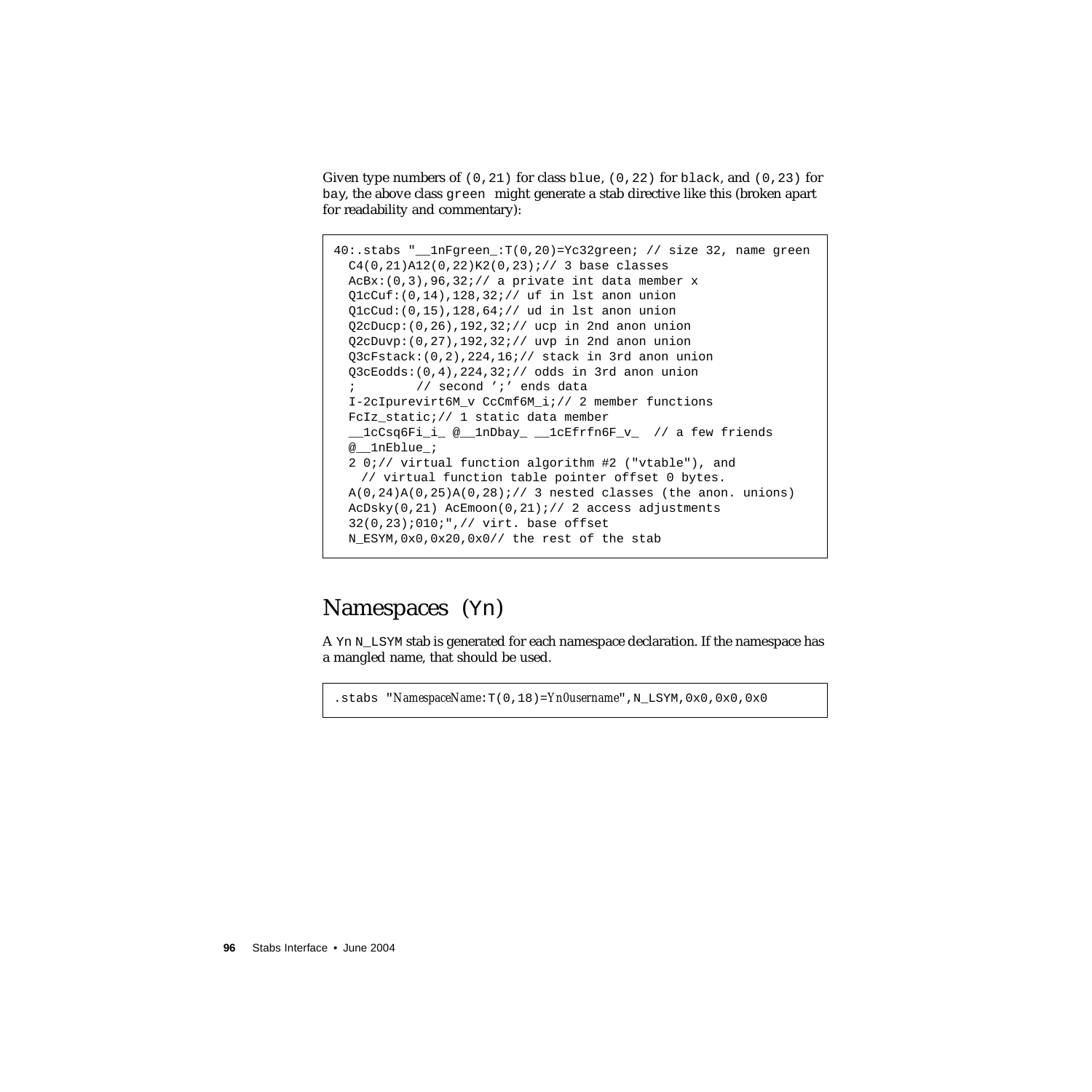For these namespaces:

```
namespace N1 {
    int i1;
    void f1(char);
};
namespace N2 {
    int i2;
    void f2(char);
    namespaces N3 {
        int i3;
    };
};
```
The following stabs are generated:

```
.stabs "__1nCN1_:T(0,19)=Yn0N1;",N_ISYM,0x0,0x0,0x0
.stabs "__1nCN2_:T(0,20)=Yn0N2;",N_ISYM,0x0,0x0,0x0
.stabs "nCN3(0,20):T(0,21)=Yn0N3;",N_ISYM,0x0,0x0,0x0
```
This  $N$  ISYM stab tells dbx the existence of the namespaces whose names are listed after Yn. When a name like  $N1$ : i 1 is encountered dbx can tell that  $N1$  is a namespace rather than a class. Each namespace's N\_ISYM stab must appear before stabs of any of its members. In the example above, the  $N$  ISYM stab for namespace N1 must appear before the stab of i1 or f1. The stab for the name of a nested namespace must appear after the stab for the name of the namespace that contains it. The username in the N\_ISYM stab is the unqualified username.

### Pointers to class members (YM, YD)

Stabs for pointers to class data members and to member functions need not only the type information of what the member is pointing to, but also the type information of the class to which the member belongs. The YM and YD symbol types provide sufficient information for C++ 5.0 pointers.

New stab for pointer to class member function type:

```
YM [K][B] ClassType ReturnType [ArgumentType]#
```
 $K$  is used when the function is const. B is used when the function is volatile.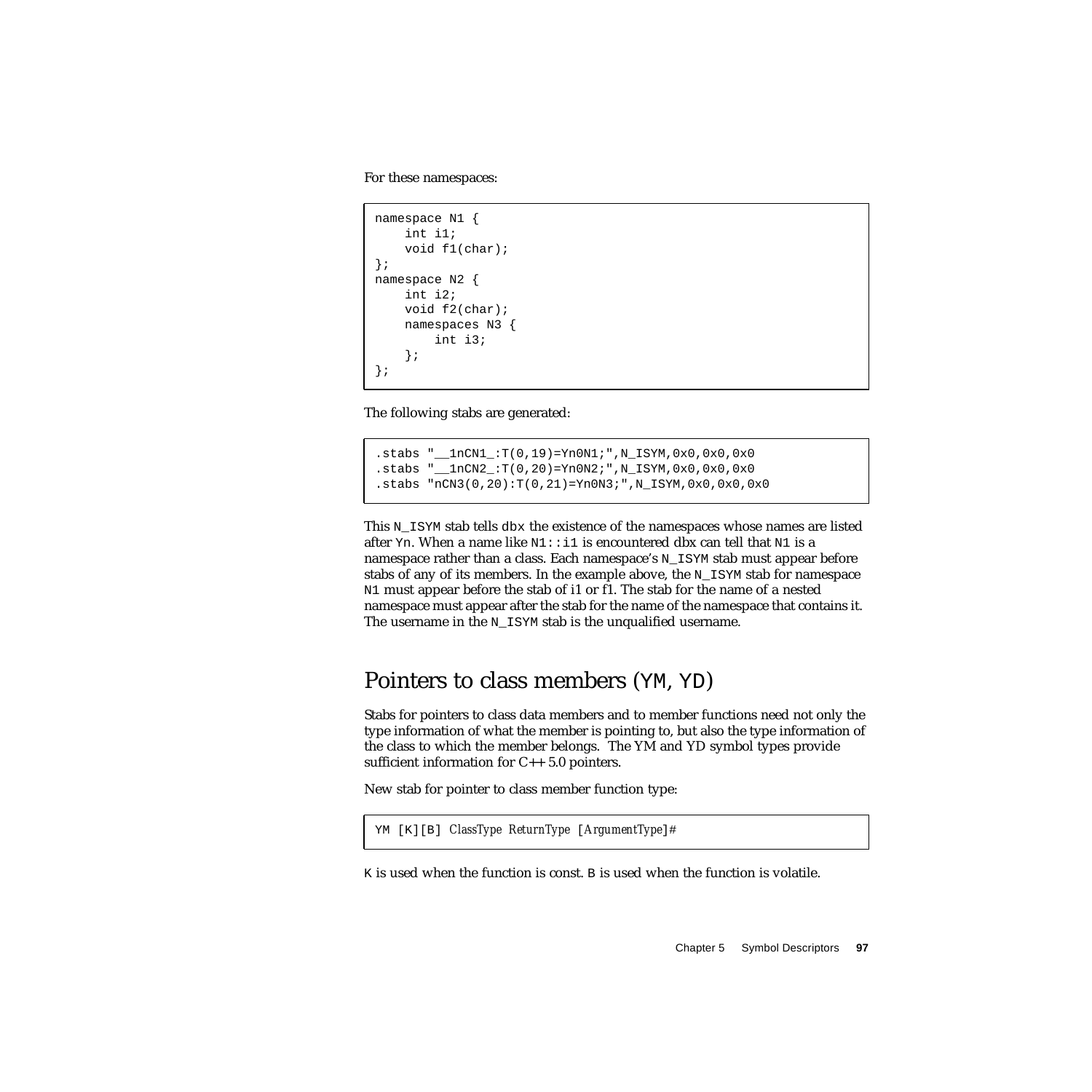New stab for pointer to class data member type:

YD *ClassType DatamemberType*

Use the following program as an example:

```
int foo(int x) \{return x\}class A {
public:
     A(int arg) : d1(arg) {\}int d1;
     int bar(int x) \{return x+dl;\};
};
int main()
{
A a(1);
A b(2);int (A: : *x)(int) = \&A: :bar;int (*y)(int) = \&foo;int A:: *z = &A::dl;
A * p = \& a;}
```
Old stabs for x, y and z :

.stabs " $x:(0,25)=*(0,26)=f(0,3)$ ",  $N_L$ LSYM,0x0,0x8,0xffffffec .stabs "y: $(0,27)$ =\* $(0,28)$ =f(0,3)",N LSYM,0x0,0x4,0xffffffe8  $.$ stabs "z: $(0, 29)$ =\* $(0, 22)$ ", N\_LSYM,0x0,0x4,0xffffffe4

Stabs for  $x$  and  $y$  convey same thing—pointer to function that returns integer. The stab for z indicates pointer to void type, but has insufficient information for dbx.

New stabs for  $x$ ,  $y$ , and  $z$ :

```
.stabs " 1fEmain1ABx : (0,20)=YM(0,19)(0,3)(0,21)=*(0,19)(0,3)#",
N_LSYM,0x0,0x8,0xffffffec
.stabs "__1fEmain1ABy_:(0,22)=*(0,23)=g(0,3)(0,3)#",N_LSYM,0x0,
0x4,0xffffffe8
.stabs "__1fEmain1ABz_:(0,24)=YD(0,19)(0,3)",N_LSYM,0x0,0x4,
0xffffffe4
```
(0,19) is the type ID of class A.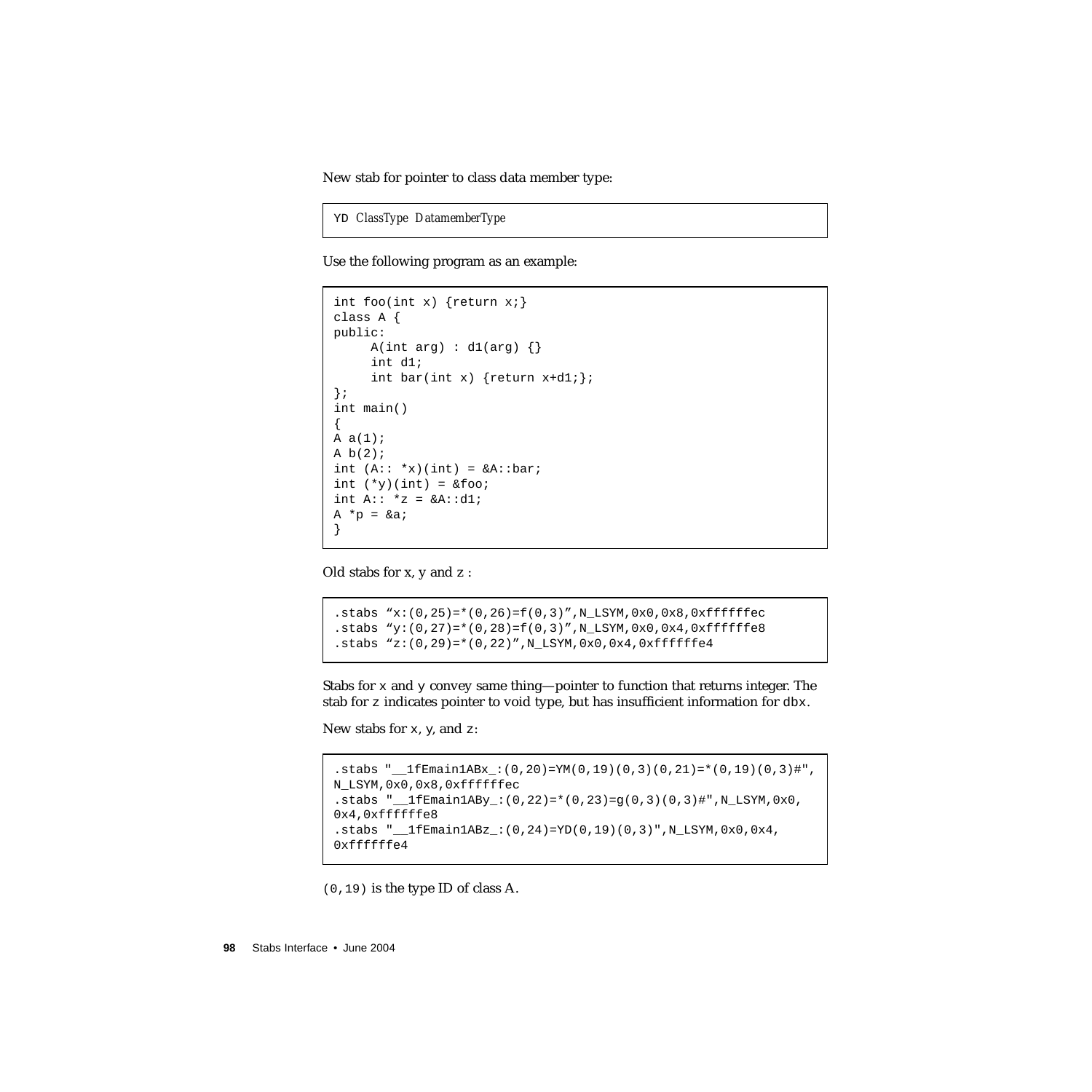### <span id="page-98-0"></span>Templates (YT, YI)

There are several kinds of template stabs<sup>1</sup>. The template source line stabs ( $LT$  stabs) are detailed under ["Lines in Template \(LT\)" on page 78.](#page-77-0) The stabs describing the templates and their instantiations are described here. These are the YT stabs (T for Template) and  $YI$  stabs (I for Instantiation). There are the following kinds:

| YTC OF YTS    | class or struct template                 |
|---------------|------------------------------------------|
| YTC or YTS    | nested class or struct template          |
| YTf           | function template                        |
| YIC OF YIS    | template class or struct instance        |
| YIC or YIS    | nested template class or struct instance |
| <b>YTf</b>    | template function (instantiation)        |
| YIm           | template member function                 |
| $@1$ and $@>$ | markers for "fake" index stabs           |

Since some templates are instantiated into the template repository (usually in the ./ Templates. DB directory for  $C_{++}$  4.0, and ./SunWS\_cache directory for  $C_{++}$  5.0), some of the template stabs will be generated in both the main object file and the template instantiation object file.

In ABI2, template definition names are mangled and template formal parameters are part of the mangled names. The resulting mangled names uniquely identify a template definition. In ABI1, template definition names were not mangled.

Most template stabs include a *TemplateParamList*. This is a list of the parameters in one of the following forms:

name:tYC *type\_number* ; // "normal" parameters

or

name:*type\_number* ; // non-type parameters

That is the parameter name is followed by a colon, an optional  $\forall x \in \mathcal{X}$  a type number, and a semicolon.  $\Delta x$  will define a new type number for each " $\Delta x$ " type; the *type\_number* given in these stabs should not be defined elsewhere in the file. For non-type parameters, the *type\_number* must be defined previously.

<sup>1.</sup> Because of continuing changes in the C++ language definition, the organization of the template stabs is subject to possible change in some future release.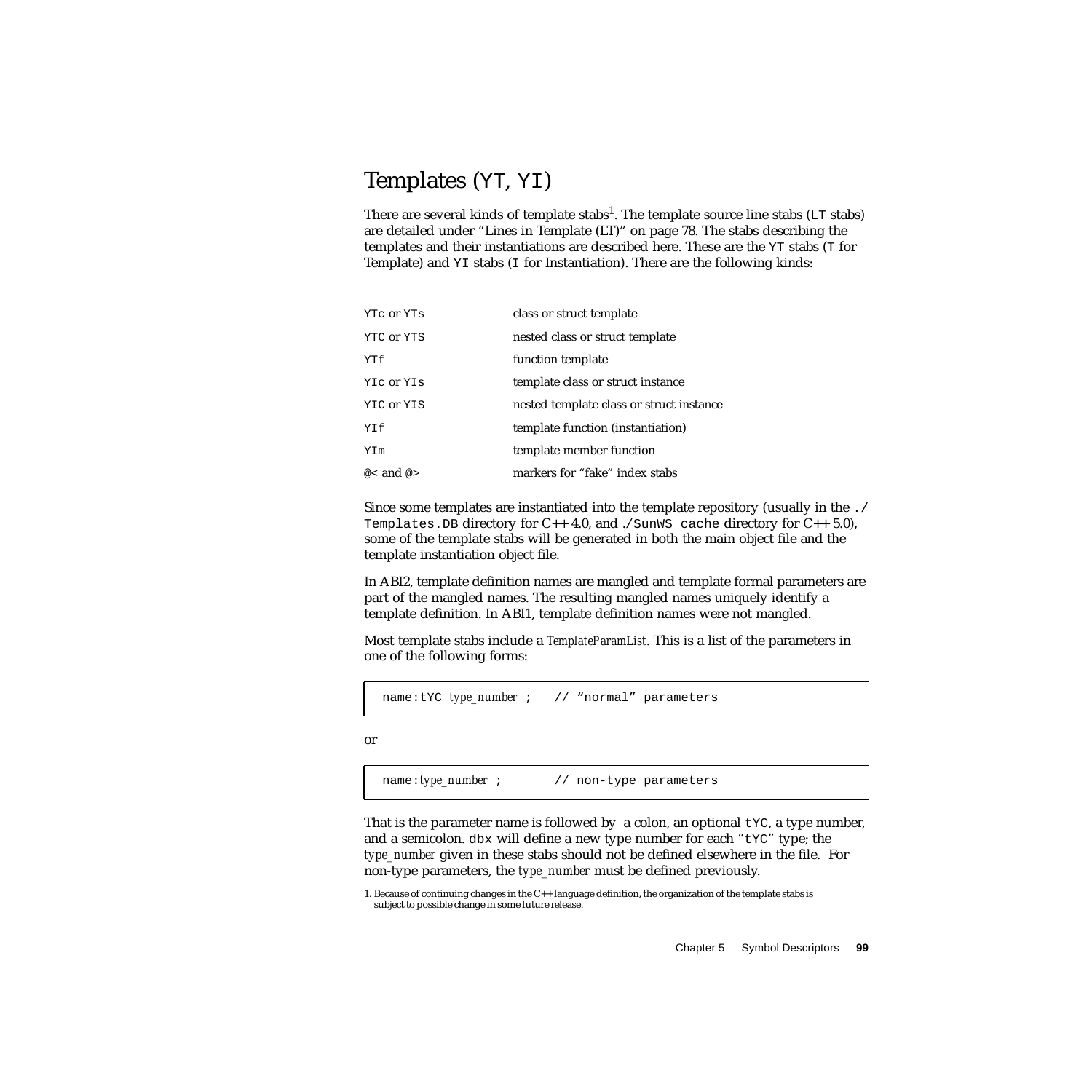For example, given a template definition like:

```
template<class A, int x> ... // template definition...
```
the *TemplateParamList* looks like:

 $A:$ tYC $(0,19)$ ;  $x:$ p $(0,3)$ 

where (0,3) means "int", and (0,19) is not defined elsewhere in the file. The  $\text{tyc}$ string indicates to dbx that this type is being defined here, so that it can be used within the template and within the stabs for its member functions. This  $\forall x \in \mathbb{R}$  is also used for the main type defined in the YIc (instantiation) stabs.The *p* prevents dbx from interpreting x as the name of the type  $(0,3)$ .

Class templates (YTc, YTC, YTs, and YTS)

```
TemplateName:YT cCsS TypeNumber TemplateParamList;@;
    Size ClassName ;;;;;;;;;
```
The stabs for class templates are largely made up of placeholders.

The fields in the stab for a template class were designed to make its structure similar to those of the corresponding instantiation, and those of a non-template class. However, at the time these stabs are created, the compiler knows very little about the template—it has not even fully parsed its contents. Because of this, most of the entries have no meaning in the stab for the template itself.

*TemplateName* is the name of the template; it is not a mangled name.

 $ccss$  indicates whether this is a class template (c), nested class template (c), struct template (s), or nested struct template (S).

*TypeNumber* is the (new) type number pair which this stab is defining to refer to this template class.

*TemplateParamList* is as described above.

*Size* is always zero (it is not yet known).

*ClassName* is the same as the TemplateName; it is not mangled

The several trailing semicolons correspond to the fields of the non-template class stab.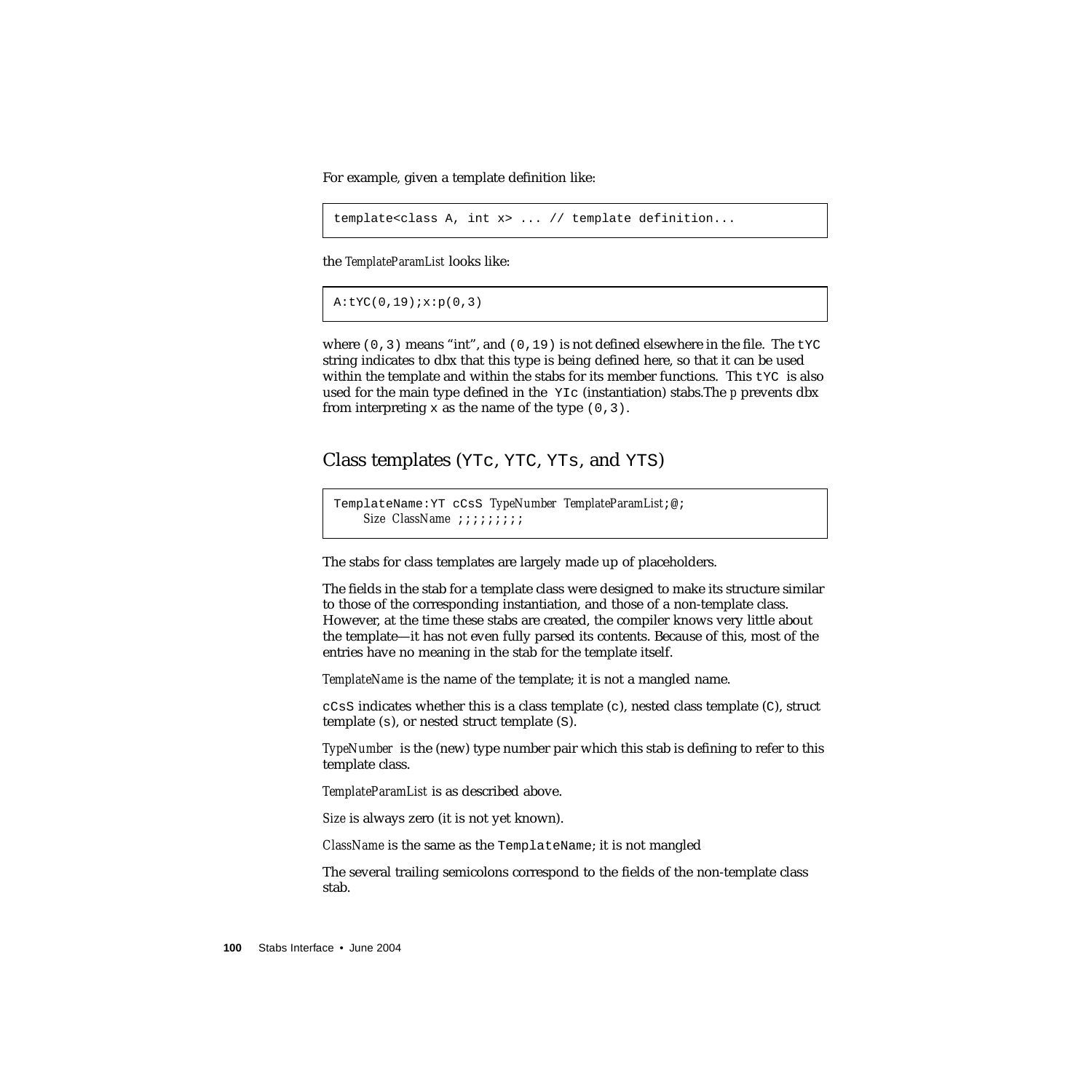#### *Example*

The following code:

```
template<class T> class vector {
   T* v;
    int sz;
public:
   vector(int a) \{sz = ai\};T& operator[]( int );
    T& elem(int i) { return v[i]; }
    int size() { return sz: }
    int size(int) { return sz; }
    void dump( const char * );
};
```
yields:

```
.stabs "__1nGvector3CTA__:YTc(0,19);T:tYC(0,20);@;
0vector;;;;;;;;;",N_GSYM,0x0,0x0,0x0
```
#### Template Member Function Instantiations (YIm)

Each member function of a template gets a fake instantiation. This is actually a series of stabs generated to look somewhat like the set of stabs generated by a "real" function. That is, there is a N\_FUN stab (with a  $YIm$  descriptor), N\_PSYM stabs for each of the parameters for that member, and a pair of level one brackets  $(N$  LBRAC and N\_RBRAC).

The YIm stab string consists of:

```
MangledMemberFunctionName:YIm TemplateParamList;@;
          m;
          TemplateClassName:F ReturnType;ParamTypeList
```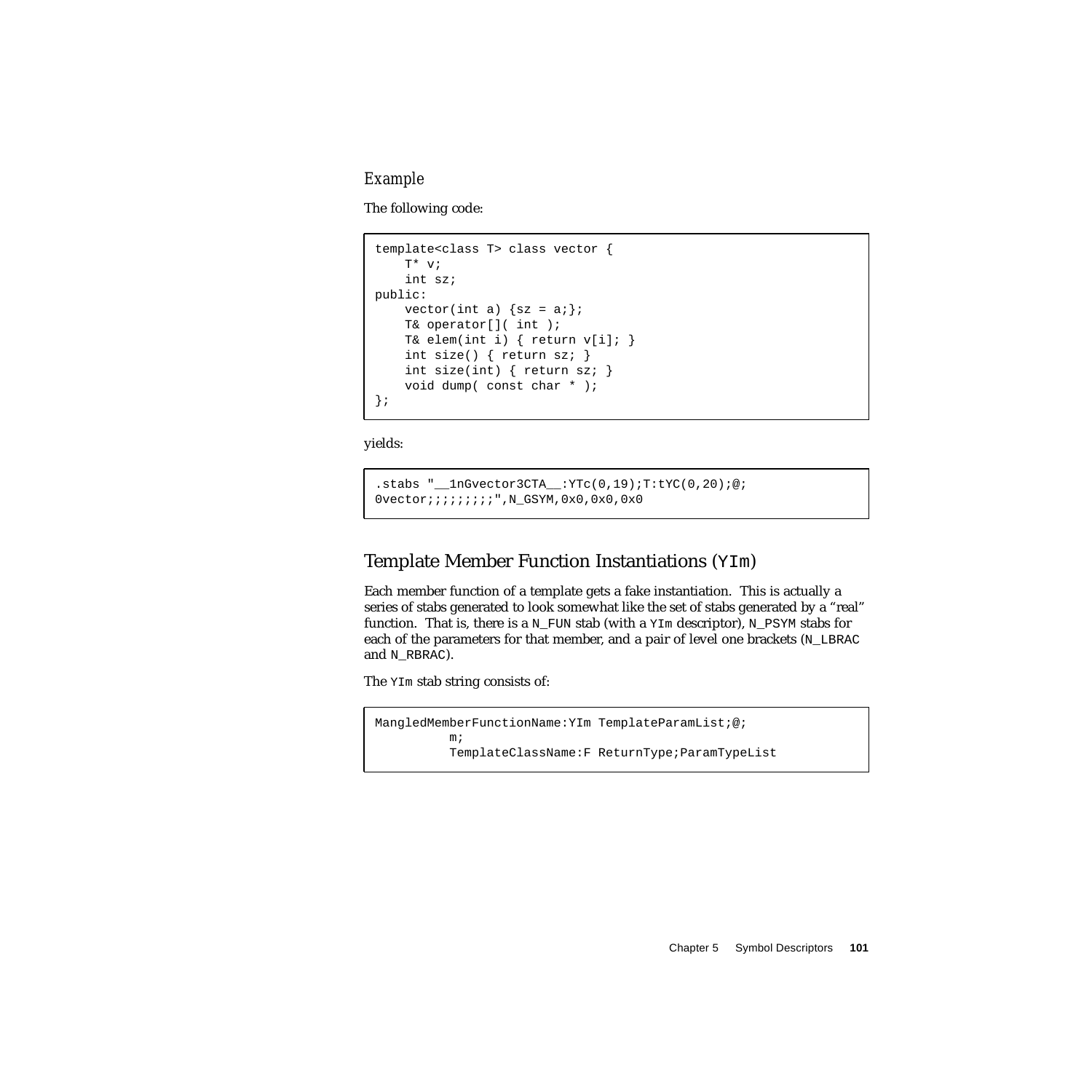For example, given the vector class example of the previous section, each of its member functions would get YIm and related stabs similar to this one (which is for the vector<T>::elem member):

```
42: .stabs "__1cGvector4Ci_Eelem6Mi_ri_:YImT:(0,3);@;m;
      cEelem6Mi_r0(0,19):F(0,23);(0,24);(0,3)",N_FUN,0x0,0x0,0x0
43: .stabs "this:p(0,24)",N_PSYM,0x0,0x4,0x44
44: .stabs "i:p(0,3)",N_PSYM,0x0,0x4,0x48
```
#### Function templates (YTf)

A function template has a single YTf stab, perhaps preceded by a source-file (N\_SOL) stab, and has an LTf stab, but no index stab. The LTf stabs are described in ["Lines in Template \(LT\)" on page 78](#page-77-0). The YTf stab is a N\_GSYM stab, with the (unmangled) name of the template; it has three sections terminated by  $\varnothing$ ; and then a pair of line numbers. The YTf stab's string is of this form:

*TemplateName*:YTf *TemplateParamList*;@; ;*TemplateName*:T *ReturnType*;*ParamTypesList*;@; *ParamNamesList*;@; *StartingLineNum*;EndingLineNum

*TemplateName* is the user's (unmangled) name of the template.

The *TemplateParamList* is described above.

The list following the :T is just like the list of *return-type-plus-arguments* that are in a normal  $N$  FUN stab, although the parameters in this list might refer to the "dummy" types defined within the template's *TemplateParamList*.

The *ParamNamesList* is a list of entries like this:

*ParameterName*:p *type\_number*;

The : p parts are similar to the strings that are contained in the N\_PSYM stabs for normal functions.

Finally, the line numbers are in decimal—the beginning and the ending of the template source. These refer to lines in the source file most recently set by a  $N$  SOL stab.

Stabs generation for function templates is "lazy", in the sense that the stabs for a given template are not output until unless that template is actually used.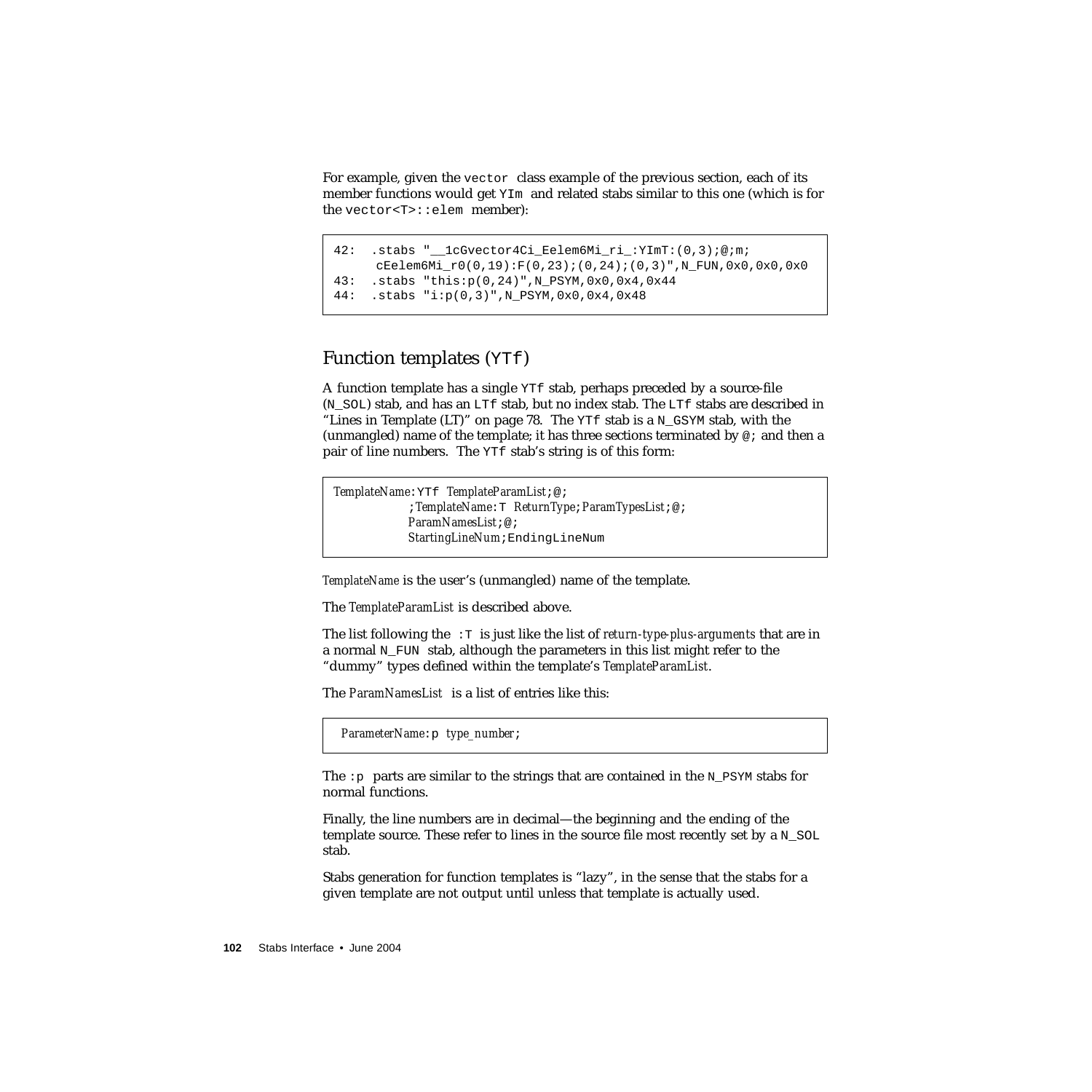*Example*

```
template<class A, class B> int tfex( B* x, A y ) \{ \ldots \}
```
yields a function-template stab like this (split and annotated):

```
.stabs " lcEtfex3CTACTB 6Fp10 i :YTf
   A:YC(0,19); B:YC(0,20); // define template params A and B
   @;;__1cEtfex3CTACTB_6Fp10_i_
   :T(0,3);(0,21)=*(0,20);(0,19); // returns int, gets (B^*, A)@;
   x:p(0,21);y:p(0,19); // name function params x and y
   @;1;1;",// line number of template source.
   N_GSYM,0x0,0x0,0x0// rest of stab
```
#### Instantiations

Instantiation of a template for a given type can be overridden ("*specialized*") by the user. For classes, the compiler can easily tell that this is happening, because the class name has angle brackets in it. For functions, there is no way for the compiler to tell that this is happening, because the corresponding function template might not be #included in the source file that contains the overriding function definition.

With respect to stabs, neither user-specialized functions nor user-specialized classes are treated as templates. For functions which are specializations of function templates, the compiler just creates a normal, non-template  $N$  FUN stab. For classes, it creates a normal class stab.

#### *Stabs for (Instantiated) template classes*

Template classes that the compiler did instantiate from a template have YIc stabs of this form: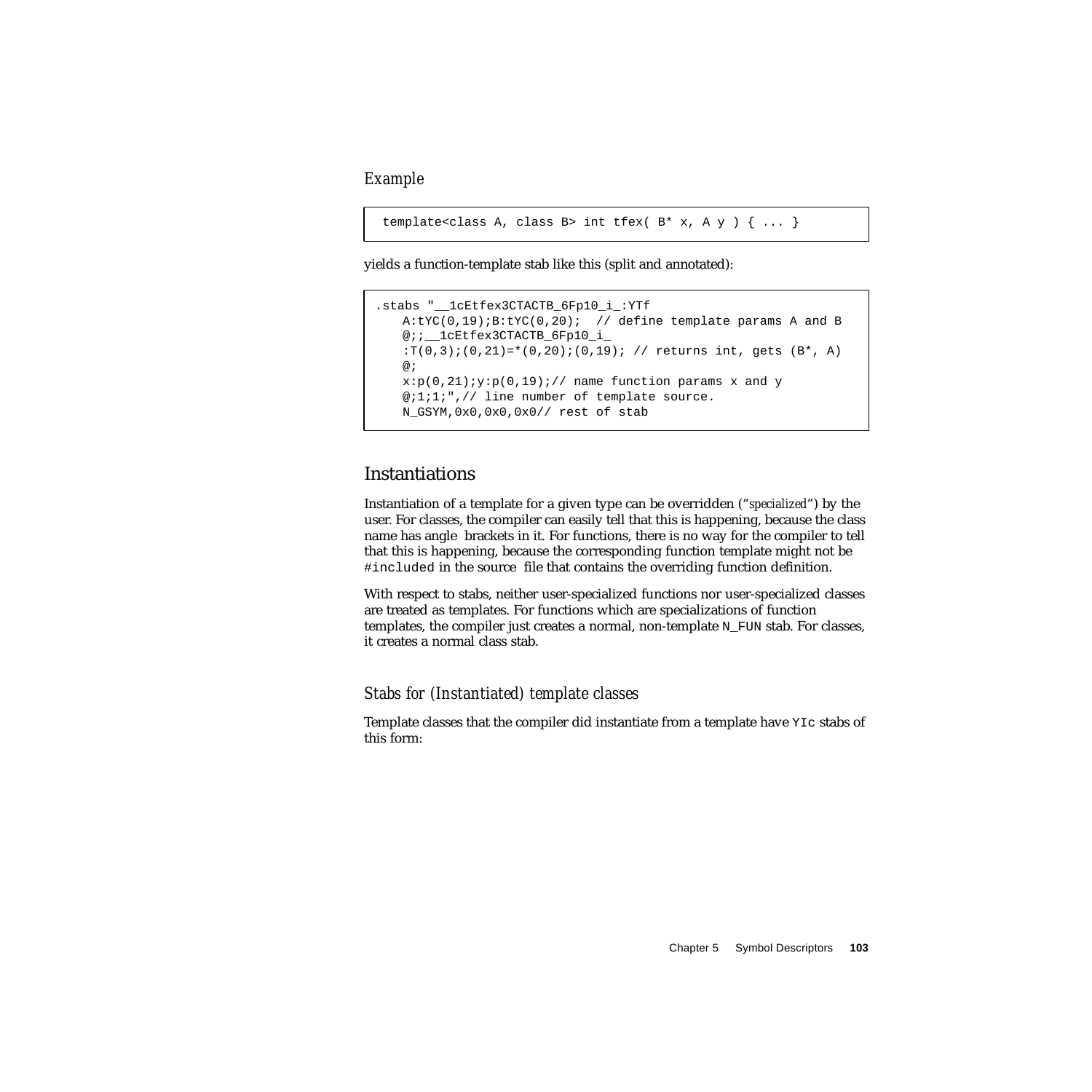*ClassName*:YI **cCsS** *TypeNumber*;@; *ActualArguments*;@;g; *Size TemplateName*; *Bases*;*DataMembers*;*MemberFunctions*; *StaticDataMembers*;*Friends*; *VirtualFunctionInfo*; *NestedClassList;AccessAdjustments*; *VirtualBaseClassOffsets*; *Passmethod*;

*ClassName* is the mangled name of the instantiated class (for example, "stack<int>"). In C++ 4.0 (Stabs 3.1), this was a specially constructed mangled name of one of the member functions of the class. In  $C_{++}$  5.0, however, there may not be any member functions in the instantiation.

 $ccss$  tells whether the template was declared using  $class$  (c) or struct (s), and whether it was a nested class (C) or a nested struct (S).

*TypeNumber* is the (new) type number pair which this stab is defining to refer to this template class.

*ActualArguments* is a list of the actual arguments that were supplied in this instantiation. Normal <class T> parameters have the parameter name followed by a colon and then a type number not previously defined in this object file. Nontype parameters are represented either by a literal decimal number (for integral parameters), or as the name of a global variable (for parameters which are addresses). The types in the list are separated by semicolons.

**Note –** Non-type parameters are not currently implemented. They have the same form as normal template parameters.

*Size* is the actual size in bytes of an object of this class.

*TemplateName* names the template of which this class is an instantiation (or the template for which this class is an overriding specialization).

The rest of the stab for a template class looks a lot like the stab for a non-template class; since this is an instantiation (or a user-supplied override), we now know the sizes and offsets of everything.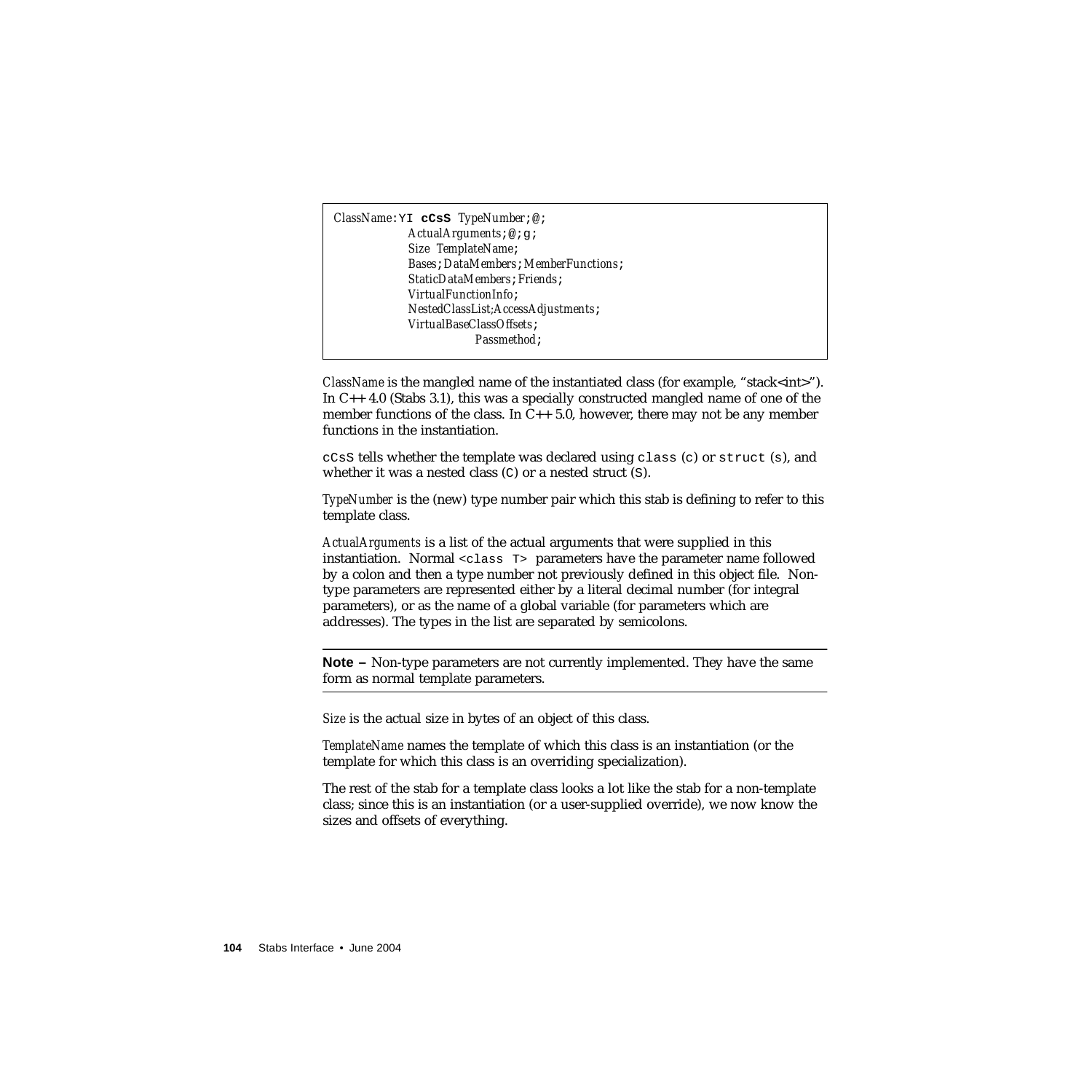#### *Example*

If we start with the vector template used in an above example, and instantiate it with a declaration like

```
 vector<double> vw(12);
```
then the compiler will produce these stabs:

```
.stabs "__1nGvector4Cd__:YIc(0,21);
@;T:(0,15);@;q;8 lnGvector3CTA ;;
ACBy: (0, 22) = * (0, 15), 0, 32;
AcCsz:(0,3),32,32;
;
Cc2t6Mi_v Cc2F6Mi_rd
CcEelem6Mi_rd CcEsize6M_i
CcEsize6Mi_i CcEdump6Mpkc_v;
;;;;;;010;",N_GSYM,0x0,0x0,0x0
```
#### *Stabs for (instantiated) template functions*

These are similar to part of the stab that is generated for the function template; the main difference is that the :p section is split off into separate N\_PSYM stabs, as it is for normal N\_FUN stabs. So the sequence of stabs that will be generated for template functions would look like this:

```
a "template index (@>) stab" for this generated function
       the "YIf" stab (type is N_FUN)
        some ":p" stabs (types are N_PSYM)
        <the guts of a normal function: LBRACs,RBRACs
            SLINEs, local variable declarations, etc.>
```
The template index stab for a template function is an  $N$ -FUN stab. Its name starts with a special  $\infty$  indicator, which is followed by the mangled name of the template function.

On systems using the a.out object format, these **@>** index stabs are put out as normal (non-index) stabs, and the mangled name has a colon at the end of it.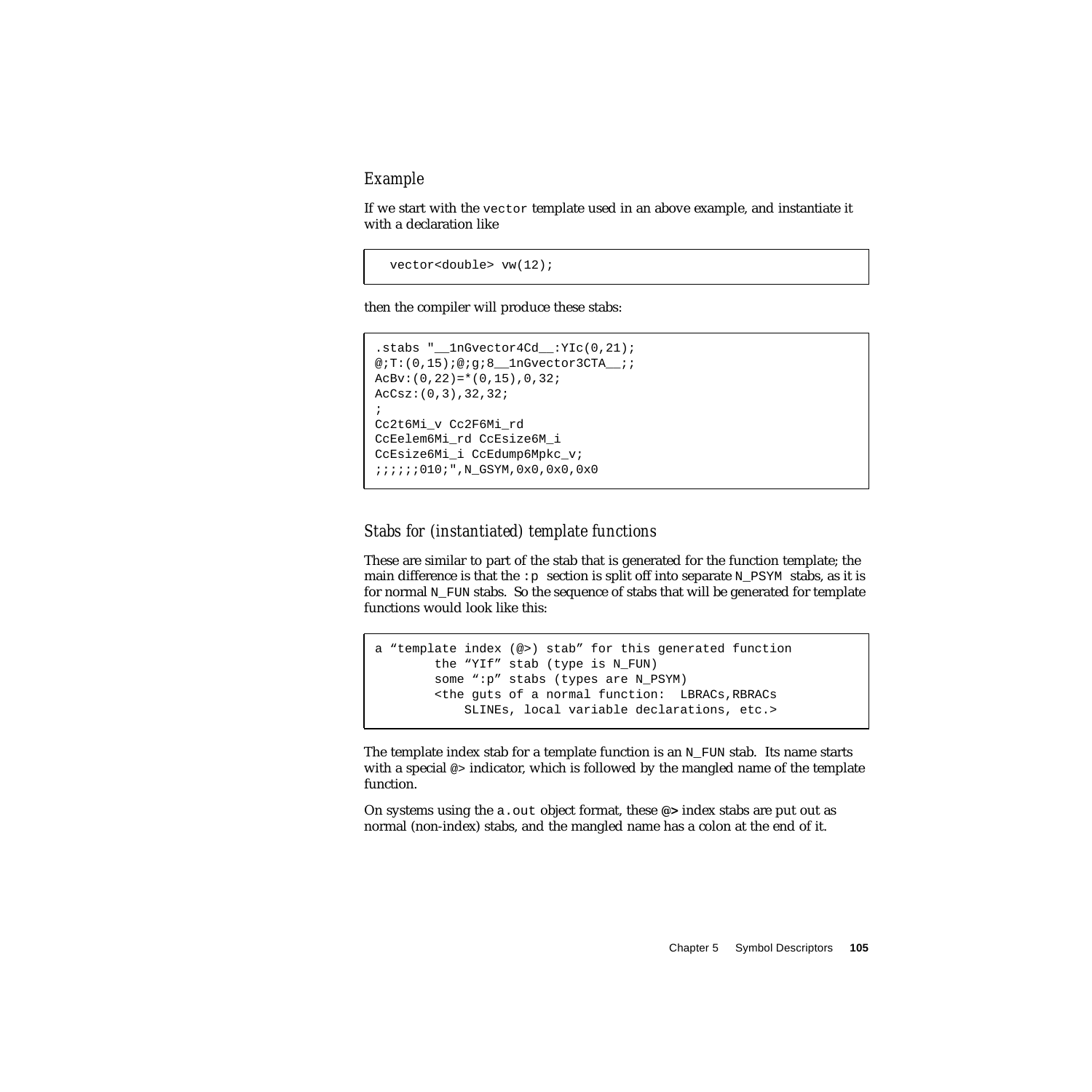The YIf stab is an N\_FUN stab, with a stab string like:

```
MangledFunctionName:YIf TemplateActualList;@;;
MangledTemplateName
:F ReturnType;FunctionArgList
```
The *TemplateActualList* is a list of entries each of which consists of a parameter name, a colon, and the type used in this instantiation.

**Note –** A function which is a specialization of a function template yields a normal, non-template N\_FUN stab.

The *ReturnType* list is like the one for the template, except that the correct instantiation types have been substituted into it.

For example, given the template function:

template<class A, class B> int tfex(  $B* x$ , A  $y$  )  $\{ \ldots \}$ 

And given an instantiation due to a call like this one:

int  $i = t$  fex( "str", 9 );

The corresponding sequence of stabs for the instantiation might be (assuming that char is  $(0,1)$  and int is  $(0,3)$ :

```
28: .stabs "__1cEtfex4CiCc_6FpTBTA_i_:YIfA:(0,3);B:(0,1);@;g;
\_1cEtfex3CTACTB_6Fp10_i_:F(0,3);(0,22)=*(0,1);(0,3)",N_FUN,0x0,
0x0,0x0
  29: .stabs "x:p(0,22)",N_PSYM,0x0,0x4,0x44
  30: .stabs "y:p(0,3)",N_PSYM,0x0,0x4,0x48
  31: .stabn N_LBRAC,0x0,0x1,0xc
   32: .stabn N_SLINE,0x0,0x1,0xc
  33: .stabn N_SLINE,0x0,0x1,0x18
   34: .stabn N_RBRAC,0x0,0x1,0x18
```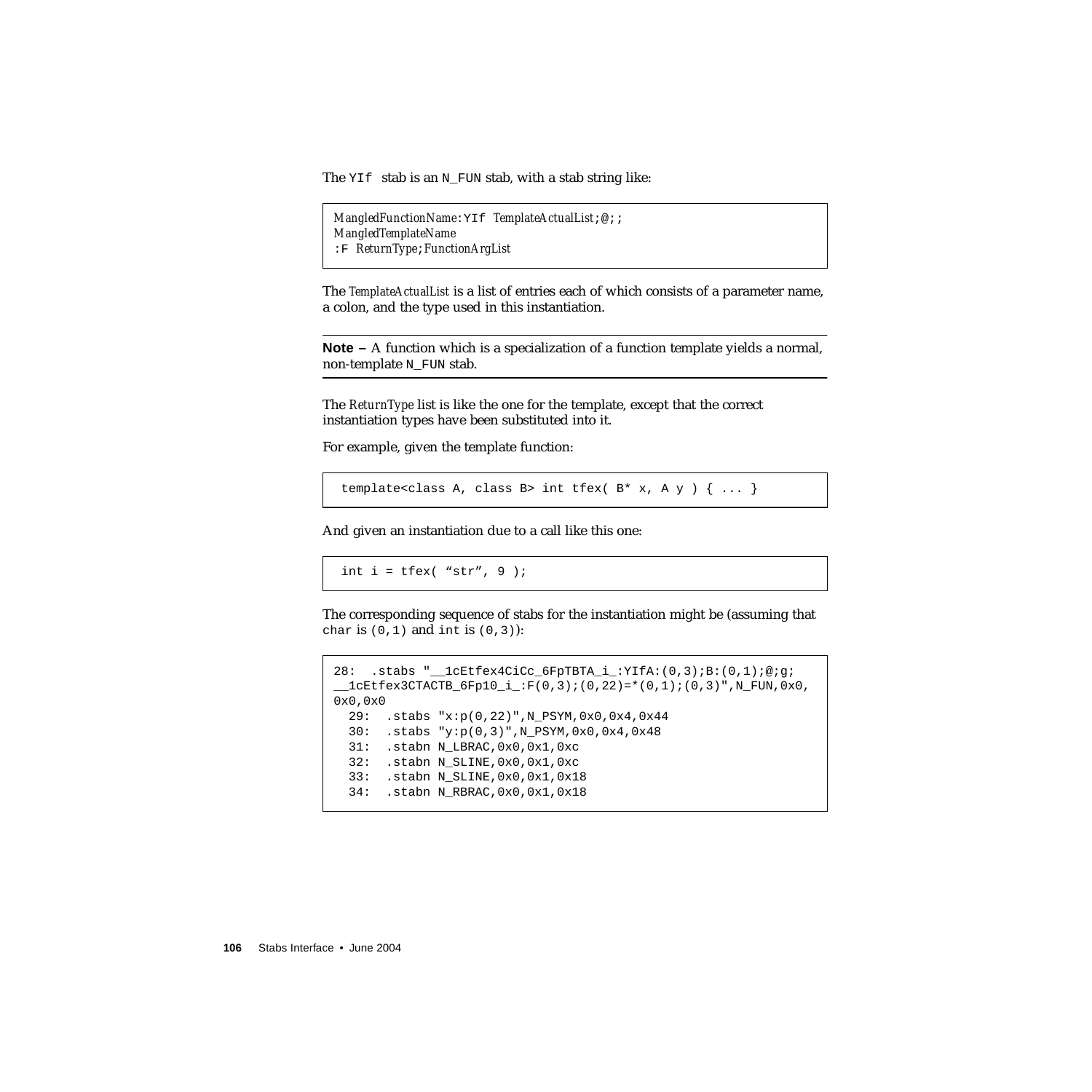# Run Time Type Information (RTTI) (YR)

The only stabs used for exception handling are the RTTI (YR) stabs. One of these is generated for each type used in a throw expression. Its form is:

```
.stabs "RTTI_Symbol:YR TypeNumber",N_LSYM,0,0,0
```
The *RTTI\_Symbol* names a compiler-generated variable which contains a \_\_RTTI structure. That structure contains the type information for the thrown type. The *TypeNumber* refers to the thrown type itself. For example, given the following program:

```
struct type2throw { char *msg; } ;
main ( ) {
   int x = 12;
    type2throw var2throw;
    var2throw.msg = "test exception to throw";
    if(x < 20) throw xi;
    else throw var2throw;
}
```
the compiler will generate the following stabs (among others):

```
.stabs "__1nKtype2throw_:T(0,19)=Ys4type2throw;;
    CcDmsg:(0, 20)=*(0, 1),0,32;;;;;;;;;000;",
     N_ESYM,0x0,0x4,0x0
.stabs "__RTTI__1Ci:YR(0,3)",N_LSYM,0x0,0x0,0x0
.stabs "__RTTI__1nKtype2throw_:YR(0,19)",N_LSYM,0x0,0x0,0x0
```
The mangled name  $RTTI$   $1Ci$  indicates a builtin type (int), and the longer name RTTI lnKtype2throw indicates the user-defined type in the second throw.

**Note –** No RTTI structure is valid until its initialization function has been called. This is normally done during the C++ static initialization phase.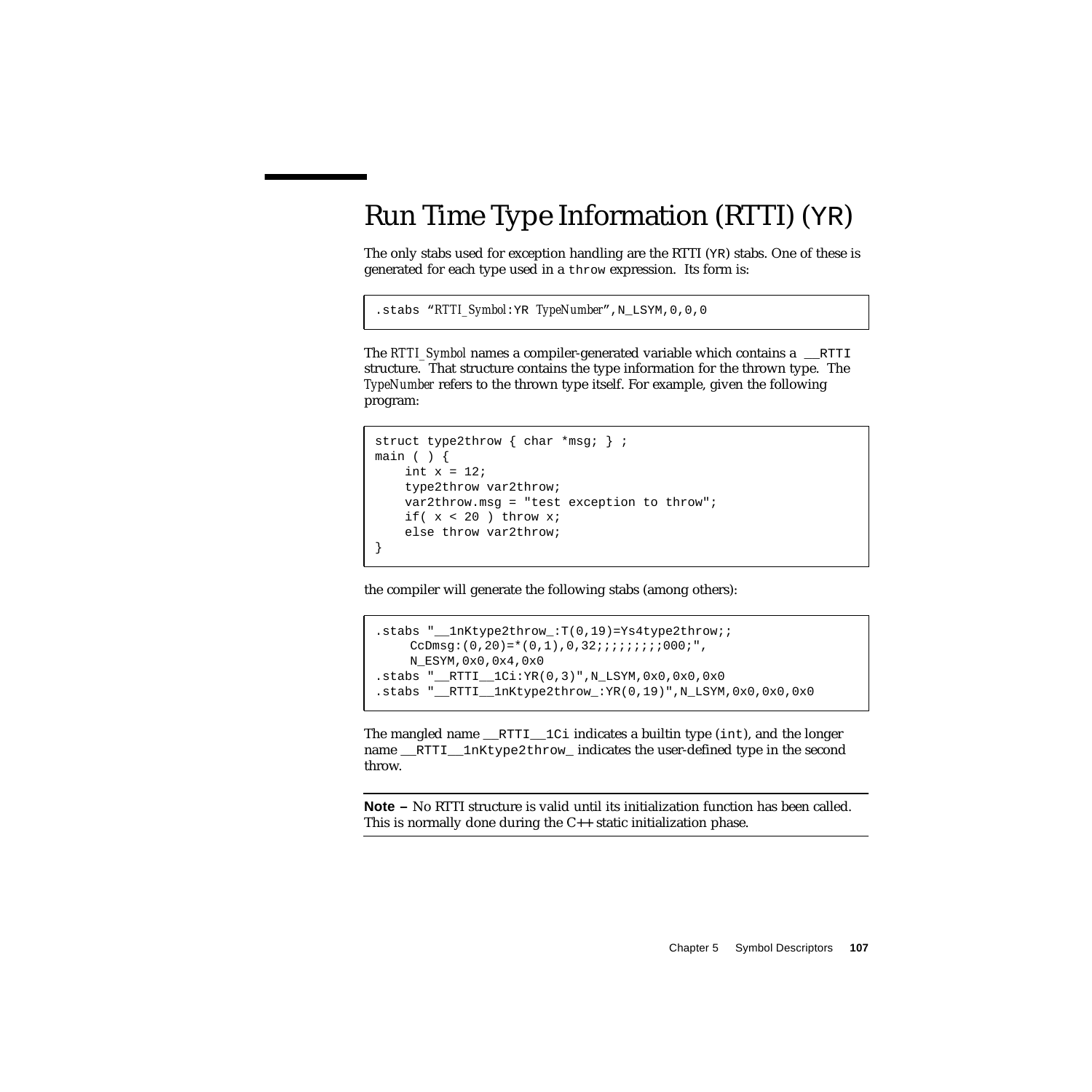#### Miscellaneous Stabs

Variadic (that is, *varargs* or *stdarg*) functions appear as if the ellipsis ("...") had been replaced with a parameter named \_\_builtin\_va\_alist. The type for that argument will be a new built-in type name "...". For example, the final two entries in each object file's list of built-in types are:

```
.stabs "void:t(0,13)=bs0:0:0", N_ISYM, 0x0, 0x0, 0x0
.stabs "...:t(0,17)=buv4;0;32",N_ISYM,0x0,0x0,0x0
```
The definition of a function declared as void etc(const char  $*$  fmt, ...) will cause stabs like these to be generated:

```
.stabs "__1cDetc6FpkcE_v_:F(0,13);// return type
   (0,19)=*(0,20)=k(0,1); // ptr to const char *
   (0,17)",// ellipsis "type"
   N_FUN,0x0,0x0,0x0
.stabs "fmt:p(0,19)",N_PSYM,0x0,0x4,0x44
.stabs "_builtin_va_alist:p(0,17)", N_PSYM,0x0,0x48,0x4
```
followed by the normal LBRAC/RBRAC stabs for the function definition.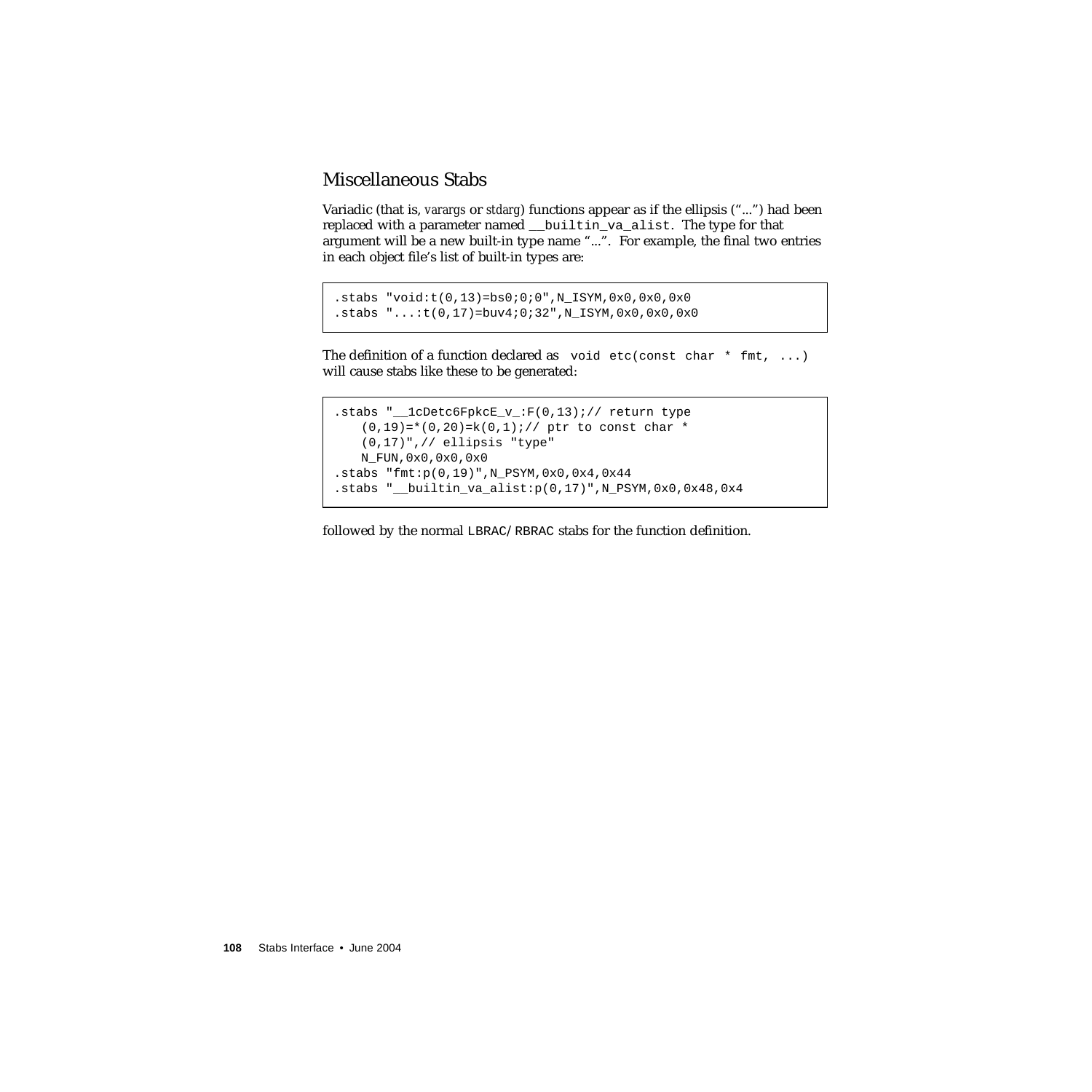# Type Specification

One major purpose of stabs is to describe the types of variables, parameters, or function return values. Stabs provide a very flexible method of describing types and defining variables and functions with these types. There are no predefined types; every type used in a program must be described by the compiler. Types are defined independently for each object file. There is no assumed relationship between the types defined in one object file with those defined in another. The stabs description also permits nameless or anonymous types.

A type described by stabs is a directed graph that ends in one of a few basic types: integer, floating point, or enumerated type. These are described in terms of their basic attributes (size, format, and so forth). All other types are described in terms of constructs built on these basic types or other defined types. A graphic representation of this directed graph is shown in [FIGURE 6-1](#page-111-0).

Each type, whether named or not, is given a unique type number. This type number is usually a pair of numbers within parentheses; the first number represents the sequence number of an include file and the second number represents the type defined within that file. The file sequence number corresponds to the number of N\_BINCL or N\_EXCL stabs in the object file. The original source file is given file number zero.

Languages that do not support a nested input file organization (such as Fortran) may use only a single number as the type number, or choose not to use the file numbers. This number represents the type within the source file. The single type number usage may appear in parentheses; For example, (n) is accepted as type n.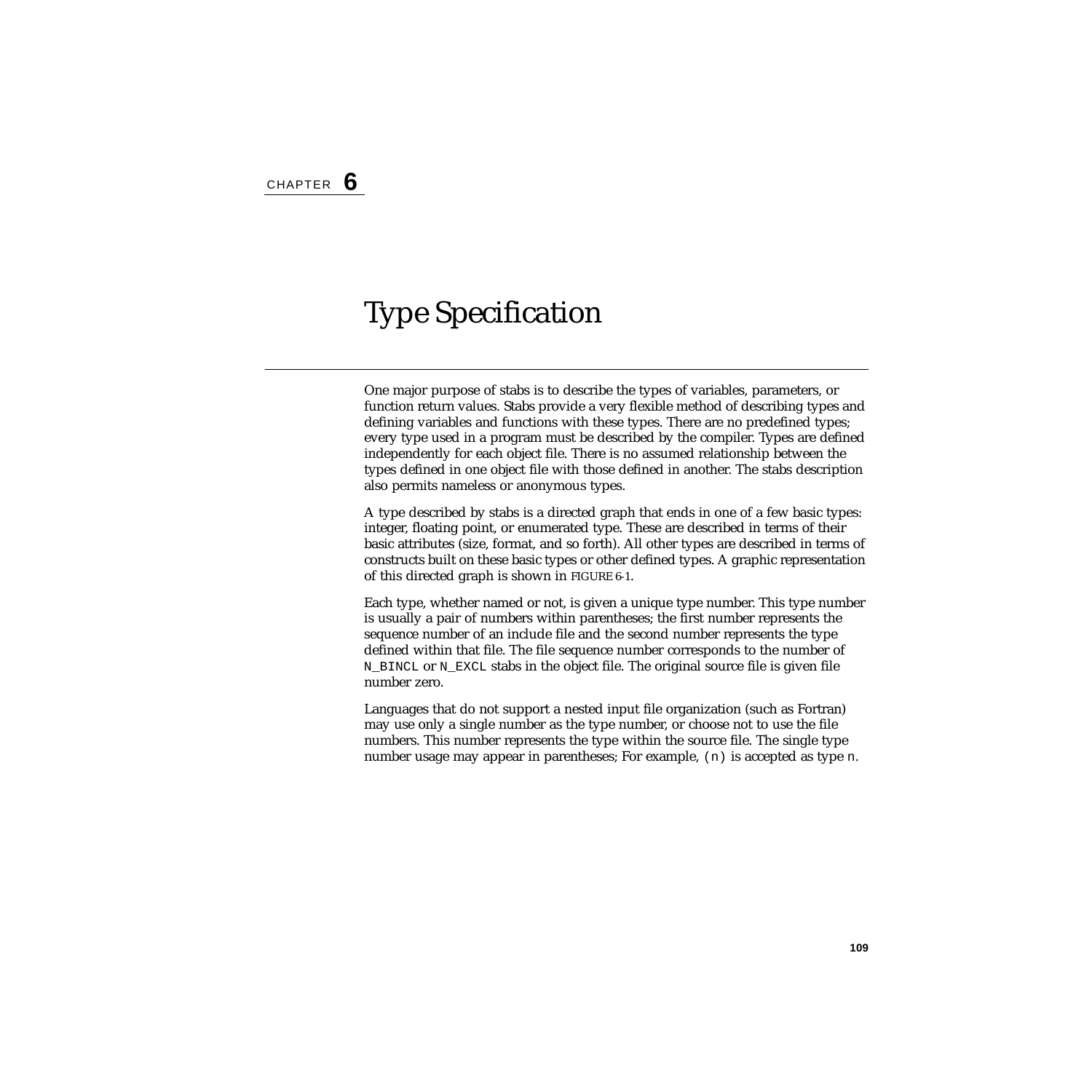In the stab string, the name of a variable or type is followed by a colon, a symbol descriptor, and a type specification. This type specification may be a reference to a previously defined type number, a new definition of a type number, or a type description. This means that there are three variations in the format for the stab, which can be seen from the following C program fragment:

```
typedef int Integer;
   Integer var;
   Integer *pvar;
```
This generates (in part) the following stabs:

```
.stabs "int:t(0,3)=bs4;0;32",N_LSYM,0x0,0x0,0x0
.stabs "Integer:t(0,21)=(0,3)", N LSYM, 0x0, 0x4, 0x0
.stabs "pvar:G(0, 22) = * (0, 21)", N_GSYM, 0x0, 0x4, 0x0
.stabs "var:G(0,21)",N_GSYM,0x0,0x4,0x0
```
The first stab is a description of the predefined type int. Symbol descriptor  $t$ indicates that int is a type that is given type number  $(0,3)$  and defined (as indicated by the equal sign followed by a type specification) as a basic integer.

The second stab describes Integer, also a type, which is given type number  $(0,21)$  and defined to be the same as int  $(0,3)$ .

The third stab describes pvar, a global variable (as indicated by the symbol descriptor G). Its type,  $(0, 22)$ , is defined as a pointer (\*) to type Integer  $(0, 21)$ .

The fourth stab describes var, also a global variable, of type Integer (0,21), which was defined in the second stab.

The symbol descriptors are described in Chapter 5.

The first character of the type description describes the type and is one of the following:

| empty | Type reference                    |
|-------|-----------------------------------|
| а     | Array                             |
| в     | Volatile                          |
| h     | <b>Basic integer</b>              |
| D     | Dope vector (assumed shape array) |
| d     | Dope vector (allocated array)     |
| е     | Enumeration                       |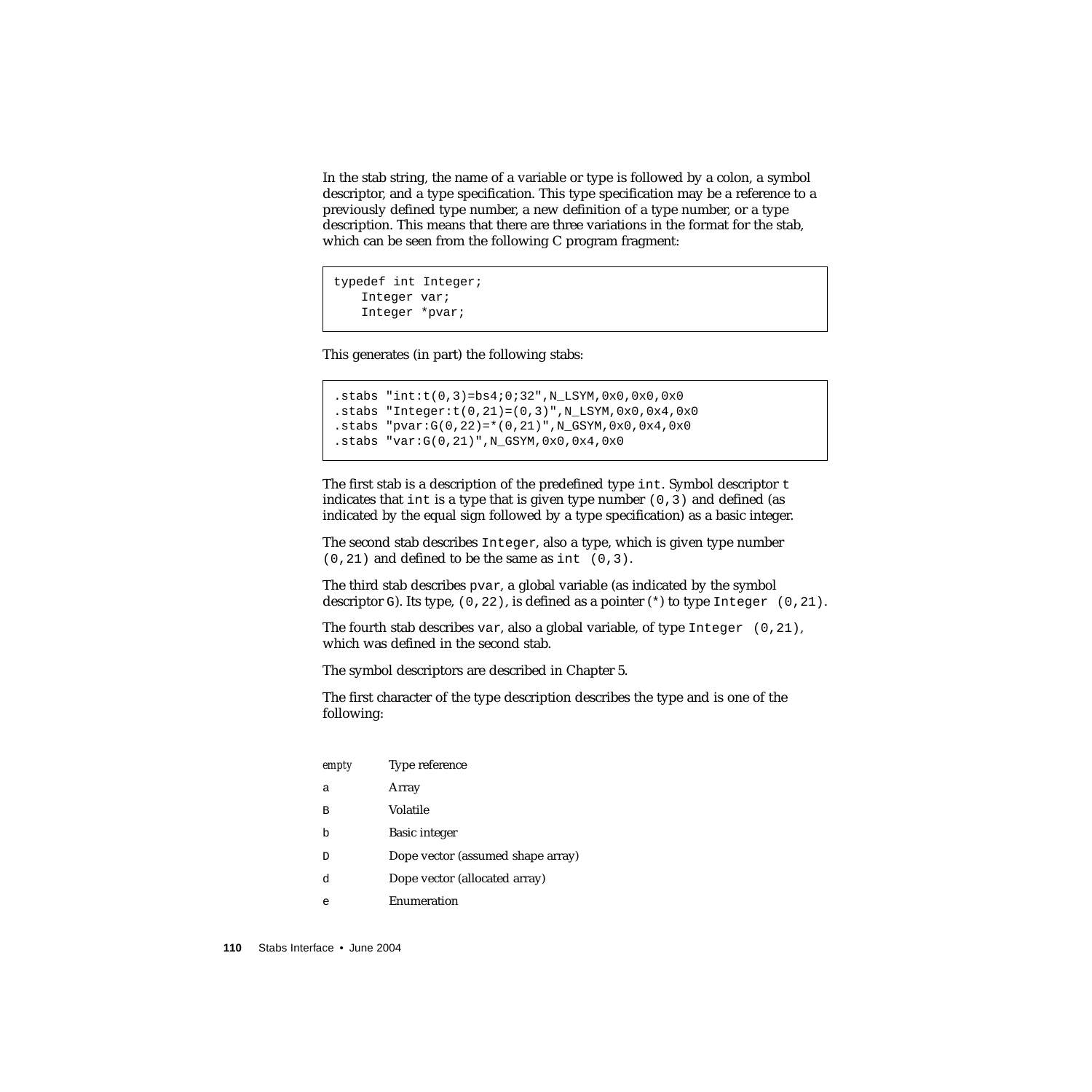| F       | Function parameter                                            |
|---------|---------------------------------------------------------------|
| f       | Function                                                      |
| g       | Function with prototype info                                  |
| K       | Restricted                                                    |
| k       | Const                                                         |
| P       | Procedure parameter                                           |
| R       | <b>Floating point</b>                                         |
| r       | Range                                                         |
| S       | Structure or record                                           |
| u       | Union                                                         |
| X       | Forward reference                                             |
| Υ       | $C_{++}$ specification ( $C_{++}$ 4.0 and later, see page 61) |
| Ζ       | C99 variable length array                                     |
| $\star$ | Pointer                                                       |
| &       | Reference                                                     |

These types are described below in alphabetical order.

A type is defined in terms of other types, which may in turn be defined in terms of more primitive types. Each type number must be unique within an object module, although the same numbers may appear in different object modules with completely different definitions. A new type may be defined wherever a type is referenced by following the new type number with an equal sign and the type definition.

There may be more than one type definition in a stab. This can be done by giving a type that is itself a type definition. For example, the global definition:

char \*\*cptr;

generates the following stabs:

```
.stabs "char:t(0,1)=bsc1:0:8:", N_LSYM, 0, 0, 0
.stabs "cptr:G(0, 20) = * (0, 21) = * (0, 1)", N_GSYM, 0, 4, 0
```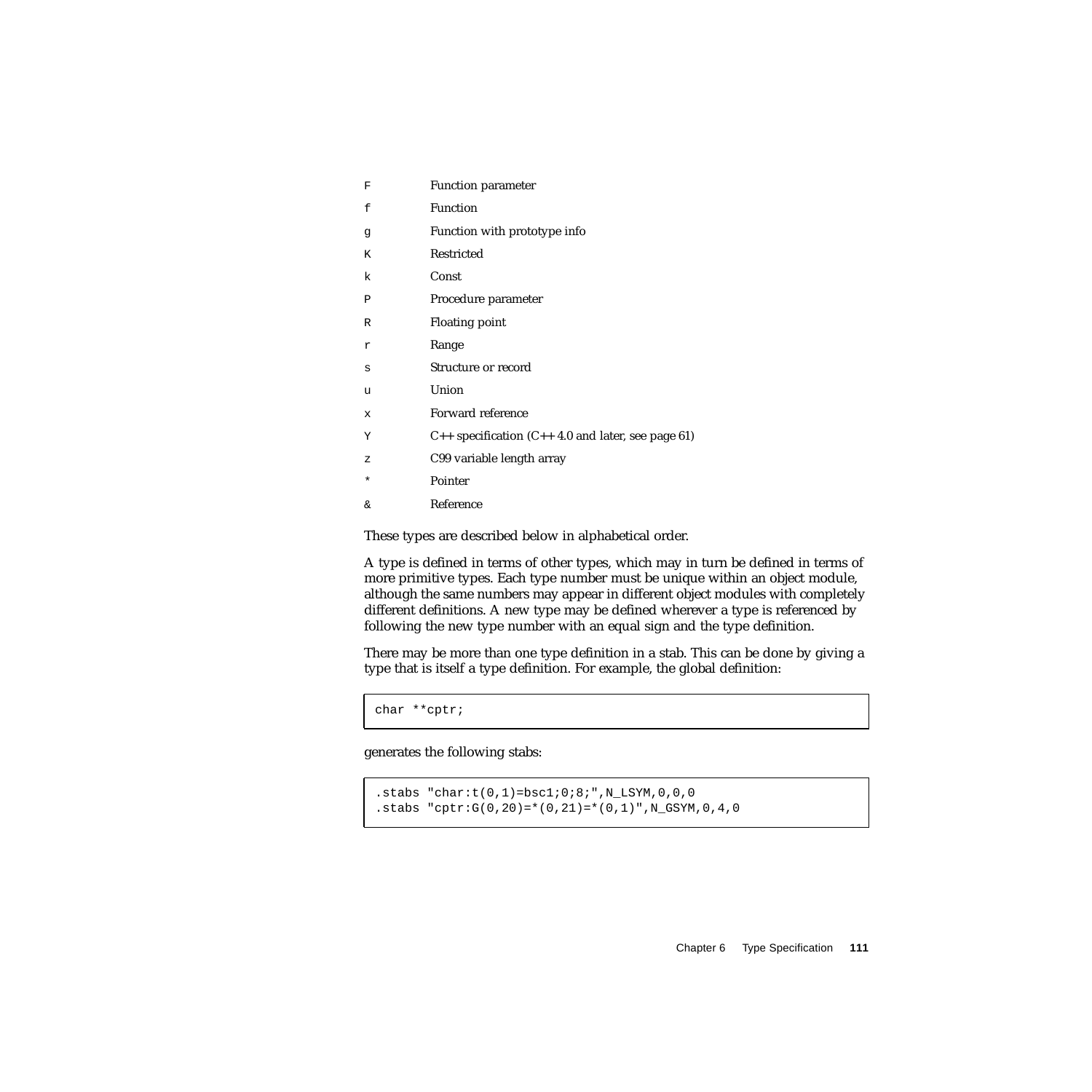These stabs define char to be type number  $(0,1)$  and specify that it is a signed integer occupying one byte. cptr is described to be a global variable with type number (0,20), which is unnamed. This is defined to be a pointer to type number  $(0,21)$ , which has no name. This, in turn, is defined to be a pointer to type  $(0,1)$ , which is char. This type tree is illustrated in [FIGURE 6-1](#page-111-0).

<span id="page-111-0"></span>**FIGURE 6-1** Example Type Tree.



#### <span id="page-111-1"></span>Array (a)

a *IndexType* ; *Type*

The a type describes an array type by giving the type of the index(es) and elements. Multidimensional arrays are treated as if they were one-dimensional arrays of arrays.

*IndexType* is the type of the index value. It is usually a range type. *Type* is the type of the elements of the array.

The C statements:

```
char msg[5][10];
float array[15];
```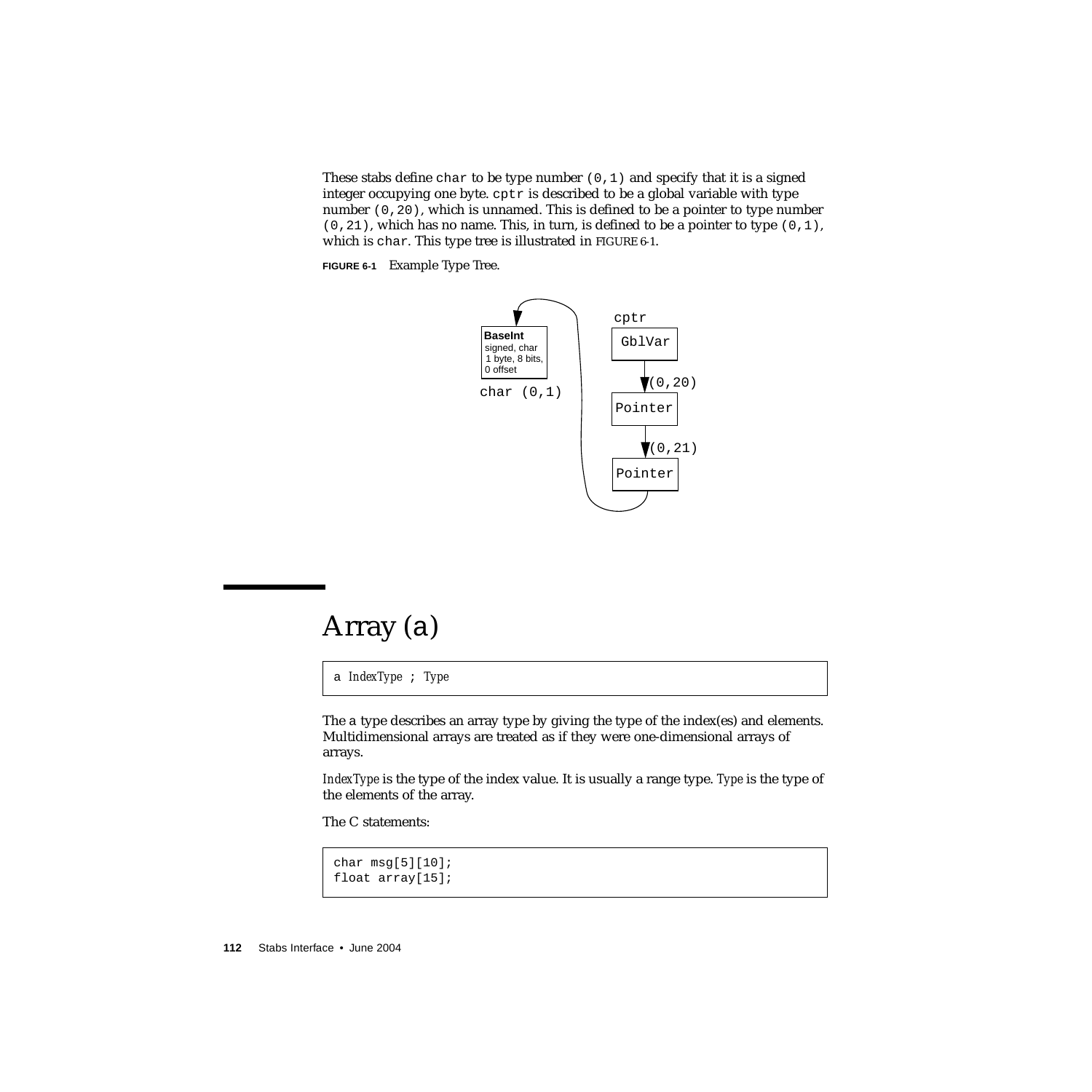generate the following stabs:

```
.stabs "char:t(0,1)=bsc1:0:8:",N_LSYM,0,0,0
.stabs "int:t(0,3)=bs4:0:32:", N_LSYM,0,0,0
.stabs "float:t(0,16)=R1;4;",N_LSYM,0,0,0
.stabs "msq:G(0, 21) = ar(0, 3);0;4; (0, 22) = ar(0, 3);0;9; (0, 1)"N_GSYM,0,50,0
.stabs "array:G(0,23)=ar(0,3);0;14;(0,16)",N_GSYM,0,60,0
```
In the fourth stab,  $msq$  is defined as a global variable (with a new type number (0,21) defined for it), which is an array. The first index is a range of 0 to 4 based on type (0,3), which is defined as int in the second stab. The elements of this array are a new type definition (given number  $(0,22)$ ), which is itself an array with an integer index with the range of 0 to 9. The elements of this array are each of type (0,1), which are defined as char in the first stab.

The fifth stab declares ar, which is an array of fifteen elements (range zero to fourteen) each of which is a float defined as type (0,16).

Normally the range supplied for an array type is respecified for each array.

## Volatile (B)

B *Type*

Types which are volatile (or const, or const volatile) generate stabs which are similar to pointer stabs (see "Pointer  $(*)$ " on page 126). Use the type descriptor B for volatile. For example:

```
"volatile int x; const volatile int y;"
```
might look like:

```
44: .stabs "x:(0,29)=B(0,3)",...
45: .stabs "y:(0,30) = k(0,31) = B(0,3)'",...
```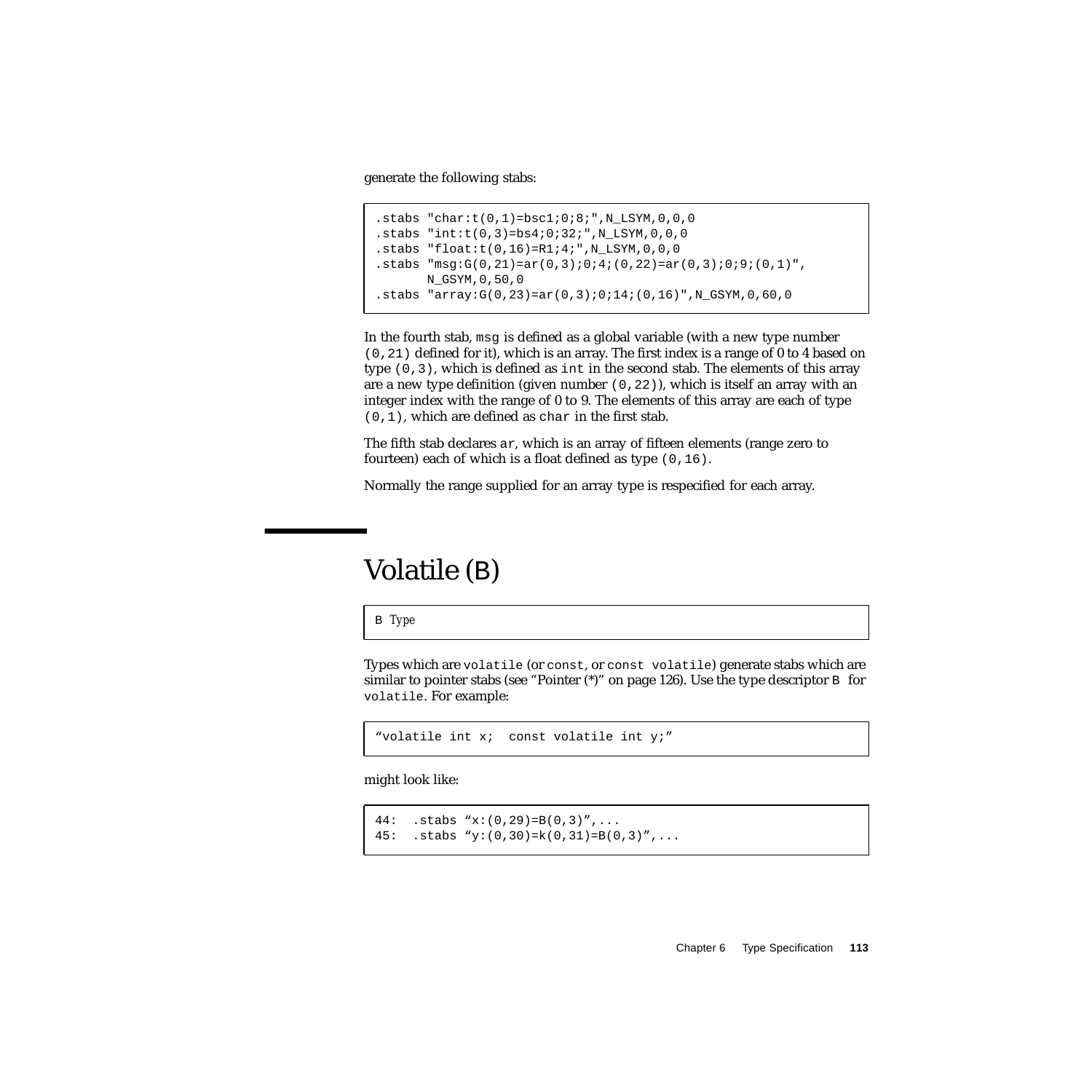## Basic Integer (b)

b *Sign* [ *Display* ] *Width* ; *Offset* ; *Nbits*

The b type describes a binary integer. The value is an unsigned or twos-complement integer that is *Nbits* wide and stored in *Width* bytes. *Sign* specifies u for an unsigned value and s for a signed value. *Display* optionally specifies c, b, or v. This indicates the default mode in which the value is to be displayed: character, Boolean (true or false), or varargs ("..." or "\_\_builtin\_va\_alist"). *Offset* specifies the starting bit of the value from the left-most bit in the storage allocated to the value.

A stab defining an unsigned long integer in C would look like the following:

.stabs "unsigned long: $t(0,14)$ =bu4;0;32;",N\_LSYM,0,0,0

In most cases, *Nbits* will be eight times *Width* and *Offset* will be zero. In the case of a 16-bit value stored in the low-order half of a 32-bit word, the stab describing this is:

.stab "packed\_val: $t(0,21)$ =bs4;16;16", N\_LSYM, 0, 0, 0

A binary integer of zero length is the normal representation for void in C and comparable types in other languages:

 $.stab$  " $void:t(0,19)=bs0:0:0"$ , N LSYM, 0, 0, 0

#### Dope Vector (D)

D *Type*

The D type describes a Fortran 95 assumed shape array type, that is, an array that must be accessed via a dope vector, a pointer, or an anonymous reference to an array valued object. This specifier can be applied only to a *Type* that is an array or a pointer to an array. The value field of the stab represents the offset into the global dope vector table named dv\_hdr .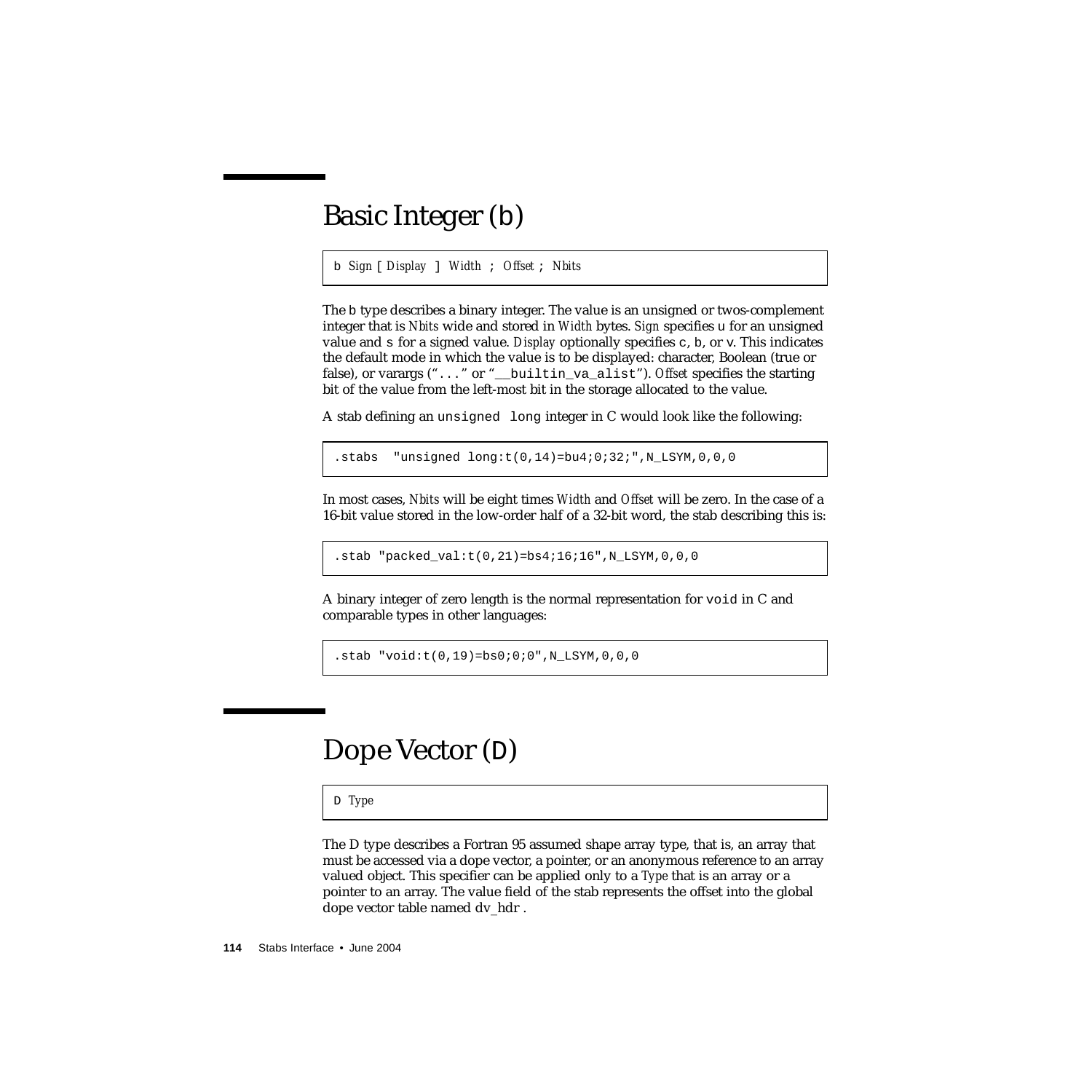For example, the statements:

```
subroutine sub(a)
integer a(:)
subroutine sub(a)
do i = 1, 100
   a(i) = ienddo
end subroutine sub
```
generate the following stabs:

```
.stabs "VOID:t1=bs0;0;0",N_LSYM,0x0,0x0,0x0
.stabs "INTEGER*4:t4=bs4;0;32",N_LSYM,0x0,0x0,0x0
.stabs "sub_:F1;25=*26=D27=ar4;1;J0;4",N_FUN,0x0,0x2,0x0
.stabs "a:v26",N_PSYM,0x0,0x14,0xfffffffc
```
where the first two stabs define types 1 (VOID) and 4 (INTEGER\*4). The third stab defines the subroutine sub\_ with return type 1, and a parameter of type 25 that is a pointer to type 26. Type 26 is an assumed shape dope vector  $(D)$  of type 27 that is an array whose range has bounds of type 4, a lower bound of 1, an unknown variable upper bound  $(J0)$ , and whose elements are of type 4. The last stab defines a as a parameter passed by reference (*Symdesc* v). It has type 26, a size in bytes of  $0 \times 14$ , and an offset from the stack frame pointer of  $0xfffffffc$ .

#### Dope Vector (d)

d *Type*

The d type describes a Fortran 95 allocatable array type, that is., an array which must be accessed via a *dope vector*, a pointer, or an anonymous reference to an array valued object. This specifier can be applied only to a *Type* which is an array or a pointer to an array. The value field of the stab represents the offset into the global dope vector table named dv\_hdr.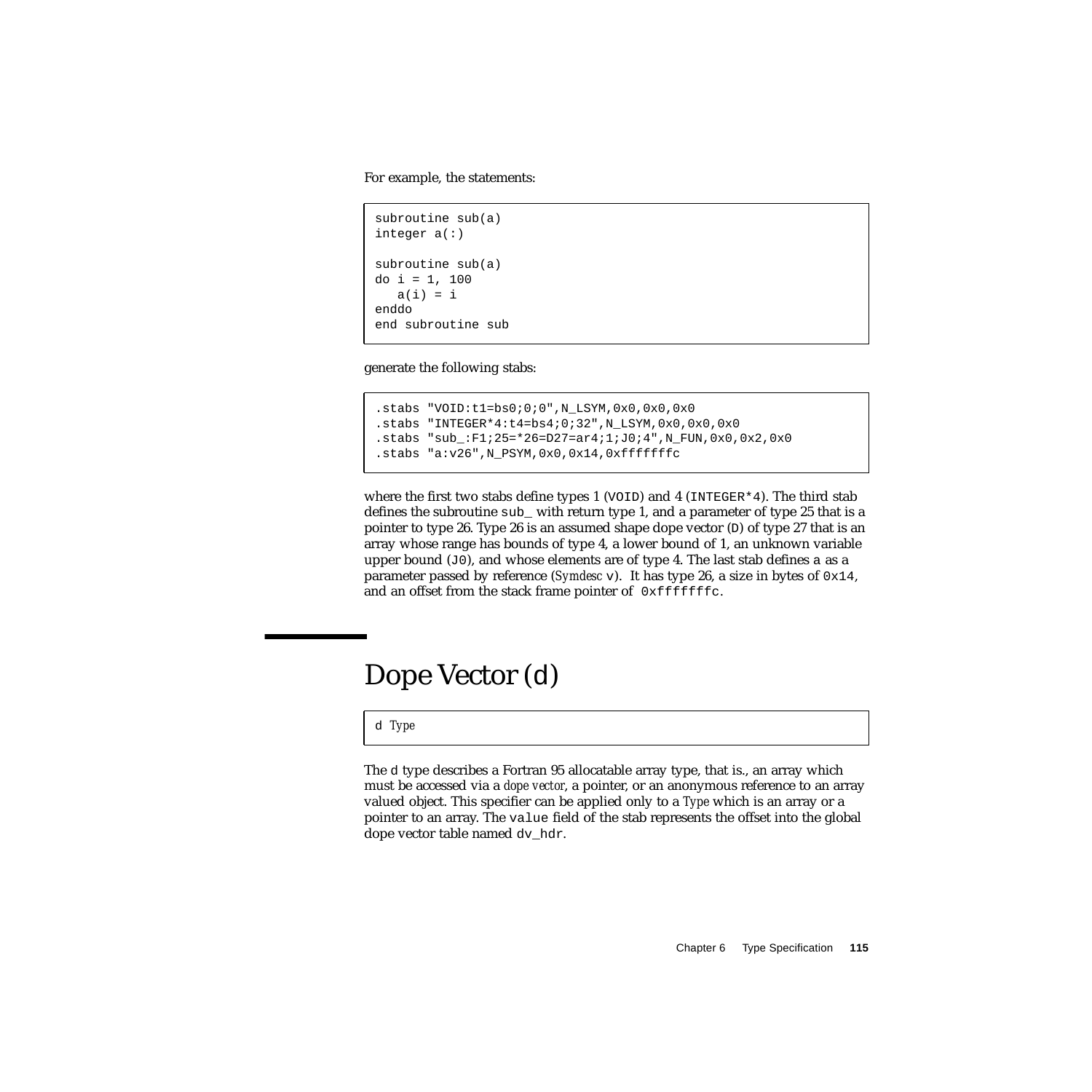For example, the statement:

```
real, allocatable :: x(:,:)target y(10,10)pointer corners (:,:)
corners => y(1:10:9,1:10:9)
```
generates the following stabs:

```
.stabs "x:42=dar3;1;1;ar3;1;1;6",N_LSYM,0,0,0,0x0
.stabs "corners:39=d*40=ar3;1;1;ar3;1;1;6",N_LSYM,0,0,
      0xfffff640
```
The first stab describes  $x$  as an allocatable array (the d specifier) of type real  $*4$ (type number 6). It has two dimensions (the two ar specifiers), each having indices of type integer (type number 3) with range of 1 to 1. The second stab is similar except it defines a dope vector for a pointer to an array (the  $d*$  specifiers).

**Note –** For an allocatable array, the array dimensions specified in the stab represents the dimensions of the array declaration. The actual dimensions at any point during execution can be found in the dope vector for the array.

For a description of dope vectors, see Appendix E.

## Enumeration (e)

```
e [ Type ] { Name : Number , }∗ ;
```
The e type describes an enumeration type by giving zero or more pairs of *Name* (the defined name) and *Number* (its value) separated by a colon. Each pair is followed by a comma. The last pair is followed by a semicolon.

*Type* is the base type that the enumeration is based on. If it is omitted, the enumeration is assumed to be based on 32-bit integers.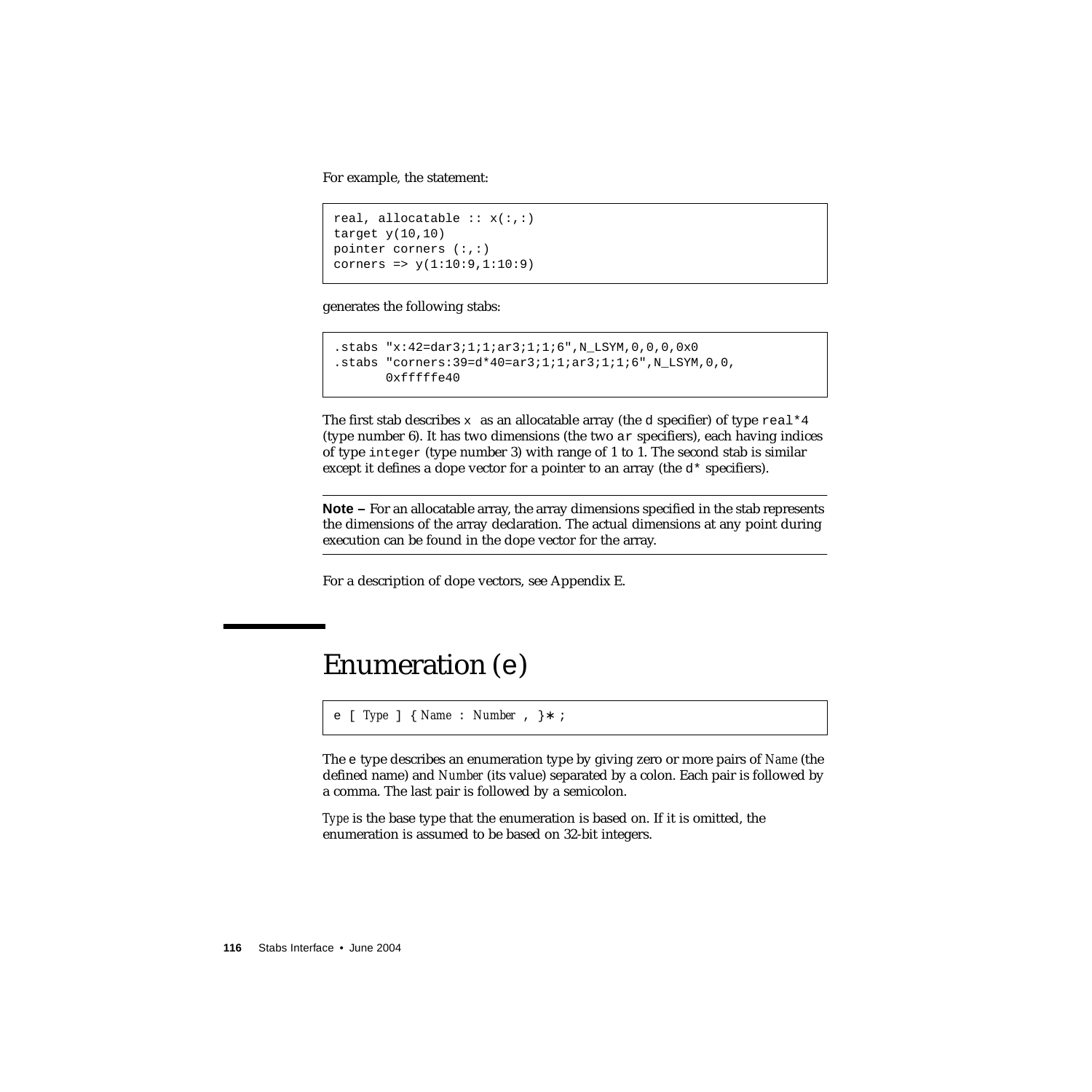The statements:

```
enum { small, avg, big } size;
enum color \{ red, blue = 5, green \};
```
generate the following stabs:

```
.stabs "size:G(0,13)=esmall:0,avg:1,big:2,;",N_GSYM,0,4,0
.stabs "color:T(0,14)=ered:0,blue:5,green:6,;",N_LSYM,0,4,0
```
The first stab declares size to be a global variable with an unnamed enumeration type, with the values specified. The *Desc* field of the stab gives the size of the variable in bytes. The second stab declares color to be an enumeration type and gives its values.

#### Function Parameter (F)

F *Type*

The F type describes a function passed as a parameter to a Fortran procedure or function. *Type* specifies the return value of the function.

The following Fortran subroutine:

```
subroutine func(pfunc)
        external pfunc
        return
        end
```
generates (in part) the following stabs:

```
.stabs "REAL*4:t6=R1;4",N_LSYM,0x0,0x0,0x0
.stabs "func_:F1;22=*21=f6",N_FUN,0x0,0x0,0x0
.stabs "pfunc:pF24=*23=f6",N_PSYM,0x0,0x4,0xfffffffc
```
The first stab describes a floating point type (type number 6).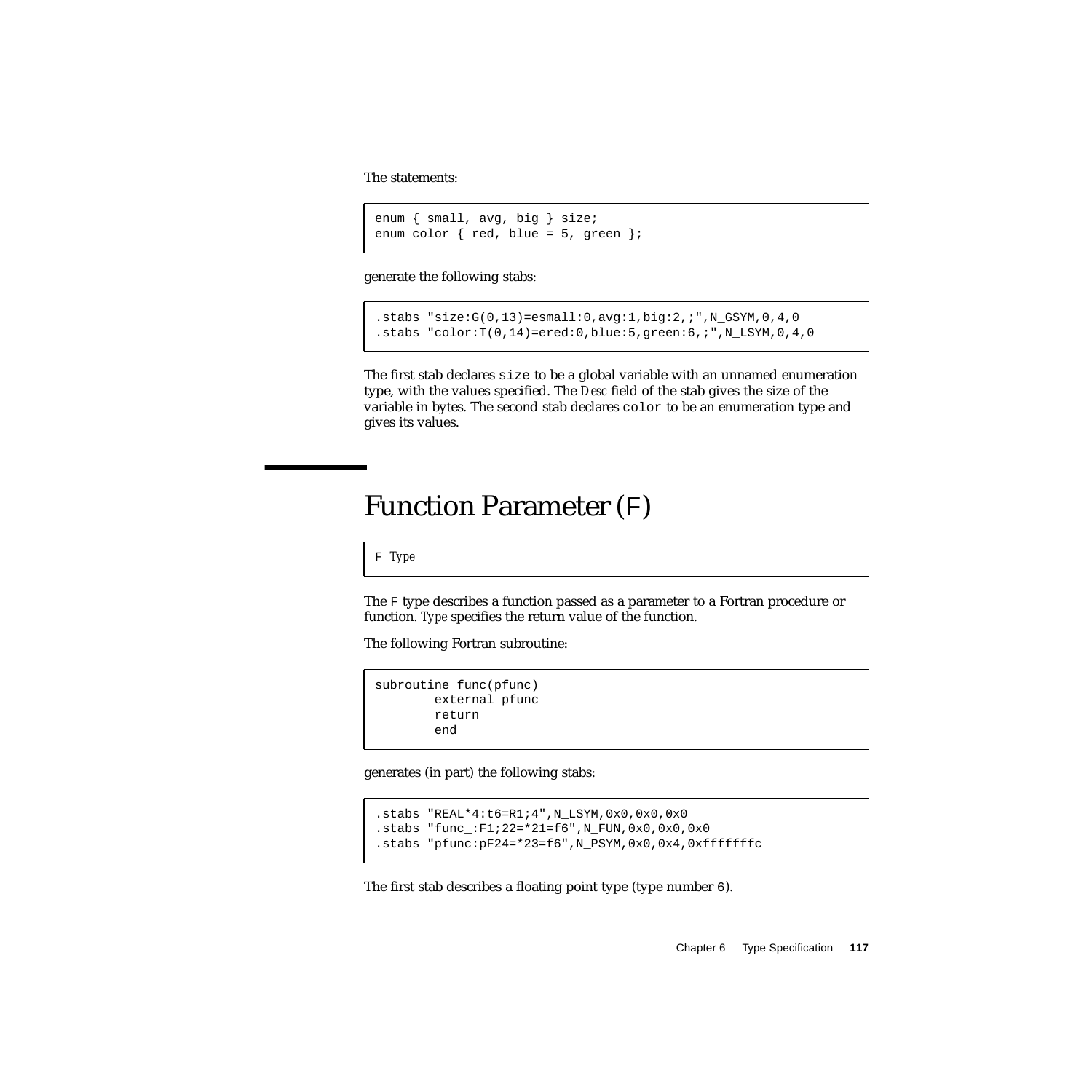The second stab describes subroutine func\_, which takes a single argument of type 22, defined to be a pointer to type 21, which is defined to be a function  $(f)$  returning type 6.

The third stab desribes pfunc, a value parameter  $(p)$ , which is a function  $(F)$ returning type 24, which is defined to be a pointer to type 6.

## Function (f)

f *Type*

The f type describes a function value. *Type* is the return type of the function.

The C declaration:

int (\*f) ();

generates the following stab:

.stabs "f:G(0,20)=\*(0,21)=f(0,3)",N\_GSYM,0,4,0

This stab describes global variable  $f$  (symbol descriptor  $G$ ), which has type (0,20). This is defined to be a pointer (type  $*$ ) to type (0,21), which in turn is defined to be a function (type  $f$ ) returning an integer (type  $(0,3)$ ).

# Function With Prototype Info (g)

g *Type* [*ArgumentType*]#

The g type describes a function value with parameter prototype information. *Type* is the return type of the function. For each function parameter, there is an *ArgumentType* representing its type. The g type should be used in place of the f type when prototype information is available. The  $f$  type is still supported and may even be embedded in a g type stab (example below).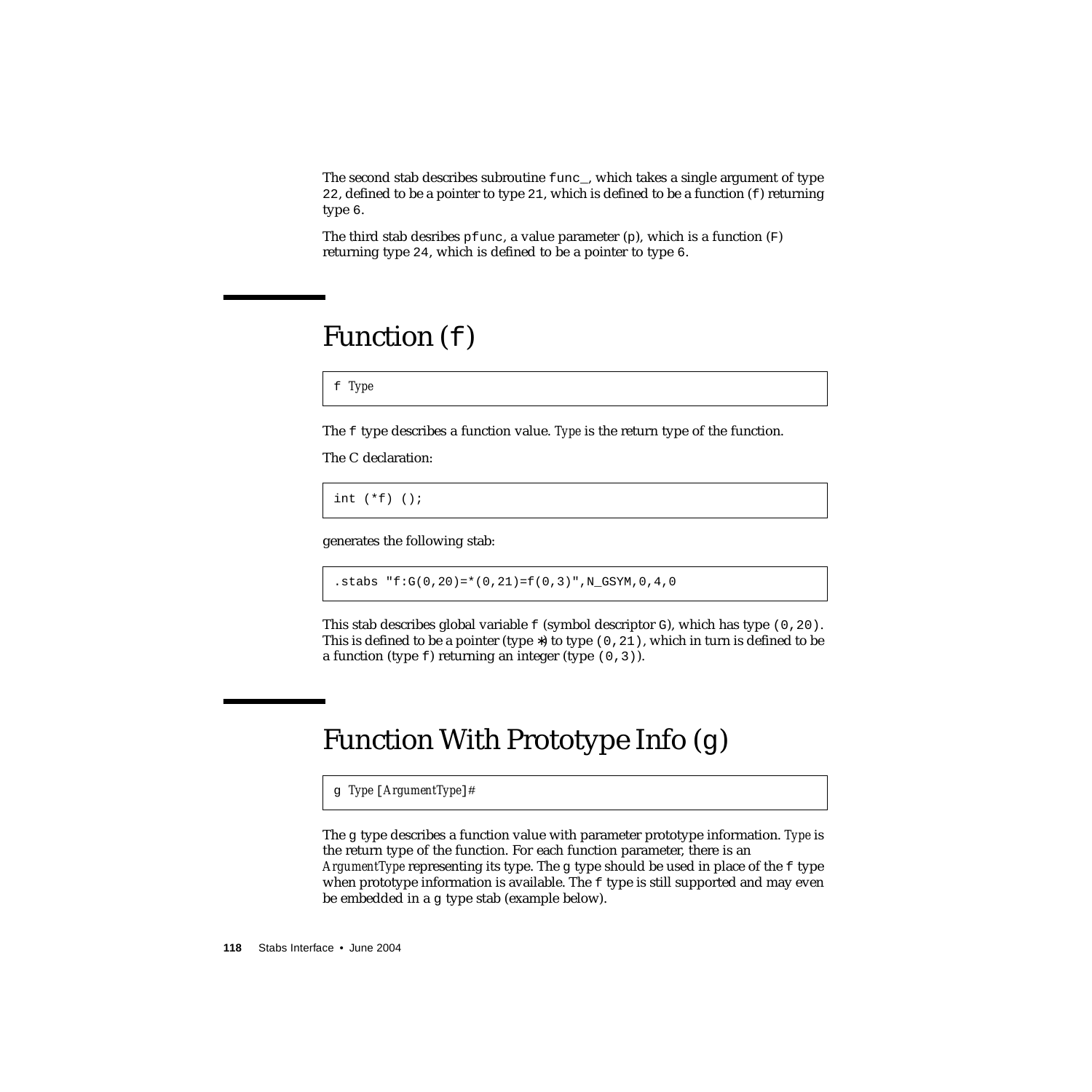Simple example:

```
int (*fptr)(int,float);
```
produces stab:

.stabs "fptr:G(0,21)=\*(0,22)=g(0,3)(0,3)(0,17)#",N\_GSYM,0,0,0

The second  $(0,3)$  is for first argument int, and  $(0,17)$  is for second argument float.

Another example:

```
typedef int (*func_type)(int (*) (int, float), float);
struct a {
int x;
my_type* (*fptr1)(int (*) (int, float),float);
char y;
int (*xptr) (int (*) (), int (*) (void), int);
// Note int(*)() is function with unknown parameter types
```
produces the following stabs:

.stabs "func\_type: $t(0,22)=*(0,23)=g(0,3)(0,50)=*(0,51)$ =g(0,3)(0,3)(0,17)#(0,17)#",N\_LSYM,0x0,0x4,0x40 .stabs  $\texttt{``a:} \texttt{T}(0,24)=s12x:(0,3),0,32:fptr1:(0,25)=*(0,26)=g(0,27)$  $=*(0,3)(0,40)=*(0,41)=g(0,3)(0,3)(0,17)*(0,17)$ #,32,32; y:(0,1),64,8;;",N\_LSYM,0x0,0xc,0x1 .stabs "xptr:G(0,28)=\*(0,29)=q(0,3)(0,60)=\*(0,61)=f(0,3)(0,62)=  $*(0,63)=g(0,3)(0,20)+(0,3)*"$ , N\_GSYM, 0x0, 0x4, 0x0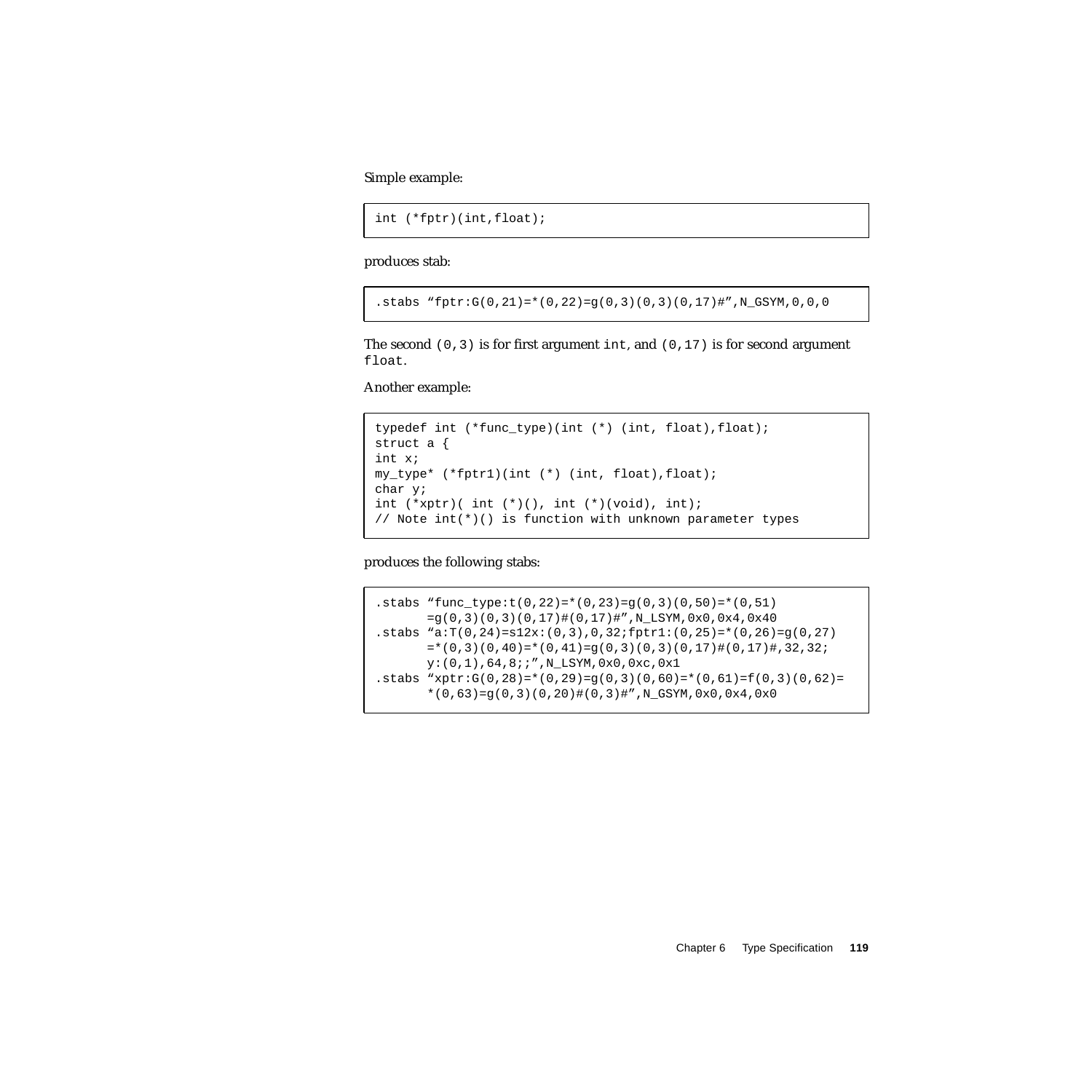## Restricted (K)

K *Type*

The K descriptor describes a C "restricted pointer". This may only appear as a modifier to a pointer *Type*, and directly supports the \_Restrict keyword in C. For example:

```
typedef int *int_p;
_Restrict int_paa_ptr;
int * Restrictbb ptr;
```
would produce:

```
.stabs "int_p:t(0, 21)=*(0, 3)", N_LSYM,0x0,0x4,0x40
.stabs "bbptr:G(0, 22) = K(0, 23) = * (0, 3)", N_GSYM, 0x0, 0x4, 0x0
.stabs "aaptr:G(0, 24) = K(0, 21)", N_GSYM, 0x0, 0x4, 0x0
```
The second stab defines  $b$ b $p$ tr to be a global variable of type (0,22) which is unnamed. Type (0,22) is defined to be a type which is defined as a "restricted" type  $(0,23)$  which is also unnamed. Finally, type  $(0,23)$  is defined as pointer to a type (0,3) which is type named int. So you get a "restricted pointer to an integer".

The third stab defines aaptr to be a global variable of type  $(0, 24)$  which is unnamed. Type  $(0,24)$  is defined as a "restricted" type  $(0,21)$  which was defined by the first stab to be a pointer to an integer which was named int\_p.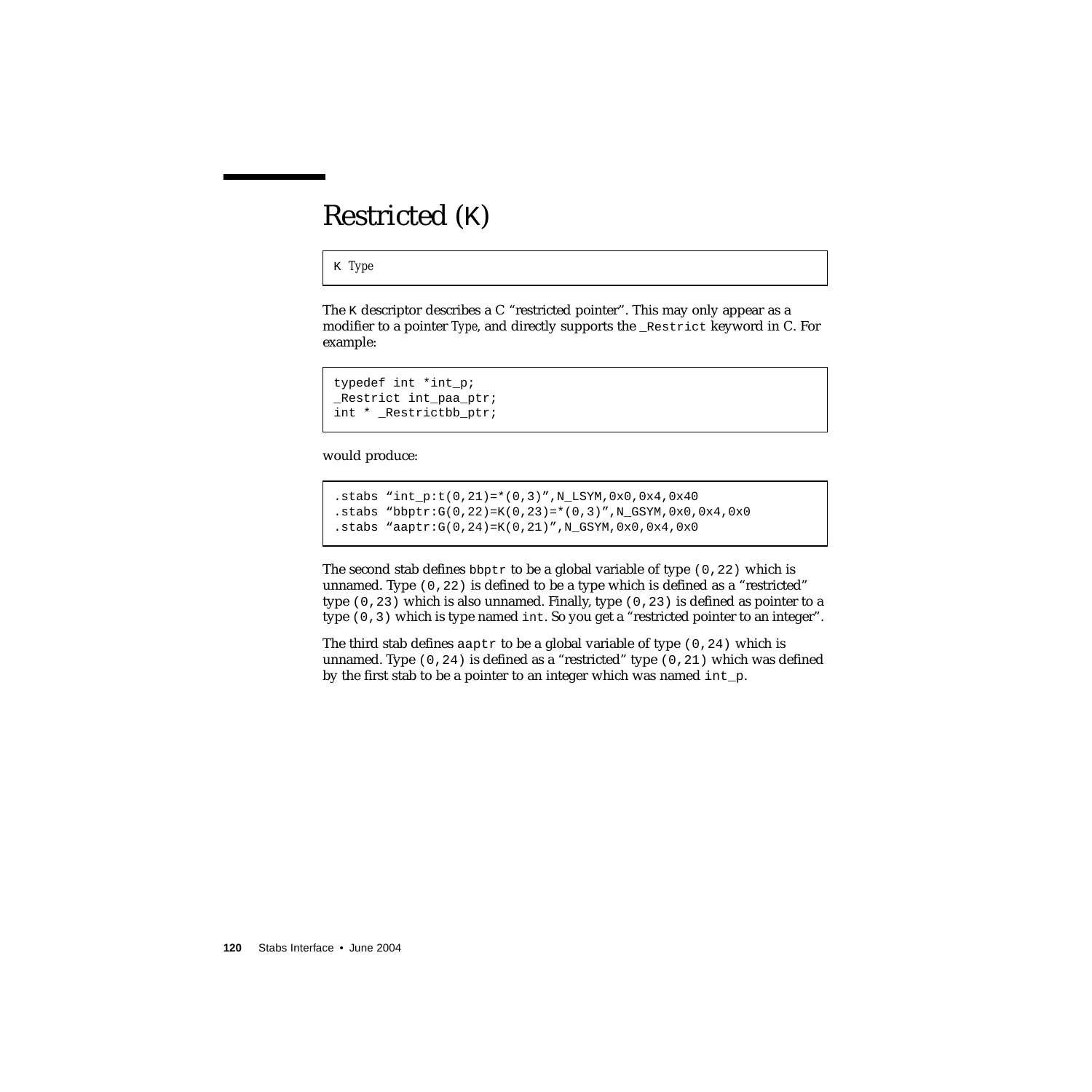## Const (k)

k *Type*

Types which are const (or volatile, or const volatile) generate stabs which are similar to pointer stabs (see "Pointer  $(*)$ " on page 126). Use the type descriptor  $k$ for const. For example:

```
const int x; const volatile int y;
```
might look like:

.stabs  $"x:(0,29)=k(0,3)"$ , ... .stabs "y:  $(0,30)$ =k $(0,31)$ =B $(0,3)$ ",...

## Floating Point (R)

R *Format* ; *Nbytes*

The R type describes a floating-point value. *Format* specifies the encoding used and may have the following values:

| NF SINGLE      |   | IEEE 32-bit float value                         |
|----------------|---|-------------------------------------------------|
| NF DOUBLE      | 2 | IEEE 64-bit float value                         |
| NF COMPLEX     | 3 | Fortran complex (two 32-bit floats)             |
| NF COMPLEX16   | 4 | Fortran double complex (two 64-bit doubles)     |
| NF COMPLEX32   | 5 | Fortran quad complex (two 128-bit long doubles) |
| NF LDOUBLE     | 6 | Long double (one 128-bit float)                 |
| NF INTERARITH  | 7 | Interval (two 32-bit floats)                    |
| NF DINTERARITH | 8 | Interval (two 64-bit doubles)                   |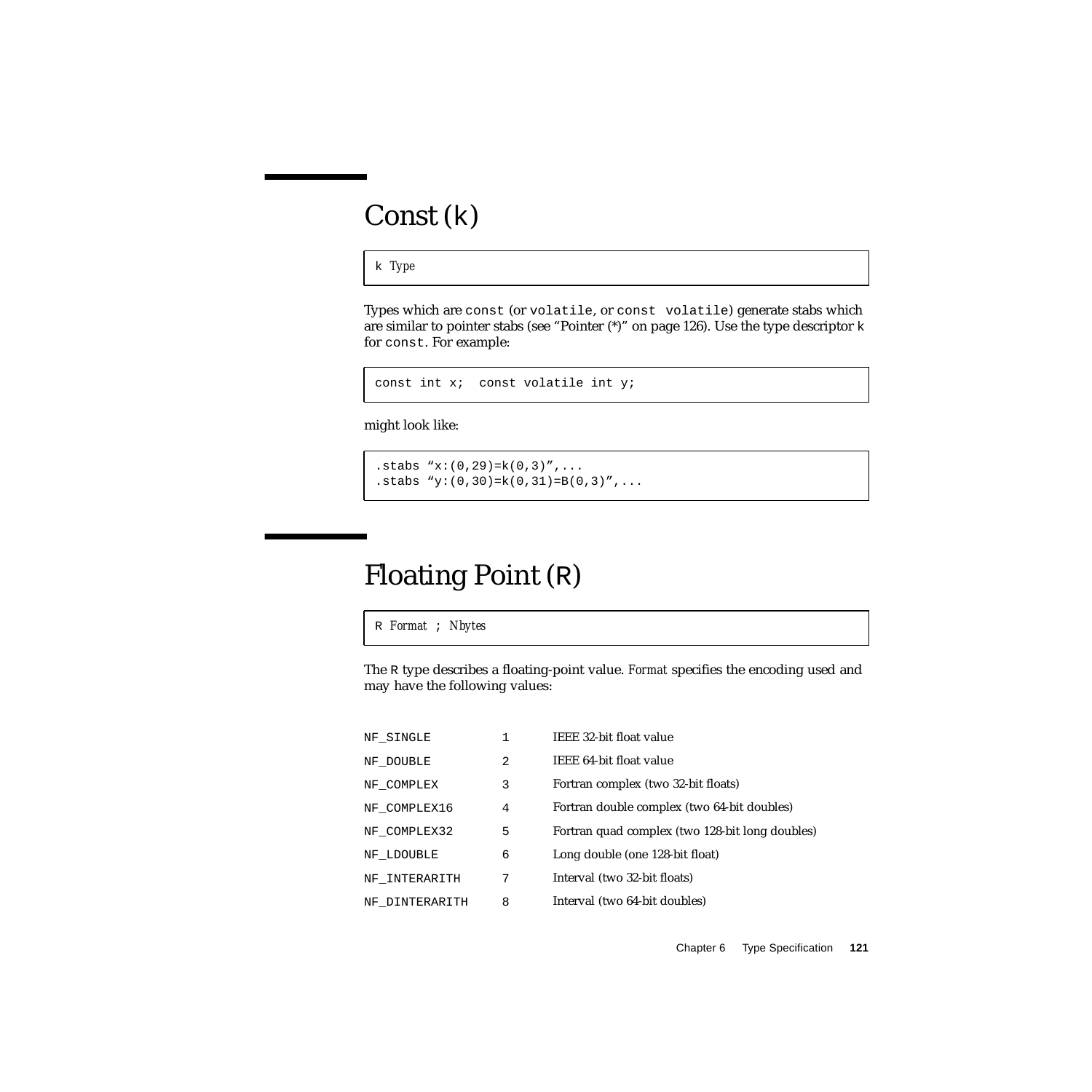| NF OINTERARITH | 9   | Interval (two 128-bit long doubles) |
|----------------|-----|-------------------------------------|
| NF IMAGINARY   | 10  | Imaginary (one 32-bit float)        |
| NF DIMAGINARY  | 11  | Imaginary (one 64-bit double)       |
| NF OIMAGINARY  | 12. | Imaginary (one 128-bit long double) |

*Nbytes* is the number of bytes of storage the value occupies.

The standard C floating point type may be described by the following stabs:

```
.stabs "float:t(0,16)=R1;4;",N_LSYM,0,0,0
.stabs "double:t(0,17)=R2;8;",N_LSYM,0,0,0
.stabs "long double:t(0,18)=R6;16;",N LSYM,0,0,0
```
### <span id="page-121-0"></span>Range (r)

r *Type* ; *MinValue* ; *MaxValue*

The r type describes a range of values based on *Type*.

*MinValue* and *MaxValue* are the smallest and largest values in the range. These values may be preceded by a code character. If the code character is an A or T, the number that follows is the run-time offset of the actual range value, either as an argument (A) or within the frame (T). If the code character is an S, the number that follows is the run-time offset of the size of the range (*MaxValue* - *MinValue* +1). A J indicates that the value is adjustable at run time and may not be determinable (as for Fortran array arguments). A J must be followed by a number (for example. J1). If no code character is specified, the range bounds are constant.

One example of a range can be found in "Array (a[\)" on page 112.](#page-111-1)

In the following C code:

int array[14];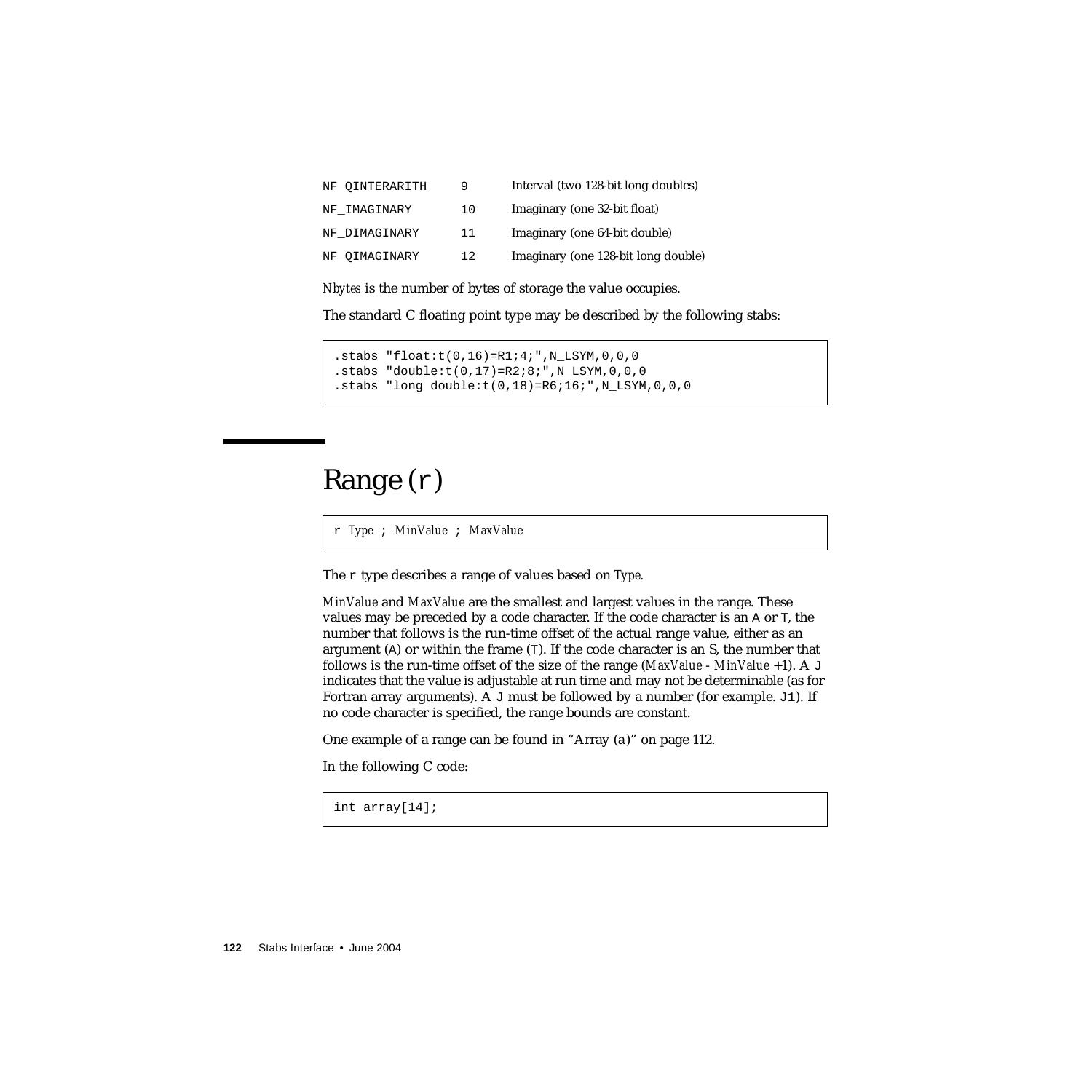generates the following stabs, where the range stab is  $r(0,4);0;13$ :

```
.stabs "int:t(0,3)=bs4;0;32",N_LSYM,0x0,0x0,0x0
.stabs "long:t(0,4)=bs4;0;32",N_LSYM,0x0,0x0,0x0
.stabs "array:G(0,21)=ar(0,4);0;13;(0,3)",N_GSYM,0x0,0x38,0x0
```
The first two stabs describe types int  $(0,3)$  and long  $(0,4)$ .

The third stab describes array, a global variable of type  $(0, 21)$ , defined to be an array (a) whose range  $(r)$  has bounds of type long  $(0,4)$ , a lower bound (MinValue) of 0, and an upper bound (MaxValue) of 13. Each element of the array is of type int  $(0,3)$ .

#### Set (S)

S *Type*

The S type describes a set by giving its base type.

The Pascal statement:

var s: set of char;

generates the following stab:

.stabs "s:GS(0,3)",N\_GSYM,0x0,0x1,0

This defines s to be a global variable of type set of char (type  $(0,3)$ ).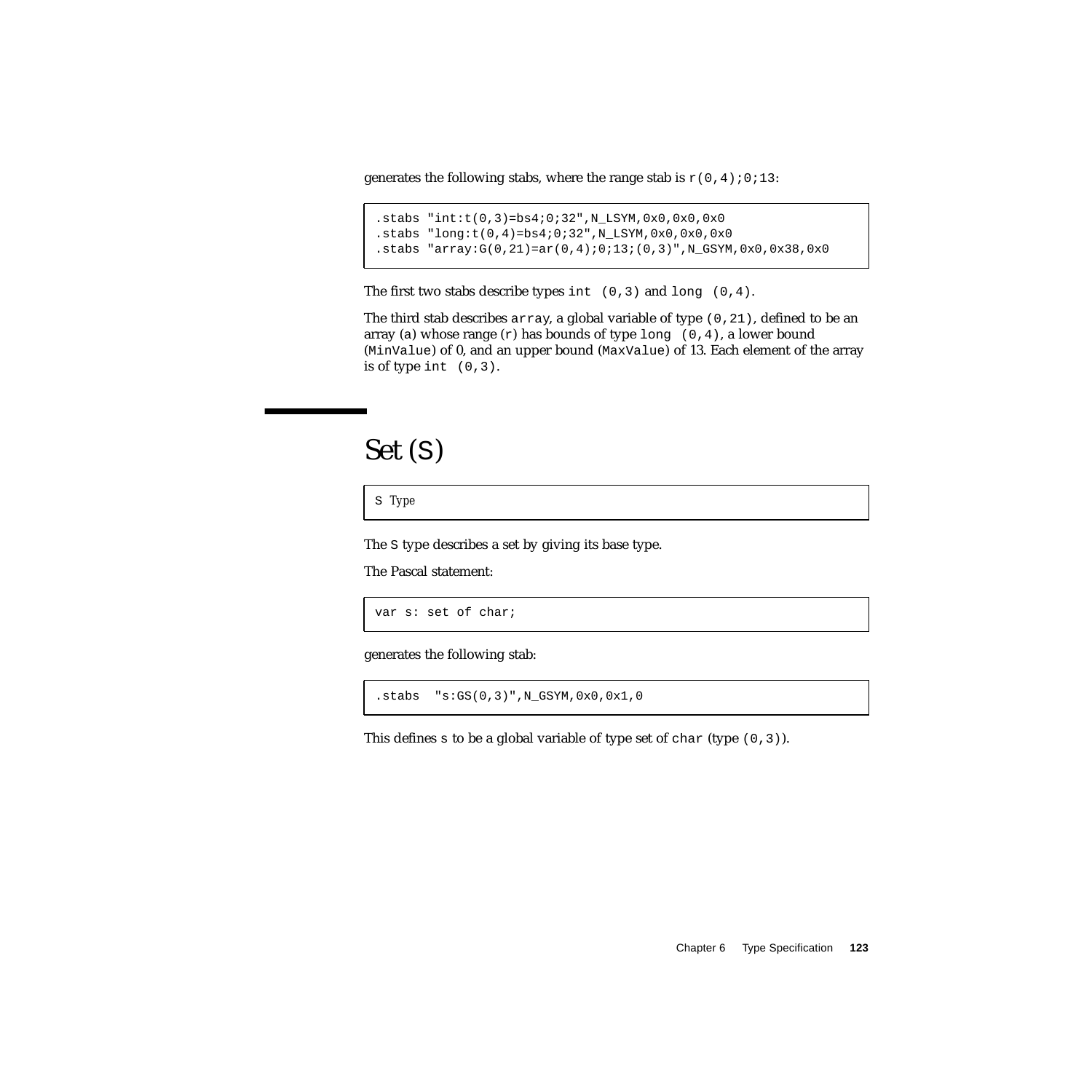## Structure or Record (s) and Union (u)

{ s | u } *Size FieldList*

This type describes a record or structure type, or a union type. A structure is identified with the type s, a union with the type u. *Size* is the number of bytes the object occupies in storage. *FieldList* is a list of one or more fields defined in the record or union. It has the following format:

```
FieldName : Type, BitOffset , BitSize ; }+
```
Each field description includes its name, *FieldName*, a *Type* description, the bit offset (*BitOffset*) within the record, and the size of the field in bits (*BitSize*).

The C declaration for a structure:

```
struct x {
  int a;
 float b;
};
```
generates the following stab:

.stabs "x:T(0,20)=s8a:(0,3),0,32;b:(0,16),32,32;;",N\_LSYM,0,8,1

This defines x to be a type (number  $(0, 20)$ ), which is defined as a structure of eight bytes consisting of fields a (an int (type  $(0,3)$ ) starting at bit 0, which is 32 bits long, and b (a float type  $(0,16)$ ) starting at bit 32, which is 32 bits long.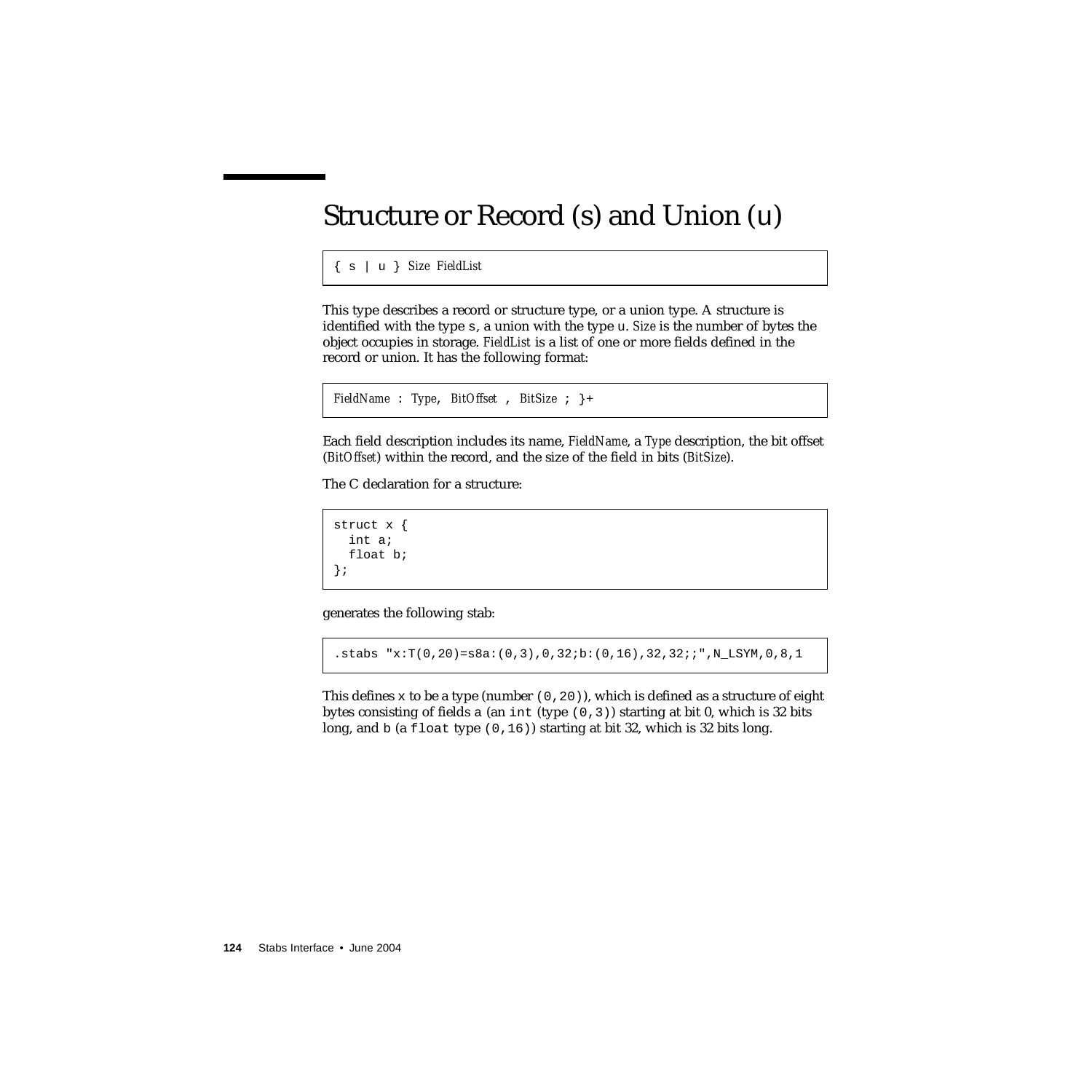### Forward Reference (x)

```
x [ e | s | u | Type ] name
```
This type specifies that a type is declared but will be fully defined later in the stabs. It is an error to have a forward reference without an actual definition.

*Name* is the name of the enumeration, class, structure, or union, or other type that will be defined later in the stabs. If a *Type* is given, it must be a type pair.

The characters e, s and u represent enumeration, class/structure and union, respectively.

The following C code, which gives a forward reference for struct S:

```
struct S;
struct T {
  struct S *s;
};
struct S {
   struct T t;
};
```
generates the following stabs:

```
.stabs "T:T(0, 20)=s4s:(0, 21)=*(0, 22)=xsS:, 0, 32;;",N LSYM,0,4,1
.stabs "S:T(0,22)=s4t:(0,20),0,32;;",N_LSYM,0,4,0
```
The first stab describes struct T, which contains a pointer to a struct S. Because S has not been described, this pointer is given type (0,22), which is described as a forward reference to a structure named S.

The second stab is the actual description of struct S, and gives the same type number as appeared in the forward reference.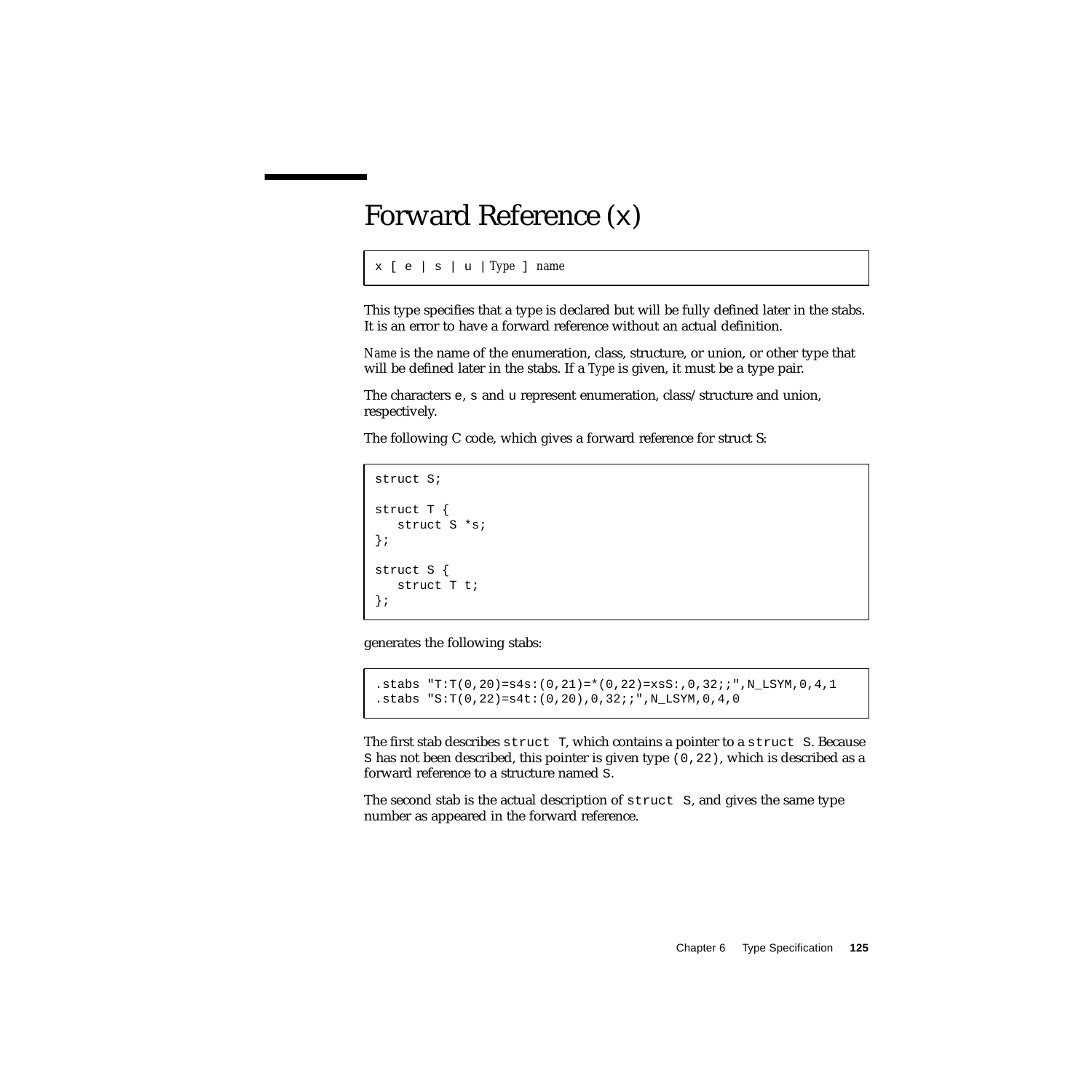## $C++$  Types  $(Y)$

The Y-stabs are used to represent various  $C_{++}$  types and symbols. For further description, see ["C++ Specification \(Y\)" on page 88.](#page-87-0)

## C99 Variable Length Array (z)

The C99 Variable Length Array type specifier (z) is used very much like an Array type specifier (a) only in situations where the array is a VLA.

For example, the declarations:

void foo() { int n=10; char the table[n]; the\_table[2] =  $'a$ ; }

generate the following stab for the\_table:

stabs "the table: $(0,26)$ =zr $(0,4)$ ;0;S-16; $(0,1)$ ",128,0,0,-20

The stab defines the\_table to be of type z (a VLA), with an integer range whose *MinValue* is 0 and whose size (S) is given by the value stored at offset -16 from the current frame pointer. See "Range  $(r)$ " on page 122 for more information.

#### <span id="page-125-0"></span>Pointer (∗)

\* *Type*

This type describes a pointer type by giving its base type.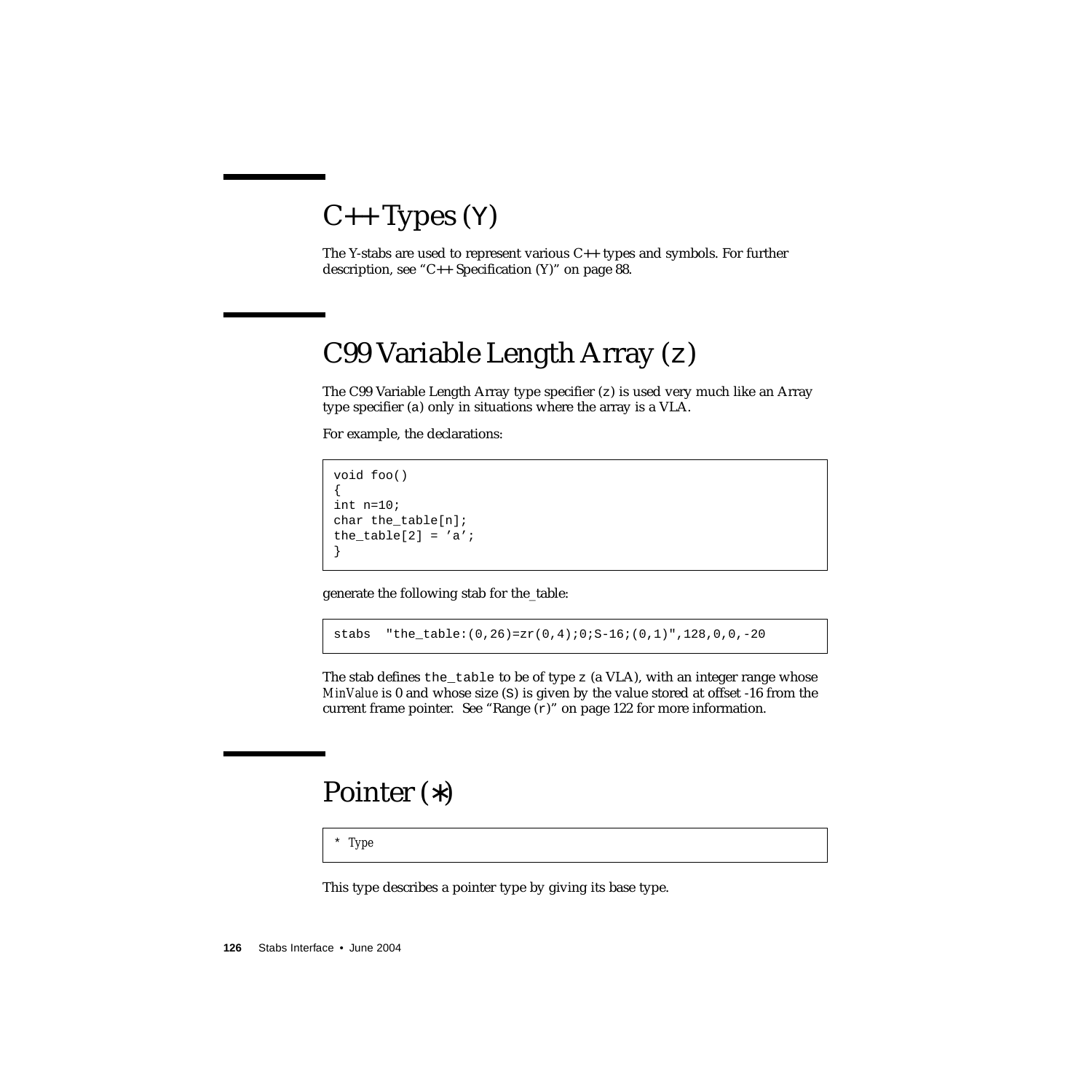The C statement:

char ∗p;

generates the following stab:

 $.$ stabs  $"p:G(0,13)=*(0,2)"$ , N\_GSYM, 0, 1, 0

This defines  $p$  to be a global variable (type  $(0,13)$ ), which is defined to be a pointer to char (type  $(0,2)$ ).

#### Reference (&)

& *Type*

In the stabs, reference types are "type makers" analogous to pointers. But where a pointer type gets \* (typeref), the corresponding reference type will have &(typeref). A C++ program declaring some global variables

```
int *ptrv; // a pointer
int xrefv = x // (assume an int x exists)
```
might yield stabs like these:

```
30: .stabs "ptrv:G(0,24)=*(0,3)",N_GSYM,0x0,0x4,0x0
32: .stabs "refv:G(0,25)=&(0,3)",N_GSYM,0x0,0x4,0x0
```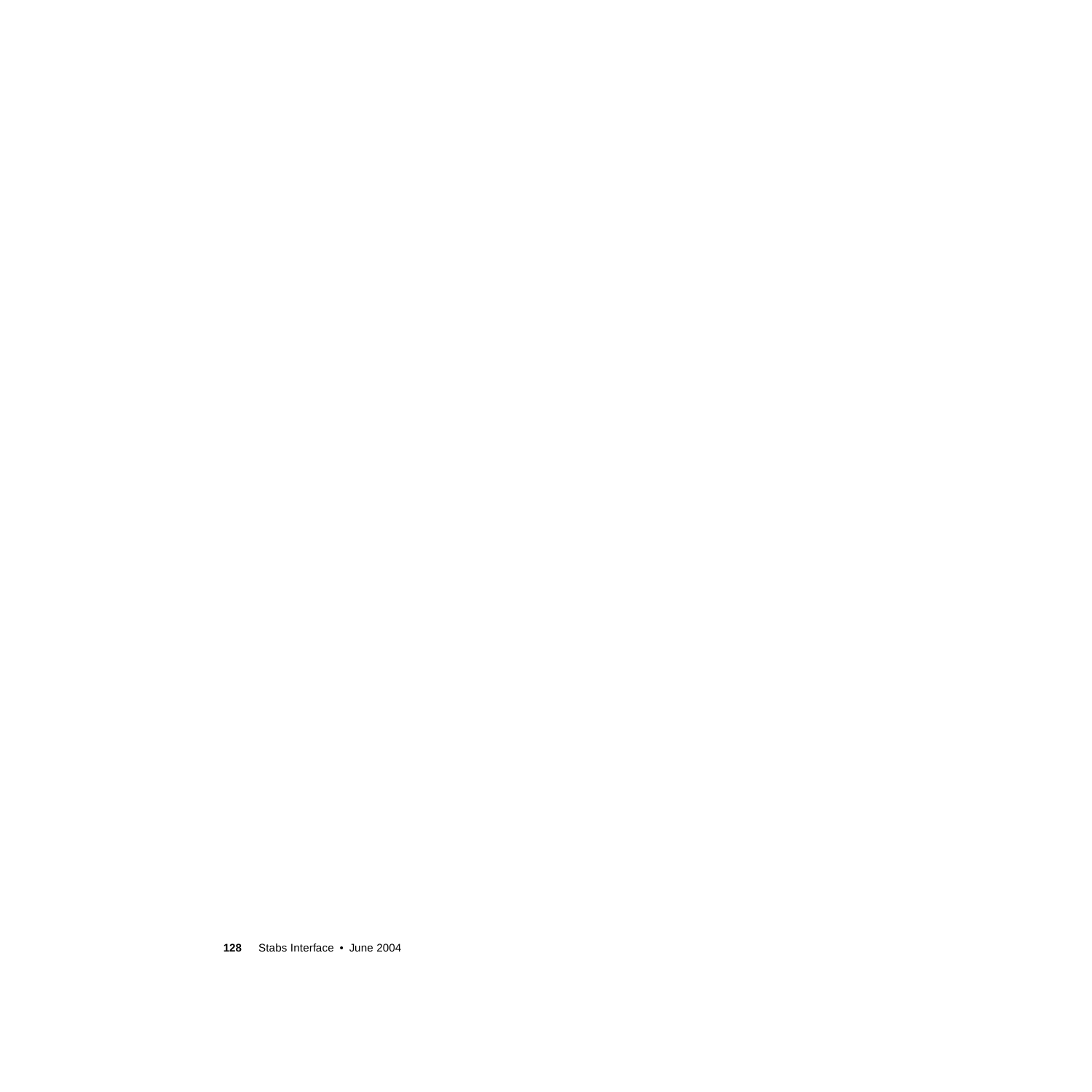## Auto-load Stab Processing

## Introduction

Although it is possible to store all of the debugging stabs in the executable file this has several undesirable results:

- Large executable files
- Slow debugger start-up
- Longer link time

dbx was designed to load the executable file into memory and then read and process the debugging stabs to build its internal tables. This meant that the stabs for all of a program had to be processed, even if only a small part of the program would be looked at using the debugger.

One natural compensation is to compile only selected files with the  $-g$  option. This prevented the user from stepping through the entire program with the debugger. The user could also discover that the error was in a file that was compiled without the -g option, resulting in a time-consuming recompilation and relinking of the program, followed by restarting the debugger.

Auto-load stabs processing addresses these problems in several ways:

- dbx processes only the stabs necessary to display information at the time the information is needed.
- Debugging stabs are stored in the ELF object files, with only an index to the object files in the executable file or shared library.
- Debugging stabs may be stored in the executable file if no object file is saved or by specifying a flag to the compiler.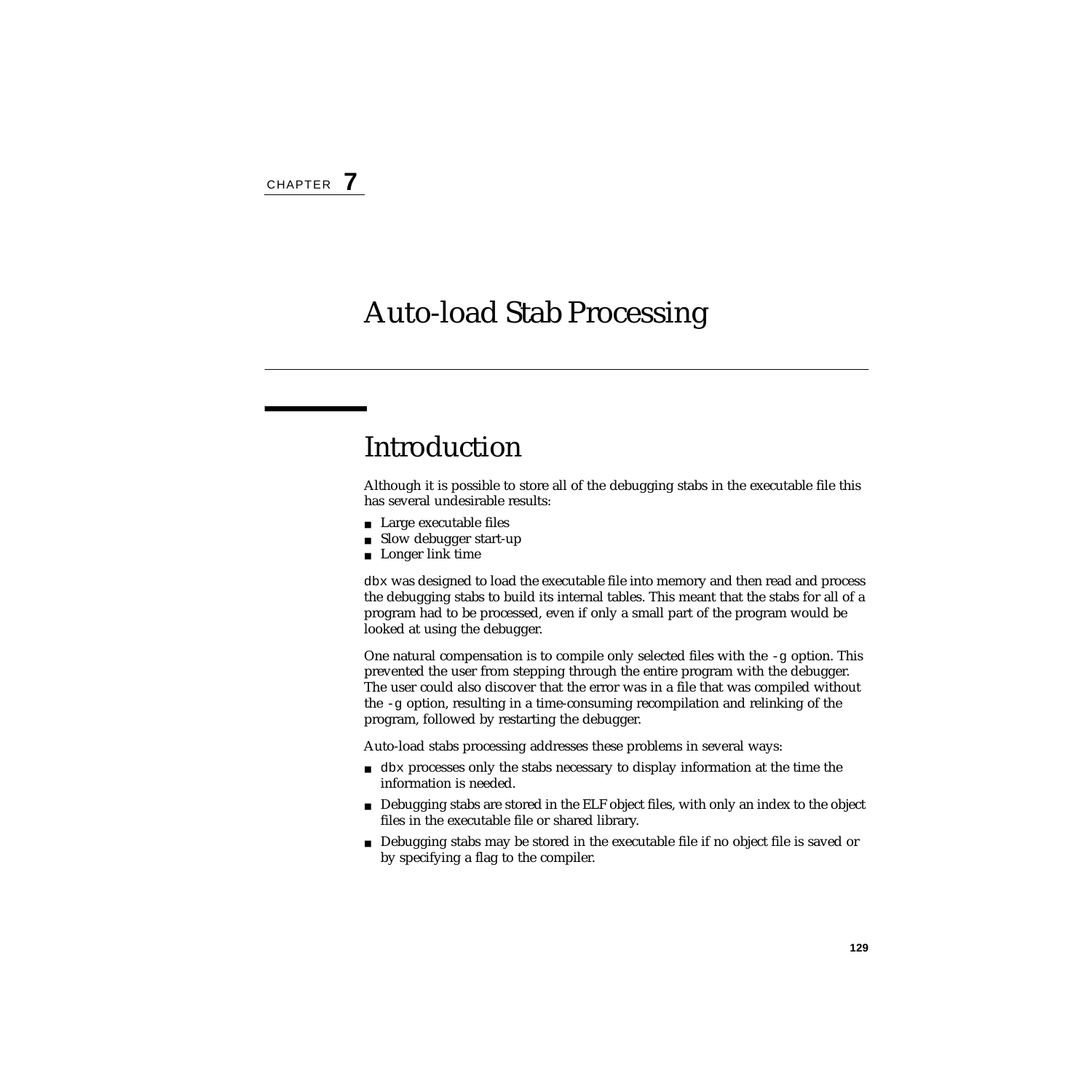A somewhat different implementation of delayed stabs processing is used with a.out files to improve debugger performance. This is described in the section ["Delayed Processing of](#page-132-0) a.out Files" on page 133.

### Stabs Index

Each ELF object file created by a compiler must create a .stab.index section (and corresponding .stab.indexstr section for string values) that contains stab entries to support auto-load stab processing. This section must be created whether or not the compiler generates debugging stabs. (System libraries are shipped with these sections stripped away.)

The SPARCompiler assembler provides the .xstabs pseudo-operation, which directs a stab entry to a special section, such as .stab.index**:**

.xstabs "*Section*", "*String*", *StabType*, 0, *Desc*, *Value*

*Section* is the name of the section where the stab entry is to be stored. The other arguments are exactly the same as the .stabs directive. *String* will be stored in a section formed from the section name with str appended.

The assembler precedes the stabs explicitly generated by the compiler with a N\_UNDF stab, which contains the number of characters in the corresponding string section in the n\_value field.

The minimal .stab.index section for an object file that is compiled without debugging information looks like the following:

```
.stabs "heap.c",N_UNDF,0x0,0xc,0xee
.stabs "Xt ; V=3.0 ; R=3.0",N_OPT,0x0,0x0,0x29f30999
.stabs "/ex; /opt/bin/cc -o heap.o -c heap.c", N CMDLINE, 0, 0,0
```
The two entries the compiler must supply are N\_OPT and N\_CMDLINE stabs.

If debugging stabs are generated (if  $-\sigma$  is specified) or if the file was compiled to permit function re-ordering (if - $xF$  was specified) there are additional stab entries in the .stab.index section. The first two stab entries in the .stab.index section will then be  $N$  so stabs, the same as are generated for the debugging stabs. The next two stabs are then N\_OBJ stabs with null strings in the string field. The linker will place the name of the link directory and object file name into these strings. There is an N\_FUN stab for each global function and an N\_GSYM for each global symbol defined in the file. The *Desc* and *Value* fields of these stabs are ignored and should be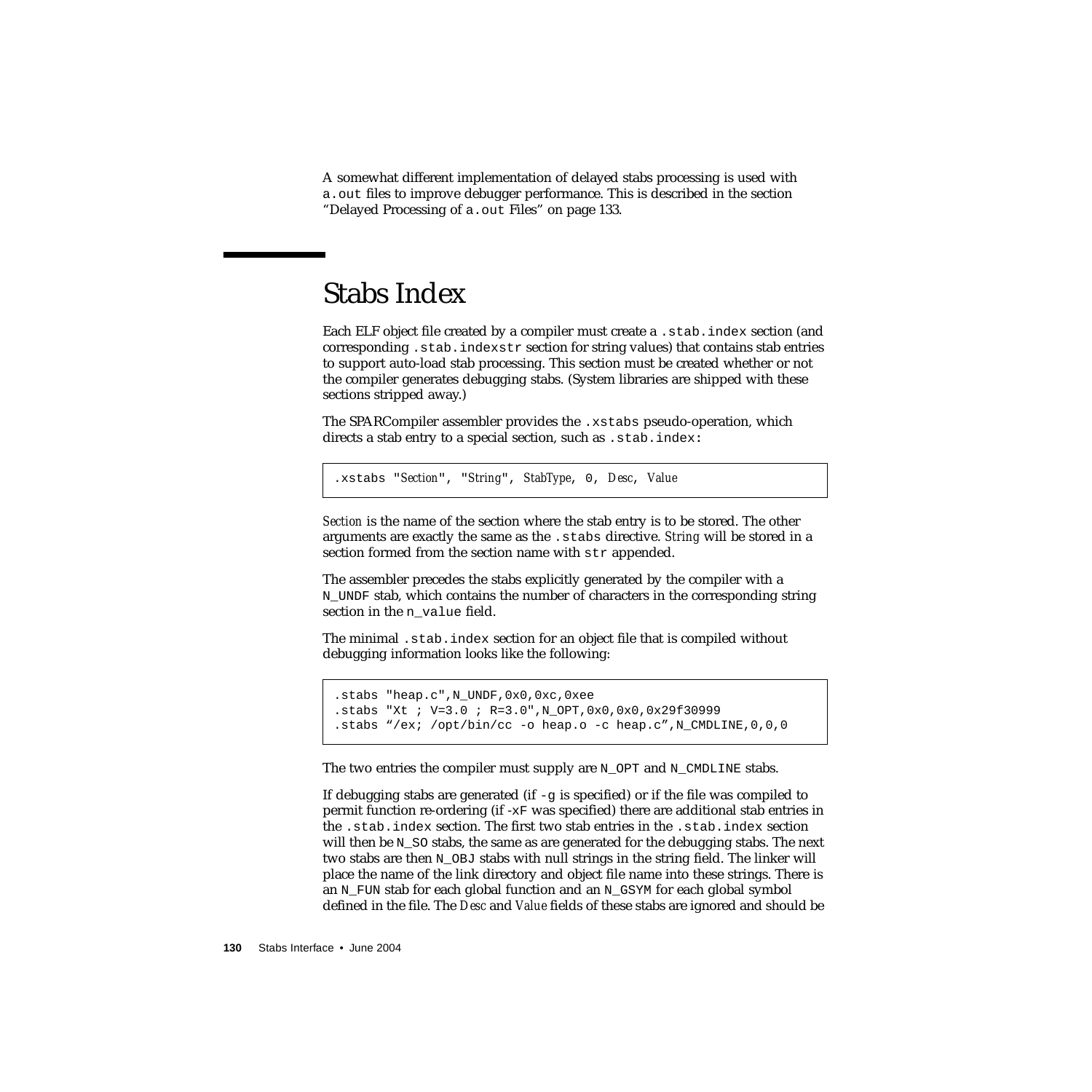set to zero. The N\_OPT stab must also specify the -g option to indicate that debugging stabs were generated. The previous source file, compiled with debugging stabs, looks like this:

```
.stabs "heap.c",N_UNDF,0x0,0xc,0xee
.stabs "/ex",N_SO,0x0,0x0,0x0
.stabs "heap.c",N_SO,0x0,0x2,0x0
.stabs "",N_OBJ,0x0,0x0,0x0
.stabs "",N_OBJ,0x0,0x0,0x0
.stabs "Xt ; V=3.0 ; R=3.0; g",N_OPT,0x0,0x0,0x29f30999
.stabs "/ex; /opt/bin/cc -g -o heap.o -c heap.c",N_CMDLINE,0,0,0
.stabs "alloc",N_FUN,0x0,0x0,0x0
.stabs "free",N_FUN,0x0,0x0,0x0
.stabs "alloc__6Heap_tFUi",N_FUN,0x0,0x0,0x0
.stabs "errcode",N_GSYM,0x0,0x0,0x0
```
When appropriate an N\_MAIN stab will also appear in the .stab.index section.

### Stabs in Object Files

The stabs entries generated by the .stabs directive are stored by the assembler in one of two sections in the object file. These are the .stab and .stab.excl sections. Strings are stored in the corresponding . stabstr and . stab.exclstr sections.

By default, the assembler stores stab entries in the . stab.excl section. When given the -s command option, it places stab entries in the .stab section. Every object file should have a .stab.index section and either a .stab or .stab.excl section, along with their corresponding string sections.

Compiler drivers should pass the -s command option to the assembler when it creates a temporary object file that will be deleted after the linker is invoked (for example, when the  $-c$  option is not specified), or when the compiler is given the  $-xs$ option, indicating that delayed stabs processing is to be suppressed for this compilation.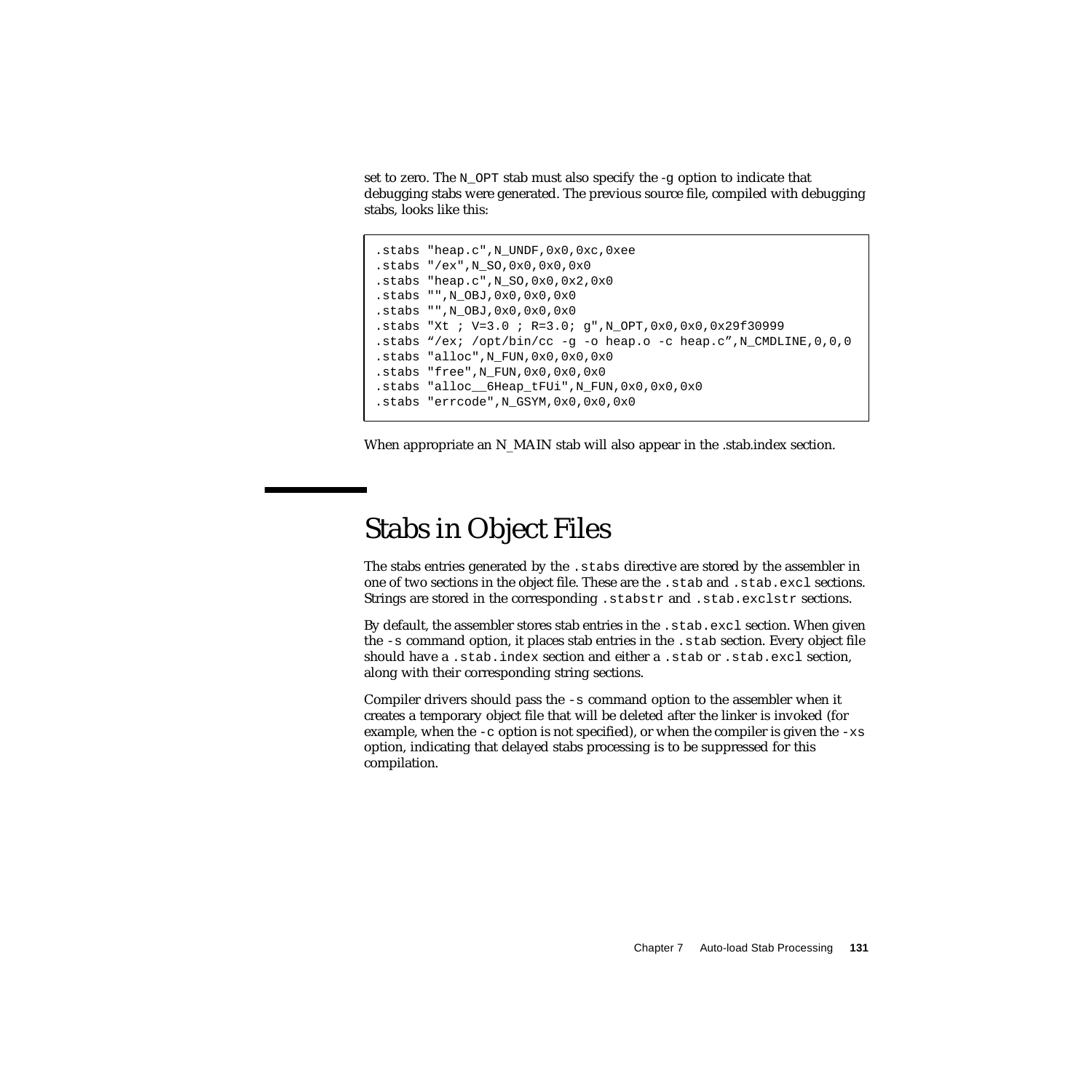## Stabs in Executable Files

The Solaris linker ignores the .stab.excl and .stab.exclstr sections and does not copy them to the executable or shared library. The .stab and .stab.index (and their corresponding .stabstr and .stab.indexstr sections) are processed like other sections: they are concatenated in the order in which the object files are processed.

When the linker encounters a pair of  $N$  OBJ stabs in the .stab.index or .stab sections, it adds the directory and file name of the object file to the corresponding string section and update the  $N$  OBJ stab entries to point to the strings. These are used by the debugger to locate the object file containing the stabs.

An executable or shared library file should contain a .stab.index section, which contains entries from all of the object files. It may also contain a .stab section, but it will never contain a .stab.excl section. If the stabs from an object file are present in the .stab section, the debugger will not look for any corresponding object file. If the  $-\alpha$  option is not specified in the N OPT stab, the debugger will not look for the object file, either.

An N\_MAIN stab must be present in the .stab.index section for the main function in an executable file.

# Debugger Operation

When the debugger reads an ELF executable file or shared library, it merges information from the linker symbol table and the stabs index. Next, all of the stabs that are contained in the executable or shared library are processed.

When the debugger requires information from the debugging stabs that have not been read, it will attempt to locate the object file containing that information and read the stabs from its .stab.excl section. The debugger uses the use path and the N\_OBJ stabs to locate the object file.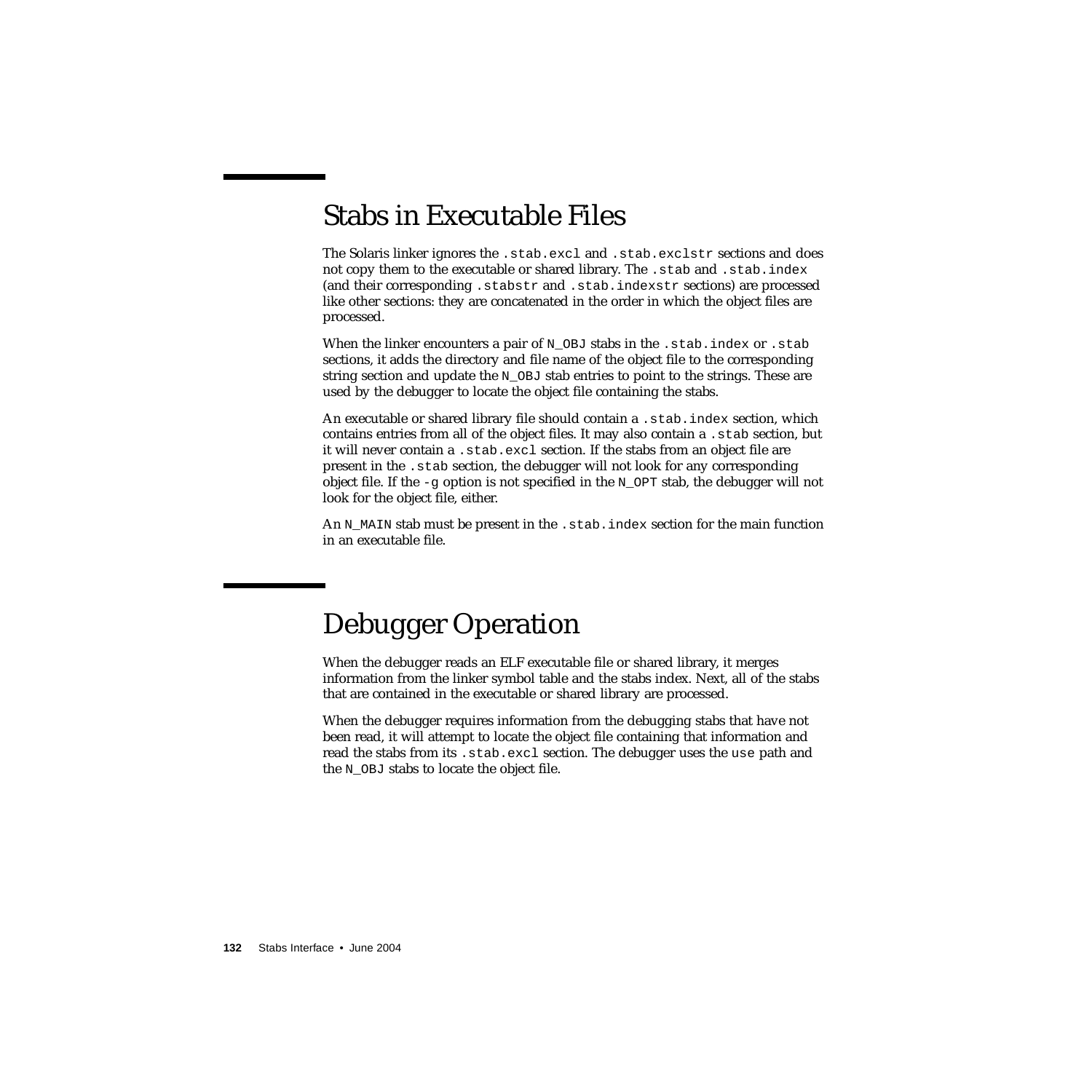# <span id="page-132-0"></span>Delayed Processing of a . out Files

Because the linker and debugger stabs for object files are merged, an a.out executable file contains sets of stabs. As a result, delayed stabs processing for an a.out file is somewhat different.

When the stabs are initially read by the debugger, only a small number are processed. The debugger identifies the place in the a.out file where each object file's stabs are located, and where each function or global variable is defined. When the debugger requires information that it has not read, it rereads the stabs from the a.out or shared library, and then processes only the required object files.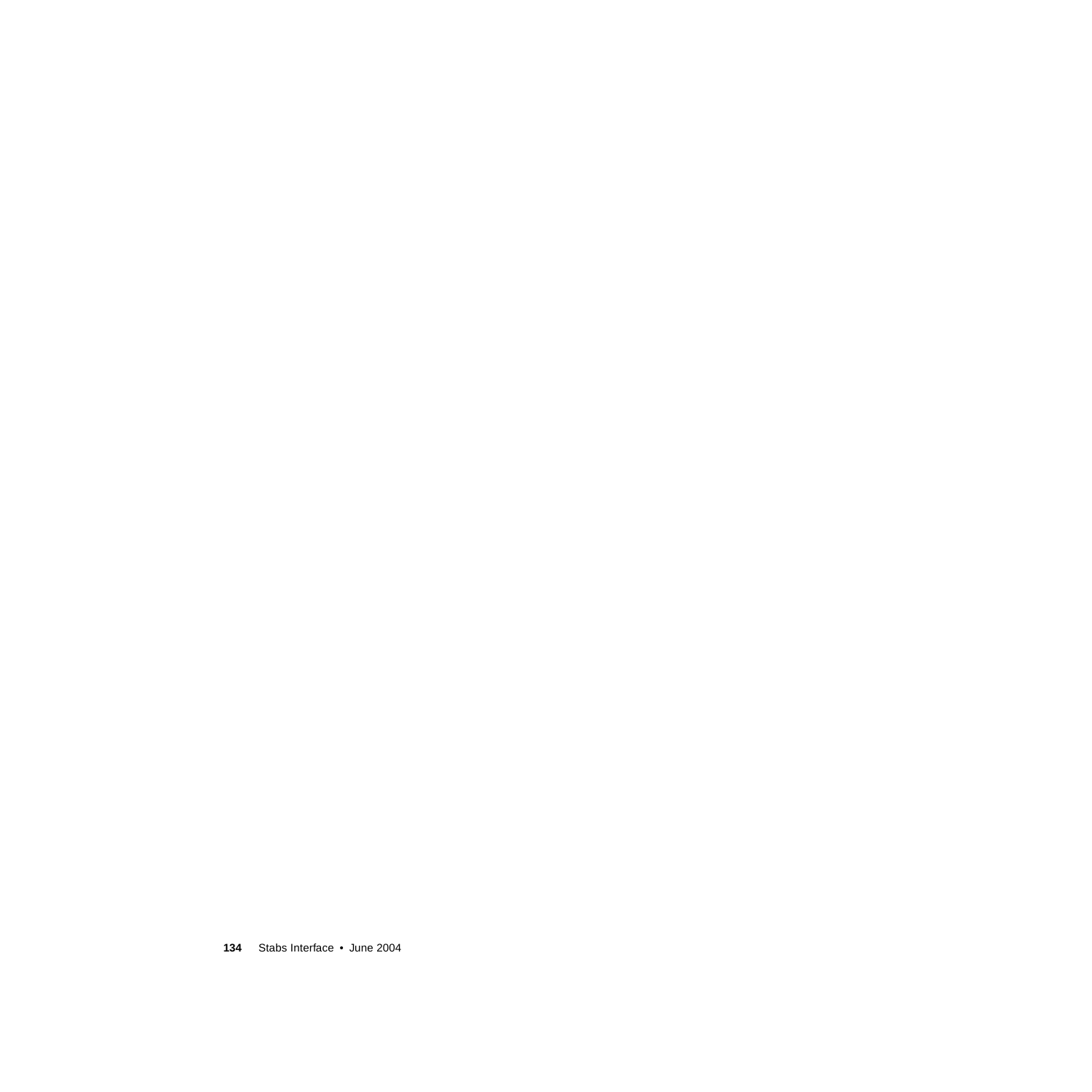### Stabs Generation

### Minimal Stabs Requirements

The compiler must generate a small number of debugging stabs even if the user has not specified the -g option.

The compiler must generate N\_SO, N\_OBJ, N\_MAIN, and N\_OPT in the .stab.index section.

The debugging stabs must include N\_SO and N\_ENDM stabs.

### Stabs for Optimized Code

When the user requests both optimization and debugging, the compiler must generate many of the same debugging stabs. Stabs for functions and global variables are complete. An optimized function may often require more N\_SLINE stabs because the optimizer moves instructions around. Stabs for local variables are not used, since the optmizer can often keep these values in registers for some or all of their lifetimes.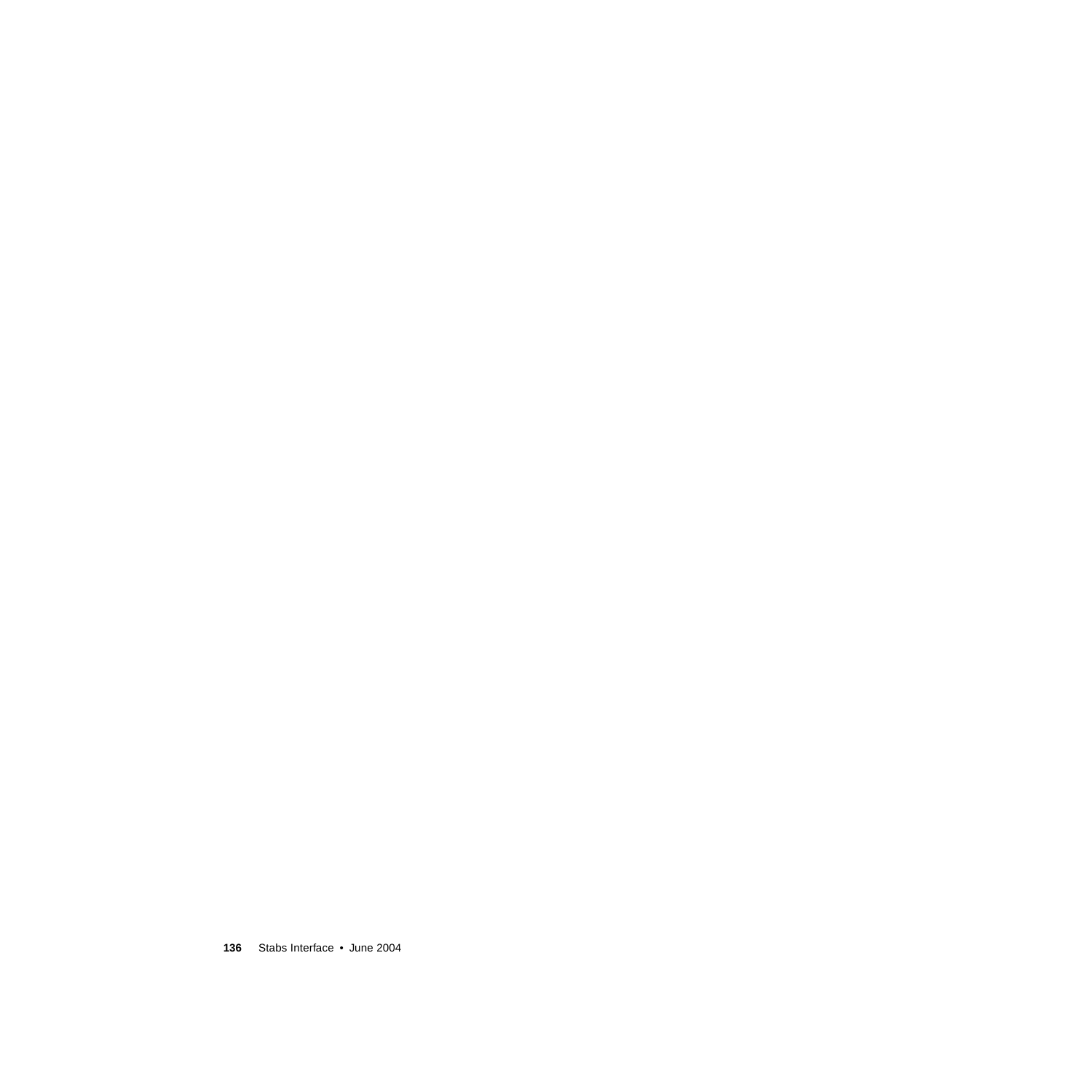# Stab Codes

| <b>Stab Name</b> | <b>Stab Code</b> | Described on<br>Page | <b>Description</b><br>Model                                                                          |
|------------------|------------------|----------------------|------------------------------------------------------------------------------------------------------|
| N UNDF           | $0 \times 00$    | 50                   | Start of object file<br>.stabs "Filename.o", N_UNDF, 0,<br>NumberOfStabs, BytesOfStringTable         |
| N GSYM           | $0 \times 20$    | 26                   | Global symbol<br>.stabs "Name: $SymDesc Type$ ",<br>$N_GSYM, 0, Desc, 0$                             |
| N_OUTL           | 0x25             | 35                   | Outlined function<br>.stabs " $Name$ ", $N$ _OUTL, 0, 0, 0                                           |
| N FUN            | 0x24             | 24                   | Function or procedure<br>.stabs "Name: SymDesc RtnType [ ;<br>$ArgType$ ]*", N_FUN, 0, $RtnSize$ , 0 |
| N STSYM          | 0x26             | 47                   | Initialized static symbol<br>.stabs "Name : SymDesc Type",<br>N STSYM, 0, 0, Offset                  |
| N_TSTSYM         | $0 \times 27$    | 65                   | Initialized TLS static variable<br>.stabs " Name : SymDesc Type ",<br>N_TSTSYM, 0, Size, Offset      |
| N LCSYM          | 0x28             | 29                   | Unitialized static symbol<br>.stabs "Name : SymDesc Type",<br>N LCSYM, 0, 0, Offset                  |
| N TLCSYM         | $0 \times 29$    | 64                   | Uninitialized TLS static variable<br>.stabs " Name : SymDesc Type ",<br>N_TLCSYM, 0, Size, Offset    |
| N MAIN           | 0x2a             | 32                   | Name of main routine<br>.stabs " $Name$ ", $N_MAIN$ , 0, 0, 0                                        |

#### **TABLE A-1** Numerical Index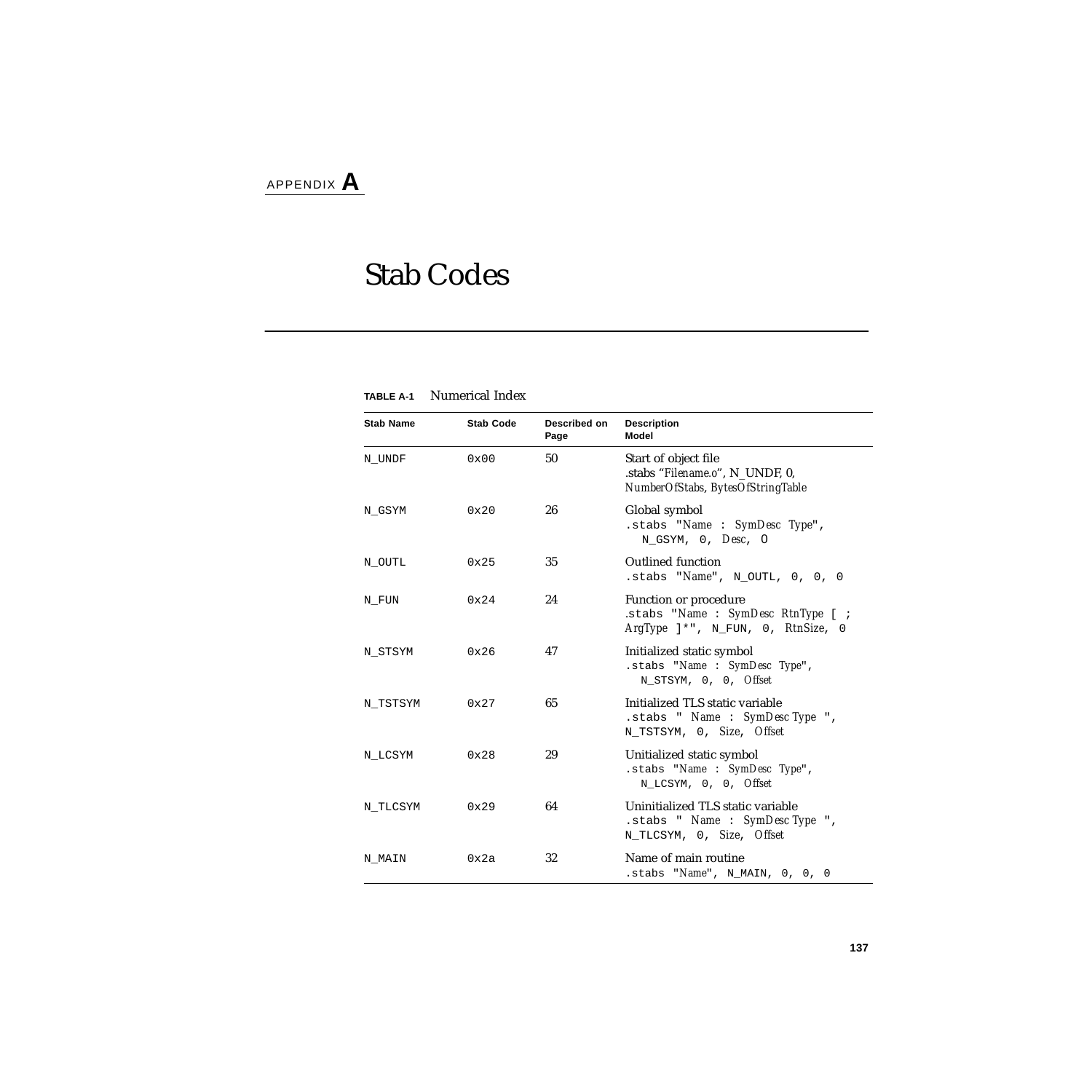| <b>Stab Name</b> | <b>Stab Code</b> | Described on<br>Page | <b>Description</b><br>Model                                                                                                      |
|------------------|------------------|----------------------|----------------------------------------------------------------------------------------------------------------------------------|
| N_ROSYM          | 0x2c             | 40                   | Read-only static symbol<br>.stabs "Name : SymDesc Type",<br>N_ROSYM, 0, 0, Offset                                                |
| N_FLSYM          | 0x2e             | 35                   | Global symbol<br>.stabs " Name : SymDesc Type ",<br>N_FLSYM, OpenMP, Size, 0                                                     |
| N_TFLSYM         | 0x2f             | 63                   | Global symbol<br>.stabs " Name : SymDesc Type ",<br>N_TFLSYM, 0, Size, 0                                                         |
| N_CMDLINE        | 0x34             | 17                   | .stabs "cd $path$ :ccetc", $0, 0, 0$                                                                                             |
| N_OBJ            | 0x38             | 33                   | Object file or path name<br>.stabs " $ObjectDir$ ", $N_OBJ$ , 0, 0, 0<br>.stabs "ObjectFile", N_OBJ, 0, 0, 0                     |
| N_OPT            | 0x3c             | 34                   | Compiler options<br>.stabs "Options", N_OPT, 0, 0,<br><b>TimeStamp</b>                                                           |
| N_RSYM           | 0x40             | 41                   | Register symbol<br>.stabs "Name: $SymDesc Type$ ",<br>N_RSYM, 0, Size, Number                                                    |
| N_SLINE          | 0x44             | 42                   | Source line<br>.stabn N_SLINE, 0, Line, Offset                                                                                   |
| N XLINE          | 0x45             | 53                   | Source line<br>.stabn N_XLINE, 0, Hil6bitsLineMask, 0                                                                            |
| N BROWS          | 0x48             | 17                   | Path to associated . cb file<br>.stabs $"bdfile", N_BROWS, 0, 0, 0$<br>(Not used by dbx)                                         |
| N_ILDPAD         | 0x4c             | 27                   | Pad string table (used by linker, not dbx)<br>.stabs "Objname", N_ILDPAD, 0, 0, Len<br>(Formerly N_FLINE)                        |
| N ENDM           | 0x62             | 21                   | End module<br>.stabn N_ENDM, 0, 0, 0                                                                                             |
| N_SO             | 0x64             | 45                   | Compilation source file or path name<br>.stabs " $SourceDir$ ", $N_S$ 0, 0, 0, 0<br>.stabs "SourceFile", N_SO, 0,<br>LangCode, 0 |
| N_MOD            | 0x66             | 32                   | Fortran 95 module begin<br>.stabs "Name: MemberList", N_MOD,<br>0, 0, 0                                                          |

#### **TABLE A-1** Numerical Index *(Continued)*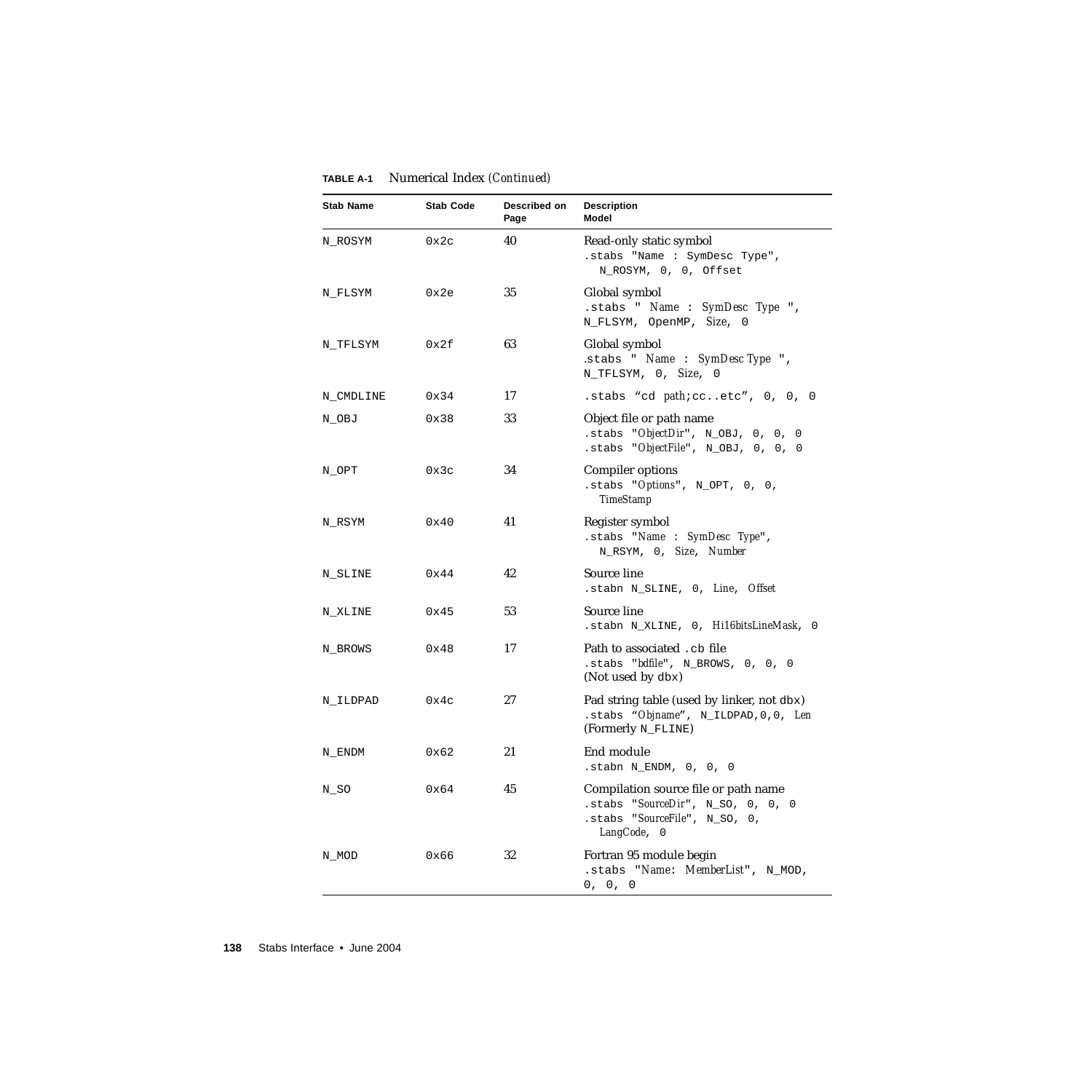| <b>Stab Name</b> | <b>Stab Code</b> | Described on<br>Page | <b>Description</b><br>Model                                                                                                                                                                                                                                                                                          |
|------------------|------------------|----------------------|----------------------------------------------------------------------------------------------------------------------------------------------------------------------------------------------------------------------------------------------------------------------------------------------------------------------|
| N_EMOD           | 0x68             | 21                   | Fortran 95 module end<br>.stabs " $Name$ ", $N\_EMOD$ , 0, 0, 0                                                                                                                                                                                                                                                      |
| N_READ_MOD       | 0хба             | 39                   | Fortran 95 use statement<br>.stabs "Name $[ : ] [ only; ] [$<br>NameList 1                                                                                                                                                                                                                                           |
| N_ALIAS          | 0х6с             | 13                   | .stabs "FNewname: Oldname",<br>N_ALIAS, 0, 0, 0<br>.stabs "VNewname: Oldname",<br>N_ALIAS, 0, 0, 0<br>.stabs "externalname: Rsourcename",<br>N_ALIAS, 0, 0, 0<br>.stabs "newname:S <typeidof_newname>=<br/>&lt;<i>typeidof_oldname&gt;"</i>, N_ALIAS, 0, 0, 0</typeidof_newname>                                     |
| N_LSYM           | 0x80             | 31                   | Local symbol<br>.stabs "Name : SymDesc Type",<br>N_LSYM, 0, Desc, Value                                                                                                                                                                                                                                              |
| N_BINCL          | 0x82             | 16                   | Begin include file<br>.stabs "FilePath", N_BINCL, 0, 0,<br><b>HashValue</b>                                                                                                                                                                                                                                          |
| N_SOL            | 0x84             | 46                   | Included or referenced source file<br>.stab "FilePath", N_SOL, 0, 0, 0                                                                                                                                                                                                                                               |
| N_PSYM           | 0xa0             | 38                   | Formal parameter<br>.stabs "Name: $SymDesc Type$ ",<br>N_PSYM, 0, 0, Offset                                                                                                                                                                                                                                          |
| N_EINCL          | 0xa2             | 21                   | End of include file<br>.stabn N_EINCL, 0, 0, 0                                                                                                                                                                                                                                                                       |
| N_ENTRY          | 0xa4             | 22                   | Fortram alternate entry<br>.stabs "Name : e RtnType ;<br>FunName ; ; ", N_ENTRY, 0, Line, 0                                                                                                                                                                                                                          |
| N_LBRAC          | 0xc0             | 28                   | Start of scope (left bracket)<br>.stabn N_LBRAC, 0, Level, Offset                                                                                                                                                                                                                                                    |
| N_USING          | 0xc4             | 50                   | $C_{++}$ USING statement<br>.stabs $"P: "$ , N_USING, 0,<br>0, 0<br>$:$ stabs "N: < $N$ :: m>: < $EnclTypeId$ >",<br>N_USING, 0, 0 ,0<br>$:$ stabs "Q: <namespacetypeid>",<br/>N_USING, 0, 0 0<br/>.stabs "O:<namespacetypeid>:<br/><encltypeid>", N_USING, 0, 0, 0</encltypeid></namespacetypeid></namespacetypeid> |

#### **TABLE A-1** Numerical Index *(Continued)*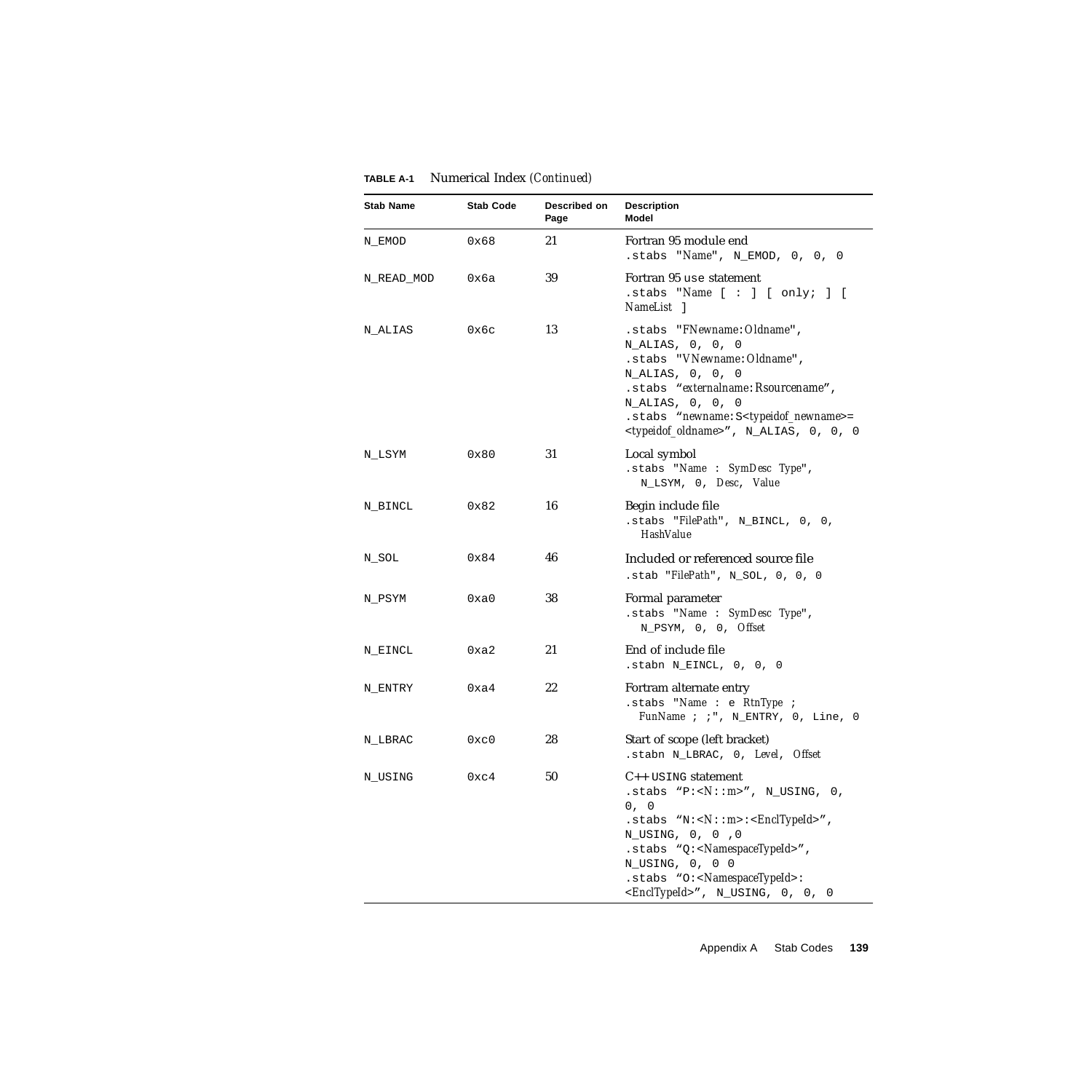| <b>Stab Name</b> | <b>Stab Code</b> | Described on<br>Page | <b>Description</b><br>Model                                                                                                                        |
|------------------|------------------|----------------------|----------------------------------------------------------------------------------------------------------------------------------------------------|
| N_ISYM           | 0xc6             | 27                   | Position independent type, internal<br>.stabs "Name: SymDesc Type",<br>N_ISYM, 0, Desc, Value                                                      |
| N_ESYM           | 0xc8             | 23                   | Position independent type, external<br>.stabs "Name: SymDesc Type",<br>N_ESYM, 0, Desc, Value                                                      |
| N_PATCH          | 0xd0             | 35                   | .stabn N_PATCH, 0, 0, Addr                                                                                                                         |
| N_CONSTRUCT      | 0xd2             | 19                   | Constructor description<br>.stabs "Var: State", N_CONSTRUCT,<br>0, End-Start, Start-Func                                                           |
| N_DESTRUCT       | 0xd4             | 20                   | Destructor description<br>. stabs "FromState: ToState", N_DESTRUCT,<br>0, End-Start, Start-Func                                                    |
| N_CODETAG        | 0xd8             | 18                   | Code generation detail<br>.stabn N_CODETAG, marker, 0, addr                                                                                        |
| N_FUN_CHILD      | 0xd9             | 38                   | Created when a nesting relationship<br>between functions needs to be<br>communicated to the debugger<br>.stabs " $Name$ ", N_FUN_CHILD, 0, 0,<br>0 |
| N_RBRAC          | 0xe0             | 39                   | End of scope (right bracket)<br>.stabn N_RBRAC, 0, Level, Offset                                                                                   |
| N_BCOMM          | 0xe2             | 15                   | Begin common block<br>.stabs "BlockName", N_BCOMM, 0, 0,<br><b>HashValue</b>                                                                       |
| N_TCOMM          | 0xe3             | 49                   | Begin task common block<br>.stabs "BlockName", N_TCOMM, 0, 0,<br><b>Offset</b>                                                                     |
| N ECOMM          | 0xe4             | 20                   | End common block<br>.stabs "BlockName", N_ECOMM, 0,0,0                                                                                             |

#### **TABLE A-1** Numerical Index *(Continued)*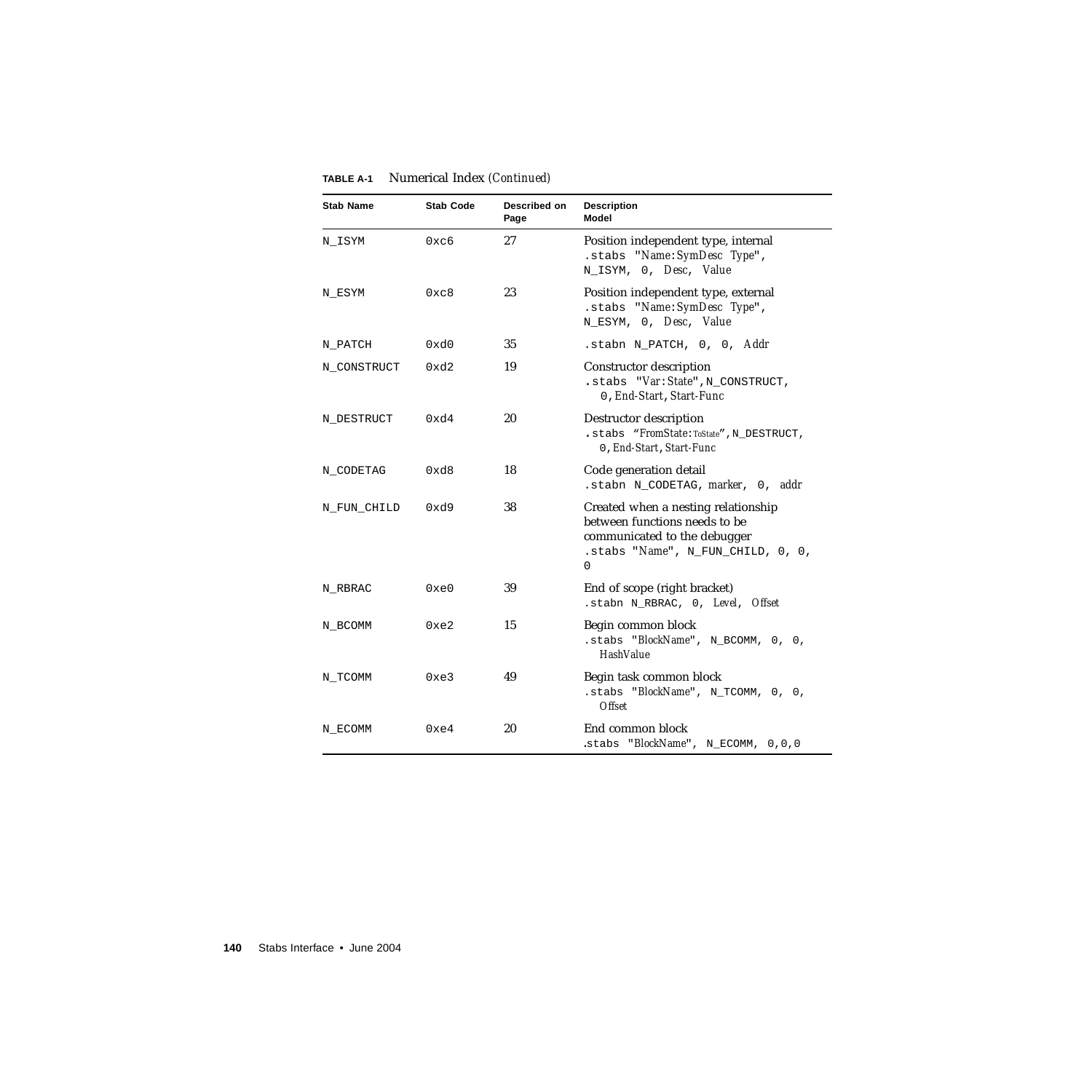| <b>Stab Name</b> | <b>Stab Code</b> | Described on<br>Page | <b>Description</b><br><b>Model</b>                                                                                                                                                                                                                                                         |
|------------------|------------------|----------------------|--------------------------------------------------------------------------------------------------------------------------------------------------------------------------------------------------------------------------------------------------------------------------------------------|
| N ALIAS          | 0x6c             | 13                   | .stabs "FNewname: Oldname",<br>N_ALIAS, 0, 0, 0<br>.stabs "VNewname: Oldname",<br>$N\_ALIAS, 0, 0, 0$<br>.stabs "externalname:<br>Rsourcename", N_ALIAS, 0, 0, 0<br>.stabs "newname: S <typeidof_newname>=<br/><typeidof_oldname>", N_ALIAS, 0, 0, 0</typeidof_oldname></typeidof_newname> |
| N_BCOMM          | 0xe2             | 15                   | Begin common block<br>.stabs "BlockName", N_BCOMM, 0, 0,<br><b>HashValue</b>                                                                                                                                                                                                               |
| N_BINCL          | 0x82             | 16                   | Begin include file<br>$.$ stabs " $FilePath$ ", N_BINCL, 0, 0,<br><b>HashValue</b>                                                                                                                                                                                                         |
| N_BROWS          | 0x48             | 17                   | Path to associated .cb file<br>.stabs "bdfile", N_BROWS, 0, 0, 0                                                                                                                                                                                                                           |
| N_CMDLINE        | 0x34             | 17                   | .stabs "cd path: ccetc", 0, 0, 0                                                                                                                                                                                                                                                           |
| N_CODETAG        | 0xd8             | 18                   | Code generation detail<br>.stabn N_CODETAG, marker, 0, addr                                                                                                                                                                                                                                |
| N_CONSTRUCT      | 0xd2             | 19                   | Constructor description<br>.stabs "Var: State", N_CONSTRUCT,<br>0, End-Start, Start-Func                                                                                                                                                                                                   |
| N_CPROF          | 0xf0             | 19                   | Cache profile feedback (reserved for future<br>use)                                                                                                                                                                                                                                        |
| N_DESTRUCT       | 0xd4             | 20                   | Destructor description<br>.stabs<br>"FromState: ToState", N_DESTRUCT,<br>0, End-Start, Start-Func                                                                                                                                                                                          |
| N_ECOMM          | 0xe4             | 20                   | End common block<br>.stabs "BlockName", N_ECOMM, 0,0,0                                                                                                                                                                                                                                     |
| N_EINCL          | 0xa2             | 21                   | End of include file<br>.stabn N_EINCL, 0, 0, 0                                                                                                                                                                                                                                             |
| N_EMOD           | 0x68             | 21                   | Fortran 95 module end<br>.stabs "Name", N_EMOD, 0, 0, 0                                                                                                                                                                                                                                    |
| N_ENDM           | 0x62             | 21                   | End module<br>.stabn N_ENDM, 0, 0, 0                                                                                                                                                                                                                                                       |
| N_ENTRY          | 0xa4             | 21                   | Fortran alternate entry<br>.stabs "Name : e RtnType ;<br>FunName ; ; ", N_ENTRY, 0, Line, 0                                                                                                                                                                                                |

#### **TABLE A-2** Alphabetical Index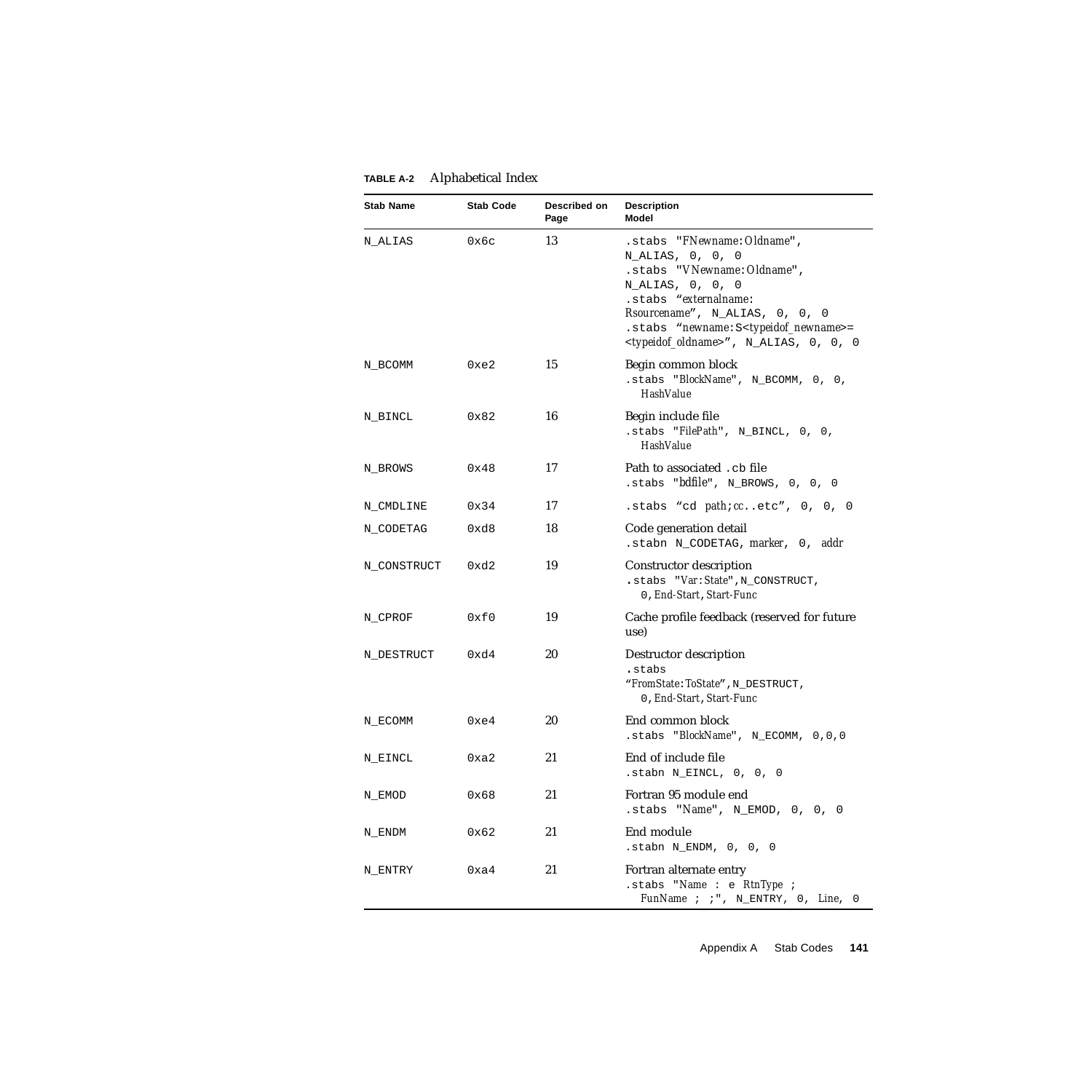| <b>Stab Name</b> | <b>Stab Code</b> | Described on<br>Page | <b>Description</b><br>Model                                                                                                                    |
|------------------|------------------|----------------------|------------------------------------------------------------------------------------------------------------------------------------------------|
| N_ESYM           | 0xc8             | 23                   | Position independent type, external<br>.stabs "Name: SymDesc Type", N_ESYM,<br>0, Desc, Value                                                  |
| N_FLSYM          | 0x2e             | 35                   | Global symbol<br>.stabs " Name : SymDesc Type ",<br>N_FLSYM, OpenMP, Size, 0                                                                   |
| N_FUN            | 0x24             | 24                   | Function or procedure<br>.stabs "Name : SymDesc RtnType [ ;<br>$ArgType$ ]*", N_FUN, 0, $RtnSize$ , 0                                          |
| N_FUN_CHILD      | 0xd9             | 38                   | Created when a nesting relationship<br>between functions needs to be<br>communicated to the debugger<br>.stabs "Name", N_FUN_CHILD, 0, 0,<br>0 |
| N_GSYM           | 0x20             | 26                   | Global symbol<br>.stabs "Name : SymDesc Type",<br>N_GSYM, 0, Desc, Value                                                                       |
| N_ILDPAD         | 0x4c             | 27                   | Pad string table (used by linker, not dbx)<br>$. {\text{stabs}}$ "Objname", N_ILDPAD, 0, 0,<br>Len<br>(Formerly N_FLINE)                       |
| N_ISYM           | 0xc6             | 27                   | Position independent type, internal<br>.stabs "Name: SymDesc Type", N_ISYM,<br>0, Desc, Value                                                  |
| N_LBRAC          | 0xc0             | 28                   | Start of scope (left bracket)<br>.stabn N_LBRAC, 0, Level, Offset                                                                              |
| N_LCSYM          | 0x28             | 29                   | Unitialized static symbol<br>.stabs "Name : SymDesc Type",<br>N_LCSYM, 0, 0, Offset                                                            |
| N_LSYM           | 0x80             | 31                   | Local symbol<br>.stabs "Name : SymDesc Type",<br>N LSYM, 0, Desc, Value                                                                        |
| N MAIN           | 0x2a             | 32                   | Name of main routine<br>.stabs $Name$ , $N_MAIN$ , 0, 0, 0                                                                                     |
| N_MOD            | 0x66             | 32                   | Fortran 95 module begin<br>.stabs "Name: MemberList", N_MOD,<br>0, 0, 0                                                                        |
| N_OBJ            | 0x38             | 33                   | Object file or path name<br>.stabs $"ObjectDir", N_OBJ, 0, 0, 0$<br>"ObjectFile", N_OBJ, 0, 0, 0<br>.stabs                                     |

#### **TABLE A-2** Alphabetical Index *(Continued)*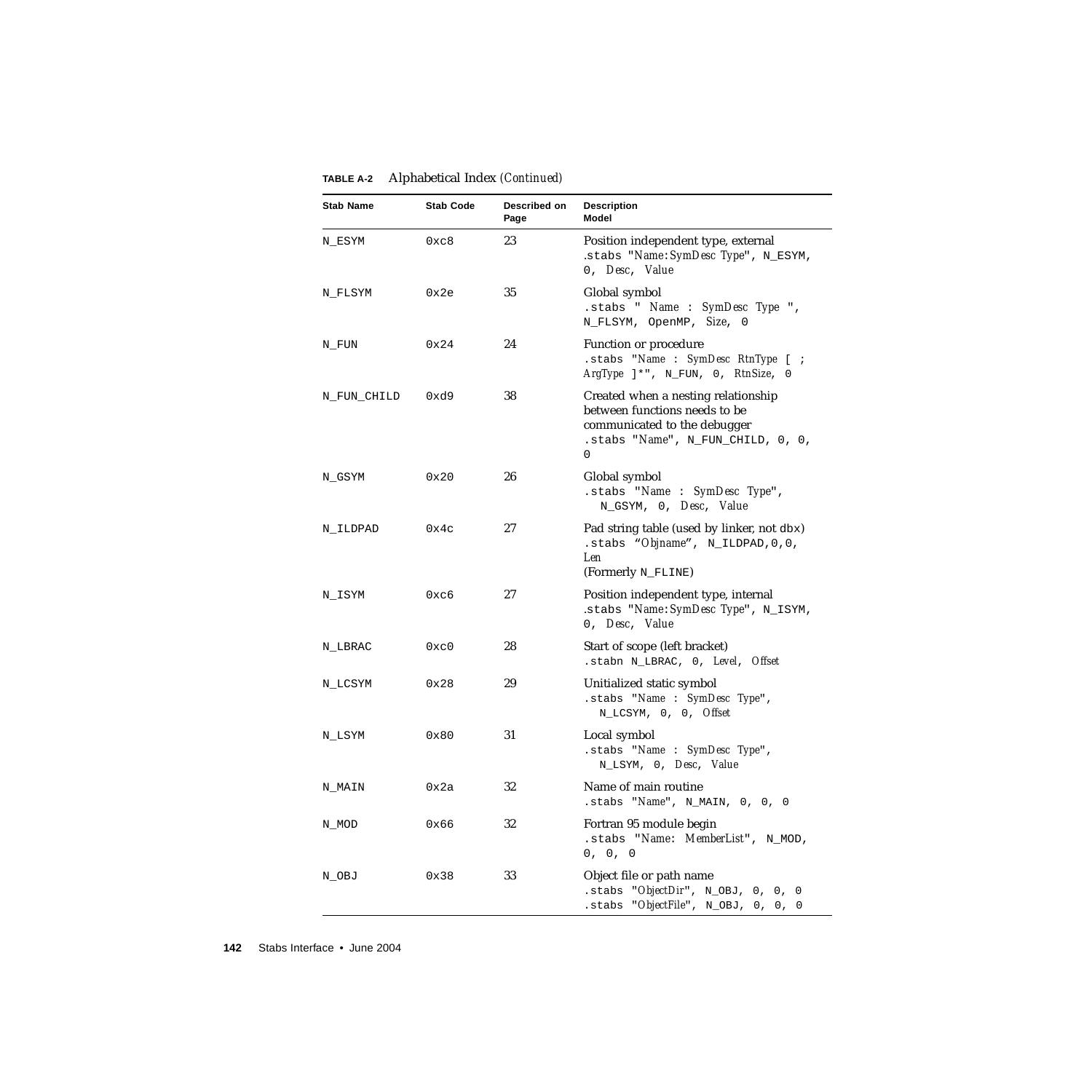| <b>Stab Name</b> | <b>Stab Code</b> | Described on<br>Page | <b>Description</b><br><b>Model</b>                                                                                               |
|------------------|------------------|----------------------|----------------------------------------------------------------------------------------------------------------------------------|
| N_OPT            | 0x3c             | 34                   | Compiler options<br>.stabs " $Options$ ", $N_OPT$ , 0, 0,<br><b>TimeStamp</b>                                                    |
| N_OUTL           | 0x25             | 35                   | <b>Outlined function</b><br>.stabs " $Name$ ", $N_OUTL$ , 0, 0, 0                                                                |
| N PATCH          | 0xd0             | 35                   | .stabn N_PATCH, 0, 0, Addr                                                                                                       |
| N_PSYM           | 0xa0             | 38                   | Formal parameter<br>.stabs "Name : SymDesc Type",<br>N_PSYM, 0, 0, Offset                                                        |
| N_RBRAC          | 0xe0             | 39                   | End of scope (right bracket)<br>.stabn N_RBRAC, 0, Level, Offset                                                                 |
| N READ MOD       | 0хба             | 39                   | Fortran 95 use statement<br>.stabs "Name $[ : ] [ \text{only}; ] [$<br>NameList 1                                                |
| N_ROSYM          | 0x2c             | 40                   | Read-only static symbol<br>.stabs "Name : SymDesc Type",<br>N_ROSYM, 0, 0, Offset                                                |
| N_RSYM           | 0x40             | 41                   | Register symbol<br>.stabs "Name: SymDesc Type",<br>N_RSYM, 0, Size, Number                                                       |
| N_SLINE          | 0x44             | 42                   | Source line<br>.stabn N_SLINE, 0, Line, Offset                                                                                   |
| N_SO             | 0x64             | 45                   | Compilation source file or path name<br>.stabs " $SourceDir$ ", $N_S$ 0, 0, 0, 0<br>.stabs "SourceFile", N_SO, 0,<br>LangCode, 0 |
| N_SOL            | 0x84             | 46                   | Included or referenced source file<br>.stab " $FilePath$ ", $N_SOL$ , 0, 0, 0                                                    |
| N_STSYM          | 0x26             | 47                   | Initialized static symbol<br>.stabs "Name : SymDesc Type",<br>N_STSYM, 0, 0, Offset                                              |
| N_TCOMM          | 0xe3             | 49                   | Begin task common block<br>.stabs "BlockName", N_TCOMM, 0, 0,<br><b>Offset</b>                                                   |
| N_TFLSYM         | 0x2f             | 63                   | Global symbol<br>.stabs " Name : SymDesc Type ",<br>N_TFLSYM, 0, Size, 0                                                         |

#### **TABLE A-2** Alphabetical Index *(Continued)*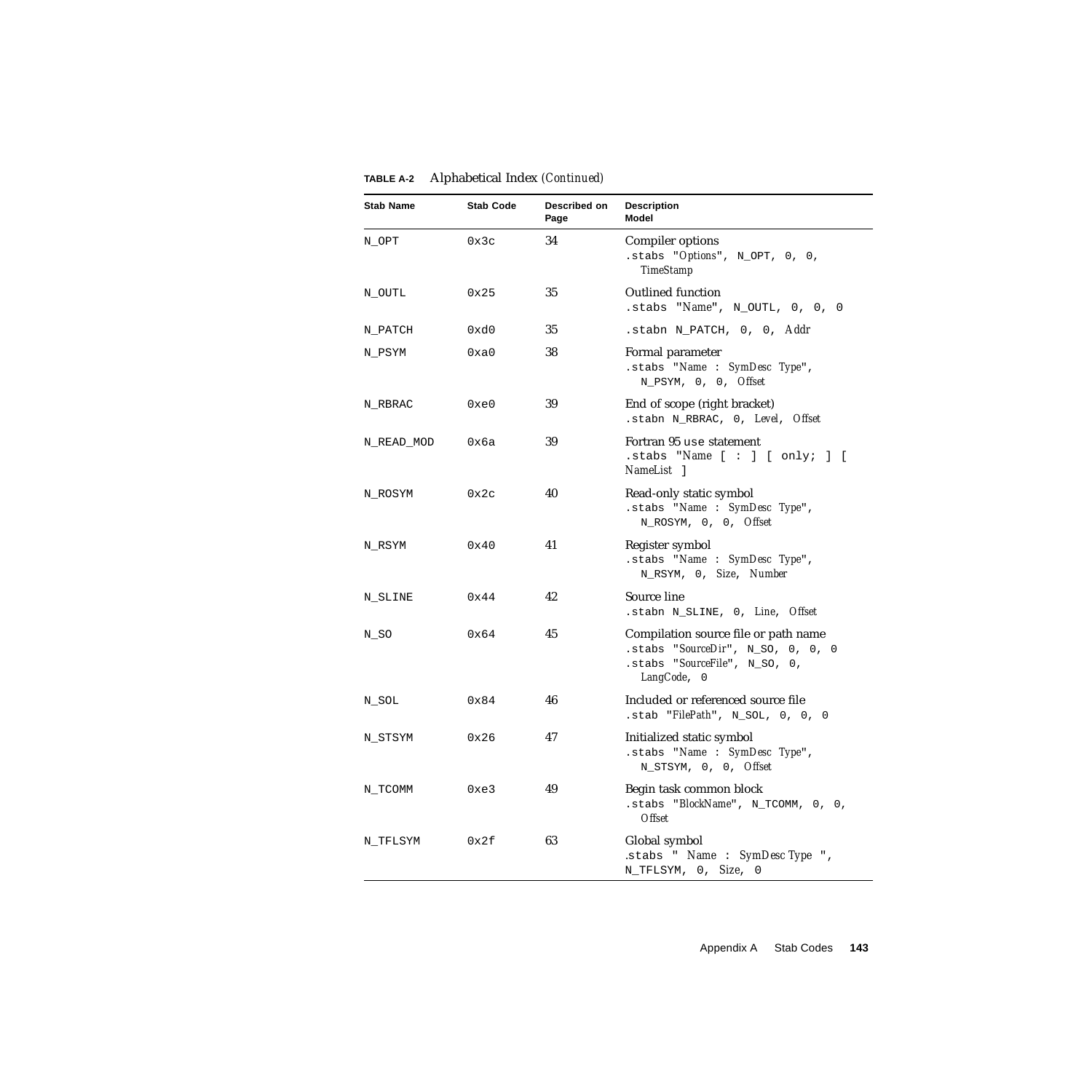| <b>Stab Name</b> | <b>Stab Code</b> | Described on<br>Page | <b>Description</b><br><b>Model</b>                                                                                                                                                                                                                                                                                                                   |
|------------------|------------------|----------------------|------------------------------------------------------------------------------------------------------------------------------------------------------------------------------------------------------------------------------------------------------------------------------------------------------------------------------------------------------|
| N TLCSYM         | 0x29             | 64                   | Uninitialized TLS static variable<br>$.$ stabs " Name : SymDesc Type ",<br>N_TLCSYM, 0, Size, Offset                                                                                                                                                                                                                                                 |
| N TSTSYM         | 0x27             | 65                   | Initialized TLS static variable<br>.stabs " $Name : SymDesc Type$ ",<br>N TSTSYM, 0, Size, Offset                                                                                                                                                                                                                                                    |
| N UNDF           | $0 \times 00$    | 50                   | Undefined symbol                                                                                                                                                                                                                                                                                                                                     |
| N USING          | $0 \times c$ 4   | 50                   | $C_{++}$ USING statement<br>.stabs "P:< $N$ :: $m$ >", N USING, 0,<br>0, 0<br>$:$ stabs "N:< $N:$ : m>:< $EnclTypeId$ >",<br>N_USING, 0, 0 ,0<br>$:$ stabs "Q: <namespacetypeid>",<br/>N_USING, 0, 0 0<br/><math>:</math>stabs "O:&lt;<math>N</math>amespaceTypeId&gt;:<br/><math>\epsilon</math>EnclTypeId&gt;", N_USING, 0, 0, 0</namespacetypeid> |
| N XLINE          | $0 \times 45$    | 64                   | Source line<br>.stabn N_XLINE, 0, <i>Hil6bitsLineMask</i> ,<br>0                                                                                                                                                                                                                                                                                     |

#### **TABLE A-2** Alphabetical Index *(Continued)*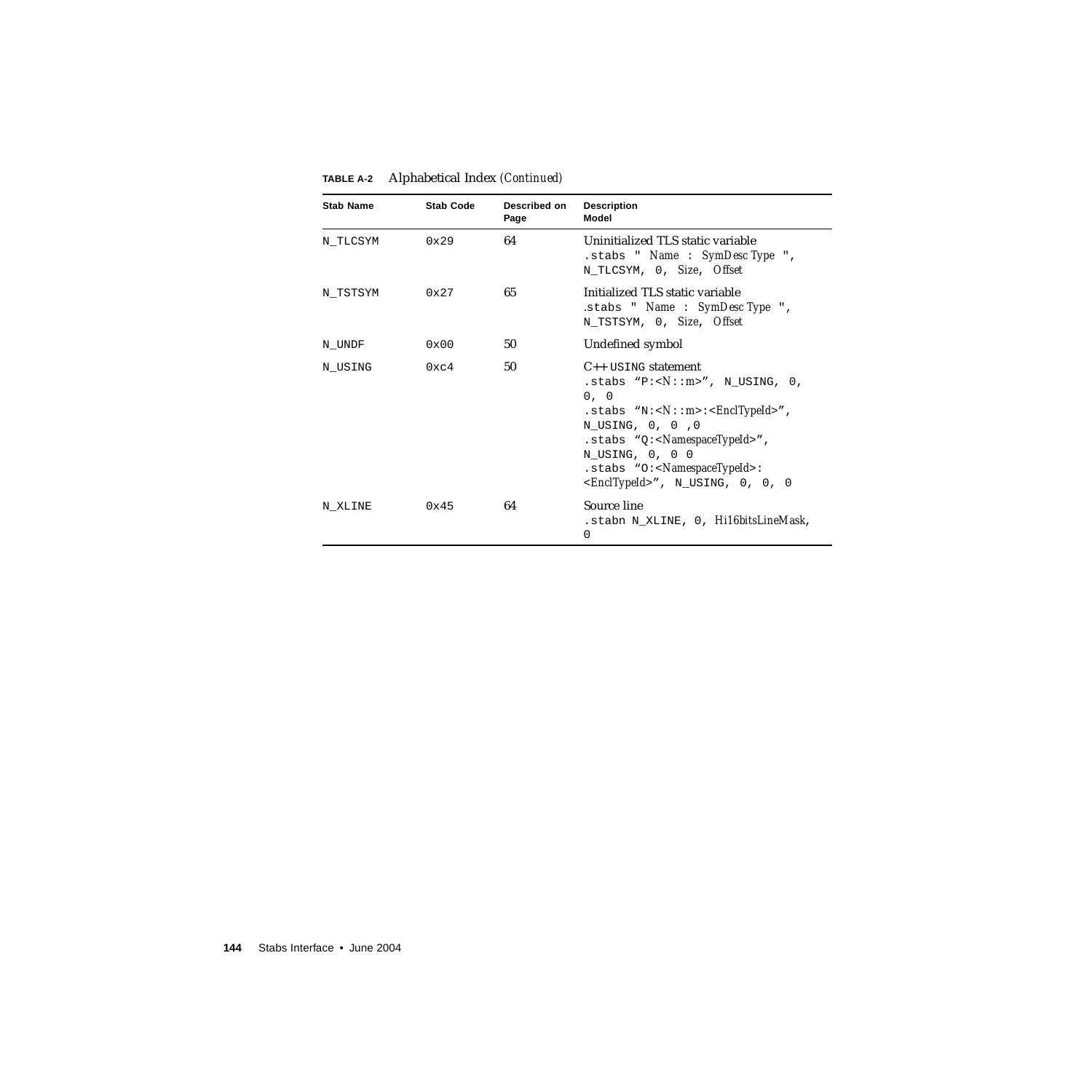# Symbol Descriptors

**TABLE B-1** Symbol descriptors — Alphabetical by character code

| Code  | <b>Description</b>                       |  |
|-------|------------------------------------------|--|
| empty | Local variable, page 56                  |  |
| Α     | Automatic variable (Fortran 90), page 57 |  |
| b     | Based variable, page 57                  |  |
| C     | Constant symbol (Fortran), page 58       |  |
| Ε     | External data, page 59                   |  |
| F     | Global function or procedure, page 59    |  |
| f     | Local function or procedure, page 60     |  |
| G     | Global variable, page 60                 |  |
| I     | Interface block, page 61                 |  |
| J     | Internal procedure (Fortran 90), page 61 |  |
| LT    | C++ 4.0 Lines in template, page 62       |  |
| 1     | Literal, page 62                         |  |
| М     | Module (Fortran 90), page 63             |  |
| Ρ     | Prototype, page 64                       |  |
| р     | Value parameter, page 63                 |  |
| r     | Register variable, page 65               |  |
| S     | Static file variable, page 65            |  |
| T     | Enumeration, structure or union, page 66 |  |
| t     | Type name, page 67                       |  |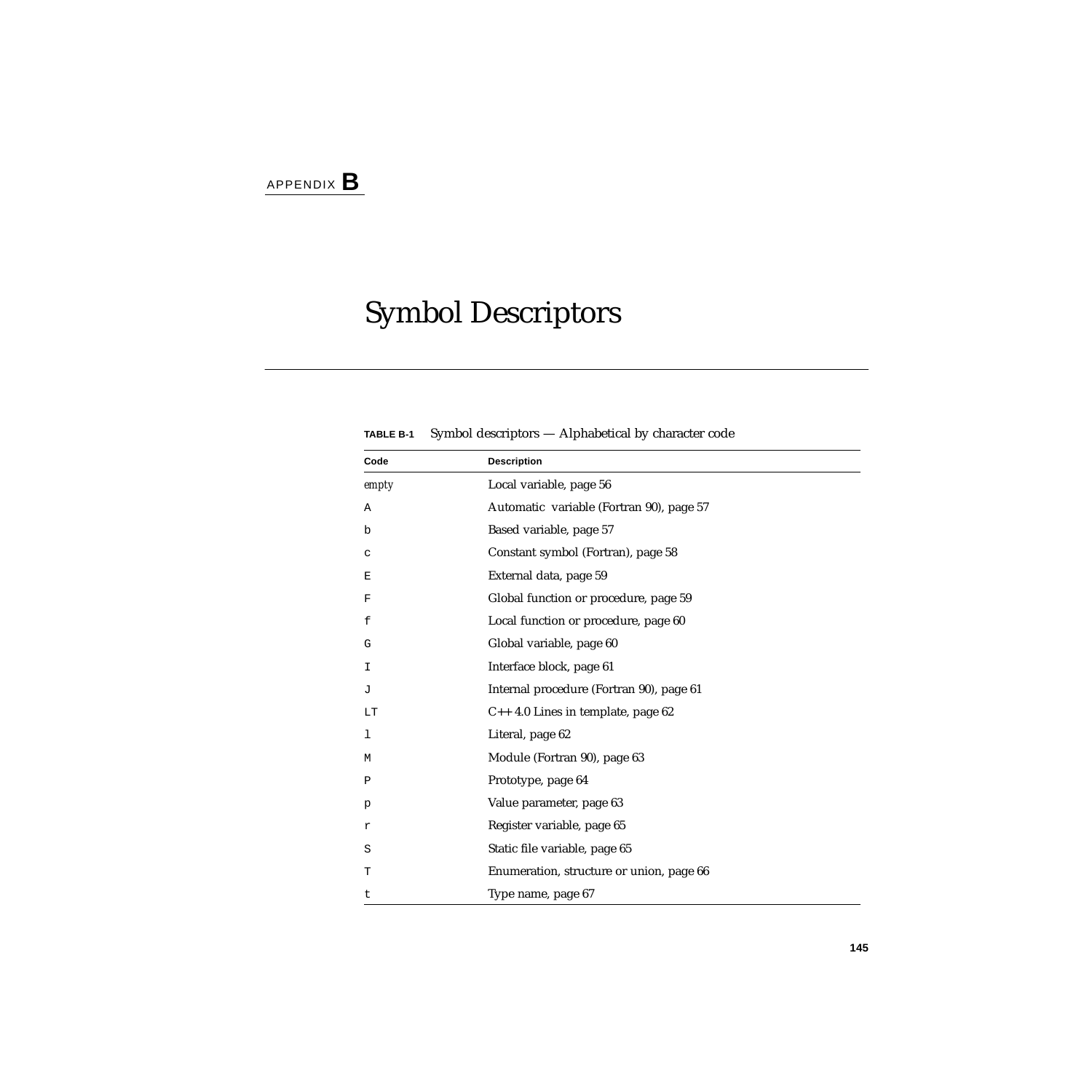| Code        | <b>Description</b>                              |  |
|-------------|-------------------------------------------------|--|
| U           | Class declaration, page 68                      |  |
| V           | Common or static local variable, page 68        |  |
| $\mathbf v$ | Variable parameter by reference, page 71        |  |
| X           | Function result variable, page 72               |  |
| Y           | $C_{++}$ 4.0 specification (see below), page 72 |  |

**TABLE B-1** Symbol descriptors — Alphabetical by character code *(Continued)*

**TABLE B-2** C++ 5.0 Specification

| Code characters | <b>Description</b>                        |
|-----------------|-------------------------------------------|
| YA              | Anonymous union, nested, page 74          |
| Ya              | Anonymous union, page 74                  |
| YC              | Class nested, page 75                     |
| Yc              | Class, page 75                            |
| YD              | Pointer to class data member, page 81     |
| YI              | Template Instantiation, page 83           |
| YM              | Pointer to class member function, page 81 |
| YR              | Run Time Type Information (RTTI), page 91 |
| YS.             | Structure nested, page 75                 |
| Ys              | Structure, page 75                        |
| YT              | Template definition, page 83              |
| YU              | Union, nested, page 75                    |
| Yu              | Union, page 74                            |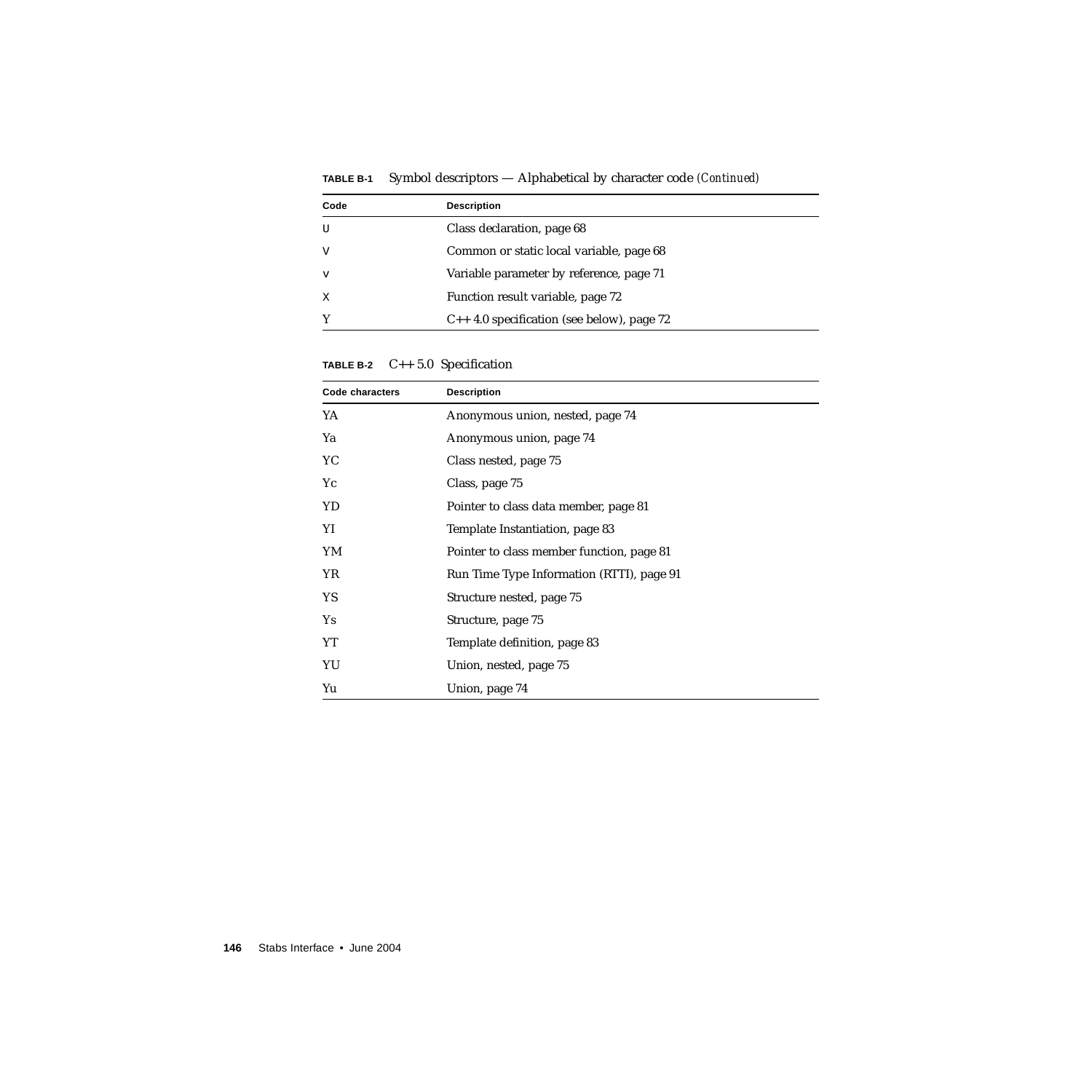# Type Codes

**TABLE C-1** Type codes — Alphabetical by character code

| Code character | <b>Description</b>                     |
|----------------|----------------------------------------|
| empty          | Type reference, page 96                |
| a              | Array, page 96                         |
| B              | Volatile, page 97                      |
| b              | Basic integer, page 98                 |
| D              | Dope vector, page 114                  |
| d              | Dope vector, page 98                   |
| e              | Enumeration, page 99                   |
| F              | Function parameter, page 100           |
| f              | Function, page 101                     |
| g              | Function with prototype info, page 101 |
| К              | Restricted, page 103                   |
| k              | Const, page 104                        |
| R              | Floating point, page 104               |
| r              | Range, page 105                        |
| S              | Structure or record, page 106          |
| u              | Union, page 106                        |
| x              | Forward reference, page 107            |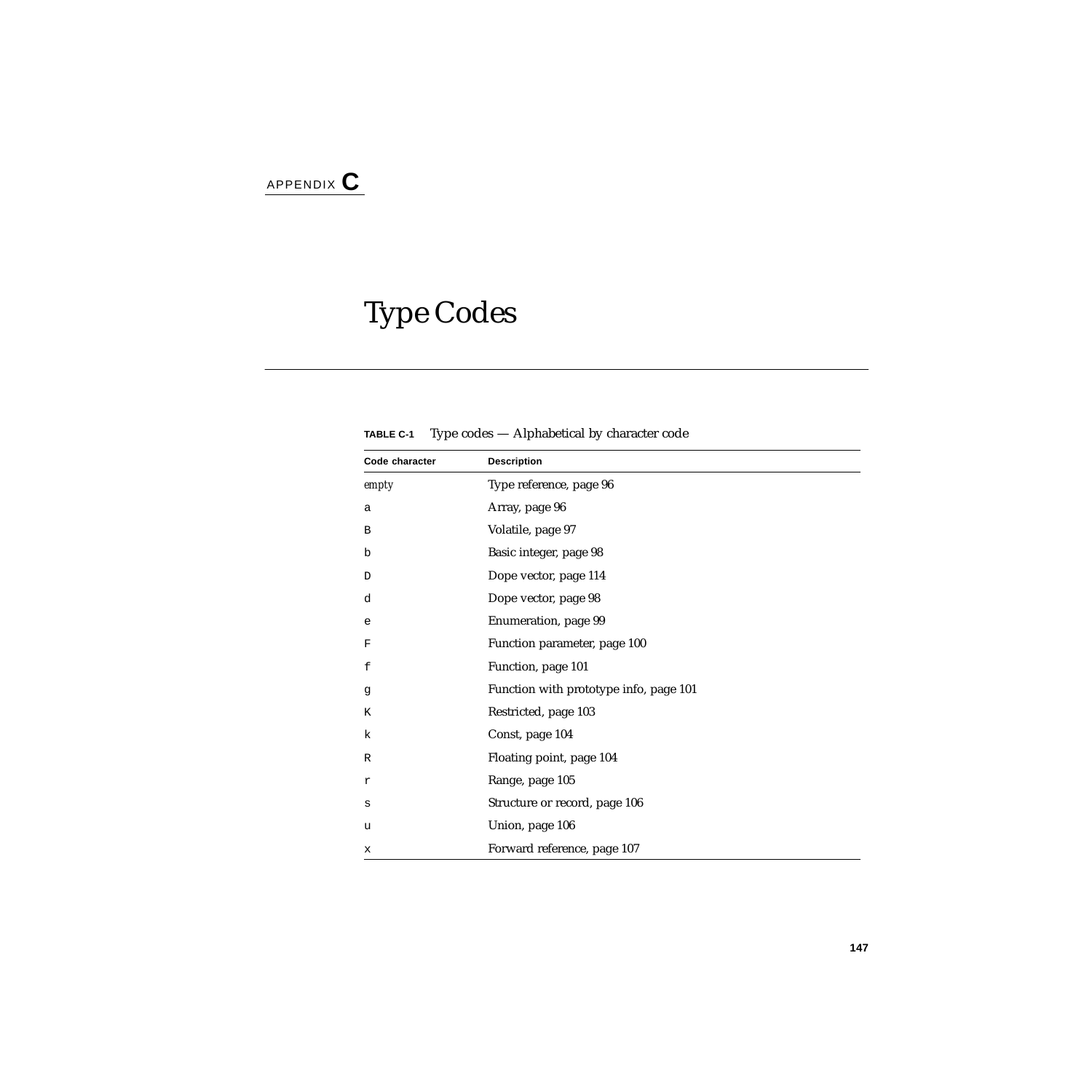| Code character | <b>Description</b>               |
|----------------|----------------------------------|
|                | $C_{++}$ specification, page 108 |
| $\star$        | Pointer, page 109                |
| &              | Reference, page 109              |

**TABLE C-1** Type codes — Alphabetical by character code *(Continued)*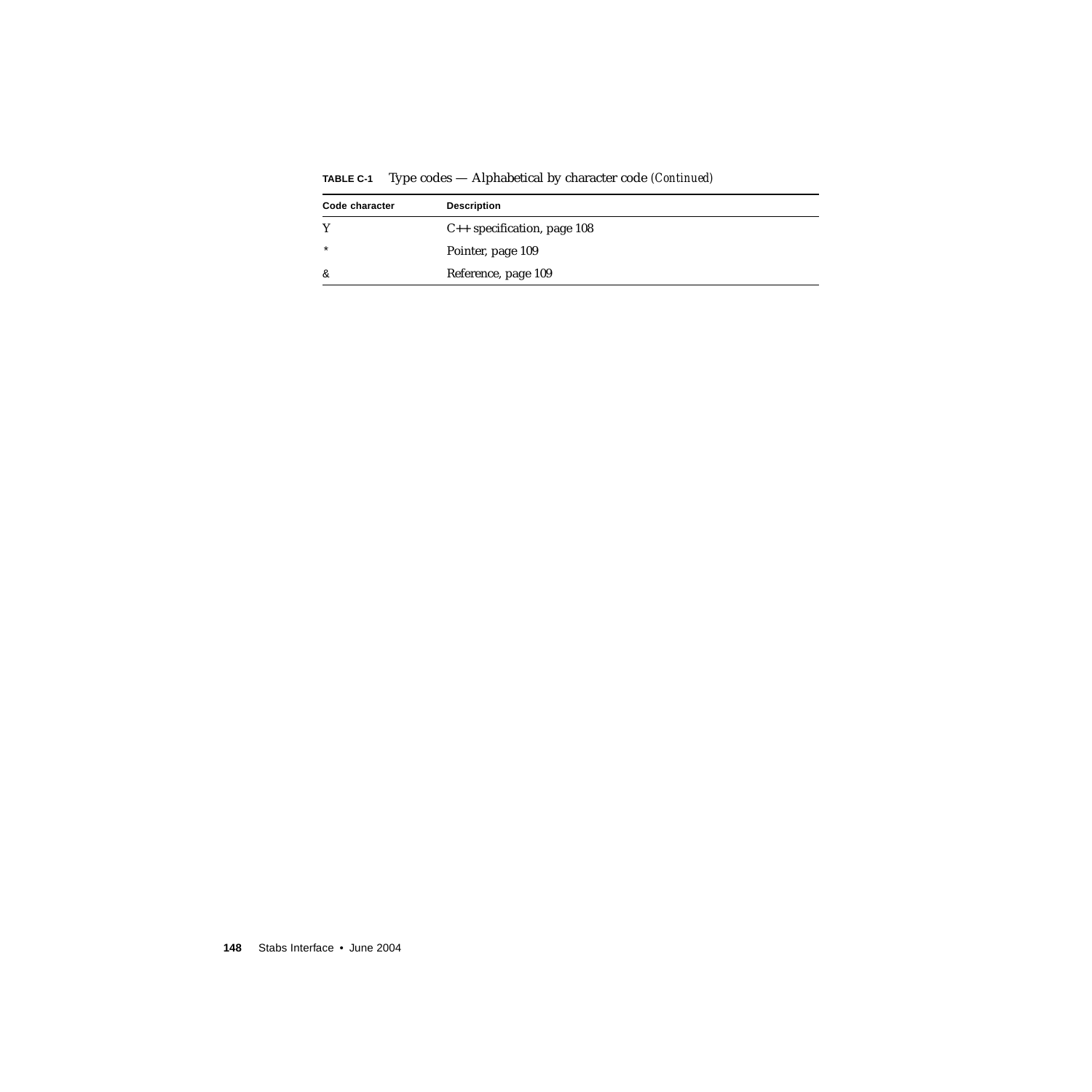#### Index Stabs

Index stabs are used to support auto-load stab processing, where stabs are loaded on demand from the object files (not an executable file or library), which must be kept available for the debugger to use. The debugger knows which object file to open to find the stabs for any global symbol by using the index stabs that are always copied to the executable file.

The index stabs are similar to the regular stabs in form and in the ordering that imparts file scoping. For every regular stab that describes a file or a global symbol, there is a corresponding index stab. The index stab is often simplified, with less information than the regular stab. Not all regular stabs have corresponding index stabs.

The stabs that can be index stabs are:

N\_SO N\_OBJ N\_OPT N\_CMDLINE N\_MAIN N\_FUN N\_MOD N\_GSYM N\_ESYM N\_ILDPAD N\_PATCH N\_UNDF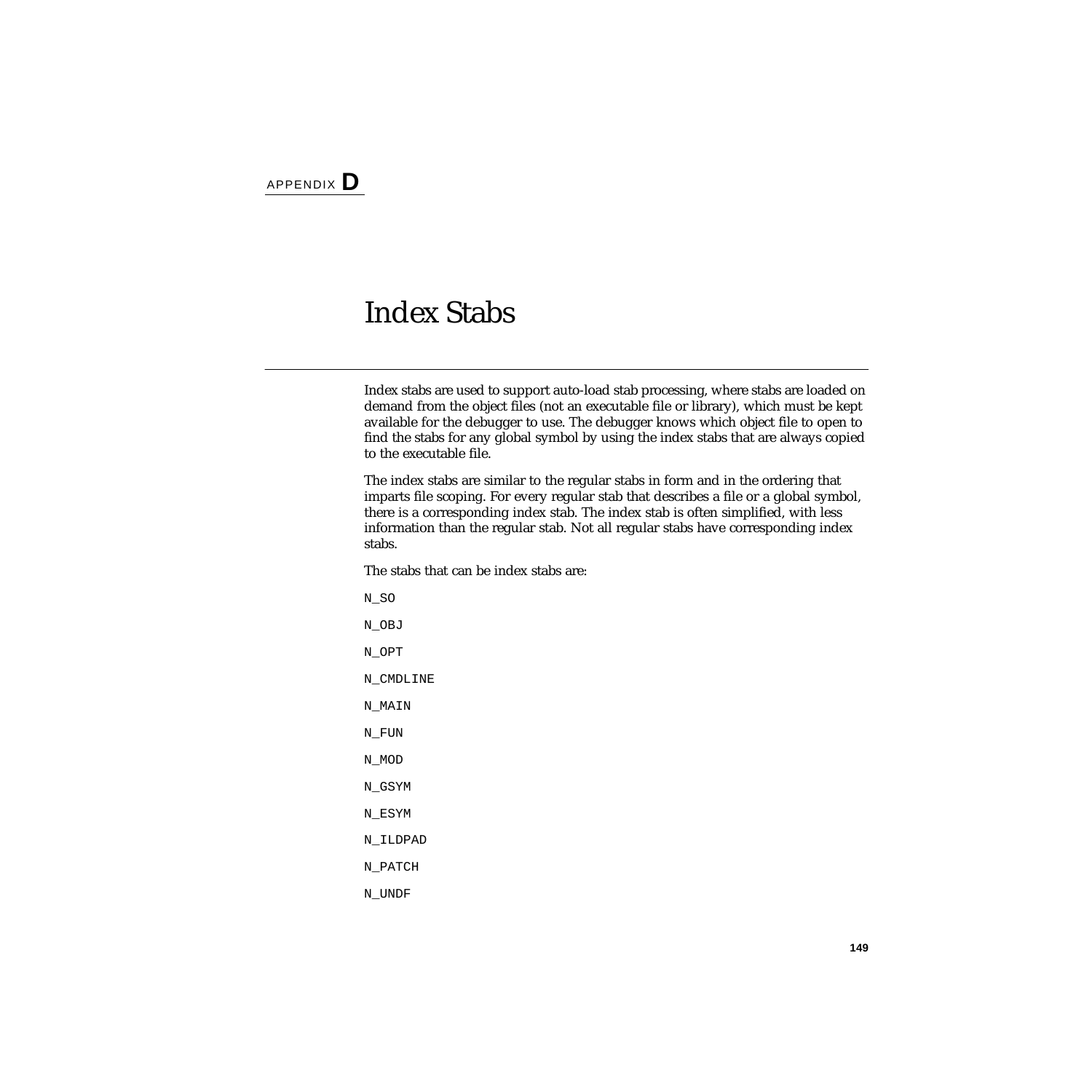#### N\_SOL

#### N\_CODETAG

In general, every such regular stab has a corresponding index stab. One exception is the extern data Symdesc  $E$ , which is an N\_GSYM stab but has no corresponding index stabs. Another is the N\_CMDLINE stab, which is only an index stab; it has no corresponding regular stab. Some regular stabs like N\_LCSYM, N\_STSYM, and N\_FLSYM can have globalized names in their strings, and this globablization results in a corresponding N\_GSYM index stab. There is no correlation at all between N\_SOL index stabs and regular N\_SOL stabs. N\_SOL index stabs are used solely to identify header files with executable code in them, while regular  $N$  SOL stabs also indicate the definitions of types and variables within headers files.

Simplified index stabs usually contain nothing more than the name of the symbol. This applies to the stabs N\_FUN, N\_MOD, N\_GSYM, N\_ESYM, and N\_PATCH. All other index stabs (N\_SO, N\_OBJ, N\_OPT, N\_MAIN, N\_ILDPAD, and N\_UNDF) are identical to their corresponding regular stabs. One exception is COMDAT index stabs, which always have  $n_{other} = 1$ .  $N_{OBJ}$  index stab strings are filled in at link time, while the regular  $N$  OBJ stabs have null strings. All other index stabs (N\_SO, N\_OPT, N\_MAIN, N\_ILDPAD, and N\_UNDF) are identical to their corresponding regular stabs.

Here is an example of the index stabs and regular stabs for a hello world program:

```
#include <stdio.h>
int main(int argc, char* argv[])
{
   printf("Hello world\n");
}
```

```
% cc -c -g hello.c
% cc -g hello.o
% dumpstabs -s a.out
```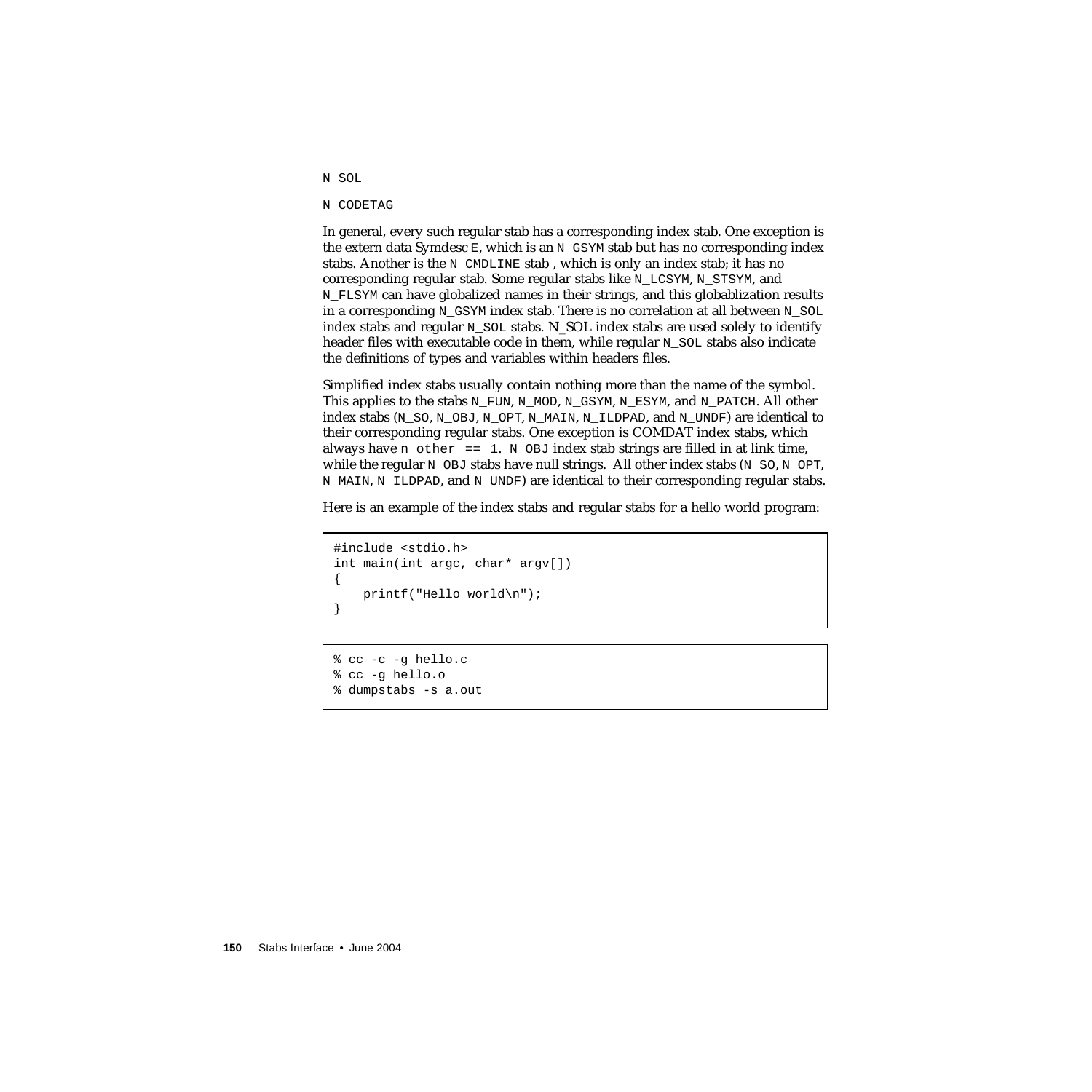```
Debugging Stab table -- 60 entries
   0: .stabs "hello.c",N_UNDF,0x0,0x3b,0x567
   1: .stabs "/home/ohair",N_SO,0x0,0x0,0x0
    2: .stabs "hello.c",N_SO,0x0,0x3,0x0
    3: .stabs "",N_OBJ,0x0,0x0,0x0
   4: .stabs "",N_OBJ,0x0,0x0,0x0
  5: .stabs "V=8.0;DBG_GEN=4.0.83;Xa;g;R=Forte Developer 7 C 5.4
EA1
2001/10/21;G=$XA28kkBin_H8CsY.",N_OPT,0x0,0x0,0x3c1fe9e2
   6: .stabs "char:t(0,1)=bsc1;0;8",N_LSYM,0x0,0x0,0x0
    7: .stabs "short:t(0,2)=bs2;0;16",N_LSYM,0x0,0x0,0x0
   8: .stabs "int:t(0,3)=bs4;0;32",N_LSYM,0x0,0x0,0x0
  9: .stabs "long:t(0,4)=bs4;0;32",N LSYM,0x0,0x0,0x0
  10: .stabs "long long:t(0,5)=bs8;0;64",N_LSYM,0x0,0x0,0x0
  11: .stabs "signed char:t(0,6)=bsc1;0;8",N_LSYM,0x0,0x0,0x0
 12: .stabs "signed short:t(0,7)=bs2;0;16",N LSYM,0x0,0x0,0x0
  13: .stabs "signed int:t(0,8)=bs4;0;32",N_LSYM,0x0,0x0,0x0
   14: .stabs "signed long:t(0,9)=bs4;0;32",N_LSYM,0x0,0x0,0x0
   15: .stabs "signed long
long:t(0,10)=bs8;0;64",N_LSYM,0x0,0x0,0x0
 16: .stabs "unsigned char:t(0,11)=buc1;0;8",N_LSYM,0x0,0x0,0x0
 17: .stabs "unsigned short:t(0,12)=bu2;0;16",N_LSYM,0x0,0x0,0x0
  18: .stabs "unsigned:t(0,13)=bu4;0;32",N_LSYM,0x0,0x0,0x0
  19: .stabs "unsigned int:t(0,14)=bu4;0;32",N_LSYM,0x0,0x0,0x0
 20: .stabs "unsigned long:t(0,15)=bu4;0;32",N LSYM,0x0,0x0,0x0
   21: .stabs "unsigned long
long:t(0,16)=bu8;0;64",N_LSYM,0x0,0x0,0x0
  22: .stabs "float:t(0,17)=R1;4",N LSYM,0x0,0x0,0x0 23: .stabs "double:t(0,18)=R2;8",N_LSYM,0x0,0x0,0x0
   24: .stabs "long double:t(0,19)=R6;16",N_LSYM,0x0,0x0,0x0
   25: .stabs "void:t(0,20)=bs0;0;0",N_LSYM,0x0,0x0,0x0
   26: .stabs "/usr/include/stdio.h",N_BINCL,0x0,0x0,0x0
   27: .stabs "/usr/include/sys/
feature_tests.h",N_BINCL,0x0,0x0,0x0
   28: .stabs "/usr/include/sys/isa_defs.h",N_BINCL,0x0,0x0,0x0
   29: .stabn N_EINCL,0x0,0x0,0x0
   30: .stabn N_EINCL,0x0,0x0,0x0
   31: .stabs "/usr/include/sys/va_list.h",N_BINCL,0x0,0x0,0x0
   32: .stabs "__va_list:t(4,1)=*(0,20)",N_LSYM,0x0,0x0,0x0
   33: .stabn N_EINCL,0x0,0x0,0x0
   34: .stabs "/usr/include/stdio_tag.h",N_BINCL,0x0,0x0,0x0
   35: .stabs "__FILE:t(5,1)=xs__FILE:",N_LSYM,0x0,0x0,0x0
   36: .stabn N_EINCL,0x0,0x0,0x0
   37: .stabs "/usr/include/stdio_impl.h",N_BINCL,0x0,0x0,0x0
   38: .stabs "ssize_t:t(6,1)=(0,3)",N_LSYM,0x0,0x4,0x0
```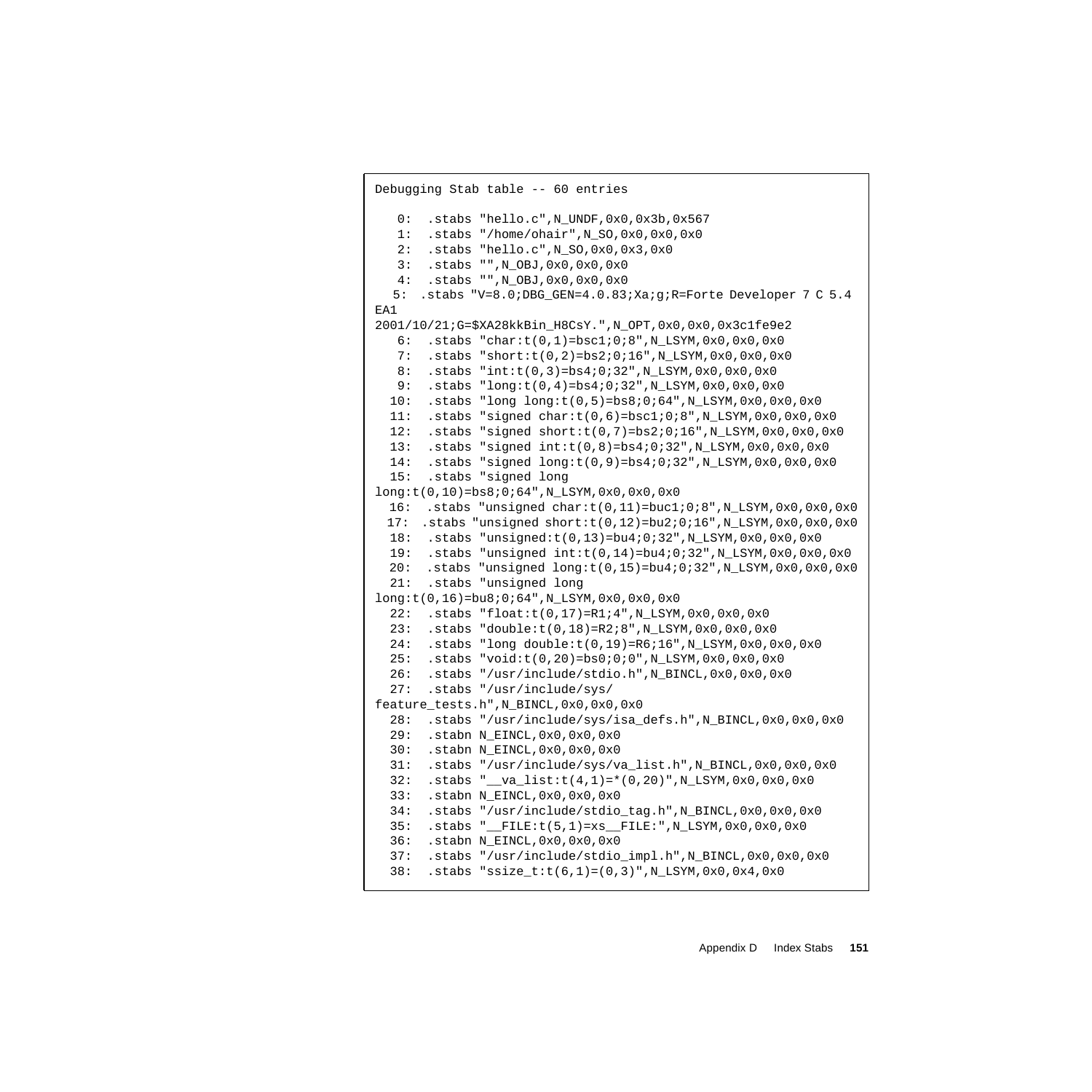```
39: .stabs
"_FILE: T(6,2)=s16_cnt:(6,1),0,32i_ptr:(6,3)=*(0,11),32,32i_base:(6,3),64,32; fl
ag:(0,11),96,8;_file:(0,11),104,8;__orientation:(0,14),112,2;__i
onolock:(0,14),1
14,1;__filler:(0,14),115,5;",N_LSYM,0x0,0x10,0x0
   40: .stabn N_EINCL,0x0,0x0,0x0
  41: .stabs "FILE:t(1,1)=(6,2)", N LSYM,0x0,0x10,0x0
  42: .stabs "size_t:t(1,2)=(0,14)",N_LSYM,0x0,0x4,0x0
   43: .stabs "__longlong_t:t(1,3)=(0,5)",N_LSYM,0x0,0x8,0x0
   44: .stabs "off_t:t(1,4)=(0,4)",N_LSYM,0x0,0x4,0x0
   45: .stabs "off64_t:t(1,5)=(0,5)",N_LSYM,0x0,0x8,0x0
   46: .stabs "fpos_t:t(1,6)=(0,4)",N_LSYM,0x0,0x4,0x0
   47: .stabs "fpos64_t:t(1,7)=(0,5)",N_LSYM,0x0,0x8,0x0
   48: .stabn N_EINCL,0x0,0x0,0x0
   49: .stabs
\texttt{``main:F(0,3)}; (0,3); (0,22)=*(0,21)=*(0,1)", N_FUN, 0x0, 0x0, 0x0
   50: .stabs "main",N_MAIN,0x0,0x0,0x0
   51: .stabs "argc:p(0,3)",N_PSYM,0x0,0x4,0x44
   52: .stabs "argv:p(0,22)",N_PSYM,0x0,0x4,0x48
   53: .stabn N_LBRAC,0x0,0x1,0xc
   54: .stabs
"$XB28kkBin H8CsY.main. func :V(0,24)=ar(0,4);0;4;(0,23)=k(0,1))",N_ROSYM,0x0,0
x5,0x0
   55: .stabn N_SLINE,0x0,0x4,0xc
   56: .stabn N_SLINE,0x0,0x5,0x24
   57: .stabn N_RBRAC,0x0,0x1,0x24
   58: .stabs
"printf:P(0,3);(0,26)=*(0,25)=k(0,1);0", N_FUN,0x0,0x0,0x0 59: .stabn N_ENDM,0x0,0x0,0x0
```
dumpstabs -s hello.c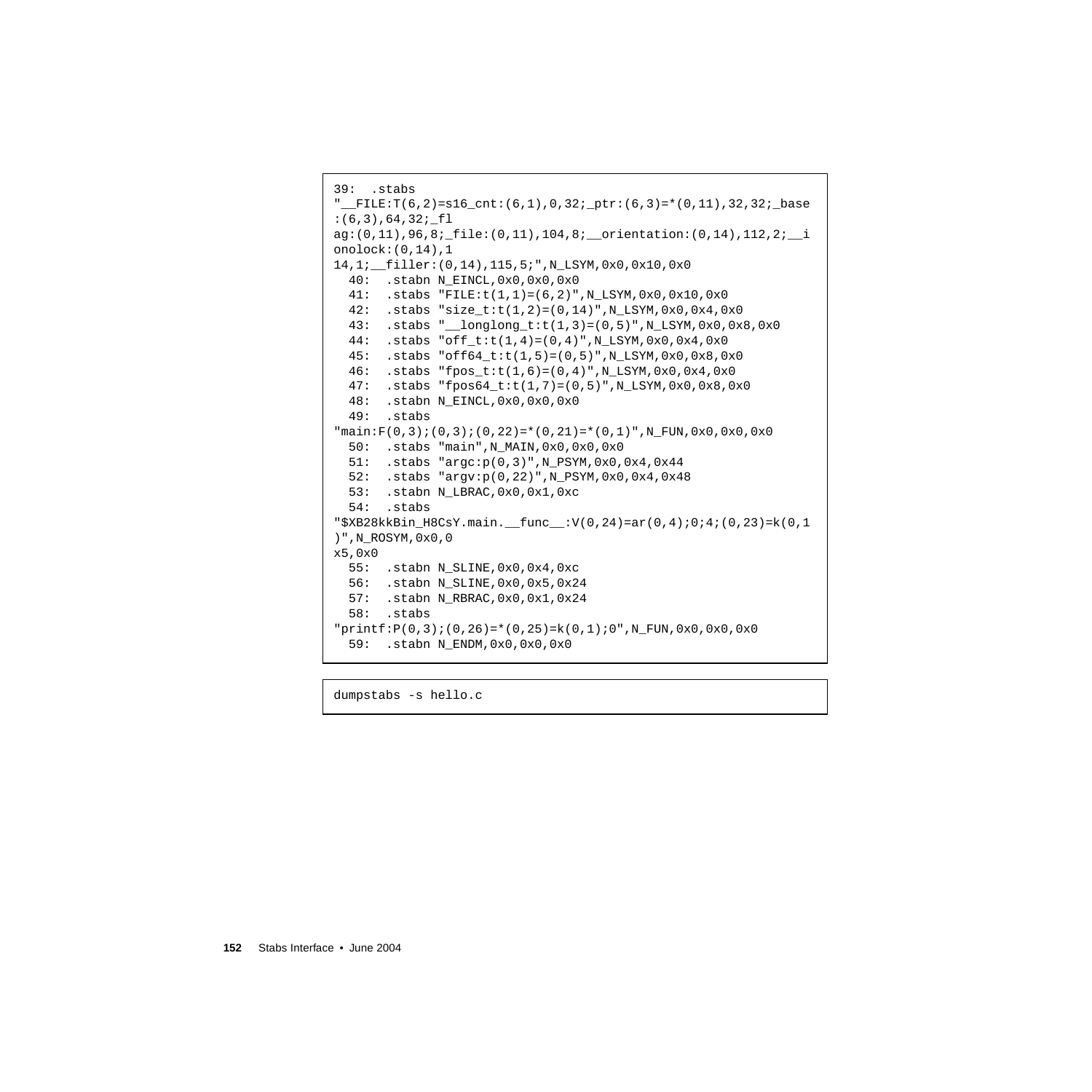```
Index Stab table -- 9 entries
    0: .stabs "hello.c",N_UNDF,0x0,0x8,0xf7
    1: .stabs "/home/ohair",N_SO,0x0,0x0,0x0
    2: .stabs "hello.c",N_SO,0x0,0x3,0x0
    3: .stabs "/home/ohair",N_OBJ,0x0,0x0,0x0
    4: .stabs "hello.o",N_OBJ,0x0,0x0,0x0
  5: .stabs "V=8.0;DBG_GEN=4.0.83;Xa;g;R=Forte Developer 7 C 5.4
EA1
2001/10/21;G=$XA28kkBin_H8CsY.",N_OPT,0x0,0x0,0x3c1fe9e2
  6: .stabs "/home/ohair; /set/dist/sparc-S2/current/bin/../YNH/
bin/cc -g -c
hello.c -W0,-xp\$XA28kkBin_H8CsY.",N_CMDLINE,0x0,0x0,0x0
    7: .stabs "main",N_MAIN,0x0,0x0,0x0
    8: .stabs "main",N_FUN,0x0,0x0,0x0
```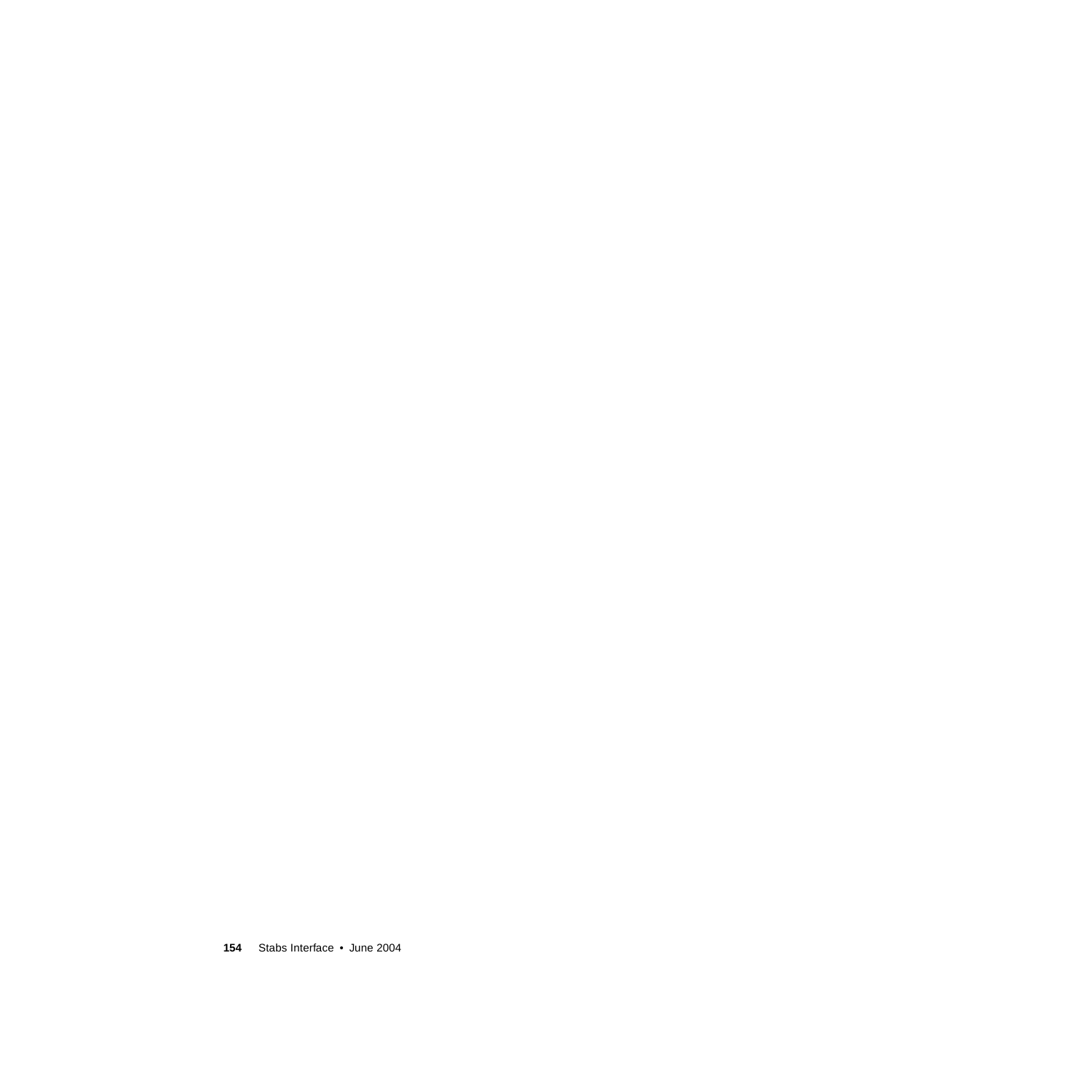## Fortran 95 Pointers and Array **Descriptors**

This appendix describes the implementation of Fortran 95 pointers and array pointers for the Solaris operating environment.

## Terminology

If a Fortran 95 object possesses the DIMENSION attribute, it is an *array*; otherwise, it is a *scalar*. If an object possesses the POINTER attribute, it is a *pointer*. An object that possesses both the DIMENSION attribute and the POINTER attribute is an *array pointer*. An object that possesses the POINTER attribute but not the DIMENSION attribute is a *scalar pointer*.

In Fortran 95, a pointer that references a data object is *associated* with that object. A pointer that does not reference a data object is *disassociated*. A disassociated pointer is the Fortran 95 equivalent of a null pointer. The data object referenced by an associated pointer is the *target* of the pointer.

### Run-time Representations

Some of the properties of a pointer object are known at compile time. The declarations for a Fortran 95 data object determine its type. The declarations for a character object also determine its length. The length of a character object need not be constant; it can be an asterisk or an integer expression of a special form called a *specification expression*. The declarations of an array object must include the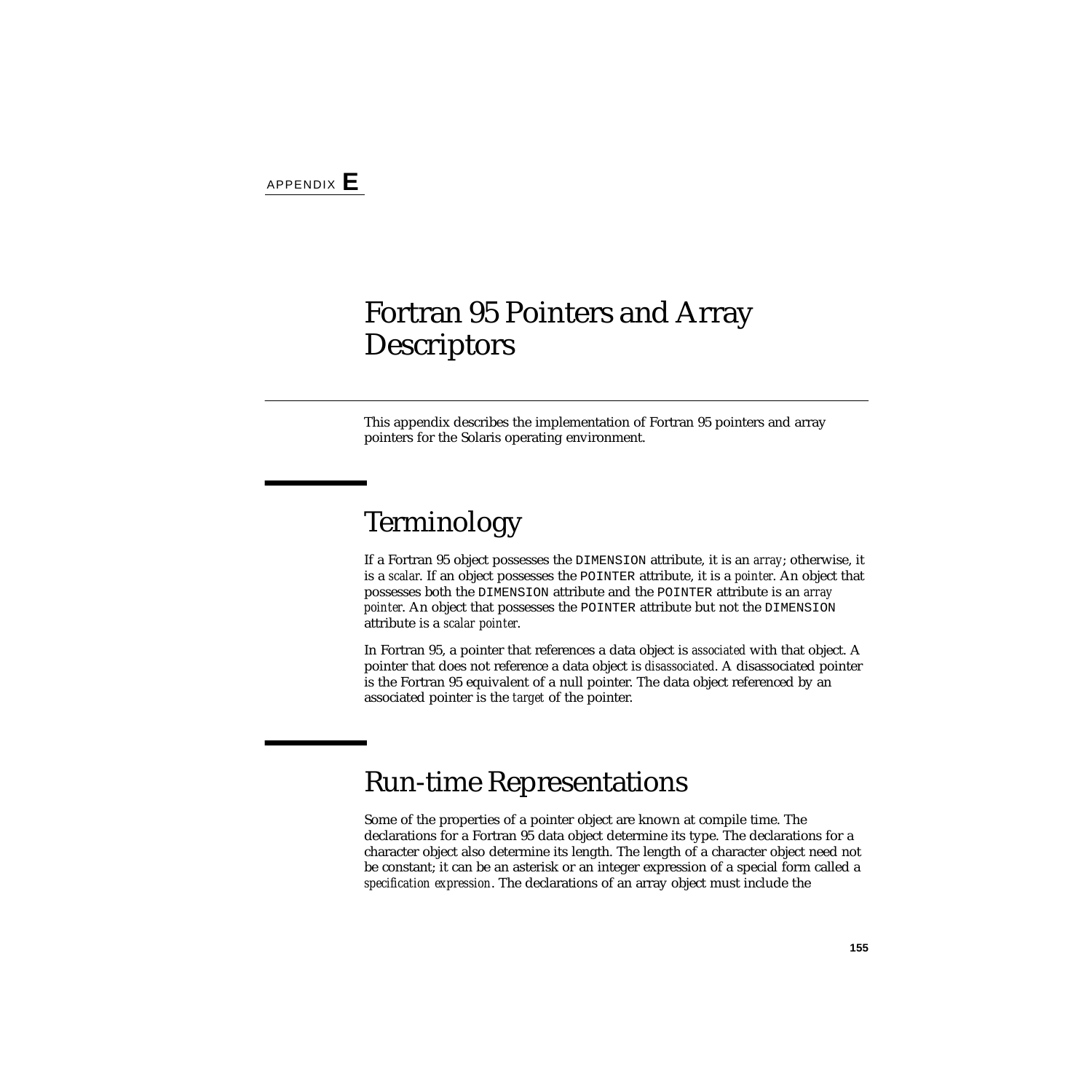DIMENSION attribute, which determines the rank of the array object. The declaration of an array pointer does not determine the bounds of the arrays the pointer can reference.

Fortran 95 represents a scalar pointer value as a single address. For the SPARC V8 architecture, a scalar pointer is 32 bits wide. For the SPARC V9 architecture, a scalar pointer is 64 bits wide. An associated scalar pointer contains the address of the start of the target object. A disassociated scalar pointer contains the address zero.

Fortran 95 represents a array pointer value as a structured value. If the rank of an array pointer value is n, its representation consists of the following sequence of fields:

| <b>Field Name</b> | Type                              |
|-------------------|-----------------------------------|
| actual-origin     | <b>Address</b>                    |
| extent            | $array[1:n]$ of unsigned integers |
| stride            | $array[1:n]$ of unsigned integers |
| virtual-origin    | address                           |
| lower-bound       | $array[1:n]$ of signed integers   |

The field named actual-origin contains the address of the array with which the pointer value is associated. If the pointer value is not associated with a target object, actual-origin contains the address zero and the rest of the fields are undefined. For an associated pointer value, the value of actual-origin is the address of the start of the first element referenced by the pointer value. The target array object might be contained within a larger array object. In that case, the actual-origin need not be the address of the first element of that larger object.

The field named extent contains the shape of the associated array object. The shape is an n-element vector. The i-th element of extent is the extent of the i-th dimension of the target array. The extent of a dimension is the number of elements in that dimension.

The field named stride is used in address calculations. The i-th element of stride contains the difference between the starting addresses of consecutive elements of the i-th dimension of the array.

The field named virtual-origin contains the address of the start of the possibly hypothetical element of the target array whose subscripts are all zeros. The field is used to simplify address calculations. The value of virtual-origin can be computed from the other fields of a pointer value.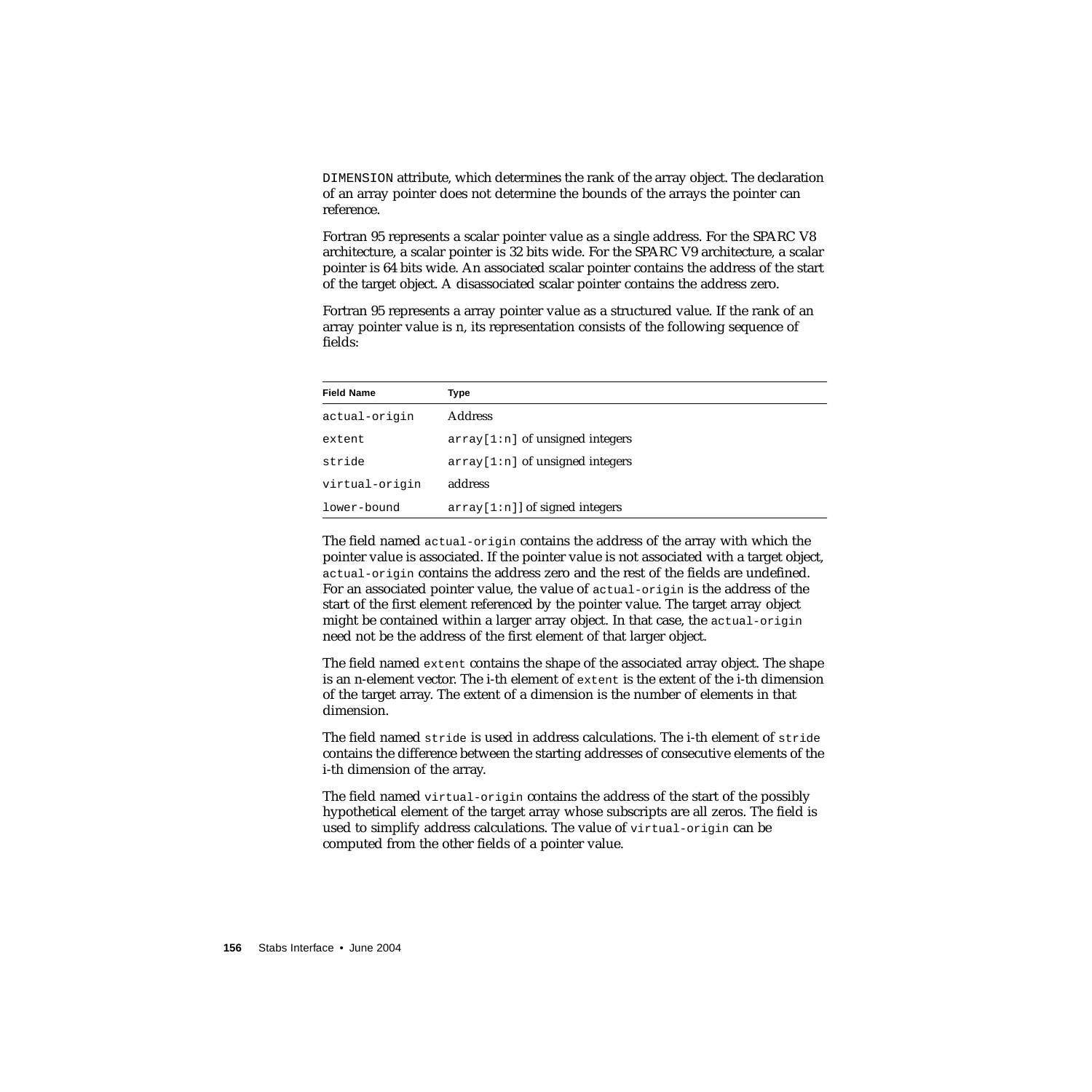The field named lower-bound contains the lower bounds of the target array. The ith element of virtual-origin is the lower bound of the i-th dimension. The upper bounds can be computed from the lower bounds and the extents. The upper bound of the i-th dimension of the target array is

```
lower-bound[i] + extent[i] - 1.
```
For SPARC V8, the addresses and integers in an array pointer are all 32 bits wide. For SPARC V9, the addresses and integers in an array pointer are all 64 bits wide. Fortran 95 allows integers wider than the default integer type to appear in bounds expressions, but it allows implementations to restrict the range of acceptable values for array bounds. Furthermore, the routines for querying the values of array bounds return values of the default integer type.

The lengths of character pointers are not part of the pointer values. The lengths of static character objects and of a character objects in structures are required to be compile-time constants. The length of a character object that is local to a program unit is evaluated on entry to that program unit and remains fixed until the program unit is exited. Assignments and allocations do not affect the lengths of character objects.

#### Example

Let A be an array pointer declared as CHARACTER, POINTER, DIMENSION(:,:) :: A\*11

The front-end allocates space for A either on the stack or in a static area. After successful execution of the statement

```
ALLOCATE( A(-2:12, 0:9) )
```
the space allocated for A contains

| actual-origin  | The address of a 1650-byte block of memory |
|----------------|--------------------------------------------|
| extent[1]      | 15                                         |
| extent[2]      | 10                                         |
| stride[1]      | 11                                         |
| stride[2]      | 165                                        |
| virtual-origin | $actual-origin + 22$                       |
| lower-bound[1] | $-2$                                       |
| lower-bound[2] | $\bf{0}$                                   |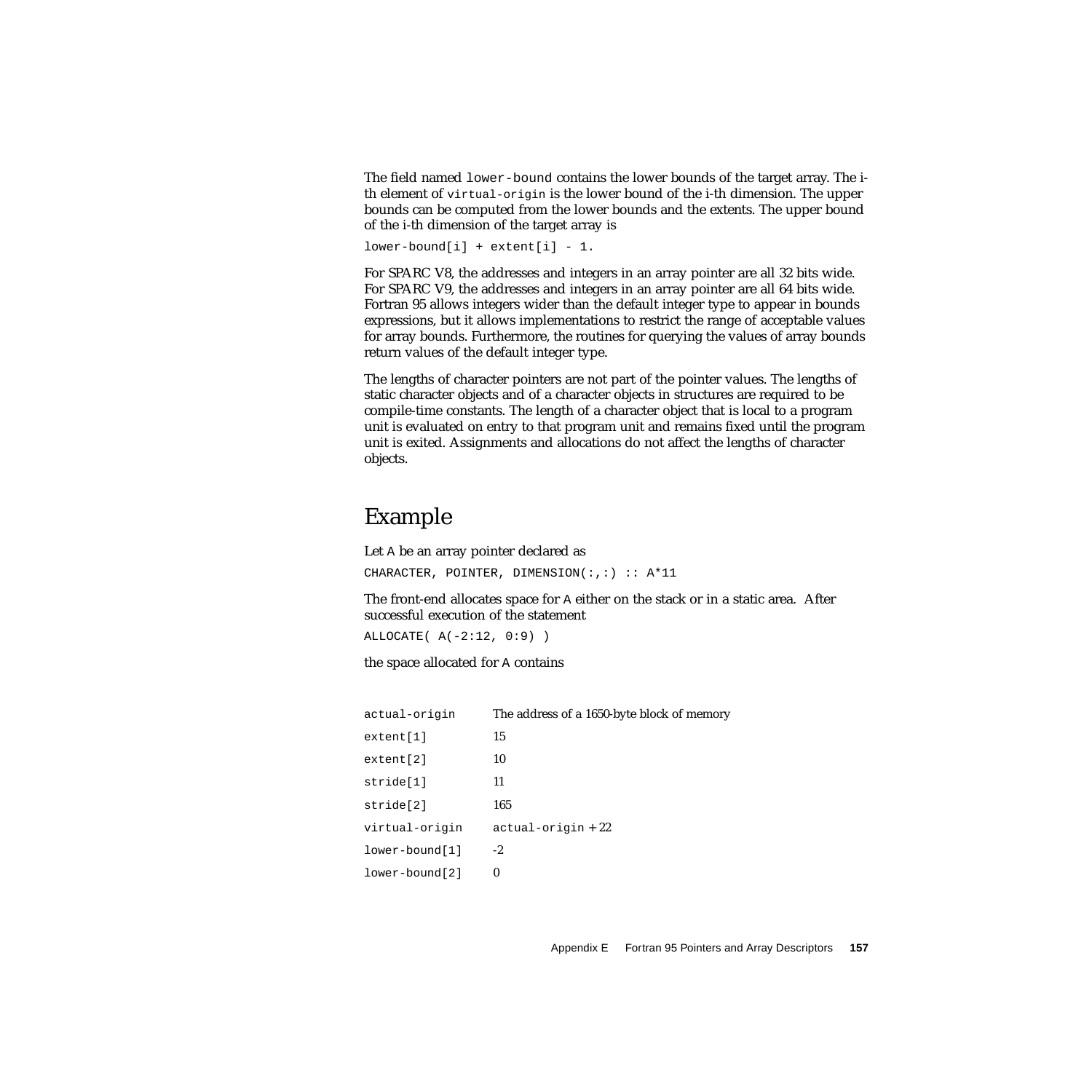### Subscripting

Given a rank n array pointer that is associated with a target array, the address of an element of the target array is

```
n
virtual-origin + SUM stride[i]*subscript[i]
                    i=1
```
where subscript [i], for  $1 \le i \le n$ , is the index of the particular element. The field actual-origin, the array extent, and the array lower-bound are not involved in subscript calculations.

The same address could be calculated as

```
n
actual-origin + SUM stride[i]*(subscript[i] - lower-bound[i]).
                             i=1
```
The two expressions produce the same result because the virtual origin is set to

```
n
actual-origin - SUM stride[i]*lower-bound[i].
                     i=1
```
Since the virtual origin is determined by other elements of the dope vector, it could be eliminated without loss of functionality. The reason for retaining it is to avoid some loads and subtracts in subscript calculations.

### Whole Array Operations

Whole array operations operate over all of the elements of an array. No particular order of application is implied. A possible translation of a whole array operation applied to a rank n array pointer is

```
address[n] = actual-origin;
for (i[n] = extent[n]; i[n] > 0; -i[n]){
    address[n-1] = address[n];for (i[n-1] = extent[n-1]; i[n-1] > 0; --i[n-1]){
        ...
               address[1] = address[2];for (i[1] = extent[1]; i[1] > 0; -i[1]){
```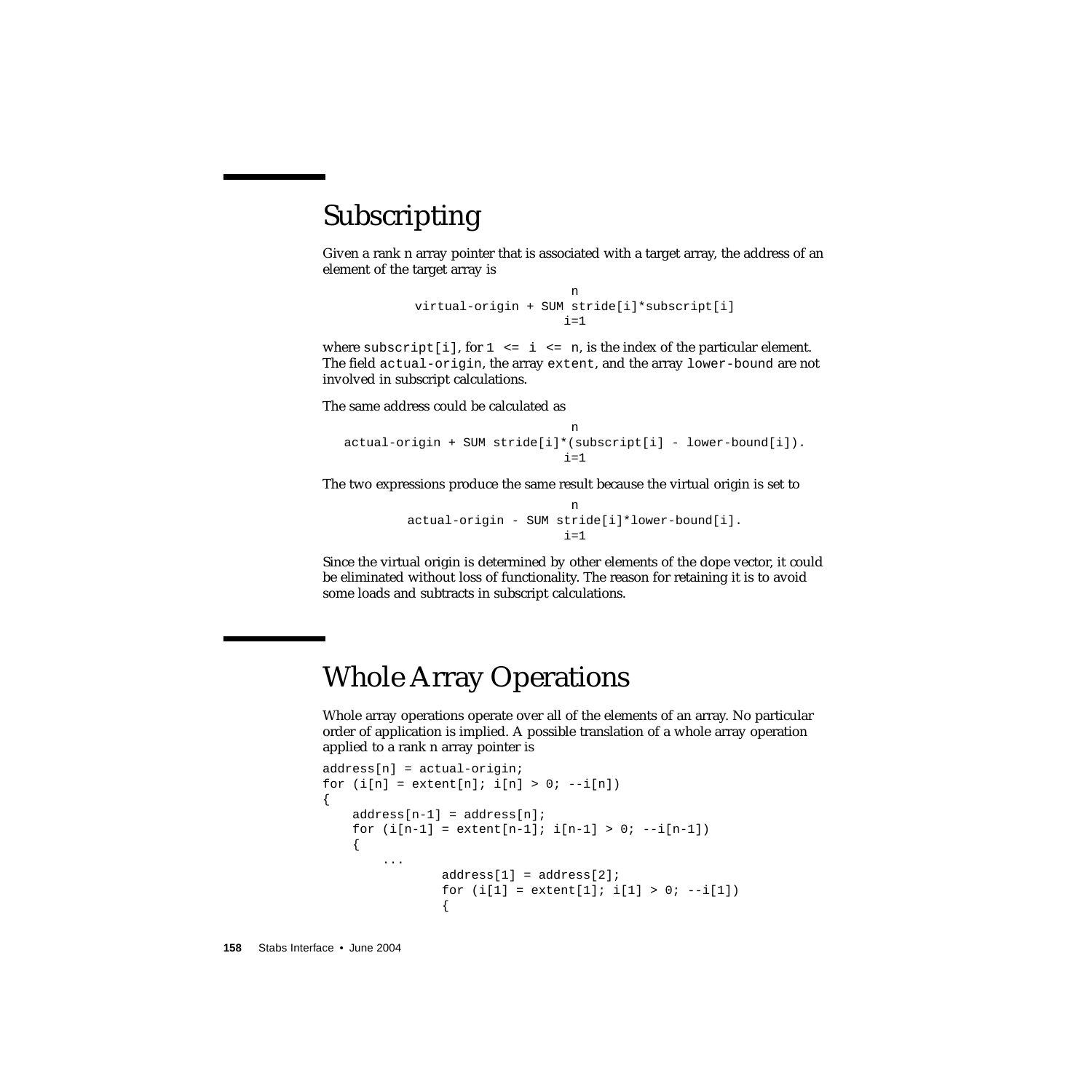```
Operation(address[1]);
                     address[1] += stride[1];
                 }
         address[n-1] += stride[n-1];
     }
     address[n] += stride[n];
}
```
The loops are decremental rather than incremental to simplify the test for the endcondition. The order of the loops was chosen to make the order of the addresses presented to the operation monotonic increasing.

### Memory Management

Fortran 95 dynamically allocates storage for automatic arrays, allocatable arrays, pointer targets, and return values for array-valued functions. Sun Fortran 95 ultimately uses the routine malloc to allocate dynamic storage and the routine free to free it. malloc and free are used because of the need for compatibility with routines written in C. Both user codes and routines in the system libraries use the set of routines based on malloc and free.

Fortran 95 normally uses the system library versions of malloc and free. Users are allowed to substitute other versions of malloc and free if they choose to do so.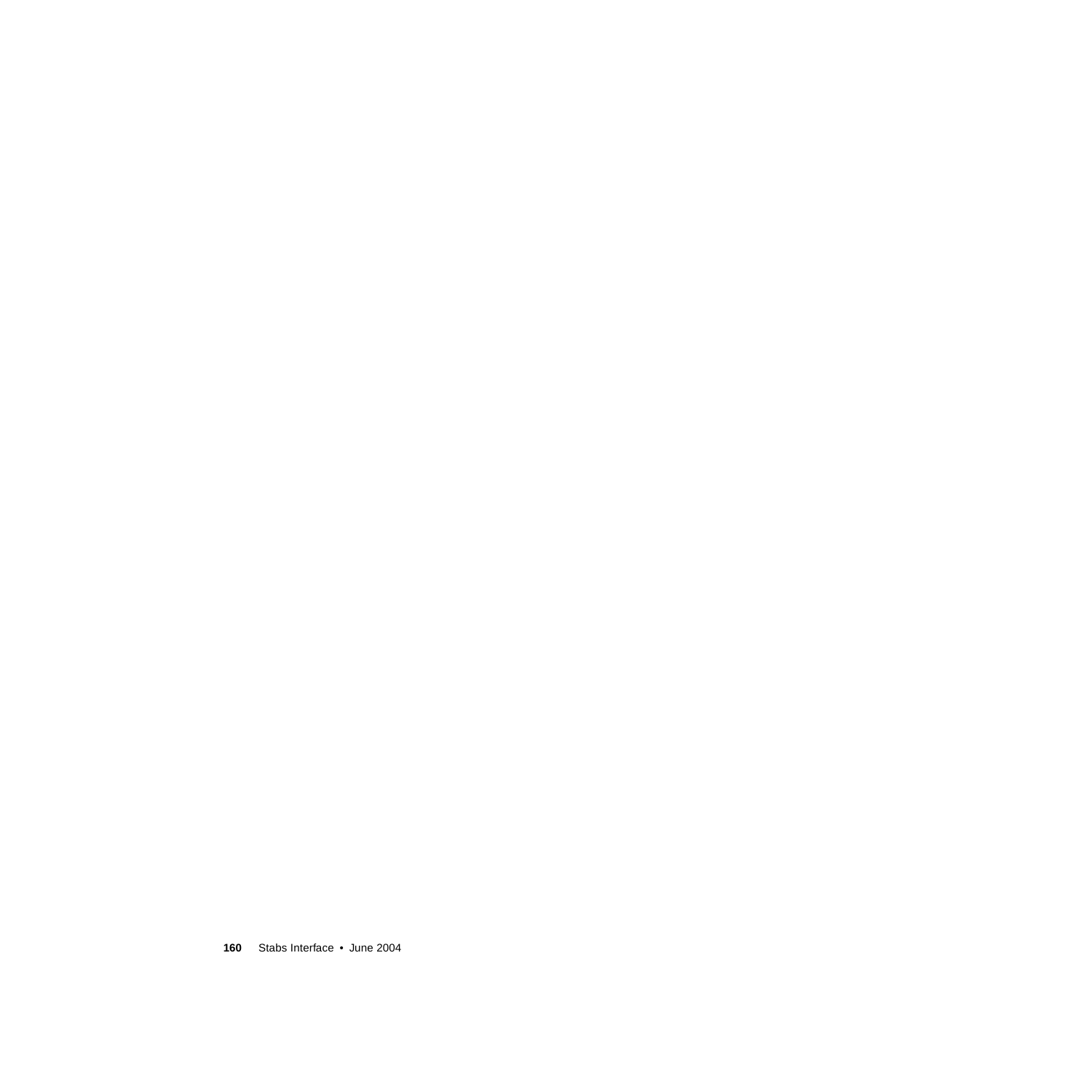## Globalization

For the functions recompiled by fix and continue to be able to access the current values in the executable, all file static variables in the executable must converted into global values. The exception to this rule is nested static variables within a function, which must instead generate a warning message. This *globalization* is performed by the compiler.

The first time a file is compiled, the compiler creates a unique prefix and prepends it to each file static variable. The unique symbol consists of the Internet address (or 0), time of day, and process ID (16-bits only.) The globalization prefix is encoded into the N\_OPT stab (see "N\_OPT — Options (0x3c)" on page 34) with the form:

G=*prefix*

The globalization prefix is of the form:

```
.Internet_address time_of_day process_ID
```
The 80-bits are encoded as 14 characters, where each character contains 6-bits of information. The characters  $a-z$ ,  $A-Z$ ,  $0-9$ ,  $\Box$ , and  $\ddot{z}$  are used to store the 6-bits.

The following code shows how various static variables are globalized: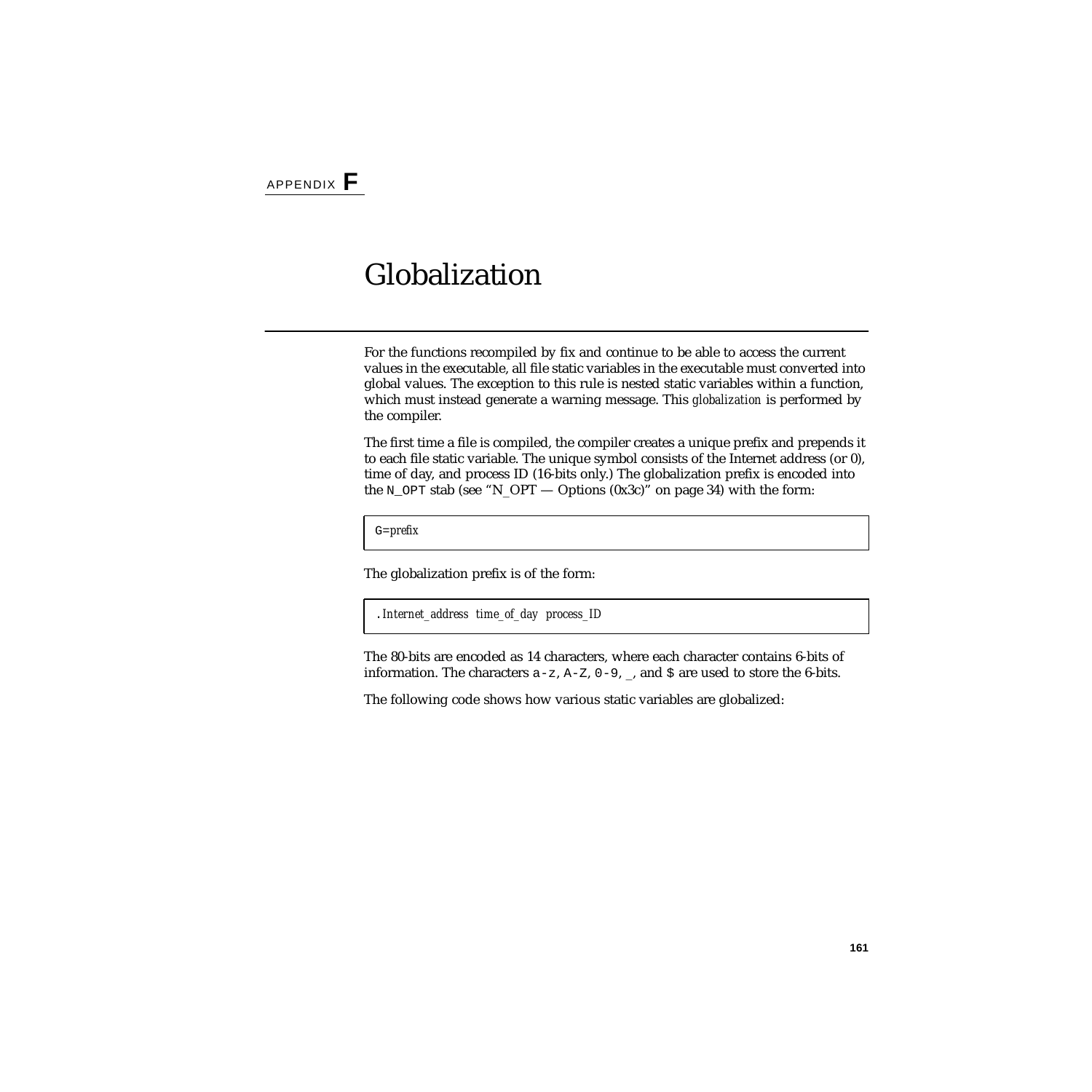```
int a; /* a */static int b;/* .<prefix>.b */
int
main(void)
{
   static int c;/* ..main.c */
   {
   static int d;/* Warning message */
    }
   return 0;
}
static void
foo(void)
{
   static int e;/* .<prefix>.foo.e */
    {
   static int f;/* Warning message */
    }
}
```
This code generates the following stabs:

```
Index Stab table -- 11 entries
  0: .stabs "ex4.c", N UNDF, 0x0, 0xa, 0xf2
   1: .stabs "/home/ohair",N_SO,0x0,0x0,0x0
   2: .stabs "ex4.c",N_SO,0x0,0x3,0x0
   3: .stabs "",N_OBJ,0x0,0x0,0x0
   4: .stabs "",N_OBJ,0x0,0x0,0x0
  5: .stabs "V=8.0;DBG_GEN=4.0.83;Xa;g;R=Forte Developer 7 C 5.4
EA1
2001/10/21;G=$XA28kkBzr_H8StY.",N_OPT,0x0,0x0,0x3c1feaf3
  6: .stabs "/home/ohair; /set/dist/sparc-S2/current/bin/../YNH/
bin/cc -g -c
ex4.c -W0,-xp\$XA28kkBzr_H8StY.",N_CMDLINE,0x0,0x0,0x0
   7: .stabs "main",N_MAIN,0x0,0x0,0x0
   8: .stabs "main",N_FUN,0x0,0x0,0x0
   9: .stabs "$XA28kkBzr_H8StY.b",N_GSYM,0x0,0x0,0x0
  10: .stabs "a",N_GSYM,0x0,0x0,0x0
```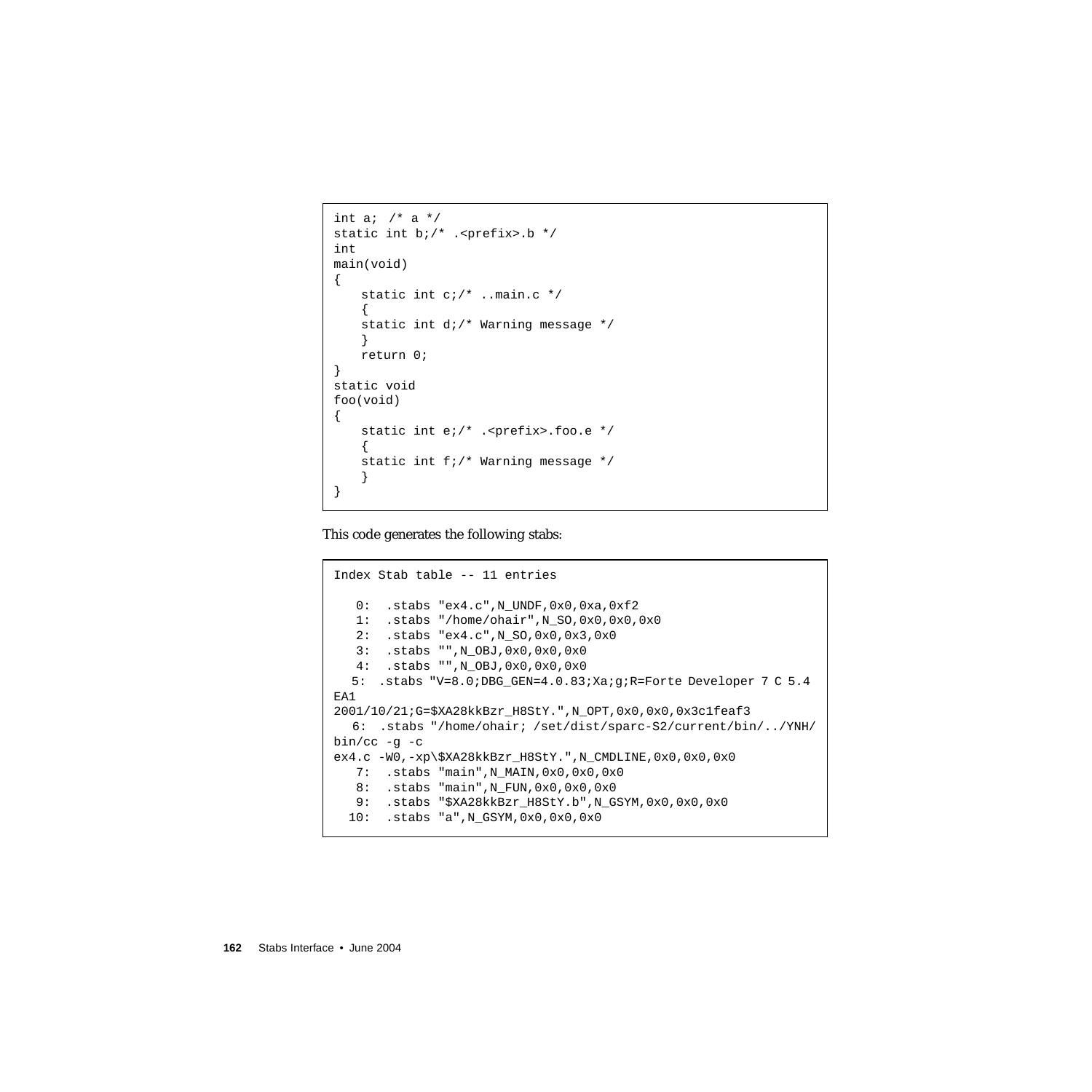```
Excluded Stab table -- 49 entries
   0: .stabs "ex4.c",N_UNDF,0x0,0x30,0x392
  1: .stabs "/home/ohair", N SO,0x0,0x0,0x0
   2: .stabs "ex4.c",N_SO,0x0,0x3,0x0
   3: .stabs "",N_OBJ,0x0,0x0,0x0
   4: .stabs "",N_OBJ,0x0,0x0,0x0
  5: .stabs "V=8.0;DBG_GEN=4.0.83;Xa;g;R=Forte Developer 7 C 5.4
EA1
2001/10/21;G=$XA28kkBzr_H8StY.",N_OPT,0x0,0x0,0x3c1feaf3
    6: .stabs "char:t(0,1)=bsc1;0;8",N_LSYM,0x0,0x0,0x0
    7: .stabs "short:t(0,2)=bs2;0;16",N_LSYM,0x0,0x0,0x0
   8: .stabs "int:t(0,3)=bs4;0;32",N_LSYM,0x0,0x0,0x0
  9: .stabs "long:t(0,4)=bs4;0;32",N_LSYM,0x0,0x0,0x0
  10: .stabs "long long:t(0,5)=bs8;0;64",N_LSYM,0x0,0x0,0x0
 11: .stabs "signed char:t(0,6)=bsc1;0;8",N LSYM,0x0,0x0,0x0
 12: .stabs "signed short:t(0,7)=bs2;0;16",N_LSYM,0x0,0x0,0x0
   13: .stabs "signed int:t(0,8)=bs4;0;32",N_LSYM,0x0,0x0,0x0
   14: .stabs "signed long:t(0,9)=bs4;0;32",N_LSYM,0x0,0x0,0x0
  15: .stabs "signed long
long:t(0,10)=bs8;0;64",N_LSYM,0x0,0x0,0x0
 16: .stabs "unsigned char:t(0,11)=buc1;0;8",N_LSYM,0x0,0x0,0x0
 17: .stabs "unsigned short:t(0,12)=bu2;0;16",N_LSYM,0x0,0x0,0x0
  18: .stabs "unsigned:t(0,13)=bu4;0;32",N_LSYM,0x0,0x0,0x0
  19: .stabs "unsigned int:t(0,14)=bu4;0;32",N_LSYM,0x0,0x0,0x0
 20: .stabs "unsigned long:t(0,15)=bu4;0;32",N_LSYM,0x0,0x0,0x0
   21: .stabs "unsigned long
long:t(0,16)=bu8;0;64",N_LSYM,0x0,0x0,0x0
  22: .stabs "float:t(0,17)=R1;4",N LSYM,0x0,0x0,0x0 23: .stabs "double:t(0,18)=R2;8",N_LSYM,0x0,0x0,0x0
   24: .stabs "long double:t(0,19)=R6;16",N_LSYM,0x0,0x0,0x0
   25: .stabs "void:t(0,20)=bs0;0;0",N_LSYM,0x0,0x0,0x0
   26: .stabs "main:F(0,3)",N_FUN,0x0,0x0,0x0
   27: .stabs "main",N_MAIN,0x0,0x0,0x0
  28: .stabn N_LBRAC,0x0,0x1,0x4
 29: .stabs "$XB28kkBzr_H8StY.main.c:V(0,3)",N_LCSYM,0x0,0x4,0x0
  30: .stabs
"\$XB28k kBzr_H8StY.mainloop.main. func :V(0,22) = ar(0,4);0;4;(0,21)=k(0,1
)",N_ROSYM,0x0,0
x5.0x031: .stabn N_LBRAC,0x0,0x2,0x4
   32: .stabs "d:V(0,3)",N_LCSYM,0x0,0x4,0x4
   33: .stabn N_RBRAC,0x0,0x2,0x4
   34: .stabn N_SLINE,0x0,0xa,0x4
```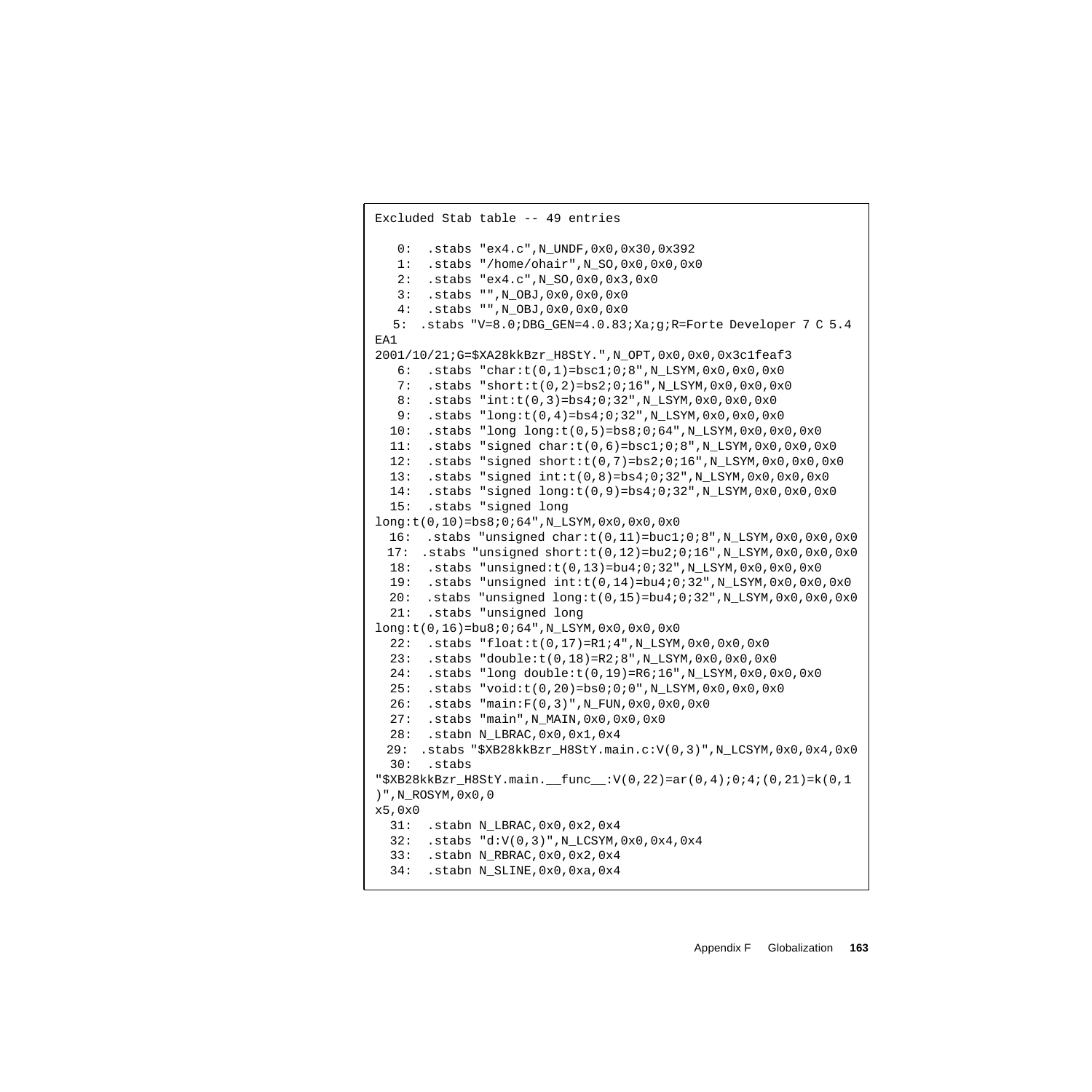```
35: .stabn N_SLINE,0x0,0xb,0x14
   36: .stabn N_RBRAC,0x0,0x1,0x14
   37: .stabs "foo:f(0,20)",N_FUN,0x0,0x0,0x0
   38: .stabn N_LBRAC,0x0,0x1,0x4
 39: .stabs "$XB28kkBzr_H8StY.foo.e:V(0,3)",N_LCSYM,0x0,0x4,0x0
   40: .stabs
"$XB28kkBzr H8StY.foo. func :V(0,24)=ar(0,4);0;3;(0,23)=k(0,1)",N_ROSYM,0x0,0x
4,0x0
  41: .stabn N_LBRAC,0x0,0x2,0x4
   42: .stabs "f:V(0,3)",N_LCSYM,0x0,0x4,0xc
   43: .stabn N_RBRAC,0x0,0x2,0x4
   44: .stabn N_SLINE,0x0,0x13,0xc
   45: .stabn N_RBRAC,0x0,0x1,0xc
  46: .stabs "$XA28kkBzr_H8StY.b:S(0,3)",N_LCSYM,0x0,0x4,0x0
   47: .stabs "a:G(0,3)",N_GSYM,0x0,0x4,0x0
   48: .stabn N_ENDM,0x0,0x0,0x0
```
The prefix format is a dot '.' or a dollar sign '\$' followed by uppercase 'X', one of the letters ABC, a unique pattern of characters, an optional trailing function name, and an optional variable name:

```
{.$}X{ABC}uniquepattern[.function_name][EQUIVn][.variable_name]
```
For example:

```
$XA28kkBzr_H8StY.b
$XB28kkBzr_H8StY.main.c
$XC28kkBt1_H8CwY.funcEQUIV1_0.i
```
where:

- A Is for file static variables
- B Is for function static variables
- C Is for Fortran equivalence blocks (the value field of the stab indicates the offset into the block) and the .*variable\_name* should be removed from the name to find the Elf symbol that represents this block of static data.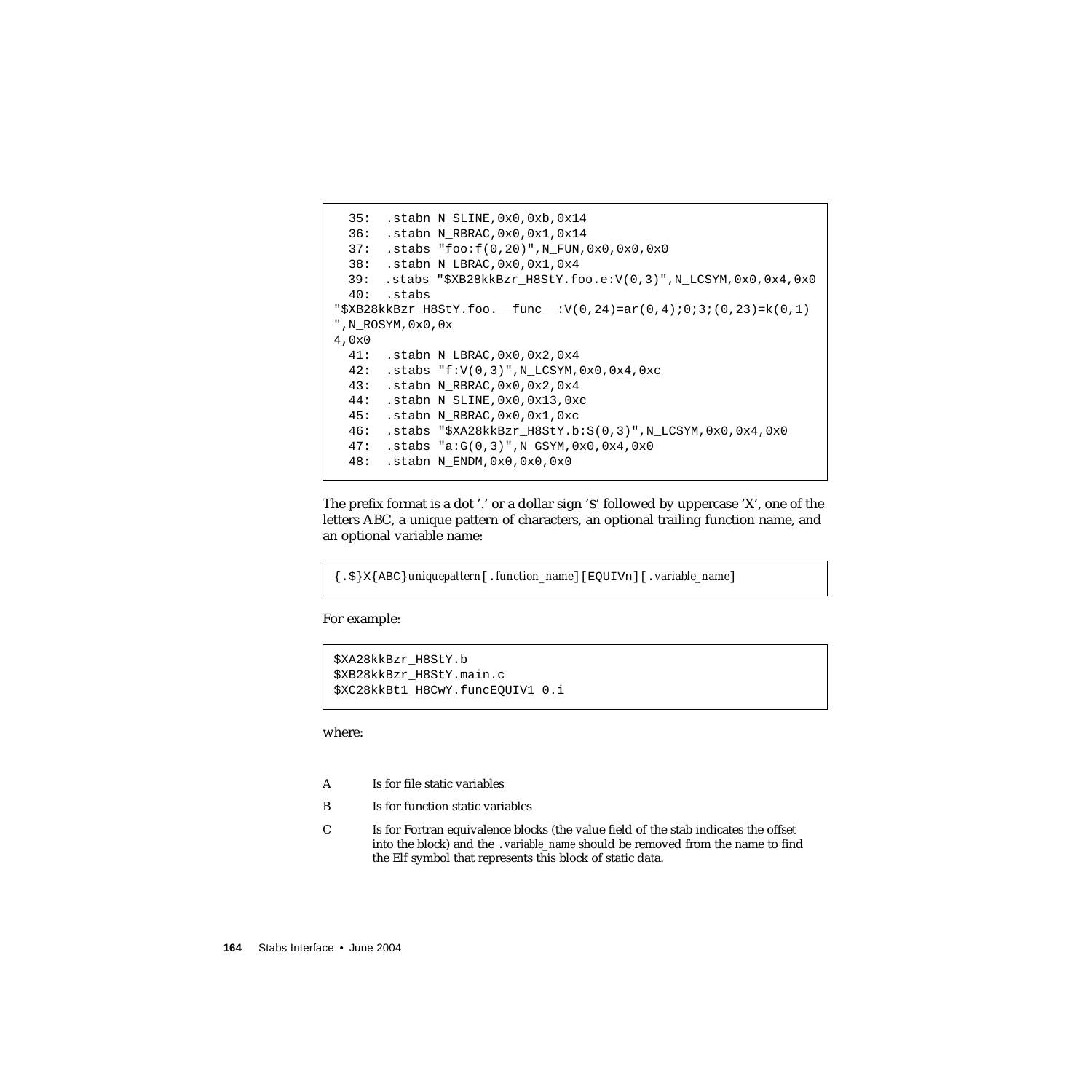## Differential Mangling

The C++ compiler generates "mangled" names to obtain unique symbols for linking programs and for other reasons.

In stabs, some of these names are mangled further in order to conserve string space—a technique called differential mangling. Here is an example:

```
namespace foo {
   class bar {
        void buz();
    };
};
foo::bar obj;
```
The applicable stabs generated for a -compat=5 (ABI-2) compile are:

```
Index Stab table -- 10 entries
    7: .stabs "__1nDfooDbar_:U",N_ESYM,0x0,0x0,0x0
Excluded Stab table -- 33 entries
   25: .stabs "__1nDfoo_:T(0,19)=Yn0foo;",N_ISYM,0x0,0x0,0x0
   26: .stabs "nDbar(0,19):U(0,20)",N_ESYM,0x0,0x0,0x0
   27: .stabs
"nDbar(0,19):T(0,20)=Yc1bar;;ACDbuz6M_v;;i;;;000;",N_ESYM,\n 0x0,0x1,0x0
   28: .stabs
"cDbuz6M_v(0,20):P(0,13);(0,21)=*(0,20)", N_FUN, 0x0, 0x0,0x0
   31: .stabs "obj:G(0,20)",N_GSYM,0x0,0x1,0x0
```
Note that names that appear in index stabs are not differentially mangled, while names that appear in excluded stabs are (compare index stab 7 with stab 26). The compiler constructs a differential name based on the member name and the type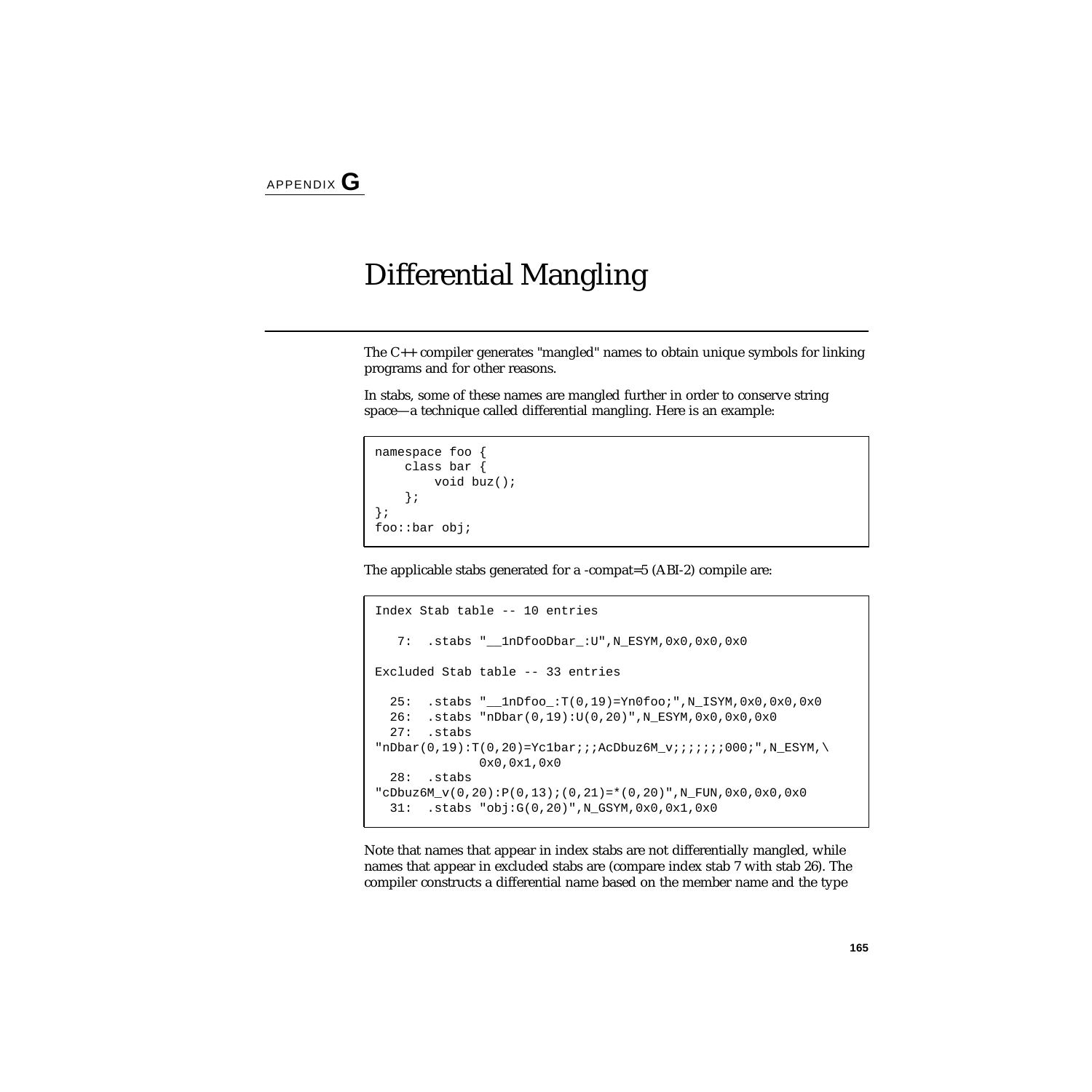number of the containing class or namespace (for example,  $cDbuz6M_v(0,20)$  in stab 28). In class (struct) stabs themselves, the list of members is differentially mangled without type number (for example, cDbuz6M\_v in stab 27).

The analysis of mangled names for buz is:

|           | ABI-2    | ABI-1 |
|-----------|----------|-------|
| prefix    | - 1      |       |
| type      | C        | f     |
| outer     | Dfoo     | Dfoo  |
| separator | 5        |       |
| inner     | Dhar     | Dhar  |
| member    | Dbuz6M v | Dhuzy |
| suffix    |          |       |

The differential algorithm for ABI-1 is:

| container | member | differential |
|-----------|--------|--------------|
| - 0       | - 0    |              |
| T6        | f      | f            |
| Dfoo      | Dfoo   |              |
|           | 5      | Ε            |
| Dbar      | Dbar   |              |
|           | Dbuzv  | Dbuzy        |

(The  $E$  is the number of characters  $(4)$  in outer portion of the mangled name. If the length is 'A' (0), there is no separator.)

The differential algorithm for ABI-2 is:

| container | member | differential |
|-----------|--------|--------------|
|           |        |              |
| n         | C      | $\sim$       |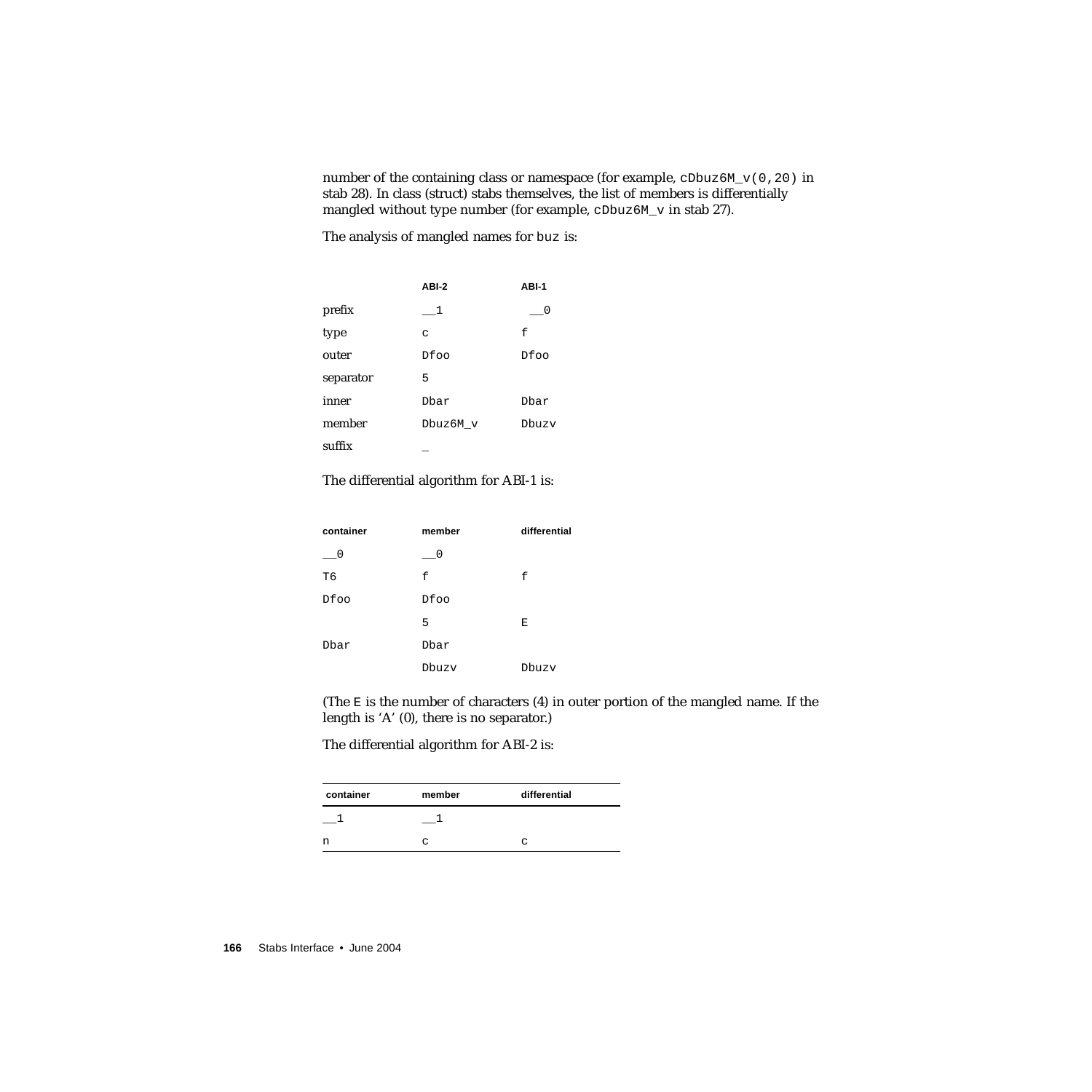| container |          | differential |
|-----------|----------|--------------|
|           | member   |              |
| DfooDba   | DfooDbar |              |
|           | Dbuz6M v | Dbuz6M v     |
|           |          |              |

Sun Microsystems, Inc has a patent pending for the differential mangling algorithm.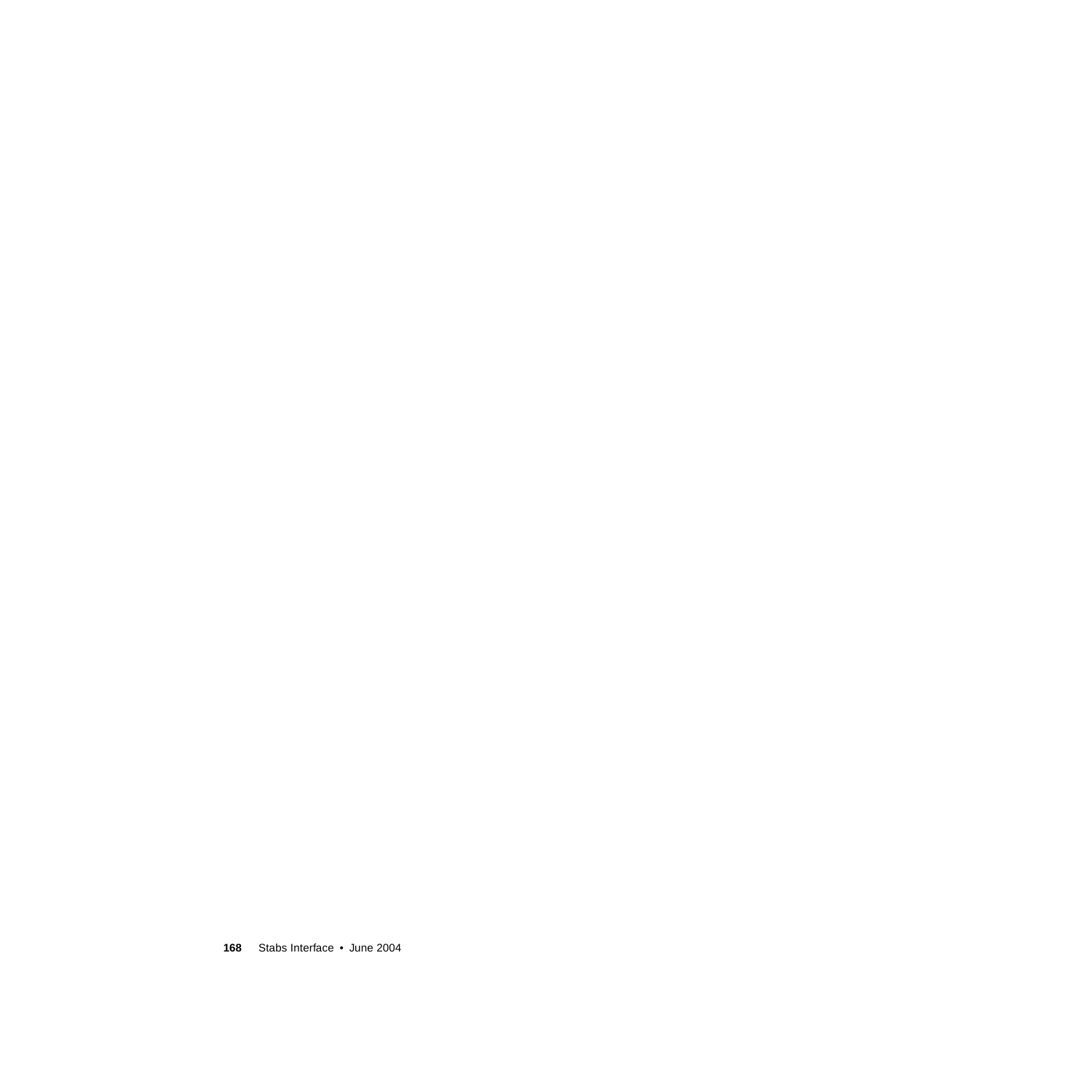# Glossary

| <b>ELF</b>        | The Executable and Linking Format stores executable files, shared libraries,<br>and object files on the Solaris operating environment. The format is fully<br>described in the System V Application Binary Interface and the SPARC Processor<br>Supplement, both of which are produced by AT&T and published by Prentice-<br>Hall. |
|-------------------|------------------------------------------------------------------------------------------------------------------------------------------------------------------------------------------------------------------------------------------------------------------------------------------------------------------------------------|
| stab              | Symbol table entry, used throughout this document to refer to those generated<br>by the debugger.                                                                                                                                                                                                                                  |
| .stabs            | Assembler pseudo-directive that generates a symbol table entry.                                                                                                                                                                                                                                                                    |
| .stabn            | Assembler pseudo-directive that generates a symbol table entry similar to<br>stabs, except with a null string.                                                                                                                                                                                                                     |
| symbol descriptor | A character indicating the kind of symbol being described. It follows the name<br>of the symbol and is separated from it by a colon.                                                                                                                                                                                               |
| type              | A description of the ways in which a symbol can be used. Basic types are<br>integer and float. All other types are constructed from these basic types by<br>collecting them into arrays, structures, and so forth, or by adding modifiers,<br>such as pointer-to or constant attributes.                                           |
| .xstabs           | Assembler pseudo-directive that generates a symbol table entry and permits<br>the user to specify which section in an ELF file the stab is to be stored.                                                                                                                                                                           |
|                   | 24405Assembler pseudo-directive that generates a symbol table entry for a<br>COMDAT stab and permits the user to specify which section in an ELF file the<br>stab is to be stored.                                                                                                                                                 |
| type description  | A substring of characters within a stab that describes a type. The first character<br>of the substring determines the syntax of the characters that follow. Type<br>descriptions can be nested.                                                                                                                                    |
| type number       | A compiler-generated unique identifier for a type used in stabs. It can take one<br>of the following forms: a number, (file_id, number), or (number).                                                                                                                                                                              |